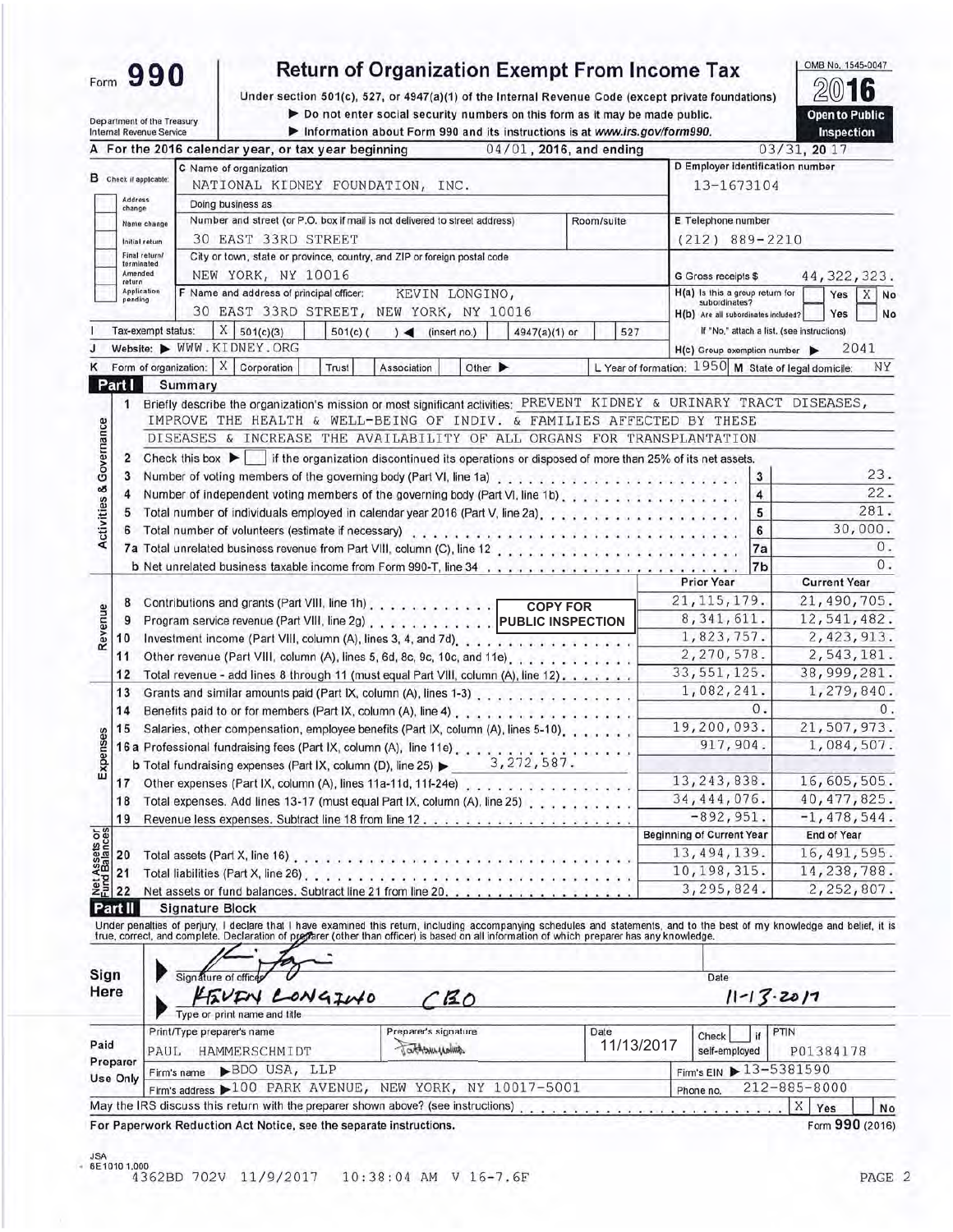|  |  | NATIONAL KIDNEY FOUNDATION, INC |  |
|--|--|---------------------------------|--|
|--|--|---------------------------------|--|

|                                                                     |                                                     | NATIONAL KIDNEY FOUNDATION, INC.                                                                                                 |                                                                                                                                                                                                                                                                  | 13-1673104 |                   |
|---------------------------------------------------------------------|-----------------------------------------------------|----------------------------------------------------------------------------------------------------------------------------------|------------------------------------------------------------------------------------------------------------------------------------------------------------------------------------------------------------------------------------------------------------------|------------|-------------------|
| Form 990 (2016)<br>Part III                                         | <b>Statement of Program Service Accomplishments</b> |                                                                                                                                  |                                                                                                                                                                                                                                                                  |            | Page 2            |
|                                                                     |                                                     |                                                                                                                                  | Check if Schedule O contains a response or note to any line in this Part III                                                                                                                                                                                     |            | $\mathbf X$       |
| Briefly describe the organization's mission:<br>$1 \quad$           |                                                     |                                                                                                                                  |                                                                                                                                                                                                                                                                  |            |                   |
| ATTACHMENT 1                                                        |                                                     |                                                                                                                                  |                                                                                                                                                                                                                                                                  |            |                   |
|                                                                     |                                                     |                                                                                                                                  |                                                                                                                                                                                                                                                                  |            |                   |
| If "Yes," describe these new services on Schedule O.                |                                                     |                                                                                                                                  | 2 Did the organization undertake any significant program services during the year which were not listed on the                                                                                                                                                   | <b>Yes</b> | $\overline{X}$ No |
|                                                                     |                                                     |                                                                                                                                  | Did the organization cease conducting, or make significant changes in how it conducts, any program                                                                                                                                                               | Yes        | $X \mid No$       |
| If "Yes," describe these changes on Schedule O.                     |                                                     |                                                                                                                                  |                                                                                                                                                                                                                                                                  |            |                   |
|                                                                     |                                                     | the total expenses, and revenue, if any, for each program service reported.                                                      | Describe the organization's program service accomplishments for each of its three largest program services, as measured by<br>expenses. Section $501(c)(3)$ and $501(c)(4)$ organizations are required to report the amount of grants and allocations to others, |            |                   |
| 4a (Code:<br>PROFESSIONAL EDUCATION (SEE SCHEDULE O)                |                                                     |                                                                                                                                  | (Expenses \$ 12,651,891. including grants of \$ 0. ) (Revenue \$ 7,899,746. )                                                                                                                                                                                    |            |                   |
|                                                                     |                                                     |                                                                                                                                  |                                                                                                                                                                                                                                                                  |            |                   |
|                                                                     |                                                     |                                                                                                                                  |                                                                                                                                                                                                                                                                  |            |                   |
|                                                                     |                                                     |                                                                                                                                  |                                                                                                                                                                                                                                                                  |            |                   |
|                                                                     |                                                     |                                                                                                                                  |                                                                                                                                                                                                                                                                  |            |                   |
|                                                                     |                                                     |                                                                                                                                  |                                                                                                                                                                                                                                                                  |            |                   |
|                                                                     |                                                     |                                                                                                                                  |                                                                                                                                                                                                                                                                  |            |                   |
|                                                                     |                                                     |                                                                                                                                  |                                                                                                                                                                                                                                                                  |            |                   |
|                                                                     |                                                     |                                                                                                                                  |                                                                                                                                                                                                                                                                  |            |                   |
| 4b (Code:                                                           |                                                     | COMMUNITY SERVICES AND ASSISTANCE TO AFFILIATES (SEE SCHEDULE                                                                    | (Expenses \$ 10,413,052. including grants of \$ 0. ) (Revenue \$<br>$\circ$ )                                                                                                                                                                                    | 2,396,611. |                   |
|                                                                     |                                                     |                                                                                                                                  |                                                                                                                                                                                                                                                                  |            |                   |
|                                                                     |                                                     |                                                                                                                                  |                                                                                                                                                                                                                                                                  |            |                   |
|                                                                     |                                                     |                                                                                                                                  |                                                                                                                                                                                                                                                                  |            |                   |
|                                                                     |                                                     |                                                                                                                                  |                                                                                                                                                                                                                                                                  |            |                   |
|                                                                     |                                                     |                                                                                                                                  |                                                                                                                                                                                                                                                                  |            |                   |
|                                                                     |                                                     |                                                                                                                                  |                                                                                                                                                                                                                                                                  |            |                   |
|                                                                     |                                                     |                                                                                                                                  |                                                                                                                                                                                                                                                                  |            |                   |
|                                                                     | ) (Expenses \$                                      | 4, 147, 462. including grants of \$                                                                                              | 699, 754. ) (Revenue \$                                                                                                                                                                                                                                          | 1,526,074. |                   |
|                                                                     |                                                     | PATIENT SERVICES - INCLUDE PROGRAMS WHICH PROVIDE ADVOCACY<br>TRAINING, TRANSPORTATION, SUPPORT GROUPS, AND WORKSHOPS FOR KIDNEY |                                                                                                                                                                                                                                                                  |            |                   |
|                                                                     |                                                     | PATIENTS. OTHER PROGRAMS INCLUDE PATIENT EDUCATION, AND PATIENT                                                                  |                                                                                                                                                                                                                                                                  |            |                   |
|                                                                     |                                                     | EMPOWERMENT INITIATIVES. TENS OF THOUSANDS OF PEOPLE USED THE<br>ORGANIZATION'S "NKF CARES" PATIENT HOTLINE, AND PEERS PROGRAM   |                                                                                                                                                                                                                                                                  |            |                   |
|                                                                     |                                                     | WHICH MATCHES NEW PATIENTS WITH EXISTING VOLUNTEER PATIENTS. TENS                                                                |                                                                                                                                                                                                                                                                  |            |                   |
|                                                                     |                                                     | THOUSANDS OF BROCHURES WERE DISTRIBUTED TO PATIENTS SPECIFIC TO                                                                  |                                                                                                                                                                                                                                                                  |            |                   |
| 4c (Code:<br>ΟF<br>THEIR CONDITION.                                 |                                                     |                                                                                                                                  |                                                                                                                                                                                                                                                                  |            |                   |
| 4d Other program services (Describe in Schedule O.)<br>(Expenses \$ | 5, 763, 154. including grants of \$                 |                                                                                                                                  | ) (Revenue \$                                                                                                                                                                                                                                                    |            |                   |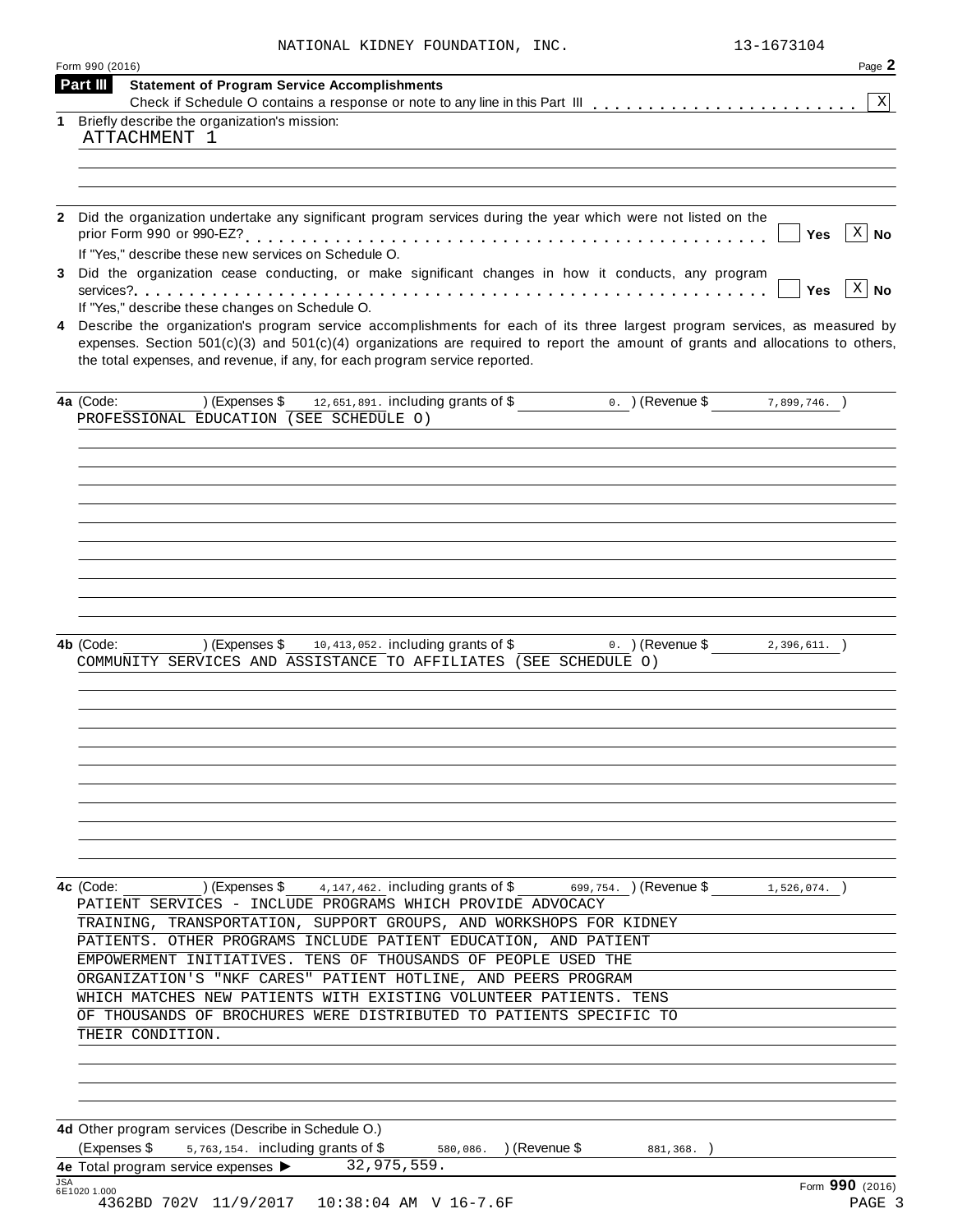|                | 13-1673104<br>NATIONAL KIDNEY FOUNDATION, INC.<br>Form 990 (2016)                                                         |                 |             | Page 3          |
|----------------|---------------------------------------------------------------------------------------------------------------------------|-----------------|-------------|-----------------|
| <b>Part IV</b> | <b>Checklist of Required Schedules</b>                                                                                    |                 |             |                 |
|                |                                                                                                                           |                 | Yes         | No              |
| 1              | Is the organization described in section $501(c)(3)$ or $4947(a)(1)$ (other than a private foundation)? If "Yes,"         |                 |             |                 |
|                |                                                                                                                           | 1               | Χ           |                 |
| 2              | Is the organization required to complete Schedule B, Schedule of Contributors (see instructions)?.                        | $\overline{2}$  | $\mathbf X$ |                 |
| 3              | Did the organization engage in direct or indirect political campaign activities on behalf of or in opposition to          |                 |             |                 |
|                | candidates for public office? If "Yes," complete Schedule C, Part I.                                                      | 3               |             | Χ               |
| 4              | Section 501(c)(3) organizations. Did the organization engage in lobbying activities, or have a section 501(h)             |                 |             |                 |
|                |                                                                                                                           | 4               | Χ           |                 |
| 5              | Is the organization a section $501(c)(4)$ , $501(c)(5)$ , or $501(c)(6)$ organization that receives membership dues,      |                 |             |                 |
|                | assessments, or similar amounts as defined in Revenue Procedure 98-19? If "Yes," complete Schedule C,                     |                 |             |                 |
|                |                                                                                                                           | 5               |             | Χ               |
| 6              | Did the organization maintain any donor advised funds or any similar funds or accounts for which donors                   |                 |             |                 |
|                | have the right to provide advice on the distribution or investment of amounts in such funds or accounts? If               |                 |             |                 |
|                |                                                                                                                           | 6               |             | Χ               |
| 7              | Did the organization receive or hold a conservation easement, including easements to preserve open space,                 |                 |             |                 |
|                | the environment, historic land areas, or historic structures? If "Yes," complete Schedule D, Part II.                     | $\overline{7}$  |             | Χ               |
| 8              | Did the organization maintain collections of works of art, historical treasures, or other similar assets? If "Yes,"       |                 |             |                 |
|                |                                                                                                                           | 8               |             | Χ               |
| 9              | Did the organization report an amount in Part X, line 21, for escrow or custodial account liability, serve as a           |                 |             |                 |
|                | custodian for amounts not listed in Part X; or provide credit counseling, debt management, credit repair, or              |                 |             |                 |
|                |                                                                                                                           | 9               |             | Χ               |
| 10             | Did the organization, directly or through a related organization, hold assets in temporarily restricted                   |                 |             |                 |
|                | endowments, permanent endowments, or quasi-endowments? If "Yes," complete Schedule D, Part V.                             | 10              | Χ           |                 |
| 11             | If the organization's answer to any of the following questions is "Yes," then complete Schedule D, Parts VI,              |                 |             |                 |
|                | VII, VIII, IX, or X as applicable.                                                                                        |                 |             |                 |
|                | a Did the organization report an amount for land, buildings, and equipment in Part X, line 10? If "Yes,"                  |                 |             |                 |
|                |                                                                                                                           | 11a             | Χ           |                 |
|                | <b>b</b> Did the organization report an amount for investments-other securities in Part X, line 12 that is 5% or more     |                 |             |                 |
|                |                                                                                                                           | 11 <sub>b</sub> |             | Χ               |
|                | c Did the organization report an amount for investments-program related in Part X, line 13 that is 5% or more             |                 |             |                 |
|                |                                                                                                                           | 11c             |             | Χ               |
|                | d Did the organization report an amount for other assets in Part X, line 15 that is 5% or more of its total assets        |                 |             |                 |
|                | reported in Part X, line 16? If "Yes," complete Schedule D, Part IX.                                                      | 11d             |             | X               |
|                | e Did the organization report an amount for other liabilities in Part X, line 25? If "Yes," complete Schedule D, Part X   | 11e             | $\mathbf X$ |                 |
|                | f Did the organization's separate or consolidated financial statements for the tax year include a footnote that addresses |                 |             |                 |
|                | the organization's liability for uncertain tax positions under FIN 48 (ASC 740)? If "Yes," complete Schedule D, Part X    | 11f             | Χ           |                 |
|                | 12a Did the organization obtain separate, independent audited financial statements for the tax year? If "Yes," complete   |                 |             |                 |
|                |                                                                                                                           | 12a             | Χ           |                 |
|                | <b>b</b> Was the organization included in consolidated, independent audited financial statements for the tax year? If     |                 |             |                 |
|                | "Yes," and if the organization answered "No" to line 12a, then completing Schedule D, Parts XI and XII is optional        | 12b             |             | X               |
| 13             | Is the organization a school described in section $170(b)(1)(A)(ii)?$ If "Yes," complete Schedule E.                      | 13              |             | Χ               |
|                | 14a Did the organization maintain an office, employees, or agents outside of the United States?                           | 14a             |             | Χ               |
|                | <b>b</b> Did the organization have aggregate revenues or expenses of more than \$10,000 from grantmaking,                 |                 |             |                 |
|                | fundraising, business, investment, and program service activities outside the United States, or aggregate                 |                 |             |                 |
|                | foreign investments valued at \$100,000 or more? If "Yes," complete Schedule F, Parts I and IV                            | 14b             |             | Χ               |
| 15             | Did the organization report on Part IX, column (A), line 3, more than \$5,000 of grants or other assistance to or         |                 |             |                 |
|                |                                                                                                                           | 15              |             | Χ               |
| 16             | Did the organization report on Part IX, column (A), line 3, more than \$5,000 of aggregate grants or other                |                 |             |                 |
|                | assistance to or for foreign individuals? If "Yes," complete Schedule F, Parts III and IV                                 | 16              |             | Χ               |
| 17             | Did the organization report a total of more than \$15,000 of expenses for professional fundraising services on            |                 |             |                 |
|                | Part IX, column (A), lines 6 and 11e? If "Yes," complete Schedule G, Part I (see instructions)                            | 17              | Χ           |                 |
| 18             | Did the organization report more than \$15,000 total of fundraising event gross income and contributions on               |                 |             |                 |
|                |                                                                                                                           | 18              | Χ           |                 |
| 19             | Did the organization report more than \$15,000 of gross income from gaming activities on Part VIII, line 9a?              |                 |             | Χ               |
|                |                                                                                                                           | 19              |             | Form 990 (2016) |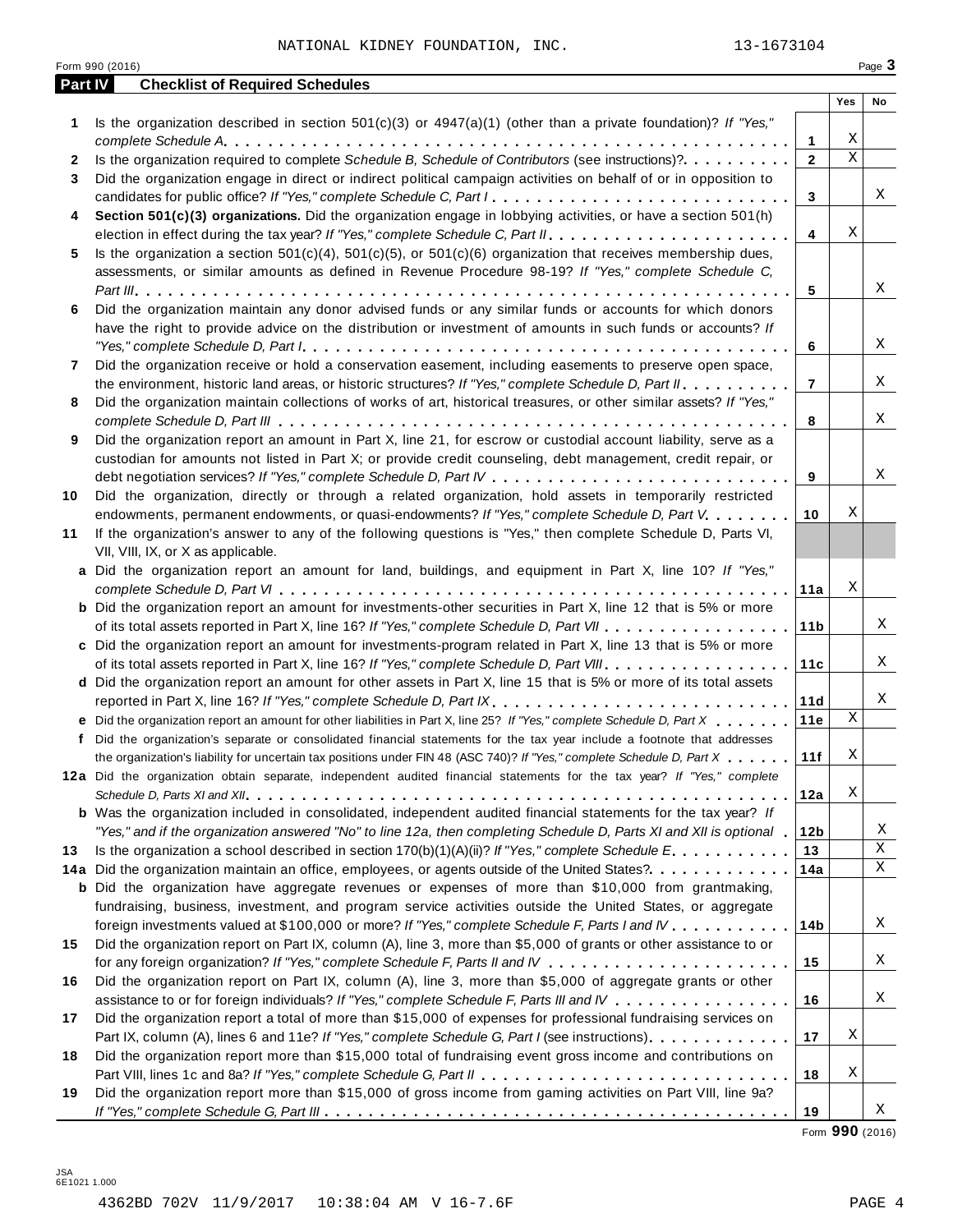|                | NATIONAL KIDNEY FOUNDATION, INC.<br>13-1673104                                                                                       |                 |             |        |
|----------------|--------------------------------------------------------------------------------------------------------------------------------------|-----------------|-------------|--------|
| <b>Part IV</b> | Form 990 (2016)<br><b>Checklist of Required Schedules (continued)</b>                                                                |                 |             | Page 4 |
|                |                                                                                                                                      |                 | Yes         | No     |
| 20a            | Did the organization operate one or more hospital facilities? If "Yes," complete Schedule H.                                         | 20a             |             | X      |
| b              | If "Yes" to line 20a, did the organization attach a copy of its audited financial statements to this return?                         | 20 <sub>b</sub> |             |        |
| 21             | Did the organization report more than \$5,000 of grants or other assistance to any domestic organization or                          |                 |             |        |
|                | domestic government on Part IX, column (A), line 1? If "Yes," complete Schedule I, Parts I and II.                                   | 21              |             | Χ      |
| 22             | Did the organization report more than \$5,000 of grants or other assistance to or for domestic individuals on                        |                 |             |        |
|                |                                                                                                                                      | 22              | Χ           |        |
| 23             | Did the organization answer "Yes" to Part VII, Section A, line 3, 4, or 5 about compensation of the                                  |                 |             |        |
|                | organization's current and former officers, directors, trustees, key employees, and highest compensated                              |                 |             |        |
|                |                                                                                                                                      | 23              | Χ           |        |
| 24 a           | Did the organization have a tax-exempt bond issue with an outstanding principal amount of more than                                  |                 |             |        |
|                | \$100,000 as of the last day of the year, that was issued after December 31, 2002? If "Yes," answer lines 24b                        |                 |             |        |
|                | through 24d and complete Schedule K. If "No," go to line 25a $\ldots \ldots \ldots \ldots \ldots \ldots \ldots \ldots \ldots \ldots$ | 24a             |             | Χ      |
| b              | Did the organization invest any proceeds of tax-exempt bonds beyond a temporary period exception?                                    | 24b             |             |        |
| c              | Did the organization maintain an escrow account other than a refunding escrow at any time during the year                            |                 |             |        |
|                |                                                                                                                                      | 24c             |             |        |
| d              | Did the organization act as an "on behalf of" issuer for bonds outstanding at any time during the year?                              | 24d             |             |        |
| 25 a           | Section 501(c)(3), 501(c)(4), and 501(c)(29) organizations. Did the organization engage in an excess benefit                         |                 |             | X      |
|                | transaction with a disqualified person during the year? If "Yes," complete Schedule L, Part I                                        | 25a             |             |        |
| b              | Is the organization aware that it engaged in an excess benefit transaction with a disqualified person in a prior                     |                 |             |        |
|                | year, and that the transaction has not been reported on any of the organization's prior Forms 990 or 990-EZ?                         | 25 <sub>b</sub> |             | X      |
| 26             | Did the organization report any amount on Part X, line 5, 6, or 22 for receivables from or payables to any                           |                 |             |        |
|                | current or former officers, directors, trustees, key employees, highest compensated employees, or                                    |                 |             |        |
|                |                                                                                                                                      | 26              |             | Χ      |
| 27             | Did the organization provide a grant or other assistance to an officer, director, trustee, key employee,                             |                 |             |        |
|                | substantial contributor or employee thereof, a grant selection committee member, or to a 35% controlled                              |                 |             |        |
|                | entity or family member of any of these persons? If "Yes," complete Schedule L, Part III.                                            | 27              |             | Χ      |
| 28             | Was the organization a party to a business transaction with one of the following parties (see Schedule L,                            |                 |             |        |
|                | Part IV instructions for applicable filing thresholds, conditions, and exceptions):                                                  |                 |             |        |
| a              | A current or former officer, director, trustee, or key employee? If "Yes," complete Schedule L, Part IV                              | 28a             |             | Χ      |
| b              | A family member of a current or former officer, director, trustee, or key employee? If "Yes," complete                               |                 |             |        |
|                |                                                                                                                                      | 28b             |             | Χ      |
| c              | An entity of which a current or former officer, director, trustee, or key employee (or a family member thereof)                      |                 |             |        |
|                | was an officer, director, trustee, or direct or indirect owner? If "Yes," complete Schedule L, Part IV.                              | 28c             |             | Χ      |
| 29             | Did the organization receive more than \$25,000 in non-cash contributions? If "Yes," complete Schedule M.                            | 29              | $\mathbf X$ |        |
| 30             | Did the organization receive contributions of art, historical treasures, or other similar assets, or qualified                       |                 |             |        |
|                |                                                                                                                                      | 30              |             | Χ      |
| 31             | Did the organization liquidate, terminate, or dissolve and cease operations? If "Yes," complete Schedule N,                          | 31              |             | Χ      |
| 32             | Did the organization sell, exchange, dispose of, or transfer more than 25% of its net assets? If "Yes,"                              |                 |             |        |
|                |                                                                                                                                      | 32              |             | X      |
| 33             | Did the organization own 100% of an entity disregarded as separate from the organization under Regulations                           |                 |             |        |
|                |                                                                                                                                      | 33              |             | Χ      |
| 34             | Was the organization related to any tax-exempt or taxable entity? If "Yes," complete Schedule R, Part II, III,                       |                 |             |        |
|                |                                                                                                                                      | 34              |             | Χ      |
| 35a            | Did the organization have a controlled entity within the meaning of section $512(b)(13)? \ldots \ldots \ldots \ldots$                | 35a             |             | X      |
| b              | If "Yes" to line 35a, did the organization receive any payment from or engage in any transaction with a                              |                 |             |        |
|                | controlled entity within the meaning of section 512(b)(13)? If "Yes," complete Schedule R, Part V, line 2                            | 35 <sub>b</sub> |             |        |
| 36             | Section 501(c)(3) organizations. Did the organization make any transfers to an exempt non-charitable                                 |                 |             |        |
|                |                                                                                                                                      | 36              |             | X      |
| 37             | Did the organization conduct more than 5% of its activities through an entity that is not a related organization                     |                 |             |        |
|                | and that is treated as a partnership for federal income tax purposes? If "Yes," complete Schedule R,                                 |                 |             |        |
|                |                                                                                                                                      | 37              |             | X      |
| 38             | Did the organization complete Schedule O and provide explanations in Schedule O for Part VI, lines 11b and                           |                 | Χ           |        |
|                | 19? Note. All Form 990 filers are required to complete Schedule O.                                                                   | 38              |             |        |

Form **990** (2016)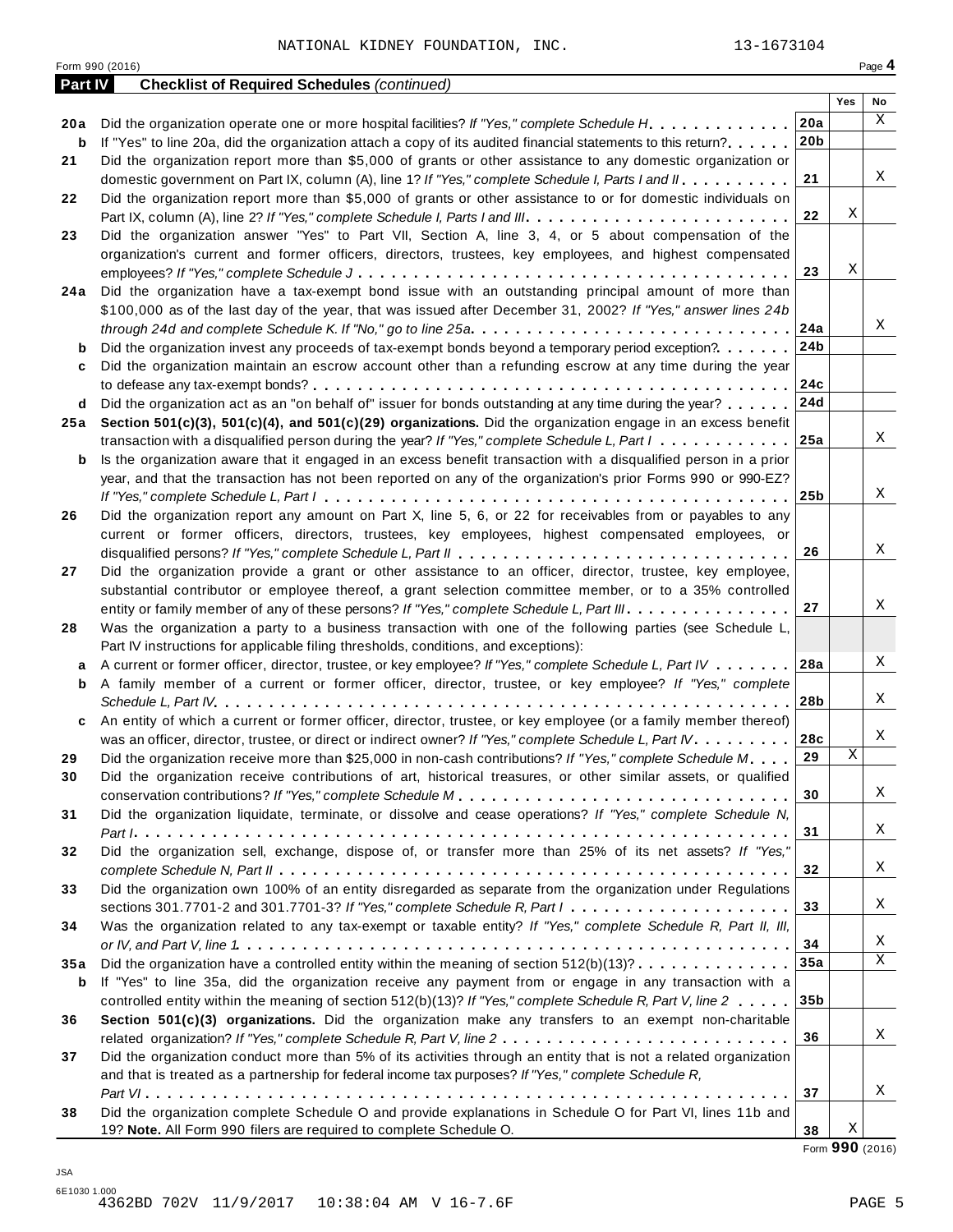|               | NATIONAL KIDNEY FOUNDATION, INC.<br>13-1673104                                                                                                                                                                                                       |                 |     |                 |
|---------------|------------------------------------------------------------------------------------------------------------------------------------------------------------------------------------------------------------------------------------------------------|-----------------|-----|-----------------|
|               | Form 990 (2016)                                                                                                                                                                                                                                      |                 |     | Page $5$        |
| <b>Part V</b> | <b>Statements Regarding Other IRS Filings and Tax Compliance</b>                                                                                                                                                                                     |                 |     |                 |
|               |                                                                                                                                                                                                                                                      |                 | Yes | No              |
|               | 75<br>1a<br>1a Enter the number reported in Box 3 of Form 1096. Enter -0- if not applicable                                                                                                                                                          |                 |     |                 |
|               | 0.<br>1b<br><b>b</b> Enter the number of Forms W-2G included in line 1a. Enter -0- if not applicable.                                                                                                                                                |                 |     |                 |
|               | c Did the organization comply with backup withholding rules for reportable payments to vendors and                                                                                                                                                   |                 |     |                 |
|               |                                                                                                                                                                                                                                                      | 1c              | Χ   |                 |
|               | 2a Enter the number of employees reported on Form W-3, Transmittal of Wage and Tax  <br>281<br>Statements, filed for the calendar year ending with or within the year covered by this return $\Box$ 2a                                               |                 |     |                 |
|               | <b>b</b> If at least one is reported on line 2a, did the organization file all required federal employment tax returns?                                                                                                                              | 2b              | Χ   |                 |
|               | Note. If the sum of lines 1a and 2a is greater than 250, you may be required to e-file (see instructions)                                                                                                                                            |                 |     |                 |
|               | 3a Did the organization have unrelated business gross income of \$1,000 or more during the year?                                                                                                                                                     | 3a              |     | Χ               |
|               | <b>b</b> If "Yes," has it filed a Form 990-T for this year? If "No" to line 3b, provide an explanation in Schedule $0, \ldots, \ldots$                                                                                                               | 3 <sub>b</sub>  |     |                 |
|               | 4a At any time during the calendar year, did the organization have an interest in, or a signature or other authority                                                                                                                                 |                 |     |                 |
|               | over, a financial account in a foreign country (such as a bank account, securities account, or other financial                                                                                                                                       | 4a              |     | X               |
|               |                                                                                                                                                                                                                                                      |                 |     |                 |
|               | See instructions for filing requirements for FinCEN Form 114, Report of Foreign Bank and Financial Accounts                                                                                                                                          |                 |     |                 |
|               | (FBAR).                                                                                                                                                                                                                                              |                 |     |                 |
|               | 5a Was the organization a party to a prohibited tax shelter transaction at any time during the tax year?                                                                                                                                             | 5a              |     | Х<br>X          |
|               | <b>b</b> Did any taxable party notify the organization that it was or is a party to a prohibited tax shelter transaction?                                                                                                                            | 5b<br>5c        |     |                 |
|               | 6a Does the organization have annual gross receipts that are normally greater than \$100,000, and did the                                                                                                                                            |                 |     |                 |
|               | organization solicit any contributions that were not tax deductible as charitable contributions?                                                                                                                                                     | 6a              |     | X               |
|               | <b>b</b> If "Yes," did the organization include with every solicitation an express statement that such contributions or                                                                                                                              |                 |     |                 |
|               |                                                                                                                                                                                                                                                      | 6b              |     |                 |
| $7^{\circ}$   | Organizations that may receive deductible contributions under section 170(c).                                                                                                                                                                        |                 |     |                 |
|               | a Did the organization receive a payment in excess of \$75 made partly as a contribution and partly for goods                                                                                                                                        | 7a              | Χ   |                 |
|               | <b>b</b> If "Yes," did the organization notify the donor of the value of the goods or services provided?                                                                                                                                             | 7b              | X   |                 |
|               | c Did the organization sell, exchange, or otherwise dispose of tangible personal property for which it was                                                                                                                                           |                 |     |                 |
|               |                                                                                                                                                                                                                                                      | 7c              |     | Χ               |
|               | 7d<br>d If "Yes," indicate the number of Forms 8282 filed during the year                                                                                                                                                                            |                 |     |                 |
|               | e Did the organization receive any funds, directly or indirectly, to pay premiums on a personal benefit contract?                                                                                                                                    | 7е<br>7f        |     | Χ<br>Χ          |
|               | f Did the organization, during the year, pay premiums, directly or indirectly, on a personal benefit contract?<br>g If the organization received a contribution of qualified intellectual property, did the organization file Form 8899 as required? | 7g              |     |                 |
|               | h If the organization received a contribution of cars, boats, airplanes, or other vehicles, did the organization file a Form 1098-C?                                                                                                                 | 7h              | Χ   |                 |
| 8             | Sponsoring organizations maintaining donor advised funds. Did a donor advised fund maintained by the                                                                                                                                                 |                 |     |                 |
|               | sponsoring organization have excess business holdings at any time during the year?                                                                                                                                                                   | 8               |     |                 |
| 9             | Sponsoring organizations maintaining donor advised funds.                                                                                                                                                                                            |                 |     |                 |
|               | a Did the sponsoring organization make any taxable distributions under section 4966?                                                                                                                                                                 | 9a<br>9b        |     |                 |
| 10            | <b>b</b> Did the sponsoring organization make a distribution to a donor, donor advisor, or related person?<br>Section 501(c)(7) organizations. Enter:                                                                                                |                 |     |                 |
|               | 10a<br>a Initiation fees and capital contributions included on Part VIII, line 12                                                                                                                                                                    |                 |     |                 |
|               | 10 <sub>b</sub><br><b>b</b> Gross receipts, included on Form 990, Part VIII, line 12, for public use of club facilities.                                                                                                                             |                 |     |                 |
| 11            | Section 501(c)(12) organizations. Enter:                                                                                                                                                                                                             |                 |     |                 |
|               | 11a<br>a Gross income from members or shareholders                                                                                                                                                                                                   |                 |     |                 |
|               | <b>b</b> Gross income from other sources (Do not net amounts due or paid to other sources<br>11b                                                                                                                                                     |                 |     |                 |
|               | 12a Section 4947(a)(1) non-exempt charitable trusts. Is the organization filing Form 990 in lieu of Form 1041?                                                                                                                                       | 12a             |     |                 |
|               | <b>b</b> If "Yes," enter the amount of tax-exempt interest received or accrued during the year $\boxed{12b}$                                                                                                                                         |                 |     |                 |
| 13            | Section 501(c)(29) qualified nonprofit health insurance issuers.                                                                                                                                                                                     |                 |     |                 |
|               | a Is the organization licensed to issue qualified health plans in more than one state?                                                                                                                                                               | 13a             |     |                 |
|               | Note. See the instructions for additional information the organization must report on Schedule O.<br><b>b</b> Enter the amount of reserves the organization is required to maintain by the states in which                                           |                 |     |                 |
|               | 13 <sub>b</sub>                                                                                                                                                                                                                                      |                 |     |                 |
|               | 13c                                                                                                                                                                                                                                                  |                 |     |                 |
|               | 14a Did the organization receive any payments for indoor tanning services during the tax year?                                                                                                                                                       | 14a             |     | Χ               |
| <b>JSA</b>    | <b>b</b> If "Yes," has it filed a Form 720 to report these payments? If "No," provide an explanation in Schedule O                                                                                                                                   | 14 <sub>b</sub> |     | Form 990 (2016) |
|               | 6E1040 1.000<br>10:38:04 AM V 16-7.6F<br>4362BD 702V 11/9/2017                                                                                                                                                                                       |                 |     | PAGE 6          |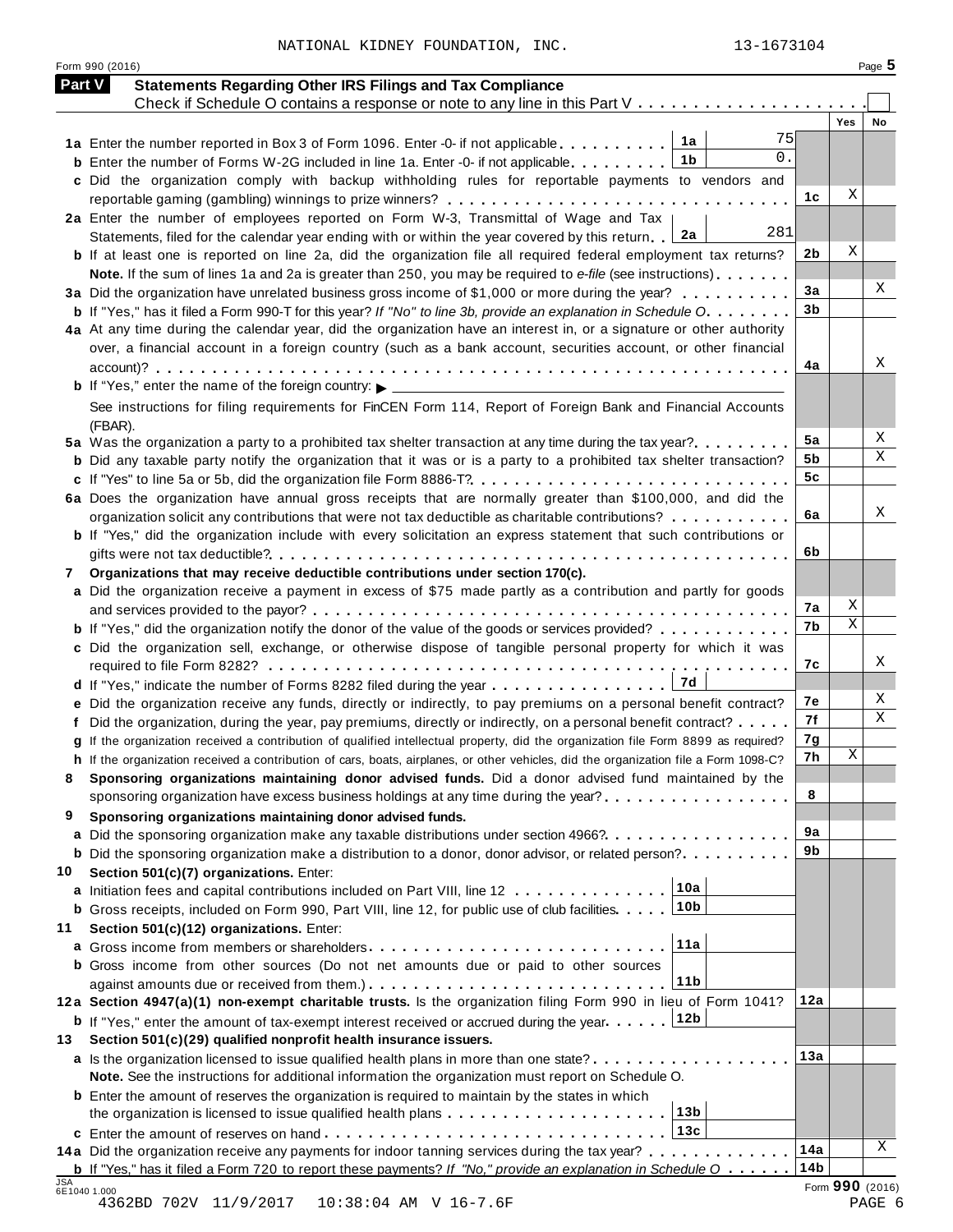| <b>Part VI</b> | Governance, Management, and Disclosure For each "Yes" response to lines 2 through 7b below, and for a "No"                |                         |                     |   |
|----------------|---------------------------------------------------------------------------------------------------------------------------|-------------------------|---------------------|---|
|                | response to line 8a, 8b, or 10b below, describe the circumstances, processes, or changes in Schedule O. See instructions. |                         |                     |   |
|                |                                                                                                                           |                         |                     |   |
|                | <b>Section A. Governing Body and Management</b>                                                                           |                         |                     |   |
|                |                                                                                                                           |                         | Yes                 |   |
|                | 23<br>1a<br>1a Enter the number of voting members of the governing body at the end of the tax year                        |                         |                     |   |
|                | If there are material differences in voting rights among members of the governing body, or if the governing               |                         |                     |   |
|                | body delegated broad authority to an executive committee or similar committee, explain in Schedule O.                     |                         |                     |   |
| b              | 22<br>1 <sub>b</sub><br>Enter the number of voting members included in line 1a, above, who are independent                |                         |                     |   |
| $\mathbf{2}$   | Did any officer, director, trustee, or key employee have a family relationship or a business relationship with            |                         |                     |   |
|                |                                                                                                                           | $\mathbf{2}$            |                     | Χ |
| 3              | Did the organization delegate control over management duties customarily performed by or under the direct                 |                         |                     |   |
|                | supervision of officers, directors, or trustees, or key employees to a management company or other person?                | 3                       |                     | X |
| 4              | Did the organization make any significant changes to its governing documents since the prior Form 990 was filed?          | $\overline{\mathbf{4}}$ |                     | X |
| 5              | Did the organization become aware during the year of a significant diversion of the organization's assets?                | 5                       |                     | Χ |
| 6              |                                                                                                                           | 6                       |                     | X |
| 7a             | Did the organization have members, stockholders, or other persons who had the power to elect or appoint                   |                         |                     |   |
|                |                                                                                                                           | 7a                      |                     | X |
| b              | Are any governance decisions of the organization reserved to (or subject to approval by) members,                         |                         |                     |   |
|                |                                                                                                                           | 7b                      |                     | Χ |
| 8              | Did the organization contemporaneously document the meetings held or written actions undertaken during                    |                         |                     |   |
|                | the year by the following:                                                                                                |                         |                     |   |
|                |                                                                                                                           | 8a                      | X                   |   |
| b              |                                                                                                                           | 8b                      | X                   |   |
| 9              | Is there any officer, director, trustee, or key employee listed in Part VII, Section A, who cannot be reached at          |                         |                     |   |
|                | the organization's mailing address? If "Yes," provide the names and addresses in Schedule O                               | 9                       |                     | X |
|                | Section B. Policies (This Section B requests information about policies not required by the Internal Revenue Code.)       |                         |                     |   |
|                |                                                                                                                           | 10a                     | Yes<br>$\mathbf{x}$ |   |
|                |                                                                                                                           |                         |                     |   |

|          | is there any officer, director, trustee, or key employee listed in Part VII, Section A, who cannot be reached at<br>the organization's mailing address? If "Yes," provide the names and addresses in Schedule O                 | 9               |     | X         |
|----------|---------------------------------------------------------------------------------------------------------------------------------------------------------------------------------------------------------------------------------|-----------------|-----|-----------|
|          | <b>Section B. Policies</b> (This Section B requests information about policies not required by the Internal Revenue Code.)                                                                                                      |                 |     |           |
|          |                                                                                                                                                                                                                                 |                 | Yes | <b>No</b> |
|          |                                                                                                                                                                                                                                 | 10a             | X   |           |
| b        | If "Yes," did the organization have written policies and procedures governing the activities of such chapters,<br>affiliates, and branches to ensure their operations are consistent with the organization's exempt purposes?   | 10 <sub>b</sub> | X   |           |
| 11 a     | Has the organization provided a complete copy of this Form 990 to all members of its governing body before filing the form?                                                                                                     | 11a             | X   |           |
| b<br>12a | Describe in Schedule O the process, if any, used by the organization to review this Form 990.<br>Did the organization have a written conflict of interest policy? If "No," go to line 13                                        | 12a             | X   |           |
| b        | Were officers, directors, or trustees, and key employees required to disclose annually interests that could give                                                                                                                | 12b             | Χ   |           |
| C        | Did the organization regularly and consistently monitor and enforce compliance with the policy? If "Yes,"                                                                                                                       | 12c             | Χ   |           |
| 13       |                                                                                                                                                                                                                                 | 13              | X   |           |
| 14       | Did the organization have a written document retention and destruction policy?                                                                                                                                                  | 14              | X   |           |
| 15       | Did the process for determining compensation of the following persons include a review and approval by<br>independent persons, comparability data, and contemporaneous substantiation of the deliberation and decision?         |                 |     |           |
| a        |                                                                                                                                                                                                                                 | 15a             | X   |           |
| b        |                                                                                                                                                                                                                                 | 15 <sub>b</sub> | X   |           |
|          | If "Yes" to line 15a or 15b, describe the process in Schedule O (see instructions).                                                                                                                                             |                 |     |           |
| 16a      | Did the organization invest in, contribute assets to, or participate in a joint venture or similar arrangement                                                                                                                  |                 |     |           |
|          |                                                                                                                                                                                                                                 | 16a             |     | Χ         |
| b        | If "Yes," did the organization follow a written policy or procedure requiring the organization to evaluate its<br>participation in joint venture arrangements under applicable federal tax law, and take steps to safeguard the | 16 <sub>b</sub> |     |           |
|          | <b>Section C. Disclosure</b>                                                                                                                                                                                                    |                 |     |           |
|          | $\lambda$ mm $\lambda$ $\lambda$ ii $\lambda$ in $\lambda$ im $\lambda$ mm $\lambda$                                                                                                                                            |                 |     |           |

| 18 Section 6104 requires an organization to make its Forms 1023 (or 1024 if applicable), 990, and 990-T (Section 501(c)(3)s only)                                                                                             |
|-------------------------------------------------------------------------------------------------------------------------------------------------------------------------------------------------------------------------------|
| available for public inspection. Indicate how you made these available. Check all that apply.                                                                                                                                 |
| Factor and the following the factor of the contract and a state of the contract of the contract of the contract of the contract of the contract of the contract of the contract of the contract of the contract of the contra |

**X** Upon request **Let Upon Comparent Upon Property** Other *(explain in Schedule O)* | X | Own website | | Another's website

| 19 Describe in Schedule O whether (and if so, how) the organization made its governing documents, conflict of interest policy, and |  |
|------------------------------------------------------------------------------------------------------------------------------------|--|
| financial statements available to the public during the tax year.                                                                  |  |

**20** nnancial statements available to the public during the tax year.<br>State the name, address, and telephone number of the person who possesses the organization's books and records:<br><sup>DETROS GREGORIOU, 30 EAST 33RD STREET, NEW Y</sup>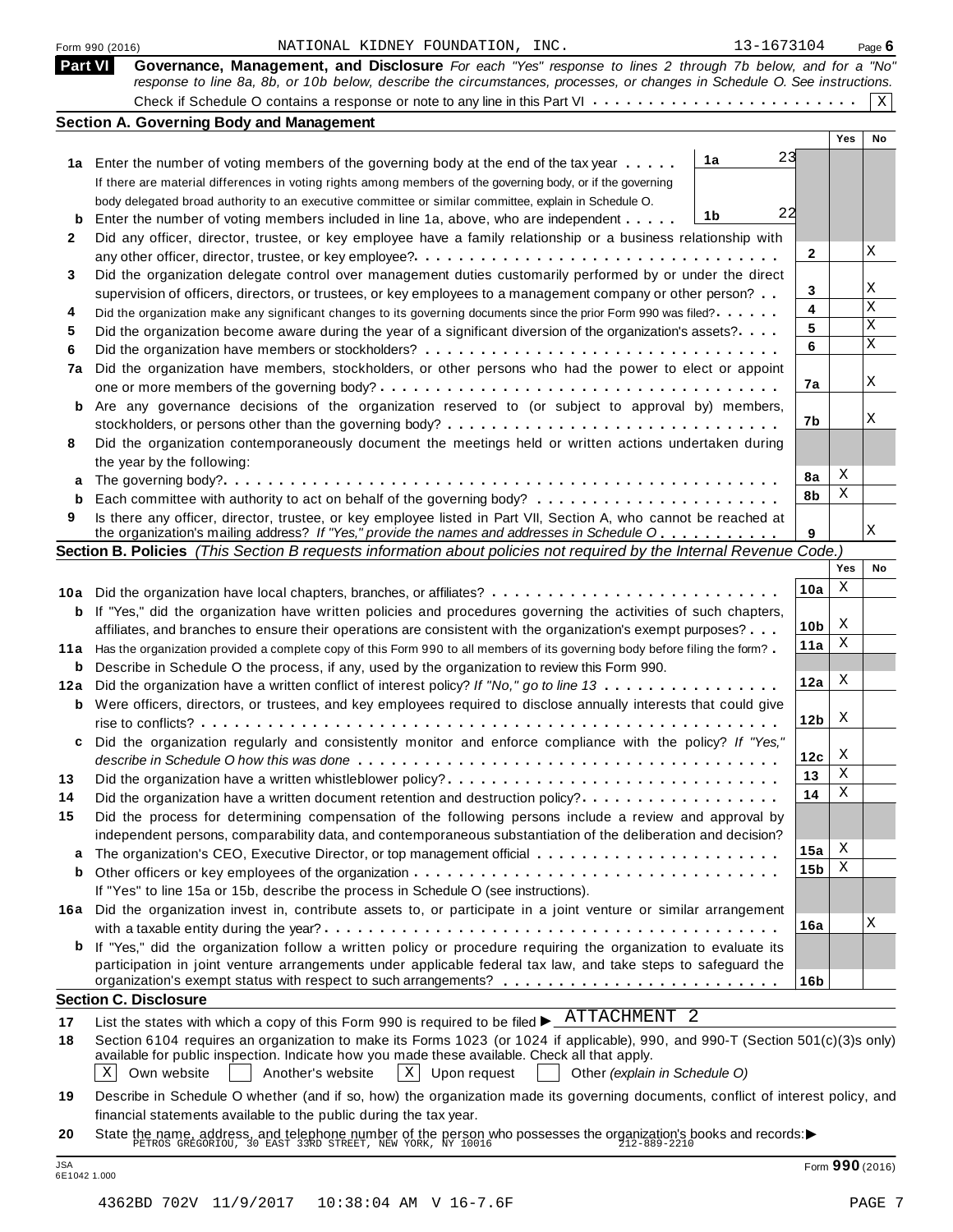| Form 990 (2016)   | NATIONAL KIDNEY FOUNDATION, INC.                                                                                                                                                                                                                                                                                                                                                                                                                             | 13-1673104<br>Page 7 |
|-------------------|--------------------------------------------------------------------------------------------------------------------------------------------------------------------------------------------------------------------------------------------------------------------------------------------------------------------------------------------------------------------------------------------------------------------------------------------------------------|----------------------|
| Part VII          | Compensation of Officers, Directors, Trustees, Key Employees, Highest Compensated Employees, and<br><b>Independent Contractors</b>                                                                                                                                                                                                                                                                                                                           |                      |
|                   |                                                                                                                                                                                                                                                                                                                                                                                                                                                              |                      |
| <b>Section A.</b> | Officers, Directors, Trustees, Key Employees, and Highest Compensated Employees                                                                                                                                                                                                                                                                                                                                                                              |                      |
|                   | $\mathcal{L} = \mathcal{L} = \mathcal{L} = \mathcal{L} = \mathcal{L} = \mathcal{L} = \mathcal{L} = \mathcal{L} = \mathcal{L} = \mathcal{L} = \mathcal{L} = \mathcal{L} = \mathcal{L} = \mathcal{L} = \mathcal{L} = \mathcal{L} = \mathcal{L} = \mathcal{L} = \mathcal{L} = \mathcal{L} = \mathcal{L} = \mathcal{L} = \mathcal{L} = \mathcal{L} = \mathcal{L} = \mathcal{L} = \mathcal{L} = \mathcal{L} = \mathcal{L} = \mathcal{L} = \mathcal{L} = \mathcal$ | $\cdots$             |

**1a** Complete this table for all persons required to be listed. Report compensation for the calendar year ending with or within the organization's tax year.

anization's lax year.<br>● List all of the organization's **current** officers, directors, trustees (whether individuals or organizations), regardless of amount of<br>nnensation Enter -0- in columns (D) (E) and (E) if no compensa compensation. Enter -0- in columns (D), (E), and (F) if no compensation was paid.

**■** List all of the organization's **current** key employees, if any. See instructions for definition of "key employee."<br>■ List the experimentals five expect highest expressed explores (other than an efficer director t

**Example in the organization's current** key employees, if any. See instructions for definition of key employee.<br>• List the organization's five **current** highest compensated employees (other than an officer, director, trust who received reportable compensation (Box 5 of Form W-2 and/or Box 7 of Form 1099-MISC) of more than \$100,000 from the

organization and any related organizations.<br>• List all of the organization's **former** officers, key employees, and highest compensated employees who received more than<br>\$1.00.000 of reportable componention from the erganiza \$100,000 of reportable compensation from the organization and any related organizations.

% List all of the organization's **former directors or trustees** that received, in the capacity as a former director or trustee of the organization, more than \$10,000 of reportable compensation from the organization and any related organizations.

List persons in the following order: individual trustees or directors; institutional trustees; officers; key employees; highest compensated employees; and former such persons.

Check this box if neither the organization nor any related organization compensated any current officer, director, or trustee.

| (A)<br>Name and Title                                 | (B)<br>Average<br>hours per<br>week (list any<br>hours for<br>related<br>organizations<br>below dotted<br>line) | $\breve{a}$<br>Individual trustee<br>directo | Institutional trustee | Officer | (C)<br>Position<br>Key employee | (do not check more than one<br>box, unless person is both an<br>officer and a director/trustee)<br>Highest compensated<br>employee | Former | (D)<br>Reportable<br>compensation<br>from<br>the<br>organization<br>(W-2/1099-MISC) | (E)<br>Reportable<br>compensation from<br>related<br>organizations<br>(W-2/1099-MISC) | (F)<br>Estimated<br>amount of<br>other<br>compensation<br>from the<br>organization<br>and related<br>organizations |
|-------------------------------------------------------|-----------------------------------------------------------------------------------------------------------------|----------------------------------------------|-----------------------|---------|---------------------------------|------------------------------------------------------------------------------------------------------------------------------------|--------|-------------------------------------------------------------------------------------|---------------------------------------------------------------------------------------|--------------------------------------------------------------------------------------------------------------------|
|                                                       |                                                                                                                 |                                              |                       |         |                                 |                                                                                                                                    |        |                                                                                     |                                                                                       |                                                                                                                    |
| (1) KEVIN LONGINO                                     | 35.00                                                                                                           |                                              |                       |         |                                 |                                                                                                                                    |        |                                                                                     |                                                                                       |                                                                                                                    |
| CHIEF EXECUTIVE OFFICER                               | 0.                                                                                                              | X                                            |                       | X       |                                 |                                                                                                                                    |        | 354,955.                                                                            | $0$ .                                                                                 | 35,745.                                                                                                            |
| (2) ART PASQUARELLA CRE                               | 2.00                                                                                                            |                                              |                       |         |                                 |                                                                                                                                    |        |                                                                                     |                                                                                       |                                                                                                                    |
| CHAIRMAN                                              | 0.                                                                                                              | Χ                                            |                       | Χ       |                                 |                                                                                                                                    |        | $\mathsf{O}$ .                                                                      | $\boldsymbol{0}$ .                                                                    | 0.                                                                                                                 |
| (3) GREGORY W. SCOTT                                  | 2.00                                                                                                            |                                              |                       |         |                                 |                                                                                                                                    |        |                                                                                     |                                                                                       |                                                                                                                    |
| IMMEDIATE PAST CHAIRMAN                               | 0.                                                                                                              | Χ                                            |                       | X       |                                 |                                                                                                                                    |        | $0$ .                                                                               | 0.                                                                                    | $\mathsf 0$ .                                                                                                      |
| (4) MICHAEL J. CHOI, MD                               | 2.00                                                                                                            |                                              |                       |         |                                 |                                                                                                                                    |        |                                                                                     |                                                                                       |                                                                                                                    |
| PRESIDENT                                             | 0.                                                                                                              | Χ                                            |                       | X       |                                 |                                                                                                                                    |        | 0.                                                                                  | 0.                                                                                    | 0.                                                                                                                 |
| (5) JEFFREY S. BERNS MD                               | 2.00                                                                                                            |                                              |                       |         |                                 |                                                                                                                                    |        |                                                                                     |                                                                                       |                                                                                                                    |
| IMMEDIATE PAST PRESIDENT                              | 0.                                                                                                              | Χ                                            |                       | X       |                                 |                                                                                                                                    |        | О.                                                                                  | 0.                                                                                    | 0.                                                                                                                 |
| $(6)$ BETH PIRAINO, MD (THRU $10/16$ )                | 2.00                                                                                                            |                                              |                       |         |                                 |                                                                                                                                    |        |                                                                                     |                                                                                       |                                                                                                                    |
| IMMEDIATE PAST PRESIDENT                              | 0.                                                                                                              | Χ                                            |                       | Χ       |                                 |                                                                                                                                    |        | О.                                                                                  | 0.                                                                                    | 0.                                                                                                                 |
| (7) WILLIAM G. DESSOFFY, CFA                          | 2.00                                                                                                            |                                              |                       |         |                                 |                                                                                                                                    |        |                                                                                     |                                                                                       |                                                                                                                    |
| SECRETARY                                             | 0.                                                                                                              | Χ                                            |                       | Χ       |                                 |                                                                                                                                    |        | О.                                                                                  | 0.                                                                                    | 0.                                                                                                                 |
| $(8)$ GEORGE L. BAKRIS (THRU $10/16$ )                | 1.00                                                                                                            |                                              |                       |         |                                 |                                                                                                                                    |        |                                                                                     |                                                                                       |                                                                                                                    |
| <b>BOARD MEMBER</b>                                   | 0.                                                                                                              | Χ                                            |                       |         |                                 |                                                                                                                                    |        | $\mathsf{O}$ .                                                                      | 0.                                                                                    | $0$ .                                                                                                              |
| (9) THOMAS P. CASSESE<br><b>BOARD MEMBER</b>          | 1.00                                                                                                            |                                              |                       |         |                                 |                                                                                                                                    |        |                                                                                     |                                                                                       |                                                                                                                    |
| (10) MATTHEW COOPER, MD                               | 0.<br>1.00                                                                                                      | X                                            |                       |         |                                 |                                                                                                                                    |        | $\mathsf{O}$ .                                                                      | 0.                                                                                    | 0.                                                                                                                 |
| <b>BOARD MEMBER</b>                                   | 0.                                                                                                              | Χ                                            |                       |         |                                 |                                                                                                                                    |        | 0.                                                                                  | 0.                                                                                    | $0$ .                                                                                                              |
| $(11)$ PAUL CRAWFORD, $\overline{MD}$<br>(THRU 10/16) | 1.00                                                                                                            |                                              |                       |         |                                 |                                                                                                                                    |        |                                                                                     |                                                                                       |                                                                                                                    |
| <b>BOARD MEMBER</b>                                   | 0.                                                                                                              | Χ                                            |                       |         |                                 |                                                                                                                                    |        | 0.                                                                                  | 0.                                                                                    | 0.                                                                                                                 |
| (12) JOSEPH CROSGROVE                                 | 1.00                                                                                                            |                                              |                       |         |                                 |                                                                                                                                    |        |                                                                                     |                                                                                       |                                                                                                                    |
| <b>BOARD MEMBER</b>                                   | 0.                                                                                                              | X                                            |                       |         |                                 |                                                                                                                                    |        | 0.                                                                                  | $\mathbf{0}$ .                                                                        | 0.                                                                                                                 |
| $(13)$ JIM ELKIN                                      | 1.00                                                                                                            |                                              |                       |         |                                 |                                                                                                                                    |        |                                                                                     |                                                                                       |                                                                                                                    |
| BOARD MEMBER                                          | 0.                                                                                                              | X                                            |                       |         |                                 |                                                                                                                                    |        | $0$ .                                                                               | 0.                                                                                    | $0$ .                                                                                                              |
| (14) CHARLES H. FENDELL (THRU 3/17)                   | 1.00                                                                                                            |                                              |                       |         |                                 |                                                                                                                                    |        |                                                                                     |                                                                                       |                                                                                                                    |
| <b>BOARD MEMBER</b>                                   | $0$ .                                                                                                           | Χ                                            |                       |         |                                 |                                                                                                                                    |        | 0.                                                                                  | $0$ .                                                                                 | $0$ .                                                                                                              |

JSA Form **990** (2016) 6E1041 1.000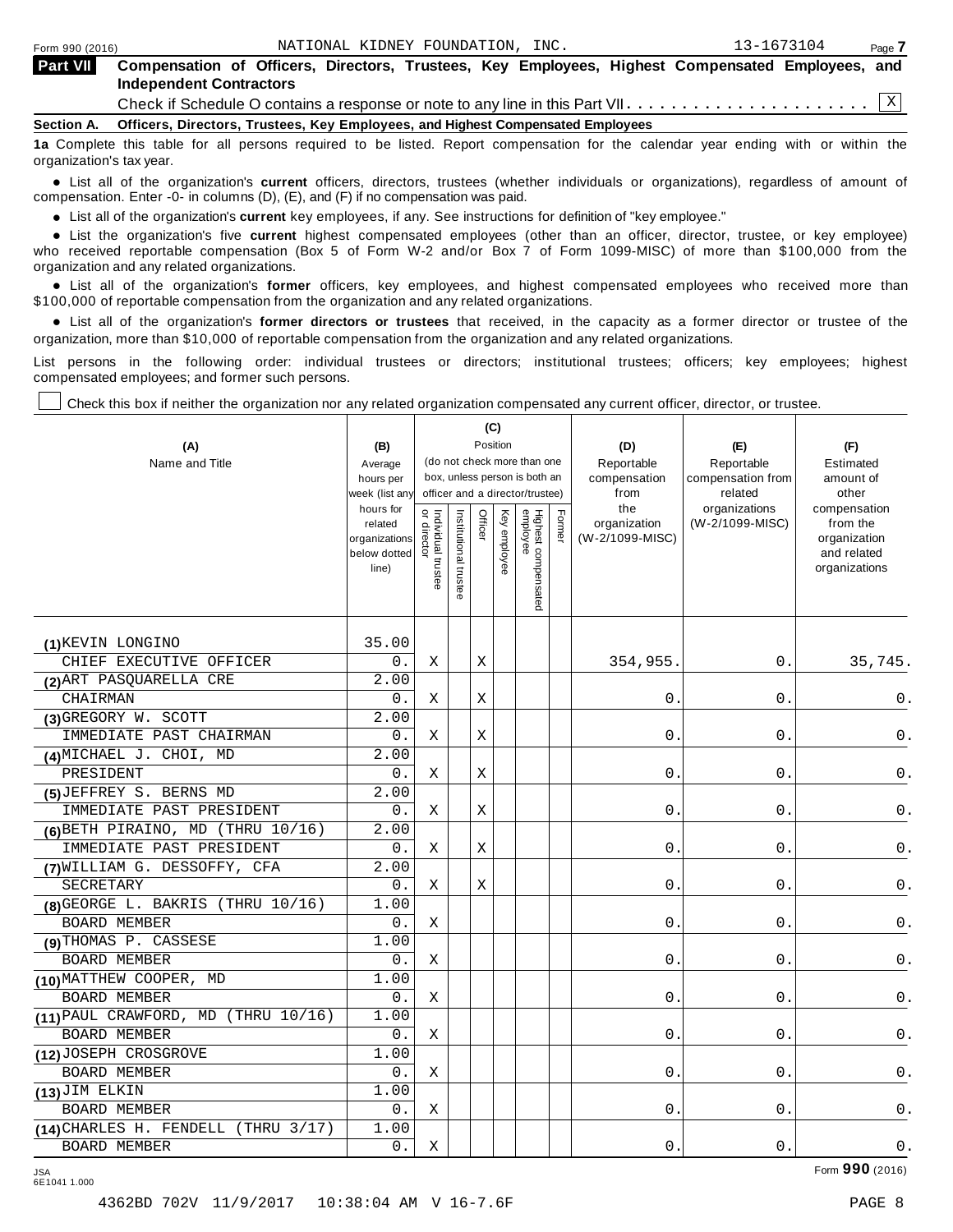### NATIONAL KIDNEY FOUNDATION, INC. 13-1673104

|  | Form 990 (2016) |  |
|--|-----------------|--|
|  |                 |  |

| Name and title                                                                                                                                                                                                                                                                                      | (B)<br>Average<br>hours per<br>week (list any<br>hours for |                                     |                       | (C)<br>Position | (do not check more than one<br>box, unless person is both an<br>officer and a director/trustee) |                                 |        | (D)<br>Reportable<br>compensation<br>from<br>the | (E)<br>Reportable<br>compensation from<br>related<br>organizations | (F)<br>Estimated<br>amount of<br>other<br>compensation   |  |
|-----------------------------------------------------------------------------------------------------------------------------------------------------------------------------------------------------------------------------------------------------------------------------------------------------|------------------------------------------------------------|-------------------------------------|-----------------------|-----------------|-------------------------------------------------------------------------------------------------|---------------------------------|--------|--------------------------------------------------|--------------------------------------------------------------------|----------------------------------------------------------|--|
|                                                                                                                                                                                                                                                                                                     | related<br>organizations<br>below dotted<br>line)          | Individual trustee<br>  or director | Institutional trustee | Officer         | Key employee                                                                                    | Highest compensated<br>employee | Former | organization<br>(W-2/1099-MISC)                  | (W-2/1099-MISC)                                                    | from the<br>organization<br>and related<br>organizations |  |
| (15) CHESTER H. FOX, MD<br><b>BOARD MEMBER</b>                                                                                                                                                                                                                                                      | 1.00<br>0.                                                 | Χ                                   |                       |                 |                                                                                                 |                                 |        | 0.                                               | 0                                                                  | 0.                                                       |  |
| (16) JOHN T. GERZEMA<br><b>BOARD MEMBER</b>                                                                                                                                                                                                                                                         | 1.00<br>0.                                                 | Χ                                   |                       |                 |                                                                                                 |                                 |        | 0.                                               | 0                                                                  | 0.                                                       |  |
| (17) BRENNAN HART, ESQ<br><b>BOARD MEMBER</b>                                                                                                                                                                                                                                                       | 1.00<br>0.                                                 | Χ                                   |                       |                 |                                                                                                 |                                 |        | 0.                                               | 0                                                                  | 0.                                                       |  |
| (18) TOM HOUGH<br><b>BOARD MEMBER</b>                                                                                                                                                                                                                                                               | 1.00<br>$0$ .                                              | Χ                                   |                       |                 |                                                                                                 |                                 |        | $\mathsf{0}$ .                                   | 0                                                                  | 0.                                                       |  |
| (19) KAILESH KARAVADRA<br><b>BOARD MEMBER</b>                                                                                                                                                                                                                                                       | 1.00<br>$0$ .                                              | Χ                                   |                       |                 |                                                                                                 |                                 |        | 0.                                               | 0                                                                  | 0.                                                       |  |
| (20) CHARLES MODLIN, MD, MBA<br><b>BOARD MEMBER</b>                                                                                                                                                                                                                                                 | 1.00<br>0.                                                 | Χ                                   |                       |                 |                                                                                                 |                                 |        | 0.                                               | 0                                                                  | 0.                                                       |  |
| (21) JUMMY OLABANJI<br><b>BOARD MEMBER</b>                                                                                                                                                                                                                                                          | 1.00<br>0.                                                 | Χ                                   |                       |                 |                                                                                                 |                                 |        | 0.                                               | 0                                                                  | 0.                                                       |  |
| (22) STEPHAN PASTAN, MD<br><b>BOARD MEMBER</b>                                                                                                                                                                                                                                                      | 1.00<br>$0$ .                                              | Χ                                   |                       |                 |                                                                                                 |                                 |        | 0.                                               | 0                                                                  | 0.                                                       |  |
| (23) MICHAEL W. SEXTON<br><b>BOARD MEMBER</b>                                                                                                                                                                                                                                                       | 1.00<br>$0$ .                                              | Χ                                   |                       |                 |                                                                                                 |                                 |        | 0.                                               | 0                                                                  | 0.                                                       |  |
| (24) MICHAEL STEVENSON, CPA<br><b>BOARD MEMBER</b><br>25) STEPHANIE STEWART, LICSW, MBA                                                                                                                                                                                                             | 1.00<br>0.<br>1.00                                         | Χ                                   |                       |                 |                                                                                                 |                                 |        | $\mathbf 0$ .                                    | 0                                                                  | 0.                                                       |  |
| <b>BOARD MEMBER</b>                                                                                                                                                                                                                                                                                 | $0$ .                                                      | Χ                                   |                       |                 |                                                                                                 |                                 |        | 0<br>354,955.                                    | 0<br>0                                                             | 0.<br>35,745.                                            |  |
| 1b Sub-total<br>the common contract of the com-<br>c Total from continuation sheets to Part VII, Section A                                                                                                                                                                                          |                                                            |                                     |                       |                 |                                                                                                 |                                 | ▶      | 1,935,969.<br>2,290,924.                         | 0.<br>0                                                            | 279,956.<br>315,701.                                     |  |
| 2 Total number of individuals (including but not limited to those listed above) who received more than \$100,000 of<br>reportable compensation from the organization ▶<br>Did the organization list any former officer, director, or trustee, key employee, or highest compensated<br>3             |                                                            | 23                                  |                       |                 |                                                                                                 |                                 |        |                                                  |                                                                    | <b>Yes</b><br>No.<br>X                                   |  |
| employee on line 1a? If "Yes," complete Schedule J for such individual<br>For any individual listed on line 1a, is the sum of reportable compensation and other compensation from the<br>4<br>organization and related organizations greater than \$150,000? If "Yes," complete Schedule J for such |                                                            |                                     |                       |                 |                                                                                                 |                                 |        |                                                  |                                                                    | 3<br>Χ<br>4                                              |  |
| Did any person listed on line 1a receive or accrue compensation from any unrelated organization or individual<br>5.<br>for services rendered to the organization? If "Yes," complete Schedule J for such person<br><b>Section B. Independent Contractors</b>                                        |                                                            |                                     |                       |                 |                                                                                                 |                                 |        |                                                  |                                                                    | Χ<br>5                                                   |  |
|                                                                                                                                                                                                                                                                                                     |                                                            |                                     |                       |                 |                                                                                                 |                                 |        |                                                  |                                                                    |                                                          |  |
| Complete this table for your five highest compensated independent contractors that received more than \$100,000 of<br>1<br>compensation from the organization. Report compensation for the calendar year ending with or within the organization's tax<br>year.                                      |                                                            |                                     |                       |                 |                                                                                                 |                                 |        |                                                  |                                                                    |                                                          |  |
| (A)<br>Name and business address                                                                                                                                                                                                                                                                    |                                                            |                                     |                       |                 |                                                                                                 |                                 |        | (B)<br>Description of services                   |                                                                    | (C)<br>Compensation                                      |  |
| ATTACHMENT 3                                                                                                                                                                                                                                                                                        |                                                            |                                     |                       |                 |                                                                                                 |                                 |        |                                                  |                                                                    |                                                          |  |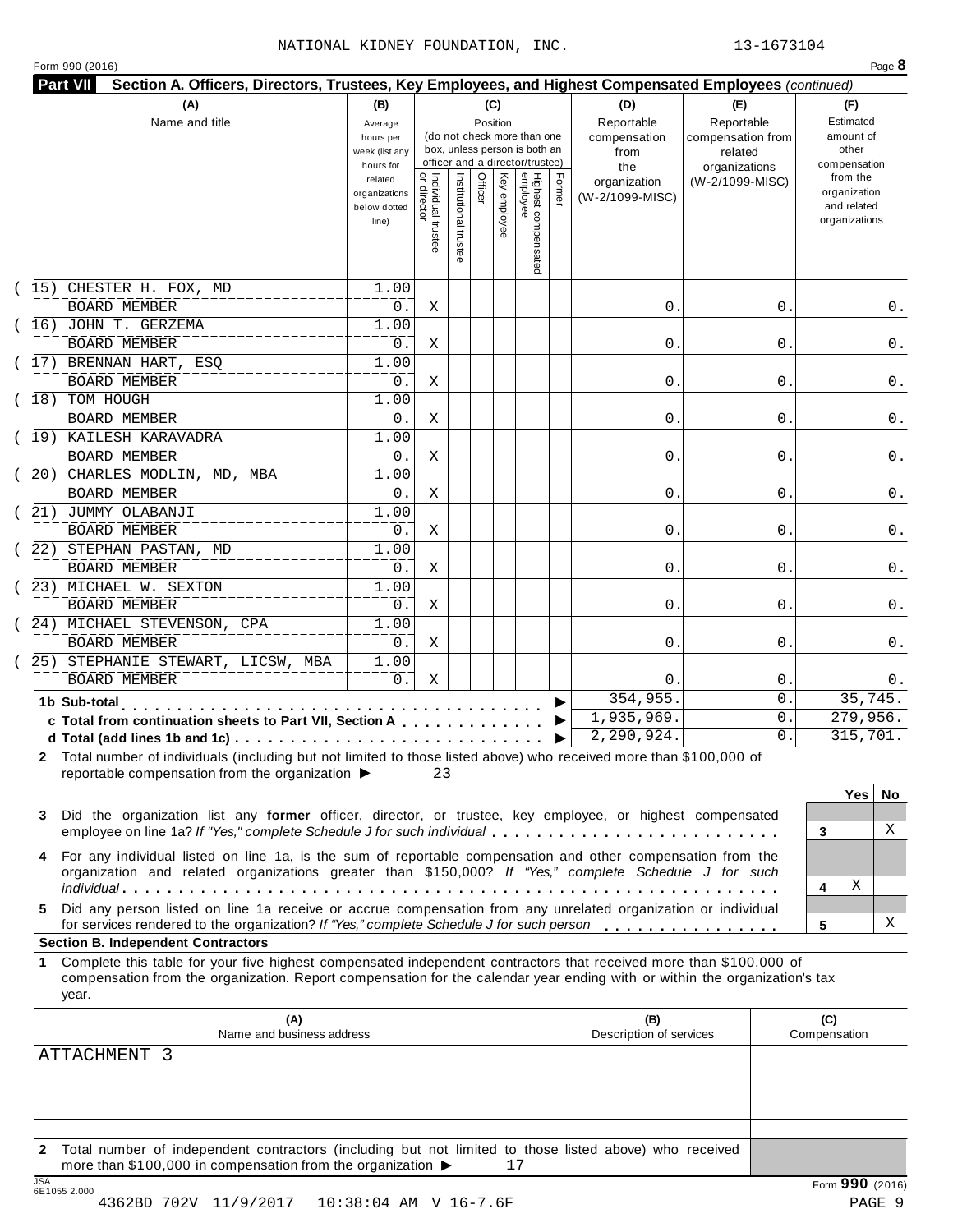|  | Form 990 (2016) |  |
|--|-----------------|--|
|  |                 |  |

| (A)<br>Name and title                                                                                                                                                                                                                                          |                                  | (B)<br>Average<br>hours per<br>week (list any<br>hours for<br>related |                                     |                       | (C)<br>Position | (do not check more than one<br>box, unless person is both an<br>officer and a director/trustee) |                                 |        | (D)<br>Reportable<br>compensation<br>from<br>the | (E)<br>Reportable<br>compensation from<br>related<br>organizations |                     | (F)<br>Estimated<br>amount of<br>other<br>compensation<br>from the |  |
|----------------------------------------------------------------------------------------------------------------------------------------------------------------------------------------------------------------------------------------------------------------|----------------------------------|-----------------------------------------------------------------------|-------------------------------------|-----------------------|-----------------|-------------------------------------------------------------------------------------------------|---------------------------------|--------|--------------------------------------------------|--------------------------------------------------------------------|---------------------|--------------------------------------------------------------------|--|
|                                                                                                                                                                                                                                                                |                                  | organizations<br>below dotted<br>line)                                | Individual trustee<br>  or director | Institutional trustee | Officer         | Key employee                                                                                    | Highest compensated<br>employee | Former | organization<br>(W-2/1099-MISC)                  | (W-2/1099-MISC)                                                    |                     | organization<br>and related<br>organizations                       |  |
| (26) ANTHONY TUGGLE<br><b>BOARD MEMBER</b>                                                                                                                                                                                                                     |                                  | 1.00<br>0.                                                            | Χ                                   |                       |                 |                                                                                                 |                                 |        | $\mathsf{0}$ .                                   | 0.                                                                 |                     | 0.                                                                 |  |
| $(27)$ ED WALTER (THRU $10/16$ )                                                                                                                                                                                                                               |                                  | 1.00                                                                  |                                     |                       |                 |                                                                                                 |                                 |        |                                                  |                                                                    |                     |                                                                    |  |
| <b>BOARD MEMBER</b>                                                                                                                                                                                                                                            |                                  | 0.                                                                    | Χ                                   |                       |                 |                                                                                                 |                                 |        | 0.                                               | 0                                                                  |                     | 0.                                                                 |  |
| (28) BRADLEY A. WARADY, MD                                                                                                                                                                                                                                     |                                  | 1.00                                                                  |                                     |                       |                 |                                                                                                 |                                 |        |                                                  |                                                                    |                     |                                                                    |  |
| <b>BOARD MEMBER</b>                                                                                                                                                                                                                                            |                                  | 0.                                                                    | Χ                                   |                       |                 |                                                                                                 |                                 |        | 0.                                               | 0                                                                  |                     | 0.                                                                 |  |
| (29) PETROS A. GREGORIOU                                                                                                                                                                                                                                       |                                  | 35.00                                                                 |                                     |                       |                 |                                                                                                 |                                 |        |                                                  |                                                                    |                     |                                                                    |  |
| CHIEF FINANCIAL OFFICER                                                                                                                                                                                                                                        |                                  | 0.                                                                    |                                     |                       | Χ               |                                                                                                 |                                 |        | 228,291.                                         | 0.                                                                 |                     | 28,577.                                                            |  |
| (30) KERRY WILLIS                                                                                                                                                                                                                                              |                                  | 35.00                                                                 |                                     |                       |                 |                                                                                                 |                                 |        |                                                  |                                                                    |                     |                                                                    |  |
| CHIEF SCIENTIFIC OFFICER<br>(31) ANTHONY GUCCIARDO                                                                                                                                                                                                             |                                  | 0.<br>35.00                                                           |                                     |                       |                 | Χ                                                                                               |                                 |        | 253,232.                                         | 0.                                                                 |                     | 46,095.                                                            |  |
| SVP, STRATEGIC PARTNERSHIPS                                                                                                                                                                                                                                    |                                  | 0.                                                                    |                                     |                       |                 | Χ                                                                                               |                                 |        | 205,724.                                         | 0.                                                                 |                     | 19,664.                                                            |  |
| (32) JOANNE SPINK (THRU 1/17)                                                                                                                                                                                                                                  |                                  | 35.00                                                                 |                                     |                       |                 |                                                                                                 |                                 |        |                                                  |                                                                    |                     |                                                                    |  |
| REGIONAL VP - MID ATLANTIC                                                                                                                                                                                                                                     |                                  | 0.                                                                    |                                     |                       |                 | Χ                                                                                               |                                 |        | 184,285.                                         | 0.                                                                 |                     | 18,451.                                                            |  |
| (33) GARY RENVILLE                                                                                                                                                                                                                                             |                                  | 35.00                                                                 |                                     |                       |                 |                                                                                                 |                                 |        |                                                  |                                                                    |                     |                                                                    |  |
| REGIONAL VP, WEST                                                                                                                                                                                                                                              |                                  | 0.                                                                    |                                     |                       |                 | Χ                                                                                               |                                 |        | 174,398.                                         | 0.                                                                 |                     | 23,009.                                                            |  |
| (34) JOSEPH VASSALOTTI                                                                                                                                                                                                                                         |                                  | 35.00                                                                 |                                     |                       |                 |                                                                                                 |                                 |        |                                                  |                                                                    |                     |                                                                    |  |
| CHIEF MEDICAL OFFICER                                                                                                                                                                                                                                          |                                  | 0.                                                                    |                                     |                       |                 |                                                                                                 | Χ                               |        | 207,019.                                         | 0.                                                                 |                     | 21,676.                                                            |  |
| (35) ERIC ALBRECHT<br>VP, EVENTS DEV. & SPORTS MKTG.                                                                                                                                                                                                           |                                  | 35.00<br>0.                                                           |                                     |                       |                 |                                                                                                 |                                 |        |                                                  | 0.                                                                 |                     |                                                                    |  |
| (36) TROY K. ZIMMERMAN                                                                                                                                                                                                                                         |                                  | 35.00                                                                 |                                     |                       |                 |                                                                                                 | Χ                               |        | 180,992.                                         |                                                                    |                     | 30,456.                                                            |  |
| VP, GOVERNMENT RELATIONS                                                                                                                                                                                                                                       |                                  | 0.                                                                    |                                     |                       |                 |                                                                                                 | Χ                               |        | 174,916.                                         | 0.                                                                 |                     | 39,132.                                                            |  |
| 1b Sub-total<br>c Total from continuation sheets to Part VII, Section A<br>2 Total number of individuals (including but not limited to those listed above) who received more than \$100,000 of<br>reportable compensation from the organization ▶              |                                  |                                                                       | 23                                  |                       |                 |                                                                                                 |                                 |        |                                                  |                                                                    |                     |                                                                    |  |
| Did the organization list any former officer, director, or trustee, key employee, or highest compensated<br>3<br>employee on line 1a? If "Yes," complete Schedule J for such individual                                                                        |                                  |                                                                       |                                     |                       |                 |                                                                                                 |                                 |        |                                                  |                                                                    | 3                   | <b>Yes</b><br>No.<br>X                                             |  |
| For any individual listed on line 1a, is the sum of reportable compensation and other compensation from the<br>4<br>organization and related organizations greater than \$150,000? If "Yes," complete Schedule J for such                                      |                                  |                                                                       |                                     |                       |                 |                                                                                                 |                                 |        |                                                  |                                                                    | 4                   | Χ                                                                  |  |
| Did any person listed on line 1a receive or accrue compensation from any unrelated organization or individual<br>5.<br>for services rendered to the organization? If "Yes," complete Schedule J for such person                                                |                                  |                                                                       |                                     |                       |                 |                                                                                                 |                                 |        |                                                  |                                                                    | 5                   | Χ                                                                  |  |
| <b>Section B. Independent Contractors</b>                                                                                                                                                                                                                      |                                  |                                                                       |                                     |                       |                 |                                                                                                 |                                 |        |                                                  |                                                                    |                     |                                                                    |  |
| Complete this table for your five highest compensated independent contractors that received more than \$100,000 of<br>1<br>compensation from the organization. Report compensation for the calendar year ending with or within the organization's tax<br>year. |                                  |                                                                       |                                     |                       |                 |                                                                                                 |                                 |        |                                                  |                                                                    |                     |                                                                    |  |
|                                                                                                                                                                                                                                                                | (A)<br>Name and business address |                                                                       |                                     |                       |                 |                                                                                                 |                                 |        | (B)<br>Description of services                   |                                                                    | (C)<br>Compensation |                                                                    |  |
|                                                                                                                                                                                                                                                                |                                  |                                                                       |                                     |                       |                 |                                                                                                 |                                 |        |                                                  |                                                                    |                     |                                                                    |  |
|                                                                                                                                                                                                                                                                |                                  |                                                                       |                                     |                       |                 |                                                                                                 |                                 |        |                                                  |                                                                    |                     |                                                                    |  |

**2** Total number of independent contractors (including but not limited to those listed above) who received more than \$100,000 in compensation from the organization  $\blacktriangleright$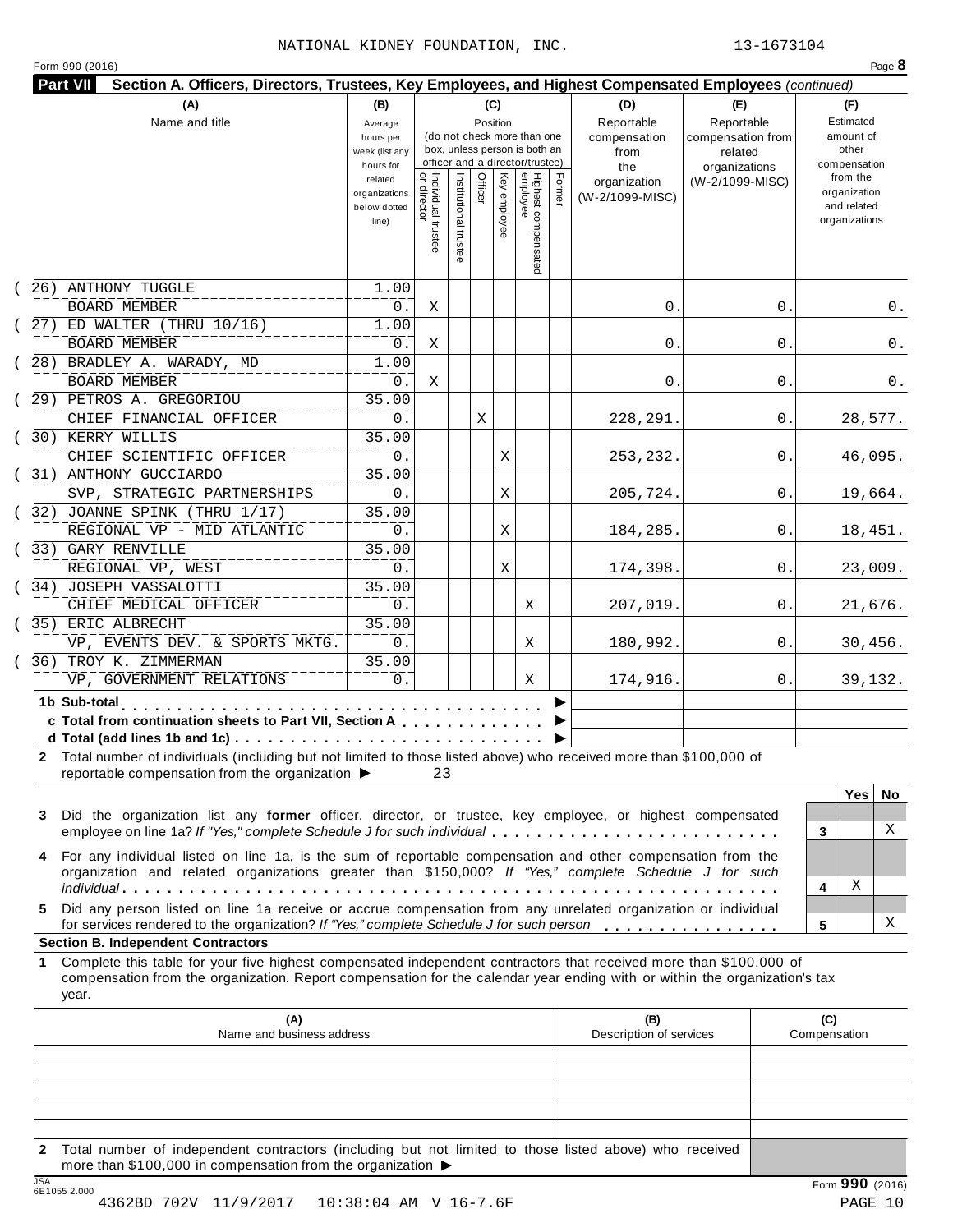| Form 990 (2016)<br>Section A. Officers, Directors, Trustees, Key Employees, and Highest Compensated Employees (continued)<br><b>Part VII</b>                                                                                                                   |                                                                |                                                |                       |         |                 |                                                                    |        |                                           |                                                   |                                                                          |                                        | Page 8  |
|----------------------------------------------------------------------------------------------------------------------------------------------------------------------------------------------------------------------------------------------------------------|----------------------------------------------------------------|------------------------------------------------|-----------------------|---------|-----------------|--------------------------------------------------------------------|--------|-------------------------------------------|---------------------------------------------------|--------------------------------------------------------------------------|----------------------------------------|---------|
| (A)<br>Name and title                                                                                                                                                                                                                                          | (B)<br>Average<br>hours per<br>week (list any                  |                                                |                       |         | (C)<br>Position | (do not check more than one<br>box, unless person is both an       |        | (D)<br>Reportable<br>compensation<br>from | (E)<br>Reportable<br>compensation from<br>related |                                                                          | (F)<br>Estimated<br>amount of<br>other |         |
|                                                                                                                                                                                                                                                                | hours for<br>related<br>organizations<br>below dotted<br>line) | $\mathbf{a}$<br>Individual trustee<br>director | Institutional trustee | Officer | Key employee    | officer and a director/trustee)<br>Highest compensated<br>employee | Former | the<br>organization<br>(W-2/1099-MISC)    | organizations<br>(W-2/1099-MISC)                  | compensation<br>from the<br>organization<br>and related<br>organizations |                                        |         |
| 37) KATHRYN PUCCI<br>SVP, EDUCATION AND PROGRAMS                                                                                                                                                                                                               | 35.00<br>0.                                                    |                                                |                       |         |                 | Χ                                                                  |        | 164,227.                                  | 0                                                 |                                                                          | 22,826.                                |         |
| 38) PAMELA COHEN<br>VP, DONOR DEVELOPMENT                                                                                                                                                                                                                      | 35.00<br>0.                                                    |                                                |                       |         |                 | х                                                                  |        | 162,885.                                  | 0.                                                |                                                                          | 30,070.                                |         |
|                                                                                                                                                                                                                                                                |                                                                |                                                |                       |         |                 |                                                                    |        |                                           |                                                   |                                                                          |                                        |         |
|                                                                                                                                                                                                                                                                |                                                                |                                                |                       |         |                 |                                                                    |        |                                           |                                                   |                                                                          |                                        |         |
|                                                                                                                                                                                                                                                                |                                                                |                                                |                       |         |                 |                                                                    |        |                                           |                                                   |                                                                          |                                        |         |
|                                                                                                                                                                                                                                                                |                                                                |                                                |                       |         |                 |                                                                    |        |                                           |                                                   |                                                                          |                                        |         |
|                                                                                                                                                                                                                                                                |                                                                |                                                |                       |         |                 |                                                                    |        |                                           |                                                   |                                                                          |                                        |         |
|                                                                                                                                                                                                                                                                |                                                                |                                                |                       |         |                 |                                                                    |        |                                           |                                                   |                                                                          |                                        |         |
|                                                                                                                                                                                                                                                                |                                                                |                                                |                       |         |                 |                                                                    |        |                                           |                                                   |                                                                          |                                        |         |
| 1b Sub-total<br>c Total from continuation sheets to Part VII, Section A<br>d Total (add lines 1b and 1c) $\cdots$ $\cdots$ $\cdots$ $\cdots$ $\cdots$ $\cdots$ $\cdots$ $\cdots$ $\cdots$ $\cdots$                                                             |                                                                |                                                |                       |         |                 |                                                                    |        |                                           |                                                   |                                                                          |                                        |         |
| 2<br>Total number of individuals (including but not limited to those listed above) who received more than \$100,000 of<br>reportable compensation from the organization ▶                                                                                      |                                                                | 23                                             |                       |         |                 |                                                                    |        |                                           |                                                   |                                                                          |                                        |         |
| Did the organization list any former officer, director, or trustee, key employee, or highest compensated<br>3<br>employee on line 1a? If "Yes," complete Schedule J for such individual                                                                        |                                                                |                                                |                       |         |                 |                                                                    |        |                                           |                                                   | 3                                                                        | <b>Yes</b>                             | No<br>Χ |
| 4 For any individual listed on line 1a, is the sum of reportable compensation and other compensation from the<br>organization and related organizations greater than \$150,000? If "Yes," complete Schedule J for such                                         |                                                                |                                                |                       |         |                 |                                                                    |        |                                           |                                                   | 4                                                                        | Χ                                      |         |
| Did any person listed on line 1a receive or accrue compensation from any unrelated organization or individual<br>5.<br>for services rendered to the organization? If "Yes," complete Schedule J for such person                                                |                                                                |                                                |                       |         |                 |                                                                    |        |                                           |                                                   | 5                                                                        |                                        | Χ       |
| <b>Section B. Independent Contractors</b>                                                                                                                                                                                                                      |                                                                |                                                |                       |         |                 |                                                                    |        |                                           |                                                   |                                                                          |                                        |         |
| Complete this table for your five highest compensated independent contractors that received more than \$100,000 of<br>1<br>compensation from the organization. Report compensation for the calendar year ending with or within the organization's tax<br>year. |                                                                |                                                |                       |         |                 |                                                                    |        |                                           |                                                   |                                                                          |                                        |         |
| (A)<br>Name and business address                                                                                                                                                                                                                               |                                                                |                                                |                       |         |                 |                                                                    |        | (B)<br>Description of services            |                                                   | (C)<br>Compensation                                                      |                                        |         |
|                                                                                                                                                                                                                                                                |                                                                |                                                |                       |         |                 |                                                                    |        |                                           |                                                   |                                                                          |                                        |         |
|                                                                                                                                                                                                                                                                |                                                                |                                                |                       |         |                 |                                                                    |        |                                           |                                                   |                                                                          |                                        |         |
|                                                                                                                                                                                                                                                                |                                                                |                                                |                       |         |                 |                                                                    |        |                                           |                                                   |                                                                          |                                        |         |

**2** Total number of independent contractors (including but not limited to those listed above) who received more than \$100,000 in compensation from the organization  $\blacktriangleright$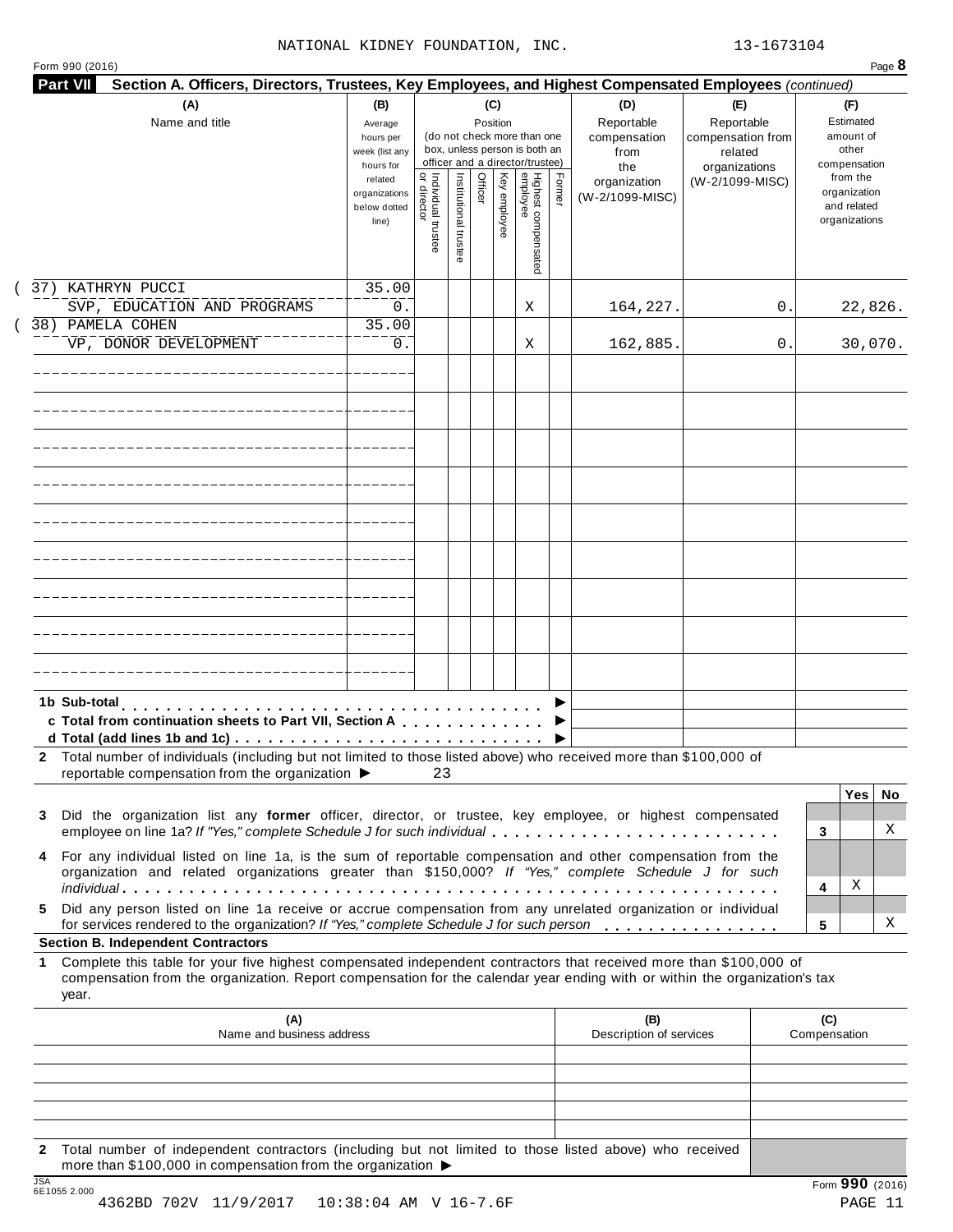| <b>Part VIII</b>                                                       | <b>Statement of Revenue</b>                                                                                                                                                                                                                                                                      |                          |                        |                                                    |                                         |                                                                  |
|------------------------------------------------------------------------|--------------------------------------------------------------------------------------------------------------------------------------------------------------------------------------------------------------------------------------------------------------------------------------------------|--------------------------|------------------------|----------------------------------------------------|-----------------------------------------|------------------------------------------------------------------|
|                                                                        |                                                                                                                                                                                                                                                                                                  |                          |                        |                                                    |                                         | X                                                                |
|                                                                        |                                                                                                                                                                                                                                                                                                  |                          | (A)<br>Total revenue   | (B)<br>Related or<br>exempt<br>function<br>revenue | (C)<br>Unrelated<br>business<br>revenue | (D)<br>Revenue<br>excluded from tax<br>under sections<br>512-514 |
| <b>Contributions, Gifts, Grants</b><br>and Other Similar Amounts<br>1a | 1a<br>Federated campaigns <b>Federated</b>                                                                                                                                                                                                                                                       | 627,600.                 |                        |                                                    |                                         |                                                                  |
|                                                                        | 1b<br>Membership dues<br>b                                                                                                                                                                                                                                                                       |                          |                        |                                                    |                                         |                                                                  |
|                                                                        | 1c<br>Fundraising events <b>Fundraising</b><br>с<br>1d                                                                                                                                                                                                                                           | 11,906,595.              |                        |                                                    |                                         |                                                                  |
|                                                                        | Related organizations <b>and the set of the set of the set of the set of the set of the set of the set of the set of the set of the set of the set of the set of the set of the set of the set of the set of the set of the set </b><br>d<br>1e                                                  |                          |                        |                                                    |                                         |                                                                  |
|                                                                        | Government grants (contributions)<br>е<br>All other contributions, gifts, grants,<br>f                                                                                                                                                                                                           |                          |                        |                                                    |                                         |                                                                  |
|                                                                        | 1f<br>and similar amounts not included above                                                                                                                                                                                                                                                     | 8,956,510.               |                        |                                                    |                                         |                                                                  |
|                                                                        | Noncash contributions included in lines 1a-1f: \$<br>g                                                                                                                                                                                                                                           | 3,386,022.               |                        |                                                    |                                         |                                                                  |
|                                                                        | Total. Add lines 1a-1f ▶<br>h.                                                                                                                                                                                                                                                                   |                          | 21,490,705.            |                                                    |                                         |                                                                  |
|                                                                        |                                                                                                                                                                                                                                                                                                  | <b>Business Code</b>     |                        |                                                    |                                         |                                                                  |
| Program Service Revenue<br>2a                                          | PROGRAM SERVICE SUPPORT                                                                                                                                                                                                                                                                          | 611600                   | 9,524,210.             | 9,524,210.                                         |                                         |                                                                  |
|                                                                        | GRANT AND CONTRACT REVENUE<br>b                                                                                                                                                                                                                                                                  | 611600                   | 1,544,337.             | 1,544,337.                                         |                                         |                                                                  |
|                                                                        | THRIFT STORE REVENUE<br>c                                                                                                                                                                                                                                                                        | 448000                   | 819,181.               | 819,181.                                           |                                         |                                                                  |
|                                                                        | PROFESSIONAL MEMBERSHIP DUES<br>d                                                                                                                                                                                                                                                                | 511120                   | 653,754.               | 653,754.                                           |                                         |                                                                  |
|                                                                        | е                                                                                                                                                                                                                                                                                                |                          |                        |                                                    |                                         |                                                                  |
|                                                                        | All other program service revenue<br>f                                                                                                                                                                                                                                                           |                          | 12,541,482.            |                                                    |                                         |                                                                  |
|                                                                        | Total. Add lines 2a-2f ▶<br>g                                                                                                                                                                                                                                                                    |                          |                        |                                                    |                                         |                                                                  |
| 3                                                                      | income (including dividends, interest,<br>Investment<br>and other similar amounts) $\cdots$ $\cdots$ $\cdots$ $\cdots$                                                                                                                                                                           |                          | 155,609                |                                                    |                                         | 155,609.                                                         |
| 4                                                                      | Income from investment of tax-exempt bond proceeds $\blacksquare$                                                                                                                                                                                                                                |                          | $\mathbf 0$ .          |                                                    |                                         |                                                                  |
| 5                                                                      |                                                                                                                                                                                                                                                                                                  |                          | 2,379,634.             |                                                    |                                         | 2,379,634.                                                       |
| 6a                                                                     | Gross rents <b>Called Called Street Street Street Street Street Street Street Street Street Street Street Street Street Street Street Street Street Street Street Street Street Street Street Street Street Street Street Stre</b><br>Less: rental expenses<br>b<br>Rental income or (loss)<br>c |                          |                        |                                                    |                                         |                                                                  |
| 7a                                                                     | Net rental income or (loss) $\cdots$ $\cdots$ $\cdots$ $\cdots$ $\cdots$<br>d<br>(i) Securities<br>Gross amount from sales of<br>2,886,469.<br>assets other than inventory                                                                                                                       | (ii) Other<br>3,220,620. | $\mathbf 0$ .          |                                                    |                                         |                                                                  |
|                                                                        | Less: cost or other basis<br>b<br>2,783,568.<br>and sales expenses<br>102,901.                                                                                                                                                                                                                   | 1,055,217.<br>2,165,403. |                        |                                                    |                                         |                                                                  |
|                                                                        | Gain or (loss)<br>c<br>Net gain or (loss) $\cdots$ $\cdots$ $\cdots$ $\cdots$ $\cdots$ $\cdots$<br>d                                                                                                                                                                                             |                          | 2,268,304.             |                                                    |                                         | 2,268,304.                                                       |
| 8а<br>Other Revenue                                                    | Gross income from fundraising<br>events (not including $\frac{11,906,595}{1}$<br>of contributions reported on line 1c).<br>See Part IV, line 18 <b>Construction</b><br>a                                                                                                                         | ATCH 4<br>1,443,188.     |                        |                                                    |                                         |                                                                  |
|                                                                        | Less: direct expenses<br>$\mathbf b$<br>b                                                                                                                                                                                                                                                        | 1,443,188.               |                        |                                                    |                                         |                                                                  |
| 9а                                                                     | Net income or (loss) from fundraising events $\text{ATC}\overline{\text{H}}$ 5<br>c<br>Gross income from gaming activities.                                                                                                                                                                      |                          | $\mathbf{0}$ .         |                                                    |                                         |                                                                  |
|                                                                        | See Part IV, line 19<br>Less: direct expenses b<br>b                                                                                                                                                                                                                                             | 0.<br>0.                 |                        |                                                    |                                         |                                                                  |
|                                                                        | Net income or (loss) from gaming activities <u>.</u> ▶<br>c                                                                                                                                                                                                                                      |                          | $\mathbf{0}$ .         |                                                    |                                         |                                                                  |
| 10a                                                                    | sales of inventory, less<br>Gross<br>returns and allowances and allowances                                                                                                                                                                                                                       | 131,853.                 |                        |                                                    |                                         |                                                                  |
|                                                                        | Less: cost of goods sold . ATCH . 6 b<br>b<br>Net income or (loss) from sales of inventory                                                                                                                                                                                                       | 41,069.                  | 90,784.                | 90,784.                                            |                                         |                                                                  |
|                                                                        | Miscellaneous Revenue                                                                                                                                                                                                                                                                            | <b>Business Code</b>     |                        |                                                    |                                         |                                                                  |
| 11a                                                                    | MISCELLANEOUS REVENUE                                                                                                                                                                                                                                                                            | 611710                   | 72,763.                | 71,533.                                            |                                         | 1,230.                                                           |
|                                                                        | b                                                                                                                                                                                                                                                                                                |                          |                        |                                                    |                                         |                                                                  |
|                                                                        | с                                                                                                                                                                                                                                                                                                |                          |                        |                                                    |                                         |                                                                  |
|                                                                        | All other revenue entitled and a series of the series of the series of the series of the series of the series<br>d                                                                                                                                                                               |                          |                        |                                                    |                                         |                                                                  |
|                                                                        | e                                                                                                                                                                                                                                                                                                |                          | 72,763.<br>38,999,281. | 12,703,799.                                        |                                         | 4,804,777.                                                       |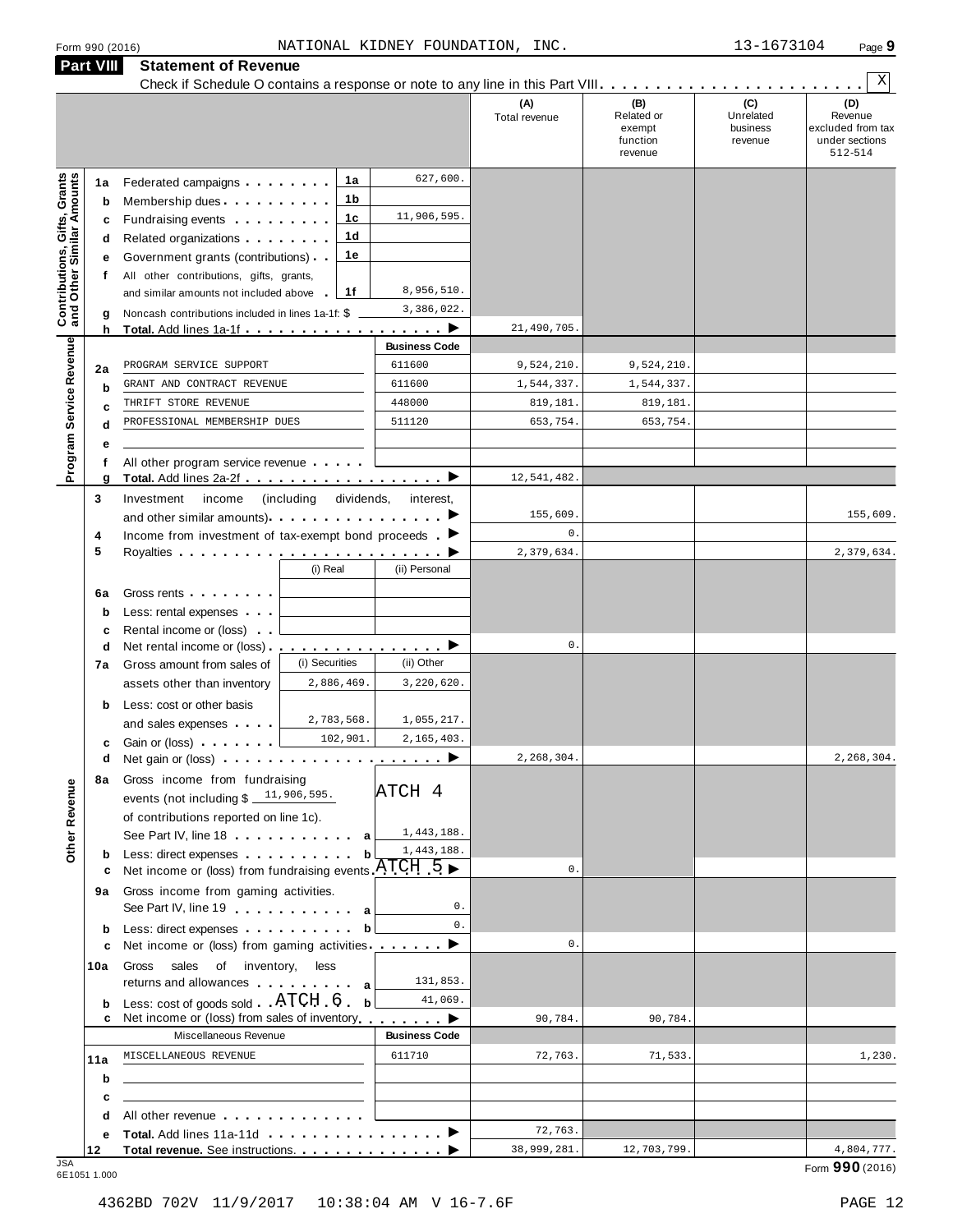**Part IX Statement of Functional Expenses** *Section 501(c)(3) and 501(c)(4) organizations must complete all columns. All other organizations must complete column (A).* Form 990 (2016)<br> **Check if Schedule O contains a response or note to any line in this Part IX<br>
Check if Schedule O contains a response or note to any line in this Part IX<br>
<b>Do not include amounts reported on lines 6b, 7b,** *8b, 9b, and 10b of Part VIII. 8b, 7b,* Total expenses Program service *Bb, 9b, and 10b of Part VIII.* expenses Management and general expenses Fundraising expenses **1** Grants and other assistance to domestic organizations Check if Schedule O contains a response or note to any line in this Part IX<br> **and include amounts reported on lines 6b, 7b,**<br> **and 10b of Part VIII.**<br>
Grants and other assistance to domestic organizations<br>
and domestic gov **2** Grants and other assistance to domestic **Example 21**<br> **idea and the amounts reported on lines 6b, 7b,**<br> **idea and 10b of Part VIII.**<br>
1 Grants and other assistance to domestic<br>
2 Grants and other assistance to domestic<br>
individuals. See Part IV, line 22<br> **3** Gra organizations, foreign governments, and foreign Frants and other assistance to domestic organizations<br>
2 Grants and other assistance to domestic<br>
individuals. See Part IV, line 22<br>
3 Grants and other assistance to foreign<br>
organizations, foreign governments, and foreign 19 Strants and other assistance to foreign organizations, foreign governments, and foreign individuals. See Part IV, lines 15 and 16<br>19 Benefits paid to or for members<br>5 Compensation of current officers, directors, trustee persons (as defined under section 4958(f)(1)) and persons described in section 4958(c)(3)(B) M Benefits paid to or for members<br>
5 Compensation of current officers, directors,<br>
trustees, and key employees<br>
6 Compensation not included above, to disqualified<br>
persons (as defined under section 4958(f)(1)) and<br>
persons section 401(k) and 403(b) employer contributions) **9** Other employee benefits 10 Payroll taxes.................. Fees for services (non-employees): **11** 6 Compensation not included above, to disqualitied<br>persons (as defined under section  $4958(f)(1)$ ) and<br>persons described in section  $4958(c)(3)(B)$ <br>7 Other salaries and wages<br>8 Pension plan accruals and contributions (include<br> m m m m m m m m m m m m m m m m m m **a** Management<br>**b** Legal Pension plan accruals and contributions (include<br>section 401(k) and 403(b) employer contributions)<br>Other employee benefits<br>Payroll taxes<br>Fees for services (non-employees):<br>Management<br>Legal c Accounting . . . . . . . . . . . . . **c** Accounting<br>**d** Lobbying **12** (A) amount, list line 11g expenses on Schedule O.) m m m m m m Advertising and promotion **13** Office expenses **14** Information technology 15 Royalties **1996 1996 1996 1996 1997 1998 1999 1999 1999 1999 1999 1999 1999 1999 1999 1999 1999 1999 1999 1999 1999 1999 1999 1999 1999 1999 1999 1999 1999 1999 16**<br> **16** Other. (If line 11g amount exceeds 10% of line 25, column<br>
(A) amount, list line 11g expenses on Schedule O.)<br> **12** Advertising and promotion<br> **13** Office expenses<br> **14** Information technology<br> **15** Royalties<br> **17** Travel 18 Payments of travel or entertainment expenses **19** Conferences, conventions, and meetings **20** Interest **21 22** Depreciation, depletion, and amortization **23** Payments of travel or entertainment expenses<br>
for any federal, state, or local public officials<br> **23** Interest<br> **24** Payments to affiliates<br> **23** Depreciation, depletion, and amortization<br> **23** Insurance 24 Other expenses. Itemize expenses not covered **e** Professional fundraising services. See Part IV, line 17 f Investment management fees **g** Other. (If line 11q amount exceeds 10% of line 25, column m m m m m m m m m m m m m m m m m m m m m m m m m m m m m m m m m m m m m m m m m m m m m m m m m m m m m m m m m m Professional fundraising services. See Part IV, line 17 <sup>m</sup> Fees for services (non-employees):<br>
Legal<br>
Accounting<br>
Lobbying<br>
Professional fundraising services. See Part IV, line 17<br>
Investment management fees<br>
Other. (If line 11g amount exceeds 10% of line 25, column m m m m m m m m m m m m m m m m m m m m m m m m m m m Protessional tundraising services. See Part IV, line 17.<br>Investment management fees<br>Other. (If line 11g amount exceeds 10% of line 25, column<br>(A) amount, list line 11g expenses on Schedule O.).<br>Advertising and promotion<br>Of May a mount exceeds 10% of line 25, column<br>
in a fly expenses on Schedule O.)<br>
and promotion<br>
es<br>  $\cdots$ <br>  $\cdots$ <br>  $\cdots$ <br>  $\cdots$ <br>  $\cdots$ <br>  $\cdots$ <br>  $\cdots$ <br>  $\cdots$ <br>  $\cdots$ <br>  $\cdots$ <br>  $\cdots$ <br>  $\cdots$ <br>  $\cdots$ <br>  $\cdots$ <br>  $\cdots$ <br>  $\cdots$ (A) amount, list line 11g expenses on Schedule O.)<br>
Advertising and promotion<br>
Office expenses<br>
Information technology<br>
Royalties<br>
Decupancy<br>
Decupancy<br>
Travel<br>
Payments of travel or entertainment expenses<br>
for ony fodoral for any federal, state, or local public officials Payments to affiliates **Exercise 2.1 and 2.1 and 2.1 and 2.1 and 2.1 and 2.1 and 2.1 and 2.1 and 2.1 and 2.1 and 2.1 and 2.1 and 2.1 and 2.1 and 2.1 and 2.1 and 2.1 and 2.1 and 2.1 and 2.1 and 2.1 and 2.1 and 2.1 and 2.1 a** m m m m m m m m m m m m m m m m m m m m m m m m m m m m m m m m m m m m m m m m m m m m m m m m m m m m m m m m m Other expenses. Itemize expenses not covered above (List miscellaneous expenses in line 24e. If line 24e amount exceeds 10% of line 25, column (A) amount, list line 24e expenses on Schedule O.) **a** <u>EQUIFMENT REPAIR/MAINTENANCE</u><br> **b** DUES AND SUBSCRIPTIONS 188,565. 156,314. 22,101. 10,150. **d**<sup>OTHER</sup> **e** All other expenses **25 Total functional expenses.** Add lines 1 through 24e **25 Total functional expenses.** Add lines 1 through 24e<br>**26 Joint costs.** Complete this line only if the<br>corporatization reported in column (B) ioint costs organization reported in column (B) joint costs from a combined educational campaign and fundraising solicitation. Check here  $\triangleright$   $\Box$  if following SOP 98-2 (ASC 958-720) Form 990 (2016)<br>
Form 990 (2016)<br>
SE Total functional expenses. Add lines 1 through 24e<br>
25 Total functional expenses. Add lines 1 through 24e<br>
26 Joint costs. Complete this line only if the<br>
organization reported in colu 0. 1,279,840. 1,279,840. 0. 0. 1,630,908. 1,253,023. 237,466. 140,419. 0. 16,352,506. 13,473,370. 2,411,686. 467,450.  $382,409.$   $315,248.$   $58,015.$  9,146. 1,774,661. 1,638,845. 113,058. 22,758. 1,367,489. 1,120,288. 201,492. 45,709. 0. 28,150. 28,150. 99,688. 99,688. 49,371. 1,084,507. 1,084,507.  $\overline{0}$ 3,989,485. 3,888,020. 21,022. 80,443. 1,196,061. 708,191. 58,146. 429,724. 3,569,146. 2,839,277. 169,043. 560,826. 0.  $\Omega$ . 2,195,844. 1,692,231. 410,492. 93,121. 700,012. 565,754. 40,341. 93,917. 0. 3,367,854. 2,413,552. 58,490. 895,812. 0.  $\overline{0}$ . 141,849. 108,815. 26,926. 6,108. 222,399. 172,445. 40,717. 9,237. EQUIPMENT REPAIR/MAINTENANCE 962,140. 591,294. 137,365. 233,481.  $\text{c}$ OTHER PATIENT FINANCIAL ASST  $\begin{array}{|c|c|c|c|c|c|}\n\hline\n141,412. & \text{141,412.} \end{array}$ OTHER -246,471. 568,269. 95,481. -910,221. 40,477,825. 32,975,559. 4,229,679. 3,272,587.

0.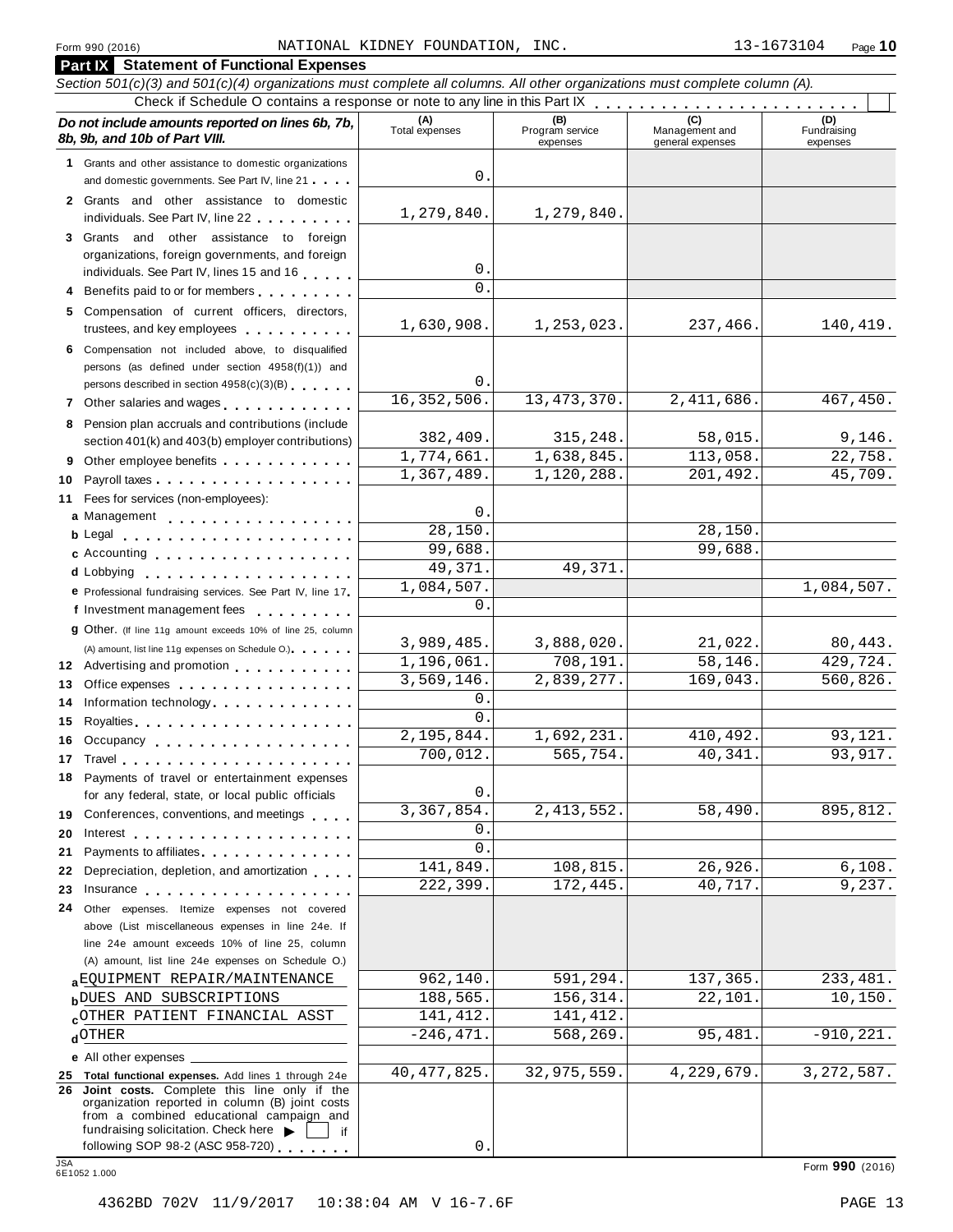#### NATIONAL KIDNEY FOUNDATION, INC. 13-1673104

|--|--|

|                      |                 | NATIONAL KIDNEY FOUNDATION, INC.                                                                                                                                                                                                 |                          |                | 13-1673104             |
|----------------------|-----------------|----------------------------------------------------------------------------------------------------------------------------------------------------------------------------------------------------------------------------------|--------------------------|----------------|------------------------|
|                      | Form 990 (2016) |                                                                                                                                                                                                                                  |                          |                | Page 11                |
|                      | <b>Part X</b>   | <b>Balance Sheet</b>                                                                                                                                                                                                             |                          |                |                        |
|                      |                 | Check if Schedule O contains a response or note to any line in this Part X.                                                                                                                                                      |                          |                |                        |
|                      |                 |                                                                                                                                                                                                                                  | (A)<br>Beginning of year |                | (B)<br>End of year     |
|                      | 1               | Cash - non-interest-bearing                                                                                                                                                                                                      | $\overline{5}$ , 150.    | $\overline{1}$ | 4,650.                 |
|                      | $\mathbf{2}$    |                                                                                                                                                                                                                                  | 2,039,503.               | $\overline{2}$ | 1,828,520.             |
|                      | 3               | Pledges and grants receivable, net entertainment results in the set of the set of the set of the set of the set of the set of the set of the set of the set of the set of the set of the set of the set of the set of the set    | 703, 547.                | $\mathbf{3}$   | 3,685,641.             |
|                      | 4               | Accounts receivable, net enterprise and accounts receivable, net enterprise and accounts received and accounts                                                                                                                   | $\overline{2,798,489}$ . | $\overline{4}$ | 2,367,239.             |
|                      | 5               | Loans and other receivables from current and former officers, directors,                                                                                                                                                         |                          |                |                        |
|                      |                 | trustees, key employees, and highest compensated employees.                                                                                                                                                                      |                          |                |                        |
|                      |                 | Complete Part II of Schedule L<br>Loans and other receivables from other disqualified persons (as defined under section                                                                                                          | 0.                       | 5              | 0.                     |
|                      | 6               | $4958(f)(1)$ , persons described in section $4958(c)(3)(B)$ , and contributing employers                                                                                                                                         |                          |                |                        |
|                      |                 | and sponsoring organizations of section $501(c)(9)$ voluntary employees' beneficiary                                                                                                                                             |                          |                |                        |
|                      |                 | organizations (see instructions). Complete Part II of Schedule Learning and all research                                                                                                                                         | 0.                       | 6              | 0.                     |
| Assets               | 7               |                                                                                                                                                                                                                                  | $\Omega$ .               | $\overline{7}$ | 0.                     |
|                      | 8               | Inventories for sale or use enterprise to contact the contract of the contract of the contract of the contract of the contract of the contract of the contract of the contract of the contract of the contract of the contract   | 135,624.                 | 8              | 134, 112.              |
|                      | 9               |                                                                                                                                                                                                                                  | 821, 329.                | 9              | 1,079,399.             |
|                      |                 | 10a Land, buildings, and equipment: cost or                                                                                                                                                                                      |                          |                |                        |
|                      |                 |                                                                                                                                                                                                                                  |                          |                |                        |
|                      |                 |                                                                                                                                                                                                                                  | $281,075.$ 10c           |                | 204,856.<br>7,069,951. |
|                      | 11              | Investments - publicly traded securities<br>interior and interior and interior and interior and interior and interior and interior and interior and interior                                                                     | 6,617,184.<br>0.1        | 11             |                        |
|                      | 12              | Investments - other securities. See Part IV, line 11                                                                                                                                                                             | 0.                       | 12             | 0.<br>0.               |
|                      | 13              | Investments - program-related. See Part IV, line 11                                                                                                                                                                              | 0.1                      | 13             | 0.                     |
|                      | 14<br>15        |                                                                                                                                                                                                                                  | 92, 238.                 | 14<br>15       | 117,227.               |
|                      | 16              |                                                                                                                                                                                                                                  | 13,494,139.              | 16             | 16, 491, 595.          |
|                      | 17              | Total assets. Add lines 1 through 15 (must equal line 34)<br>Accounts payable and accrued expenses                                                                                                                               | 4, 127, 708.             | 17             | 4,685,224.             |
|                      | 18              |                                                                                                                                                                                                                                  | $0$ .                    | 18             | $0$ .                  |
|                      | 19              |                                                                                                                                                                                                                                  | $\overline{5,569,077.}$  | 19             | 4,602,872.             |
|                      | 20              |                                                                                                                                                                                                                                  | $0$ .                    | 20             | 0.                     |
|                      | 21              | Escrow or custodial account liability. Complete Part IV of Schedule D.                                                                                                                                                           | 0.                       | 21             | 0.                     |
|                      | 22              | Loans and other payables to current and former officers, directors,                                                                                                                                                              |                          |                |                        |
| lities               |                 | trustees, key employees, highest compensated employees, and                                                                                                                                                                      |                          |                |                        |
| Liabil               |                 | disqualified persons. Complete Part II of Schedule L.                                                                                                                                                                            | 0.                       | 22             | 0.                     |
|                      | 23              | Secured mortgages and notes payable to unrelated third parties                                                                                                                                                                   | $0$ .                    | 23             | 3,700,000.             |
|                      | 24              | Unsecured notes and loans payable to unrelated third parties                                                                                                                                                                     | 0.                       | 24             | 0.                     |
|                      | 25              | Other liabilities (including federal income tax, payables to related third                                                                                                                                                       |                          |                |                        |
|                      |                 | parties, and other liabilities not included on lines 17-24). Complete Part X                                                                                                                                                     |                          |                |                        |
|                      |                 |                                                                                                                                                                                                                                  | 501,530.                 | 25             | 1,250,692.             |
|                      | 26              |                                                                                                                                                                                                                                  | 10, 198, 315.            | 26             | 14, 238, 788.          |
|                      |                 | Organizations that follow SFAS 117 (ASC 958), check here ▶<br>$X \mid$ and<br>complete lines 27 through 29, and lines 33 and 34.                                                                                                 |                          |                |                        |
| <b>Fund Balances</b> | 27              | Unrestricted net assets                                                                                                                                                                                                          | $-1,686,627.$            | 27             | $-1,686,099.$          |
|                      | 28              |                                                                                                                                                                                                                                  | 3,787,355.               | 28             | 2,743,810.             |
|                      | 29              | Permanently restricted net assets<br>included: increased: increased: increased: increased: increased: increased: increased: increased: increased: increased: increased: increased: increased: increased: increased: increased: i | 1,195,096.               | 29             | 1,195,096.             |
|                      |                 | Organizations that do not follow SFAS 117 (ASC 958), check here ▶ │<br>and                                                                                                                                                       |                          |                |                        |
|                      |                 | complete lines 30 through 34.                                                                                                                                                                                                    |                          |                |                        |
| Assets or            | 30              |                                                                                                                                                                                                                                  |                          | 30             |                        |
|                      | 31              | Paid-in or capital surplus, or land, building, or equipment fund                                                                                                                                                                 |                          | 31             |                        |
|                      | 32              | Retained earnings, endowment, accumulated income, or other funds                                                                                                                                                                 |                          | 32             |                        |
| Net.                 | 33              |                                                                                                                                                                                                                                  | 3, 295, 824.             | 33             | 2,252,807.             |
|                      | 34              |                                                                                                                                                                                                                                  | 13, 494, 139.            | 34             | 16, 491, 595.          |

JSA 6E1053 1.000 4362BD 702V 11/9/2017 10:38:04 AM V 16-7.6F PAGE 14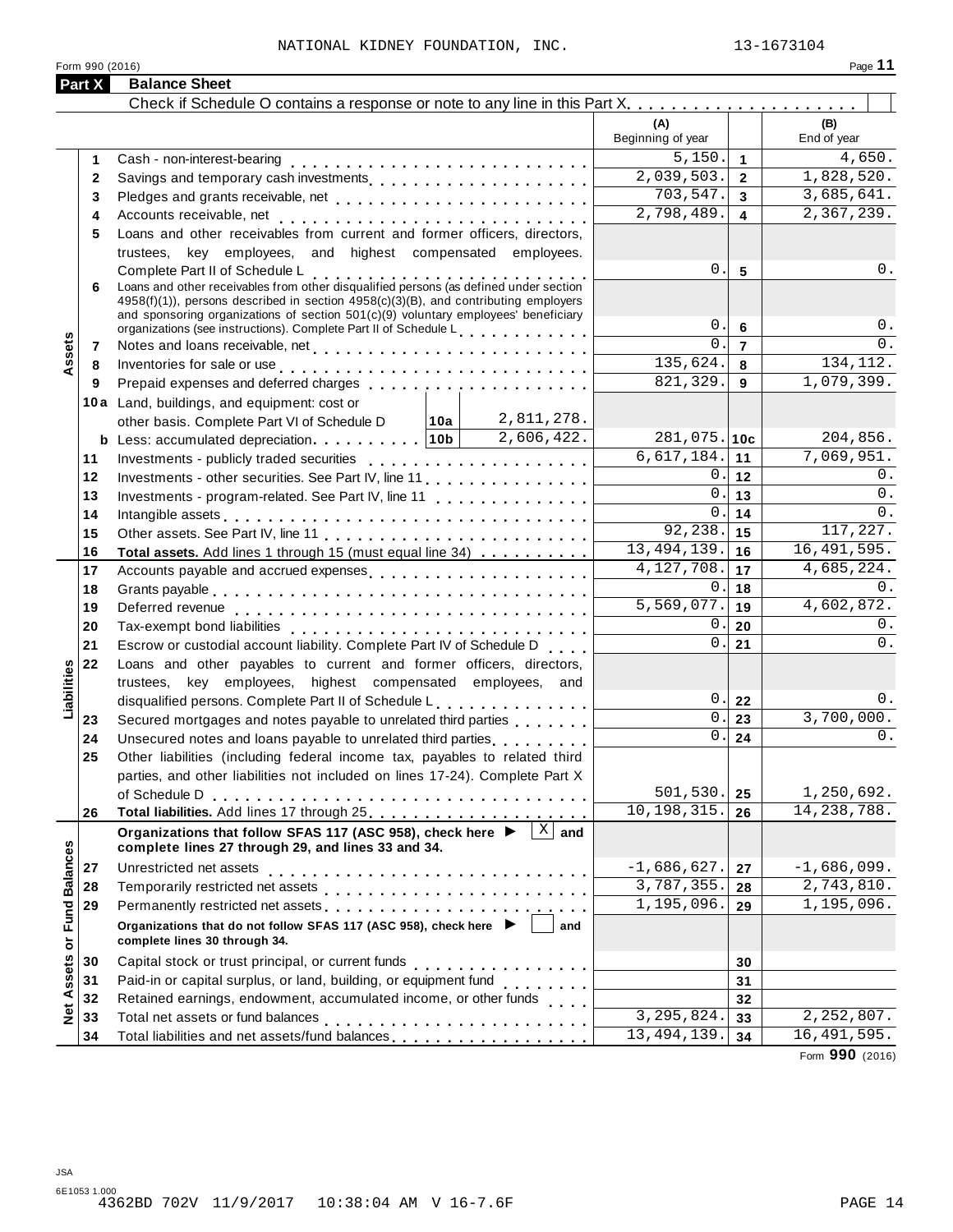|  |  | NATIONAL KIDNEY FOUNDATION, INC |  |
|--|--|---------------------------------|--|
|--|--|---------------------------------|--|

|          | NATIONAL KIDNEY FOUNDATION, INC.                                                                                                                                                                                              | 13-1673104              |                |              |                   |
|----------|-------------------------------------------------------------------------------------------------------------------------------------------------------------------------------------------------------------------------------|-------------------------|----------------|--------------|-------------------|
|          | Form 990 (2016)                                                                                                                                                                                                               |                         |                |              | Page $12$         |
| Part XI  | <b>Reconciliation of Net Assets</b>                                                                                                                                                                                           |                         |                |              |                   |
|          |                                                                                                                                                                                                                               |                         |                |              |                   |
| 1        |                                                                                                                                                                                                                               | $\mathbf{1}$            | 38,999,281.    |              |                   |
| 2        |                                                                                                                                                                                                                               | $\overline{2}$          | 40, 477, 825.  |              |                   |
| 3        |                                                                                                                                                                                                                               | $\overline{\mathbf{3}}$ | $-1,478,544.$  |              |                   |
| 4        | Net assets or fund balances at beginning of year (must equal Part X, line 33, column (A))                                                                                                                                     | $\overline{\mathbf{4}}$ |                | 3, 295, 824. |                   |
| 5        |                                                                                                                                                                                                                               | 5                       |                | 435,528.     |                   |
| 6        |                                                                                                                                                                                                                               | 6                       |                |              | 0.                |
| 7        |                                                                                                                                                                                                                               | $\overline{7}$          |                |              | 0.                |
| 8        |                                                                                                                                                                                                                               | 8                       |                |              | $\overline{-1}$ . |
| 9        | Other changes in net assets or fund balances (explain in Schedule O)                                                                                                                                                          | $\mathbf{Q}$            |                |              | 0.                |
| 10       | Net assets or fund balances at end of year. Combine lines 3 through 9 (must equal Part X, line                                                                                                                                |                         |                |              |                   |
|          |                                                                                                                                                                                                                               | 10                      |                | 2,252,807.   |                   |
| Part XII | <b>Financial Statements and Reporting</b>                                                                                                                                                                                     |                         |                |              |                   |
|          |                                                                                                                                                                                                                               |                         |                | Yes          | No                |
| 1        | $\sqrt{X}$ Accrual<br>Cash<br>Other<br>Accounting method used to prepare the Form 990:  <br>If the organization changed its method of accounting from a prior year or checked "Other," explain in<br>Schedule O.              |                         |                |              |                   |
|          | 2a Were the organization's financial statements compiled or reviewed by an independent accountant?                                                                                                                            |                         | 2a             |              | Χ                 |
|          | If "Yes," check a box below to indicate whether the financial statements for the year were compiled or<br>reviewed on a separate basis, consolidated basis, or both:                                                          |                         |                |              |                   |
|          | Separate basis<br><b>Consolidated basis</b><br>Both consolidated and separate basis                                                                                                                                           |                         |                |              |                   |
|          | <b>b</b> Were the organization's financial statements audited by an independent accountant?                                                                                                                                   |                         | 2 <sub>b</sub> | Χ            |                   |
|          | If "Yes," check a box below to indicate whether the financial statements for the year were audited on a<br>separate basis, consolidated basis, or both:                                                                       |                         |                |              |                   |
|          | $\mathbb{X}$ Separate basis<br><b>Consolidated basis</b><br>Both consolidated and separate basis                                                                                                                              |                         |                |              |                   |
|          | c If "Yes" to line 2a or 2b, does the organization have a committee that assumes responsibility for oversight<br>of the audit, review, or compilation of its financial statements and selection of an independent accountant? |                         | 2 <sub>c</sub> | Χ            |                   |
|          | If the organization changed either its oversight process or selection process during the tax year, explain in<br>Schedule O.                                                                                                  |                         |                |              |                   |
|          | 3a As a result of a federal award, was the organization required to undergo an audit or audits as set forth in                                                                                                                |                         |                |              |                   |
|          |                                                                                                                                                                                                                               |                         | 3a             |              | Χ                 |
|          | <b>b</b> If "Yes," did the organization undergo the required audit or audits? If the organization did not undergo the                                                                                                         |                         |                |              |                   |
|          | required audit or audits, explain why in Schedule O and describe any steps taken to undergo such audits.                                                                                                                      |                         | 3b             |              |                   |

Form **990** (2016)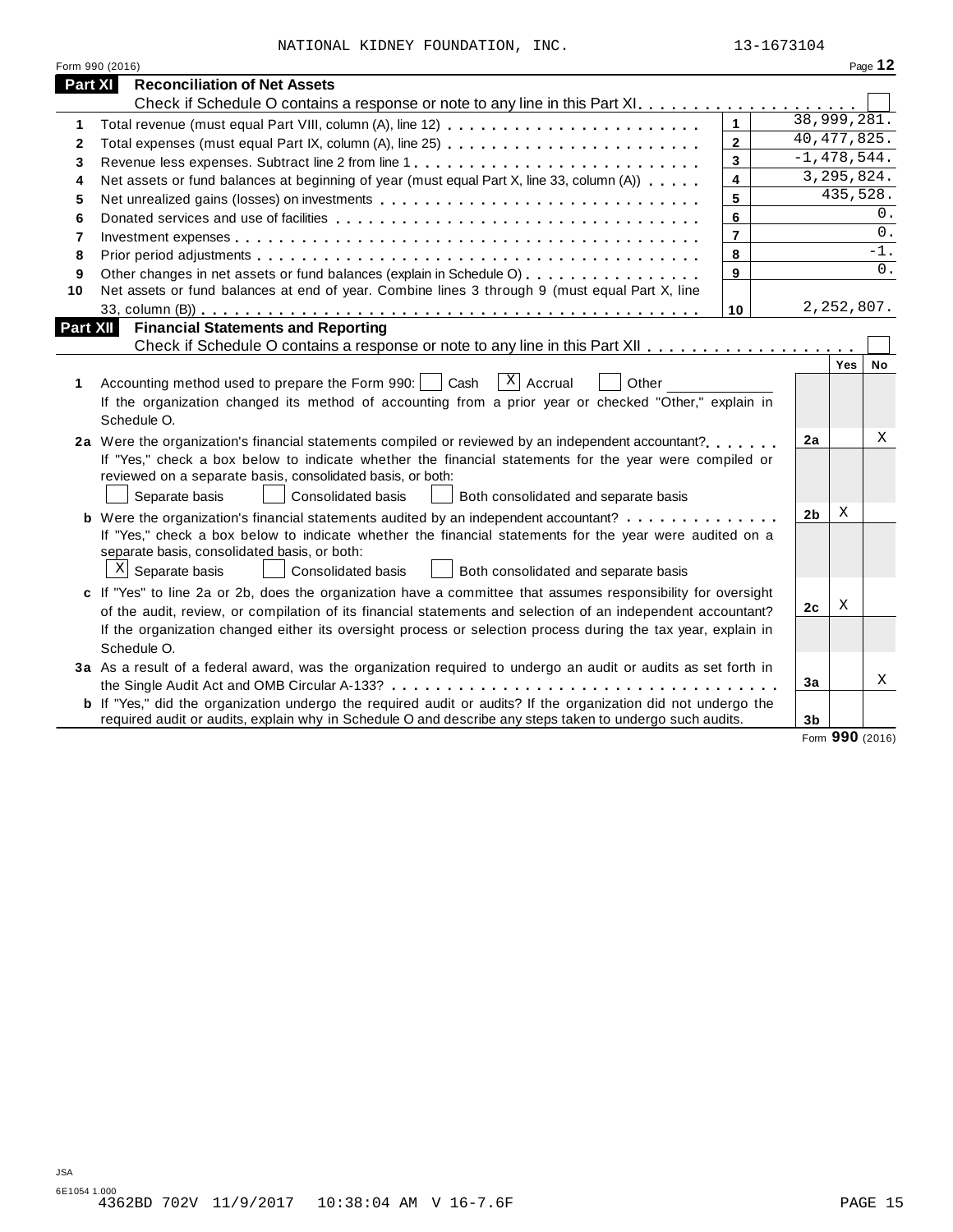# SCHEDULE A **Public Charity Status and Public Support** (Form 990 or 990-EZ)

(Form 990 or 990-EZ)  $\begin{bmatrix} 1 & 0 & 0 \\ 0 & 1 & 0 \end{bmatrix}$  Complete if the organization is a section 501(c)(3) organization or a section 4947(a)(1) nonexempt charitable trust.  $\begin{bmatrix} 2 & 0 \\ 2 & 1 \end{bmatrix}$ Complete if the organization is a section 501(c)(3) organization or a section 4947(a)(1) nonexempt charitable trust.<br>Department of the Treasury<br>Internal Boyonya Serion **Example 1990 or Form 990 or Form 990-EZ.**<br>Internal Revenue Service III information about Schedule A (Form 990 or 990-EZ) and its instructions is at *www.irs.gov/form990*.<br>Inspection

| OMB No. 1545-0047 |
|-------------------|
|                   |
| 2016              |
| Open to Public    |

|       |        | Name of the organization                                                                                                                                                                                                                                                                                                                                                                                                                                                          |          |                                                        |                                                      |           | <b>Employer identification number</b>  |                                      |
|-------|--------|-----------------------------------------------------------------------------------------------------------------------------------------------------------------------------------------------------------------------------------------------------------------------------------------------------------------------------------------------------------------------------------------------------------------------------------------------------------------------------------|----------|--------------------------------------------------------|------------------------------------------------------|-----------|----------------------------------------|--------------------------------------|
|       |        | NATIONAL KIDNEY FOUNDATION, INC.                                                                                                                                                                                                                                                                                                                                                                                                                                                  |          |                                                        |                                                      |           | 13-1673104                             |                                      |
|       | Part I | Reason for Public Charity Status (All organizations must complete this part.) See instructions.                                                                                                                                                                                                                                                                                                                                                                                   |          |                                                        |                                                      |           |                                        |                                      |
|       |        | The organization is not a private foundation because it is: (For lines 1 through 12, check only one box.)                                                                                                                                                                                                                                                                                                                                                                         |          |                                                        |                                                      |           |                                        |                                      |
| 1     |        | A church, convention of churches, or association of churches described in section 170(b)(1)(A)(i).                                                                                                                                                                                                                                                                                                                                                                                |          |                                                        |                                                      |           |                                        |                                      |
| 2     |        | A school described in section 170(b)(1)(A)(ii). (Attach Schedule E (Form 990 or 990-EZ).)                                                                                                                                                                                                                                                                                                                                                                                         |          |                                                        |                                                      |           |                                        |                                      |
| 3     |        | A hospital or a cooperative hospital service organization described in section 170(b)(1)(A)(iii).                                                                                                                                                                                                                                                                                                                                                                                 |          |                                                        |                                                      |           |                                        |                                      |
| 4     |        | A medical research organization operated in conjunction with a hospital described in section 170(b)(1)(A)(iii). Enter the                                                                                                                                                                                                                                                                                                                                                         |          |                                                        |                                                      |           |                                        |                                      |
|       |        | hospital's name, city, and state:                                                                                                                                                                                                                                                                                                                                                                                                                                                 |          |                                                        |                                                      |           |                                        |                                      |
| 5     |        | An organization operated for the benefit of a college or university owned or operated by a governmental unit described in                                                                                                                                                                                                                                                                                                                                                         |          |                                                        |                                                      |           |                                        |                                      |
|       |        | section 170(b)(1)(A)(iv). (Complete Part II.)                                                                                                                                                                                                                                                                                                                                                                                                                                     |          |                                                        |                                                      |           |                                        |                                      |
| 6     |        | A federal, state, or local government or governmental unit described in section 170(b)(1)(A)(v).                                                                                                                                                                                                                                                                                                                                                                                  |          |                                                        |                                                      |           |                                        |                                      |
| 7     | Ιx     | An organization that normally receives a substantial part of its support from a governmental unit or from the general public                                                                                                                                                                                                                                                                                                                                                      |          |                                                        |                                                      |           |                                        |                                      |
|       |        | described in section 170(b)(1)(A)(vi). (Complete Part II.)                                                                                                                                                                                                                                                                                                                                                                                                                        |          |                                                        |                                                      |           |                                        |                                      |
| 8     |        | A community trust described in section 170(b)(1)(A)(vi). (Complete Part II.)                                                                                                                                                                                                                                                                                                                                                                                                      |          |                                                        |                                                      |           |                                        |                                      |
| 9     |        | An agricultural research organization described in section 170(b)(1)(A)(ix) operated in conjunction with a land-grant college                                                                                                                                                                                                                                                                                                                                                     |          |                                                        |                                                      |           |                                        |                                      |
|       |        | or university or a non-land-grant college of agriculture (see instructions). Enter the name, city, and state of the college or                                                                                                                                                                                                                                                                                                                                                    |          |                                                        |                                                      |           |                                        |                                      |
|       |        | university:                                                                                                                                                                                                                                                                                                                                                                                                                                                                       |          |                                                        |                                                      |           |                                        |                                      |
| 10    |        | An organization that normally receives: (1) more than 331/3 % of its support from contributions, membership fees, and gross<br>receipts from activities related to its exempt functions - subject to certain exceptions, and (2) no more than 331/3% of its<br>support from gross investment income and unrelated business taxable income (less section 511 tax) from businesses<br>acquired by the organization after June 30, 1975. See section 509(a)(2). (Complete Part III.) |          |                                                        |                                                      |           |                                        |                                      |
| 11    |        | An organization organized and operated exclusively to test for public safety. See section 509(a)(4).                                                                                                                                                                                                                                                                                                                                                                              |          |                                                        |                                                      |           |                                        |                                      |
| 12    |        | An organization organized and operated exclusively for the benefit of, to perform the functions of, or to carry out the purposes                                                                                                                                                                                                                                                                                                                                                  |          |                                                        |                                                      |           |                                        |                                      |
|       |        | of one or more publicly supported organizations described in section 509(a)(1) or section 509(a)(2). See section 509(a)(3).                                                                                                                                                                                                                                                                                                                                                       |          |                                                        |                                                      |           |                                        |                                      |
|       |        | Check the box in lines 12a through 12d that describes the type of supporting organization and complete lines 12e, 12f, and 12g.                                                                                                                                                                                                                                                                                                                                                   |          |                                                        |                                                      |           |                                        |                                      |
| a     |        | Type I. A supporting organization operated, supervised, or controlled by its supported organization(s), typically by giving                                                                                                                                                                                                                                                                                                                                                       |          |                                                        |                                                      |           |                                        |                                      |
|       |        | the supported organization(s) the power to regularly appoint or elect a majority of the directors or trustees of the                                                                                                                                                                                                                                                                                                                                                              |          |                                                        |                                                      |           |                                        |                                      |
|       |        | supporting organization. You must complete Part IV, Sections A and B.                                                                                                                                                                                                                                                                                                                                                                                                             |          |                                                        |                                                      |           |                                        |                                      |
| b     |        | Type II. A supporting organization supervised or controlled in connection with its supported organization(s), by having                                                                                                                                                                                                                                                                                                                                                           |          |                                                        |                                                      |           |                                        |                                      |
|       |        | control or management of the supporting organization vested in the same persons that control or manage the supported                                                                                                                                                                                                                                                                                                                                                              |          |                                                        |                                                      |           |                                        |                                      |
|       |        | organization(s). You must complete Part IV, Sections A and C.                                                                                                                                                                                                                                                                                                                                                                                                                     |          |                                                        |                                                      |           |                                        |                                      |
| c     |        | Type III functionally integrated. A supporting organization operated in connection with, and functionally integrated with,                                                                                                                                                                                                                                                                                                                                                        |          |                                                        |                                                      |           |                                        |                                      |
|       |        | its supported organization(s) (see instructions). You must complete Part IV, Sections A, D, and E.                                                                                                                                                                                                                                                                                                                                                                                |          |                                                        |                                                      |           |                                        |                                      |
| d     |        | Type III non-functionally integrated. A supporting organization operated in connection with its supported organization(s)                                                                                                                                                                                                                                                                                                                                                         |          |                                                        |                                                      |           |                                        |                                      |
|       |        | that is not functionally integrated. The organization generally must satisfy a distribution requirement and an attentiveness                                                                                                                                                                                                                                                                                                                                                      |          |                                                        |                                                      |           |                                        |                                      |
|       |        | requirement (see instructions). You must complete Part IV, Sections A and D, and Part V.                                                                                                                                                                                                                                                                                                                                                                                          |          |                                                        |                                                      |           |                                        |                                      |
| е     |        | Check this box if the organization received a written determination from the IRS that it is a Type I, Type II, Type III                                                                                                                                                                                                                                                                                                                                                           |          |                                                        |                                                      |           |                                        |                                      |
|       |        | functionally integrated, or Type III non-functionally integrated supporting organization.                                                                                                                                                                                                                                                                                                                                                                                         |          |                                                        |                                                      |           |                                        |                                      |
| f     |        | Enter the number of supported organizations                                                                                                                                                                                                                                                                                                                                                                                                                                       |          |                                                        |                                                      |           |                                        |                                      |
| g     |        | Provide the following information about the supported organization(s).                                                                                                                                                                                                                                                                                                                                                                                                            |          |                                                        |                                                      |           |                                        |                                      |
|       |        | (i) Name of supported organization                                                                                                                                                                                                                                                                                                                                                                                                                                                | (ii) EIN | (iii) Type of organization<br>(described on lines 1-10 | (iv) Is the organization<br>listed in your governing |           | (v) Amount of monetary<br>support (see | (vi) Amount of<br>other support (see |
|       |        |                                                                                                                                                                                                                                                                                                                                                                                                                                                                                   |          | above (see instructions))                              |                                                      | document? | instructions)                          | instructions)                        |
|       |        |                                                                                                                                                                                                                                                                                                                                                                                                                                                                                   |          |                                                        | Yes                                                  | No        |                                        |                                      |
| (A)   |        |                                                                                                                                                                                                                                                                                                                                                                                                                                                                                   |          |                                                        |                                                      |           |                                        |                                      |
|       |        |                                                                                                                                                                                                                                                                                                                                                                                                                                                                                   |          |                                                        |                                                      |           |                                        |                                      |
| (B)   |        |                                                                                                                                                                                                                                                                                                                                                                                                                                                                                   |          |                                                        |                                                      |           |                                        |                                      |
|       |        |                                                                                                                                                                                                                                                                                                                                                                                                                                                                                   |          |                                                        |                                                      |           |                                        |                                      |
| (C)   |        |                                                                                                                                                                                                                                                                                                                                                                                                                                                                                   |          |                                                        |                                                      |           |                                        |                                      |
|       |        |                                                                                                                                                                                                                                                                                                                                                                                                                                                                                   |          |                                                        |                                                      |           |                                        |                                      |
| (D)   |        |                                                                                                                                                                                                                                                                                                                                                                                                                                                                                   |          |                                                        |                                                      |           |                                        |                                      |
|       |        |                                                                                                                                                                                                                                                                                                                                                                                                                                                                                   |          |                                                        |                                                      |           |                                        |                                      |
| (E)   |        |                                                                                                                                                                                                                                                                                                                                                                                                                                                                                   |          |                                                        |                                                      |           |                                        |                                      |
|       |        |                                                                                                                                                                                                                                                                                                                                                                                                                                                                                   |          |                                                        |                                                      |           |                                        |                                      |
| Total |        |                                                                                                                                                                                                                                                                                                                                                                                                                                                                                   |          |                                                        |                                                      |           |                                        |                                      |
|       |        |                                                                                                                                                                                                                                                                                                                                                                                                                                                                                   |          |                                                        |                                                      |           |                                        |                                      |

**For Paperwork Reduction Act Notice, see the Instructions for Form 990 or 990-EZ. Schedule A (Form 990 or 990-EZ) 2016** JSA 6E1210 1.000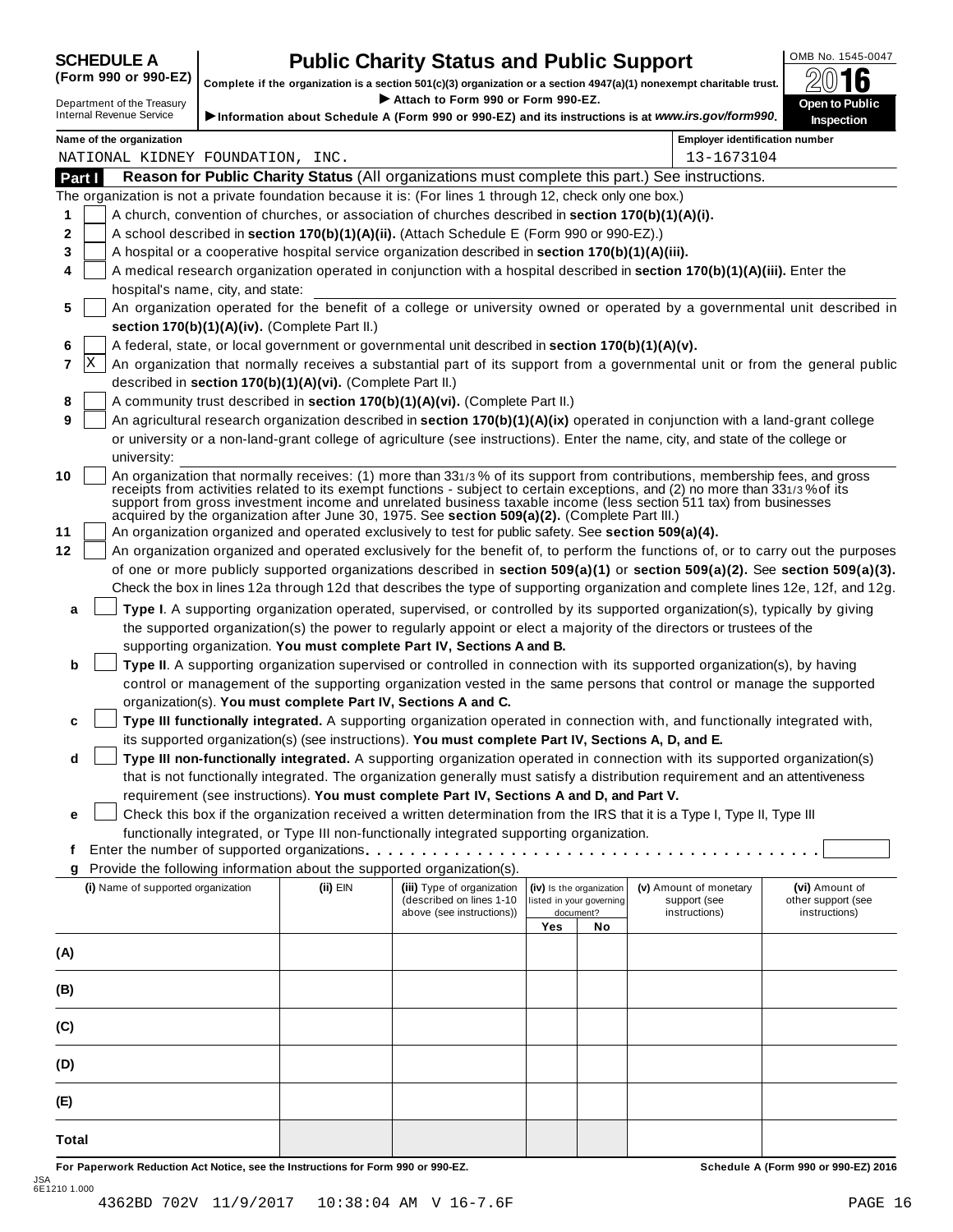### Schedule A (Form 990 or 990-EZ) 2016 **Page 2**

**Support Schedule for Organizations Described in Sections 170(b)(1)(A)(iv) and 170(b)(1)(A)(vi)** (Complete only if you checked the box on line 5, 7, or 8 of Part I or if the organization failed to qualify under **Part II** 

|              | Part III. If the organization fails to qualify under the tests listed below, please complete Part III.)                                                                                                                                                                           |             |             |             |               |               |              |
|--------------|-----------------------------------------------------------------------------------------------------------------------------------------------------------------------------------------------------------------------------------------------------------------------------------|-------------|-------------|-------------|---------------|---------------|--------------|
|              | <b>Section A. Public Support</b>                                                                                                                                                                                                                                                  |             |             |             |               |               |              |
|              | Calendar year (or fiscal year beginning in) $\blacktriangleright$                                                                                                                                                                                                                 | (a) 2012    | (b) 2013    | (c) 2014    | $(d)$ 2015    | (e) 2016      | (f) Total    |
| 1            | Gifts,<br>contributions,<br>grants,<br>and<br>membership fees received. (Do not<br>include any "unusual grants.")                                                                                                                                                                 | 22,023,181. | 20,769,986. | 12,619,218. | 21, 115, 179. | 21,490,705.   | 98,018,269.  |
| $\mathbf{2}$ | Tax<br>revenues<br>levied<br>for<br>the<br>organization's benefit and either paid<br>to or expended on its behalf                                                                                                                                                                 |             |             |             |               |               | 0.           |
| 3            | The value of services or facilities<br>furnished by a governmental unit to the<br>organization without charge                                                                                                                                                                     |             |             |             |               |               | 0.           |
| 4            | Total. Add lines 1 through 3                                                                                                                                                                                                                                                      | 22,023,181. | 20,769,986. | 12,619,218. | 21, 115, 179. | 21,490,705.   | 98,018,269.  |
| 5            | The portion of total contributions by<br>each<br>person<br>(other<br>than<br>a<br>governmental<br>unit<br>publicly<br>or<br>supported organization) included on<br>line 1 that exceeds 2% of the amount<br>shown on line 11, column (f)                                           |             |             |             |               |               | 0.           |
| 6.           | Public support. Subtract line 5 from line 4.                                                                                                                                                                                                                                      |             |             |             |               |               | 98,018,269.  |
|              | <b>Section B. Total Support</b>                                                                                                                                                                                                                                                   |             |             |             |               |               |              |
|              | Calendar year (or fiscal year beginning in)                                                                                                                                                                                                                                       | (a) $2012$  | (b) $2013$  | (c) 2014    | $(d)$ 2015    | (e) 2016      | (f) Total    |
| 7            | Amounts from line 4                                                                                                                                                                                                                                                               | 22,023,181. | 20,769,986. | 12,619,218. | 21, 115, 179. | 21, 490, 705. | 98,018,269.  |
| 8            | Gross income from interest, dividends,<br>payments received on securities loans,<br>rents, royalties and income from similar<br>sources sources                                                                                                                                   | 2,238,261.  | 2,518,549.  | 1,877,243.  | 2,200,233.    | 2,535,243.    | 11,369,529.  |
| 9            | Net income from unrelated business<br>activities, whether or not the business<br>is regularly carried on the control of the control of the control of the control of the control of the control o                                                                                 |             |             |             |               |               | 0.           |
| 10           | Other income. Do not include gain or<br>loss from the sale of capital assets<br>(Explain in Part VI.) ATCH 1                                                                                                                                                                      |             |             |             |               | 1,230.        | 1,230.       |
| 11           | Total support. Add lines 7 through 10                                                                                                                                                                                                                                             |             |             |             |               |               | 109,389,028. |
| 12           |                                                                                                                                                                                                                                                                                   |             |             |             |               | 12            | 55,790,285.  |
| 13           | First five years. If the Form 990 is for the organization's first, second, third, fourth, or fifth tax year as a section 501(c)(3)<br>organization, check this box and stop here entirially respectively respectively and stop here entirely and stop here entirely respectively. |             |             |             |               |               |              |
|              | <b>Section C. Computation of Public Support Percentage</b>                                                                                                                                                                                                                        |             |             |             |               |               |              |
| 14           | Public support percentage for 2016 (line 6, column (f) divided by line 11, column (f)                                                                                                                                                                                             |             |             |             |               | 14            | 89.61%       |
| 15           |                                                                                                                                                                                                                                                                                   |             |             |             |               |               | 90.33%       |
|              | 16a 331/3% support test - 2016. If the organization did not check the box on line 13, and line 14 is 331/3% or more, check                                                                                                                                                        |             |             |             |               |               | $\, {\rm X}$ |
|              | this box and stop here. The organization qualifies as a publicly supported organization                                                                                                                                                                                           |             |             |             |               |               |              |
|              | <b>b</b> 331/3% support test - 2015. If the organization did not check a box on line 13 or 16a, and line 15 is 331/3% or more,                                                                                                                                                    |             |             |             |               |               |              |
|              | check this box and stop here. The organization qualifies as a publicly supported organization                                                                                                                                                                                     |             |             |             |               |               |              |
|              | 17a 10%-facts-and-circumstances test - 2016. If the organization did not check a box on line 13, 16a, or 16b, and line 14 is<br>10% or more, and if the organization meets the "facts-and-circumstances" test, check this box and stop here. Explain in                           |             |             |             |               |               |              |
|              | Part VI how the organization meets the "facts-and-circumstances" test. The organization qualifies as a publicly supported                                                                                                                                                         |             |             |             |               |               |              |
|              | <b>b</b> 10%-facts-and-circumstances test - 2015. If the organization did not check a box on line 13, 16a, 16b, or 17a, and line                                                                                                                                                  |             |             |             |               |               |              |
|              |                                                                                                                                                                                                                                                                                   |             |             |             |               |               |              |
|              | 15 is 10% or more, and if the organization meets the "facts-and-circumstances" test, check this box and stop here.                                                                                                                                                                |             |             |             |               |               |              |
|              | Explain in Part VI how the organization meets the "facts-and-circumstances" test. The organization qualifies as a publicly                                                                                                                                                        |             |             |             |               |               |              |
| 18           | Private foundation. If the organization did not check a box on line 13, 16a, 16b, 17a, or 17b, check this box and see                                                                                                                                                             |             |             |             |               |               |              |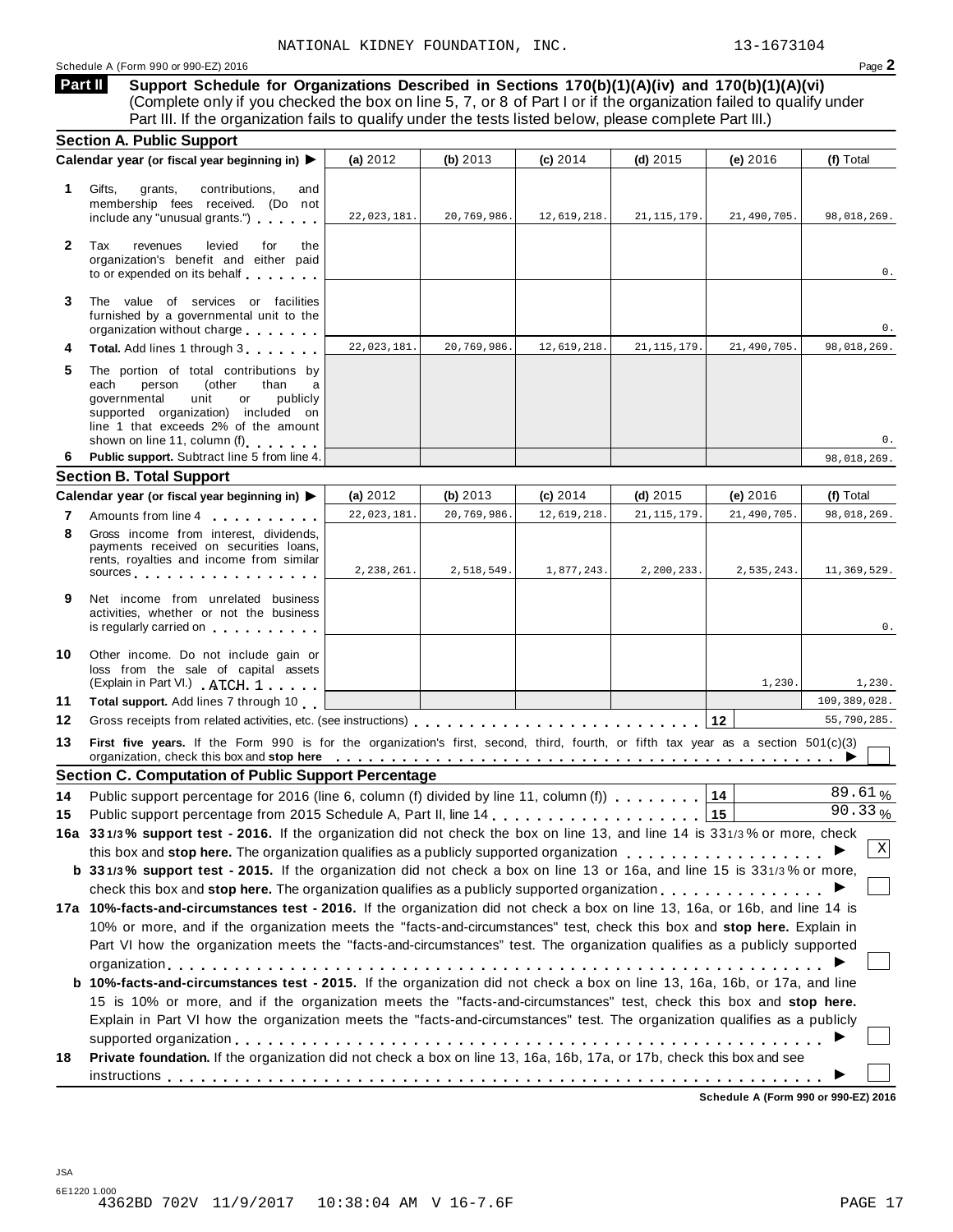#### Schedule A (Form 990 or 990-EZ) 2016 Page **3**

#### **Support Schedule for Organizations Described in Section 509(a)(2) Part III**

(Complete only if you checked the box on line 10 of Part I or if the organization failed to qualify under Part II. If the organization fails to qualify under the tests listed below, please complete Part II.)

|            | <b>Section A. Public Support</b>                                                                                                                                                                                                         |                           |          |            |            |                                      |           |
|------------|------------------------------------------------------------------------------------------------------------------------------------------------------------------------------------------------------------------------------------------|---------------------------|----------|------------|------------|--------------------------------------|-----------|
|            | Calendar year (or fiscal year beginning in) $\blacktriangleright$                                                                                                                                                                        | (a) 2012                  | (b) 2013 | $(c)$ 2014 | $(d)$ 2015 | $(e)$ 2016                           | (f) Total |
| 1.         | Gifts, grants, contributions, and membership fees                                                                                                                                                                                        |                           |          |            |            |                                      |           |
|            | received. (Do not include any "unusual grants.")                                                                                                                                                                                         |                           |          |            |            |                                      |           |
| 2          | Gross receipts from admissions, merchandise                                                                                                                                                                                              |                           |          |            |            |                                      |           |
|            | or services performed, or facilities<br>sold                                                                                                                                                                                             |                           |          |            |            |                                      |           |
|            | furnished in any activity that is related to the                                                                                                                                                                                         |                           |          |            |            |                                      |           |
|            | organization's tax-exempt purpose                                                                                                                                                                                                        |                           |          |            |            |                                      |           |
| 3          | Gross receipts from activities that are not an                                                                                                                                                                                           |                           |          |            |            |                                      |           |
|            | unrelated trade or business under section 513                                                                                                                                                                                            |                           |          |            |            |                                      |           |
| 4          | Tax<br>revenues<br>levied<br>for<br>the                                                                                                                                                                                                  |                           |          |            |            |                                      |           |
|            | organization's benefit and either paid                                                                                                                                                                                                   |                           |          |            |            |                                      |           |
|            | to or expended on its behalf                                                                                                                                                                                                             |                           |          |            |            |                                      |           |
| 5          | The value of services or facilities                                                                                                                                                                                                      |                           |          |            |            |                                      |           |
|            |                                                                                                                                                                                                                                          |                           |          |            |            |                                      |           |
|            | furnished by a governmental unit to the                                                                                                                                                                                                  |                           |          |            |            |                                      |           |
|            | organization without charge                                                                                                                                                                                                              |                           |          |            |            |                                      |           |
| 6          | <b>Total.</b> Add lines 1 through 5                                                                                                                                                                                                      |                           |          |            |            |                                      |           |
|            | <b>7a</b> Amounts included on lines 1, 2, and 3                                                                                                                                                                                          |                           |          |            |            |                                      |           |
|            | received from disqualified persons<br><b>b</b> Amounts included on lines 2 and 3                                                                                                                                                         |                           |          |            |            |                                      |           |
|            | received from other than disqualified                                                                                                                                                                                                    |                           |          |            |            |                                      |           |
|            | persons that exceed the greater of \$5,000                                                                                                                                                                                               |                           |          |            |            |                                      |           |
|            | or 1% of the amount on line 13 for the year                                                                                                                                                                                              |                           |          |            |            |                                      |           |
|            | c Add lines 7a and 7b                                                                                                                                                                                                                    |                           |          |            |            |                                      |           |
| 8          | Public support. (Subtract line 7c from                                                                                                                                                                                                   |                           |          |            |            |                                      |           |
|            | $line 6.)$ $\ldots$ $\ldots$ $\ldots$ $\ldots$ $\ldots$ $\ldots$ $\ldots$                                                                                                                                                                |                           |          |            |            |                                      |           |
|            | <b>Section B. Total Support</b>                                                                                                                                                                                                          |                           |          |            |            |                                      |           |
|            | Calendar year (or fiscal year beginning in) ▶                                                                                                                                                                                            | (a) $2012$                | (b) 2013 | $(c)$ 2014 | $(d)$ 2015 | (e) 2016                             | (f) Total |
| 9          | Amounts from line 6.                                                                                                                                                                                                                     |                           |          |            |            |                                      |           |
|            | 10a Gross income from interest, dividends,<br>payments received on securities loans,<br>rents, royalties and income from similar                                                                                                         |                           |          |            |            |                                      |           |
|            | sources experiences and the set of the set of the set of the set of the set of the set of the set of the set of the set of the set of the set of the set of the set of the set of the set of the set of the set of the set of            |                           |          |            |            |                                      |           |
|            | <b>b</b> Unrelated business taxable income (less                                                                                                                                                                                         |                           |          |            |            |                                      |           |
|            | section 511 taxes) from businesses                                                                                                                                                                                                       |                           |          |            |            |                                      |           |
|            | acquired after June 30, 1975                                                                                                                                                                                                             |                           |          |            |            |                                      |           |
|            | c Add lines 10a and 10b                                                                                                                                                                                                                  |                           |          |            |            |                                      |           |
| 11         | Net income from unrelated business<br>activities not included in line 10b,<br>whether or not the business is regularly<br>carried on the contract of the contract of the contract of the contract of the contract of the contract of the |                           |          |            |            |                                      |           |
| 12         | Other income. Do not include gain or                                                                                                                                                                                                     |                           |          |            |            |                                      |           |
|            | loss from the sale of capital assets                                                                                                                                                                                                     |                           |          |            |            |                                      |           |
|            | (Explain in Part VI.) <b>All Accords</b>                                                                                                                                                                                                 |                           |          |            |            |                                      |           |
| 13         | Total support. (Add lines 9, 10c, 11,                                                                                                                                                                                                    |                           |          |            |            |                                      |           |
|            | and 12.) $\cdots$ $\cdots$ $\cdots$ $\cdots$                                                                                                                                                                                             |                           |          |            |            |                                      |           |
| 14         | First five years. If the Form 990 is for the organization's first, second, third, fourth, or fifth tax year as a section 501(c)(3)                                                                                                       |                           |          |            |            |                                      |           |
|            |                                                                                                                                                                                                                                          |                           |          |            |            |                                      |           |
|            | <b>Section C. Computation of Public Support Percentage</b>                                                                                                                                                                               |                           |          |            |            |                                      |           |
| 15         | Public support percentage for 2016 (line 8, column (f) divided by line 13, column (f)).                                                                                                                                                  |                           |          |            |            | 15                                   | %         |
| 16         | Public support percentage from 2015 Schedule A, Part III, line 15.                                                                                                                                                                       |                           |          |            |            | 16                                   | %         |
|            | Section D. Computation of Investment Income Percentage                                                                                                                                                                                   |                           |          |            |            |                                      |           |
|            |                                                                                                                                                                                                                                          |                           |          |            |            |                                      |           |
| 17         | Investment income percentage for 2016 (line 10c, column (f) divided by line 13, column (f) $\ldots$ ,,,,,,,,                                                                                                                             |                           |          |            |            | 17                                   | %         |
| 18         |                                                                                                                                                                                                                                          |                           |          |            |            | 18                                   | %         |
|            | 19a 331/3% support tests - 2016. If the organization did not check the box on line 14, and line 15 is more than 331/3%, and line                                                                                                         |                           |          |            |            |                                      |           |
|            | 17 is not more than 331/3%, check this box and stop here. The organization qualifies as a publicly supported organization                                                                                                                |                           |          |            |            |                                      |           |
|            | <b>b</b> 331/3% support tests - 2015. If the organization did not check a box on line 14 or line 19a, and line 16 is more than 331/3%, and                                                                                               |                           |          |            |            |                                      |           |
|            | line 18 is not more than 331/3%, check this box and stop here. The organization qualifies as a publicly supported organization                                                                                                           |                           |          |            |            |                                      |           |
| 20         | Private foundation. If the organization did not check a box on line 14, 19a, or 19b, check this box and see instructions ▶                                                                                                               |                           |          |            |            |                                      |           |
| <b>JSA</b> |                                                                                                                                                                                                                                          |                           |          |            |            | Schedule A (Form 990 or 990-EZ) 2016 |           |
|            | 6E1221 1.000<br>4362BD 702V 11/9/2017                                                                                                                                                                                                    | $10:38:04$ AM V $16-7.6F$ |          |            |            |                                      | PAGE 18   |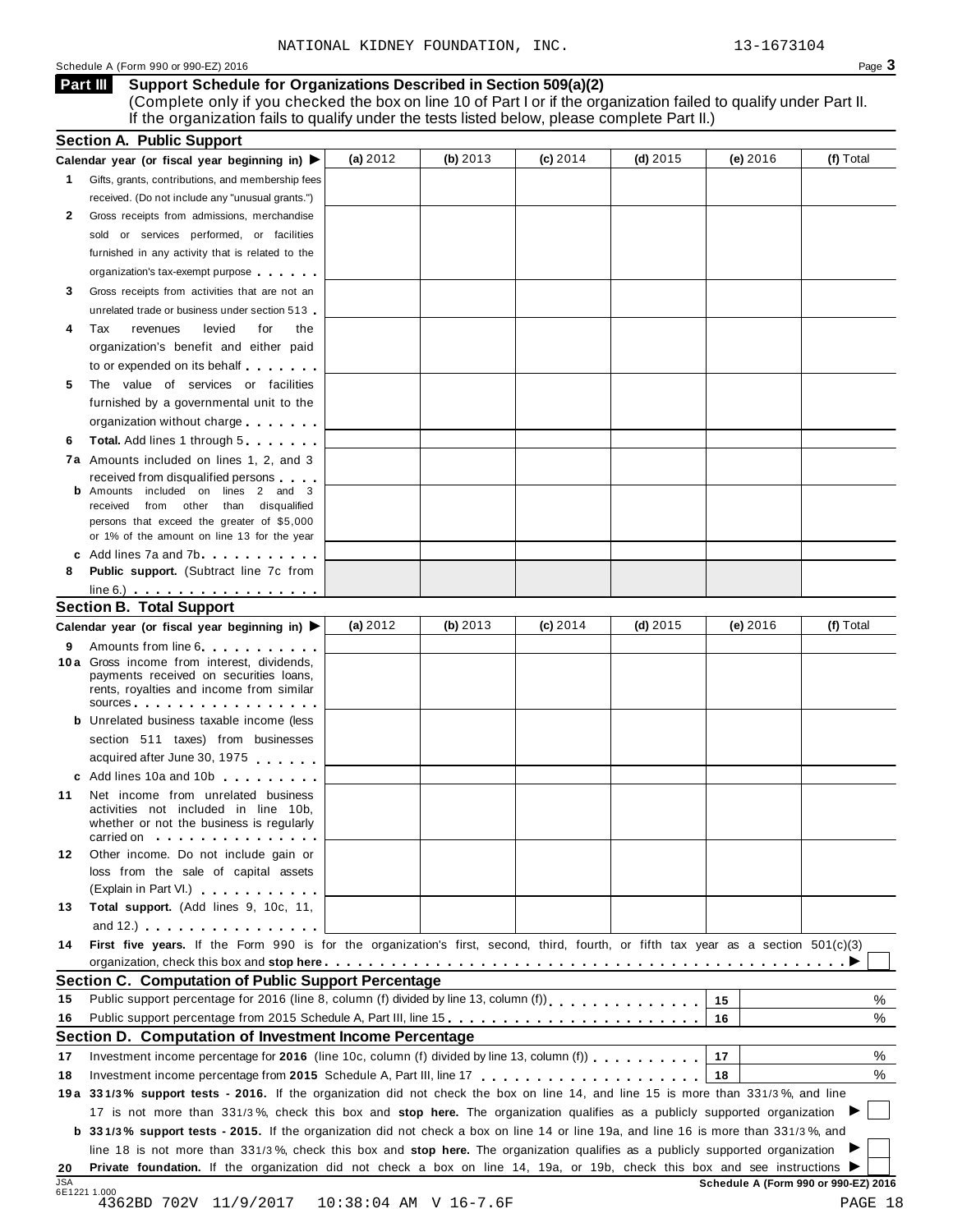**Yes No**

**2**

**3a**

**3b**

**3c**

**4a**

**4b**

**4c**

**5a**

**5b 5c**

**6**

**7**

**8**

**9a**

**9b**

**9c**

**10a**

#### **Part IV Supporting Organizations**

(Complete only if you checked a box in line 12 on Part I. If you checked 12a of Part I, complete Sections A and B. If you checked 12b of Part I, complete Sections A and C. If you checked 12c of Part I, complete Sections A, D, and E. If you checked 12d of Part I, complete Sections A and D, and complete Part V.)

#### **Section A. All Supporting Organizations**

- **1** Are all of the organization's supported organizations listed by name in the organization's governing documents? *If* "*No,*" *describe in Part VI how the supported organizations are designated. If designated by class or purpose, describe the designation. If historic and continuing relationship, explain.* **1**
- **2** Did the organization have any supported organization that does not have an IRS determination of status under section 509(a)(1) or (2)? *If* "*Yes,*" *explain in Part VI how the organization determined that the supported organization was described in section 509(a)(1) or (2).*
- **3 a** Did the organization have a supported organization described in section 501(c)(4), (5), or (6)? *If* "*Yes,*" *answer (b) and (c) below.*
- **b** Did the organization confirm that each supported organization qualified under section 501(c)(4), (5), or (6) and | satisfied the public support tests under section 509(a)(2)? *If* "*Yes,*" *describe in Part VI when and how the organization made the determination.*
- **c** Did the organization ensure that all support to such organizations was used exclusively for section 170(c)(2)(B) purposes? *If* "*Yes,*" *explain in Part VI what controls the organization put in place to ensure such use.*
- **4 a** Was any supported organization not organized in the United States ("foreign supported organization")? *If* "*Yes,*" *and if you checked 12a or 12b in Part I, answer (b) and (c) below.*
- **b** Did the organization have ultimate control and discretion in deciding whether to make grants to the foreign | supported organization? *If* "*Yes,*" *describe in Part VI how the organization had such control and discretion despite being controlled or supervised by or in connection with its supported organizations.*
- **c** Did the organization support any foreign supported organization that does not have an IRS determination | under sections 501(c)(3) and 509(a)(1) or (2)? *If* "*Yes,*" *explain in Part VI what controls the organization used to ensure that all support to the foreign supported organization was used exclusively for section 170(c)(2)(B) purposes.*
- **5 a** Did the organization add, substitute, or remove any supported organizations during the tax year? *If* "*Yes,*" *answer (b) and (c) below (if applicable). Also, provide detail in Part VI, including (i) the names and EIN numbers of the supported organizations added, substituted, or removed; (ii) the reasons for each such action; (iii) the authority under the organization's organizing document authorizing such action; and (iv) how the action was accomplished (such as by amendment to the organizing document).*
- **b** Type I or Type II only. Was any added or substituted supported organization part of a class already | designated in the organization's organizing document?
- **c Substitutions only.** Was the substitution the result of an event beyond the organization's control?
- **6** Did the organization provide support (whether in the form of grants or the provision of services or facilities) to anyone other than (i) its supported organizations, (ii) individuals that are part of the charitable class benefited by one or more of its supported organizations, or (iii) other supporting organizations that also support or benefit one or more of the filing organization's supported organizations? *If* "*Yes,*" *provide detail in Part VI.*
- **7** Did the organization provide a grant, loan, compensation, or other similar payment to a substantial contributor (defined in section 4958(c)(3)(C)), a family member of a substantial contributor, or a 35% controlled entity with regard to a substantial contributor? *If* "*Yes,*" *complete Part I of Schedule L (Form 990 or 990-EZ).*
- **8** Did the organization make a loan to a disqualified person (as defined in section 4958) not described in line 7? *If* "*Yes,*" *complete Part I of Schedule L (Form 990 or 990-EZ).*
- **a** Was the organization controlled directly or indirectly at any time during the tax year by one or more | **9** disqualified persons as defined in section 4946 (other than foundation managers and organizations described in section 509(a)(1) or (2))? *If* "*Yes,*" *provide detail in Part VI.*
- **b** Did one or more disqualified persons (as defined in line 9a) hold a controlling interest in any entity in which | the supporting organization had an interest? *If* "*Yes,*" *provide detail in Part VI.*
- **c** Did a disqualified person (as defined in line 9a) have an ownership interest in, or derive any personal benefit from, assets in which the supporting organization also had an interest? *If* "*Yes,*" *provide detail in Part VI.*
- **10a** Was the organization subject to the excess business holdings rules of section 4943 because of section | 4943(f) (regarding certain Type II supporting organizations, and all Type III non-functionally integrated supporting organizations)? *If* "*Yes,*" *answer 10b below.*
	- **b** Did the organization have any excess business holdings in the tax year? *(Use Schedule C, Form 4720, to determine whether the organization had excess business holdings.)*

**10b** JSA **Schedule A (Form 990 or 990-EZ) 2016**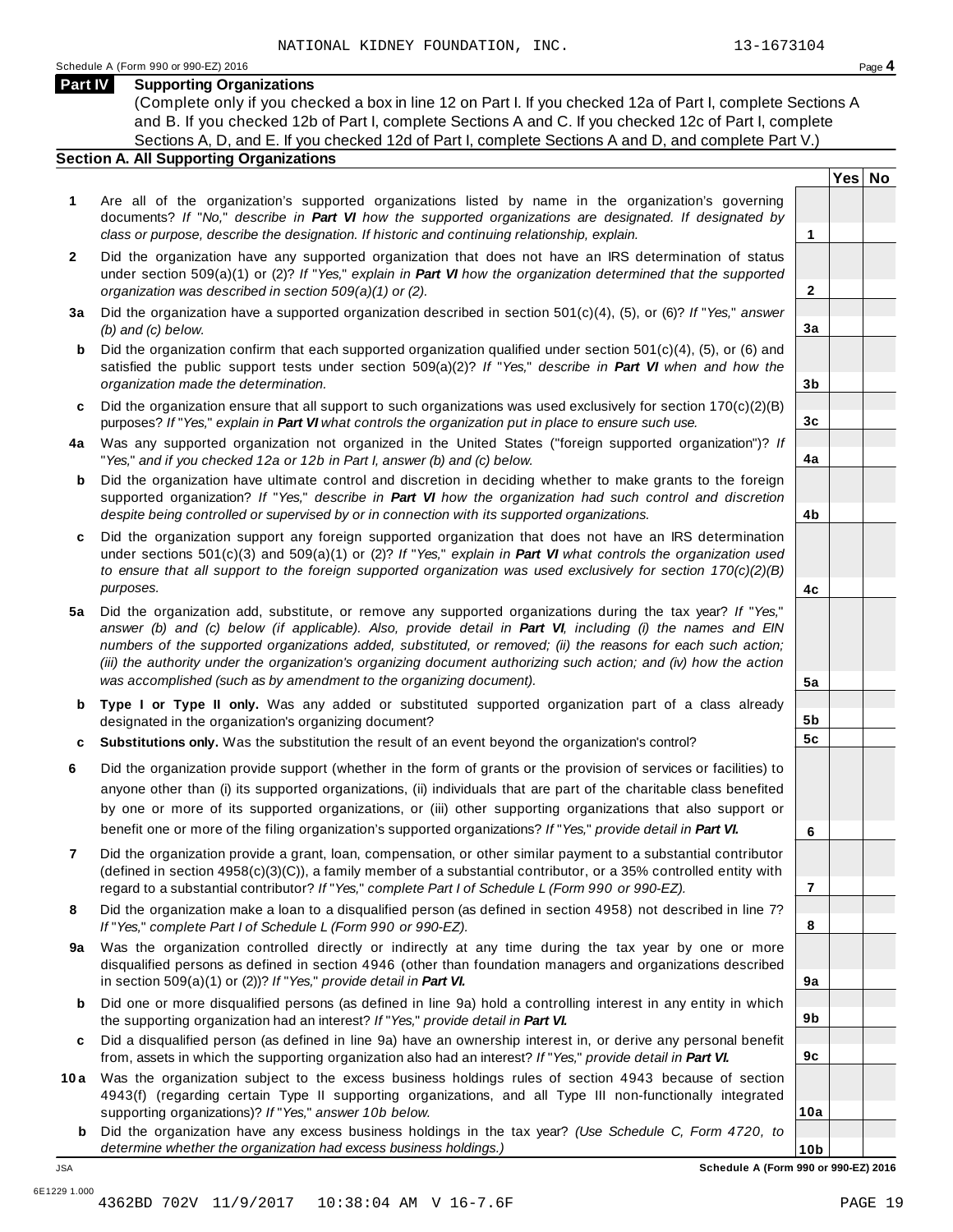|              | Schedule A (Form 990 or 990-EZ) 2016                                                                                                                                                                                                                                                                                                                                                                                                                                                                                                                                                                                                                                         |                 |        | Page 5 |
|--------------|------------------------------------------------------------------------------------------------------------------------------------------------------------------------------------------------------------------------------------------------------------------------------------------------------------------------------------------------------------------------------------------------------------------------------------------------------------------------------------------------------------------------------------------------------------------------------------------------------------------------------------------------------------------------------|-----------------|--------|--------|
| Part IV      | <b>Supporting Organizations (continued)</b>                                                                                                                                                                                                                                                                                                                                                                                                                                                                                                                                                                                                                                  |                 |        |        |
|              |                                                                                                                                                                                                                                                                                                                                                                                                                                                                                                                                                                                                                                                                              |                 | Yes No |        |
| 11           | Has the organization accepted a gift or contribution from any of the following persons?                                                                                                                                                                                                                                                                                                                                                                                                                                                                                                                                                                                      |                 |        |        |
| a            | A person who directly or indirectly controls, either alone or together with persons described in (b) and (c)                                                                                                                                                                                                                                                                                                                                                                                                                                                                                                                                                                 |                 |        |        |
|              | below, the governing body of a supported organization?                                                                                                                                                                                                                                                                                                                                                                                                                                                                                                                                                                                                                       | 11a             |        |        |
| b            | A family member of a person described in (a) above?                                                                                                                                                                                                                                                                                                                                                                                                                                                                                                                                                                                                                          | 11 <sub>b</sub> |        |        |
|              | c A 35% controlled entity of a person described in (a) or (b) above? If "Yes" to a, b, or c, provide detail in Part VI.                                                                                                                                                                                                                                                                                                                                                                                                                                                                                                                                                      | 11c             |        |        |
|              | <b>Section B. Type I Supporting Organizations</b>                                                                                                                                                                                                                                                                                                                                                                                                                                                                                                                                                                                                                            |                 |        |        |
|              |                                                                                                                                                                                                                                                                                                                                                                                                                                                                                                                                                                                                                                                                              |                 | Yes No |        |
| 1            | Did the directors, trustees, or membership of one or more supported organizations have the power to<br>regularly appoint or elect at least a majority of the organization's directors or trustees at all times during the<br>tax year? If "No," describe in Part VI how the supported organization(s) effectively operated, supervised, or<br>controlled the organization's activities. If the organization had more than one supported organization,<br>describe how the powers to appoint and/or remove directors or trustees were allocated among the supported<br>organizations and what conditions or restrictions, if any, applied to such powers during the tax year. | 1               |        |        |
| $\mathbf{2}$ | Did the organization operate for the benefit of any supported organization other than the supported<br>organization(s) that operated, supervised, or controlled the supporting organization? If "Yes," explain in Part<br>VI how providing such benefit carried out the purposes of the supported organization(s) that operated,<br>supervised, or controlled the supporting organization.                                                                                                                                                                                                                                                                                   | $\mathbf{2}$    |        |        |
|              | <b>Section C. Type II Supporting Organizations</b>                                                                                                                                                                                                                                                                                                                                                                                                                                                                                                                                                                                                                           |                 |        |        |
|              |                                                                                                                                                                                                                                                                                                                                                                                                                                                                                                                                                                                                                                                                              |                 | Yes No |        |
| 1            | Were a majority of the organization's directors or trustees during the tax year also a majority of the directors                                                                                                                                                                                                                                                                                                                                                                                                                                                                                                                                                             |                 |        |        |
|              | or trustees of each of the organization's supported organization(s)? If "No," describe in Part VI how control                                                                                                                                                                                                                                                                                                                                                                                                                                                                                                                                                                |                 |        |        |
|              | or management of the supporting organization was vested in the same persons that controlled or managed                                                                                                                                                                                                                                                                                                                                                                                                                                                                                                                                                                       |                 |        |        |
|              | the supported organization(s).                                                                                                                                                                                                                                                                                                                                                                                                                                                                                                                                                                                                                                               | 1               |        |        |
|              | Section D. All Type III Supporting Organizations                                                                                                                                                                                                                                                                                                                                                                                                                                                                                                                                                                                                                             |                 |        |        |
|              |                                                                                                                                                                                                                                                                                                                                                                                                                                                                                                                                                                                                                                                                              |                 | Yes No |        |
| 1            | Did the organization provide to each of its supported organizations, by the last day of the fifth month of the<br>organization's tax year, (i) a written notice describing the type and amount of support provided during the prior<br>tax year, (ii) a copy of the Form 990 that was most recently filed as of the date of notification, and (iii) copies of<br>the organization's governing documents in effect on the date of notification, to the extent not previously<br>provided?                                                                                                                                                                                     |                 |        |        |
|              |                                                                                                                                                                                                                                                                                                                                                                                                                                                                                                                                                                                                                                                                              | $\mathbf{1}$    |        |        |
| $\mathbf{2}$ | Were any of the organization's officers, directors, or trustees either (i) appointed or elected by the supported<br>organization(s) or (ii) serving on the governing body of a supported organization? If "No," explain in Part VI how<br>the organization maintained a close and continuous working relationship with the supported organization(s).                                                                                                                                                                                                                                                                                                                        | $\mathbf{2}$    |        |        |
| 3            | By reason of the relationship described in (2), did the organization's supported organizations have a<br>significant voice in the organization's investment policies and in directing the use of the organization's<br>income or assets at all times during the tax year? If "Yes," describe in Part VI the role the organization's<br>supported organizations played in this regard.                                                                                                                                                                                                                                                                                        | 3               |        |        |
|              | Section E. Type III Functionally Integrated Supporting Organizations                                                                                                                                                                                                                                                                                                                                                                                                                                                                                                                                                                                                         |                 |        |        |
| 1            | Check the box next to the method that the organization used to satisfy the Integral Part Test during the year (see instructions).                                                                                                                                                                                                                                                                                                                                                                                                                                                                                                                                            |                 |        |        |
| a            | The organization satisfied the Activities Test. Complete line 2 below.                                                                                                                                                                                                                                                                                                                                                                                                                                                                                                                                                                                                       |                 |        |        |
| b            | The organization is the parent of each of its supported organizations. Complete line 3 below.                                                                                                                                                                                                                                                                                                                                                                                                                                                                                                                                                                                |                 |        |        |
| C            | The organization supported a governmental entity. Describe in Part VI how you supported a government entity (see instructions).                                                                                                                                                                                                                                                                                                                                                                                                                                                                                                                                              |                 |        |        |
|              |                                                                                                                                                                                                                                                                                                                                                                                                                                                                                                                                                                                                                                                                              |                 | Yes No |        |
| $\mathbf{2}$ | Activities Test. Answer (a) and (b) below.                                                                                                                                                                                                                                                                                                                                                                                                                                                                                                                                                                                                                                   |                 |        |        |
| a            | Did substantially all of the organization's activities during the tax year directly further the exempt purposes of<br>the supported organization(s) to which the organization was responsive? If "Yes," then in Part VI identify<br>those supported organizations and explain how these activities directly furthered their exempt purposes,                                                                                                                                                                                                                                                                                                                                 |                 |        |        |
|              | how the organization was responsive to those supported organizations, and how the organization determined<br>that these activities constituted substantially all of its activities.                                                                                                                                                                                                                                                                                                                                                                                                                                                                                          | 2a              |        |        |
| b            | Did the activities described in (a) constitute activities that, but for the organization's involvement, one or more<br>of the organization's supported organization(s) would have been engaged in? If "Yes," explain in Part VI the<br>reasons for the organization's position that its supported organization(s) would have engaged in these                                                                                                                                                                                                                                                                                                                                |                 |        |        |
|              | activities but for the organization's involvement.                                                                                                                                                                                                                                                                                                                                                                                                                                                                                                                                                                                                                           | 2 <sub>b</sub>  |        |        |
| 3<br>a       | Parent of Supported Organizations. Answer (a) and (b) below.<br>Did the organization have the power to regularly appoint or elect a majority of the officers, directors, or<br>trustees of each of the supported organizations? Provide details in Part VI.                                                                                                                                                                                                                                                                                                                                                                                                                  | 3a              |        |        |
|              |                                                                                                                                                                                                                                                                                                                                                                                                                                                                                                                                                                                                                                                                              |                 |        |        |
| b            | Did the organization exercise a substantial degree of direction over the policies, programs, and activities of each<br>of its supported organizations? If "Yes," describe in Part VI the role played by the organization in this regard.                                                                                                                                                                                                                                                                                                                                                                                                                                     | 3 <sub>b</sub>  |        |        |

**Schedule A (Form 990 or 990-EZ) 2016**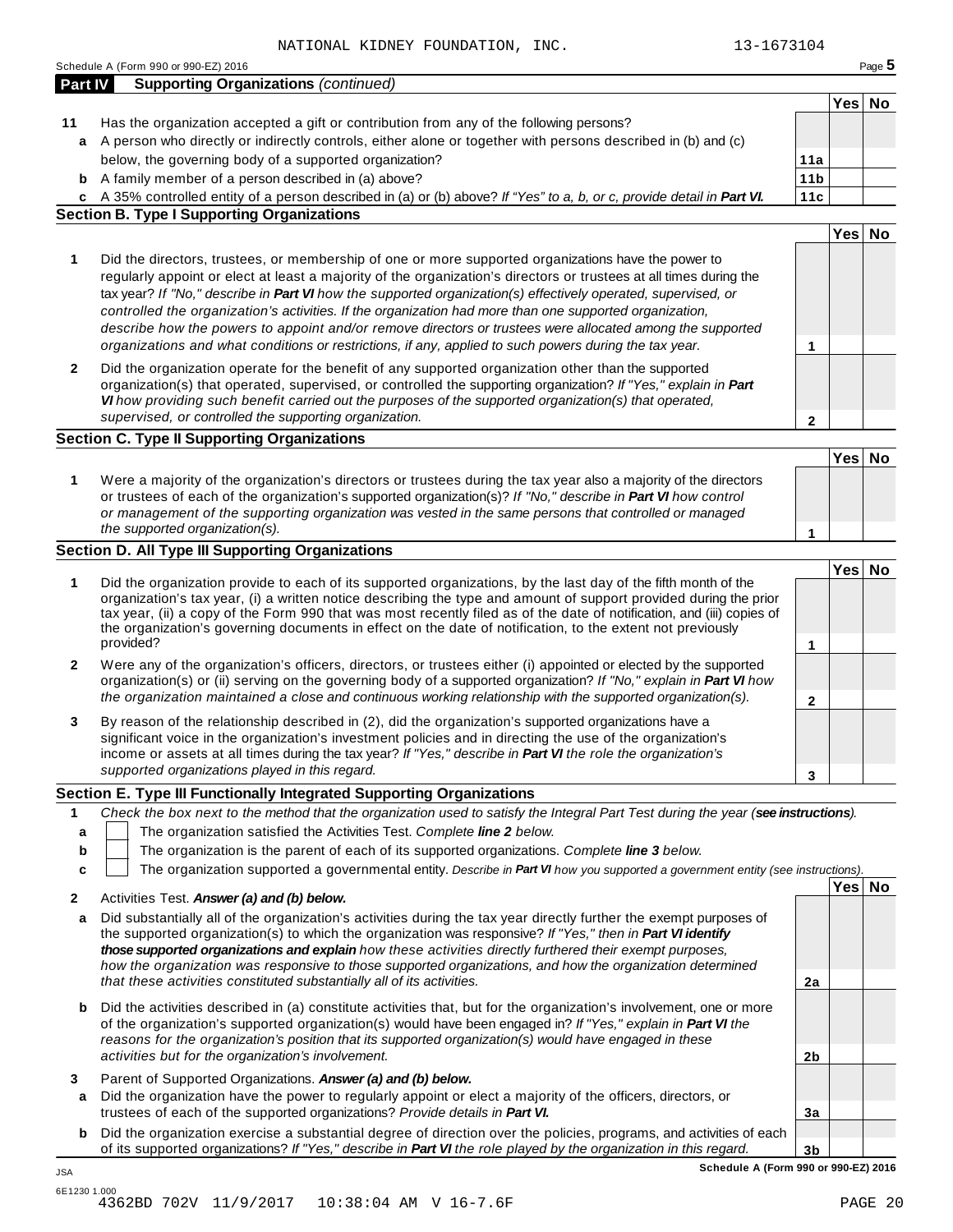| Schedule A (Form 990 or 990-EZ) 2016                                                                                                  |                |                | Page $6$                       |
|---------------------------------------------------------------------------------------------------------------------------------------|----------------|----------------|--------------------------------|
| Type III Non-Functionally Integrated 509(a)(3) Supporting Organizations<br>Part V                                                     |                |                |                                |
| 1<br>Check here if the organization satisfied the Integral Part Test as a qualifying trust on Nov. 20, 1970 (explain in Part VI). See |                |                |                                |
| instructions. All other Type III non-functionally integrated supporting organizations must complete Sections A through E.             |                |                |                                |
| <b>Section A - Adjusted Net Income</b>                                                                                                |                |                | (B) Current Year               |
|                                                                                                                                       |                | (A) Prior Year | (optional)                     |
| 1 Net short-term capital gain                                                                                                         | 1              |                |                                |
| 2 Recoveries of prior-year distributions                                                                                              | $\overline{2}$ |                |                                |
| 3 Other gross income (see instructions)                                                                                               | 3              |                |                                |
| 4 Add lines 1 through 3.                                                                                                              | 4              |                |                                |
| 5 Depreciation and depletion                                                                                                          | 5              |                |                                |
| 6 Portion of operating expenses paid or incurred for production or                                                                    |                |                |                                |
| collection of gross income or for management, conservation, or                                                                        |                |                |                                |
| maintenance of property held for production of income (see instructions)                                                              | 6              |                |                                |
| 7 Other expenses (see instructions)                                                                                                   | $\overline{7}$ |                |                                |
| 8 Adjusted Net Income (subtract lines 5, 6, and 7 from line 4).                                                                       | 8              |                |                                |
| <b>Section B - Minimum Asset Amount</b>                                                                                               |                | (A) Prior Year | (B) Current Year<br>(optional) |
| 1 Aggregate fair market value of all non-exempt-use assets (see                                                                       |                |                |                                |
| instructions for short tax year or assets held for part of year):                                                                     |                |                |                                |
| a Average monthly value of securities                                                                                                 | 1a             |                |                                |
| <b>b</b> Average monthly cash balances                                                                                                | 1 <sub>b</sub> |                |                                |
| c Fair market value of other non-exempt-use assets                                                                                    | 1c             |                |                                |
| d Total (add lines 1a, 1b, and 1c)                                                                                                    | 1 <sub>d</sub> |                |                                |
| e Discount claimed for blockage or other                                                                                              |                |                |                                |
| factors (explain in detail in Part VI):                                                                                               |                |                |                                |
| 2 Acquisition indebtedness applicable to non-exempt-use assets                                                                        | $\mathbf{2}$   |                |                                |
| 3 Subtract line 2 from line 1d.                                                                                                       | 3              |                |                                |
| 4 Cash deemed held for exempt use. Enter 1-1/2% of line 3 (for greater amount,                                                        |                |                |                                |
| see instructions).                                                                                                                    | 4              |                |                                |
| 5 Net value of non-exempt-use assets (subtract line 4 from line 3)                                                                    | 5              |                |                                |
| 6 Multiply line 5 by .035.                                                                                                            | 6              |                |                                |
| 7 Recoveries of prior-year distributions                                                                                              | $\overline{7}$ |                |                                |
| 8 Minimum Asset Amount (add line 7 to line 6)                                                                                         | 8              |                |                                |
| <b>Section C - Distributable Amount</b>                                                                                               |                |                | <b>Current Year</b>            |
| 1 Adjusted net income for prior year (from Section A, line 8, Column A)                                                               | 1              |                |                                |
| 2 Enter 85% of line 1.                                                                                                                | $\overline{2}$ |                |                                |
| 3 Minimum asset amount for prior year (from Section B, line 8, Column A)                                                              | 3              |                |                                |
| 4 Enter greater of line 2 or line 3.                                                                                                  | 4              |                |                                |
| 5 Income tax imposed in prior year                                                                                                    | 5              |                |                                |
| 6 Distributable Amount. Subtract line 5 from line 4, unless subject to                                                                |                |                |                                |
| emergency temporary reduction (see instructions).                                                                                     | 6              |                |                                |

**7** | Check here if the current year is the organization's first as a non-functionally integrated Type III supporting organization (see instructions).

**Schedule A (Form 990 or 990-EZ) 2016**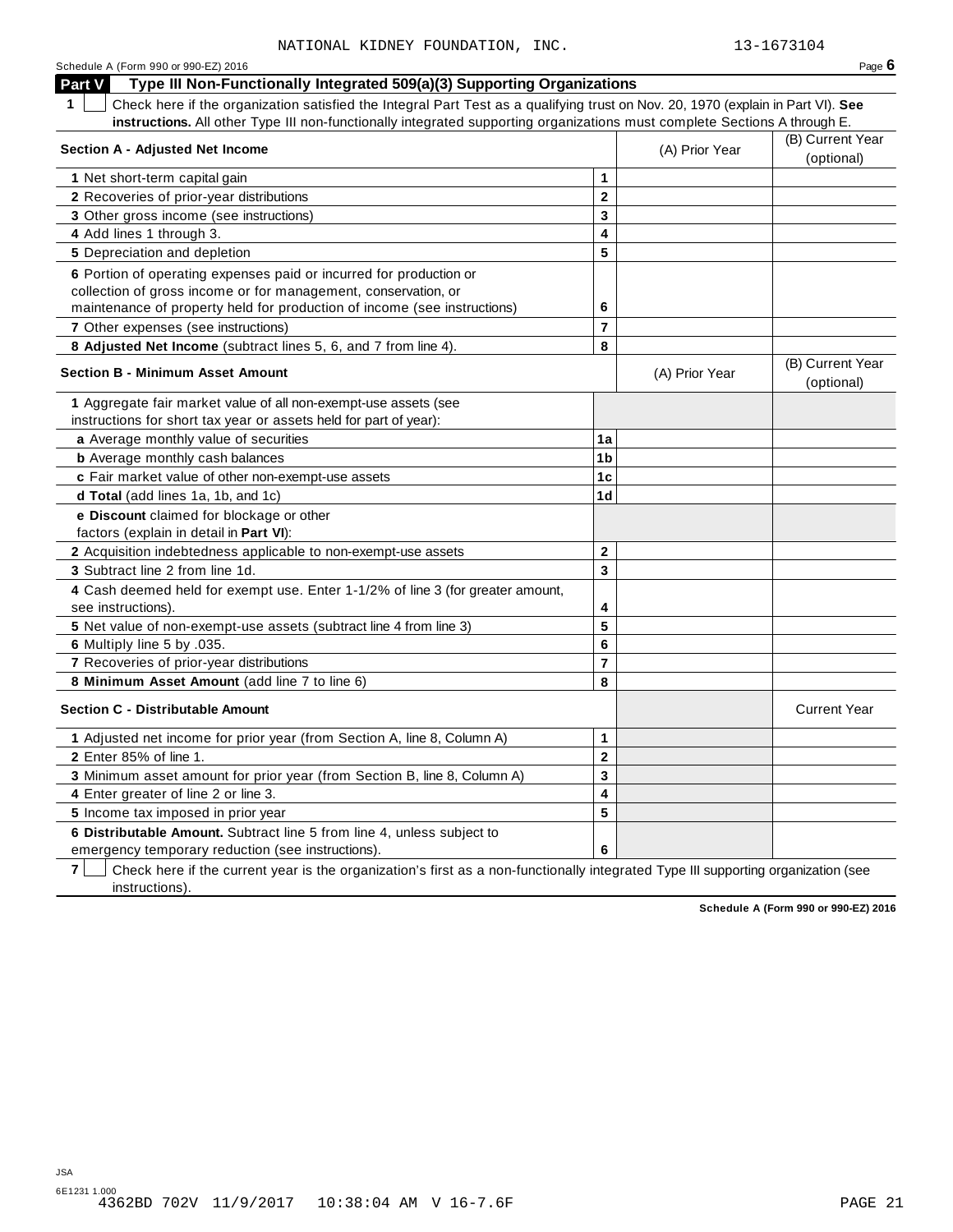|              | NATIONAL KIDNEY FOUNDATION, INC.                                                           |                                    |                                               | 13-1673104                                       |
|--------------|--------------------------------------------------------------------------------------------|------------------------------------|-----------------------------------------------|--------------------------------------------------|
|              | Schedule A (Form 990 or 990-EZ) 2016                                                       |                                    |                                               | Page 7                                           |
| Part V       | Type III Non-Functionally Integrated 509(a)(3) Supporting Organizations (continued)        |                                    |                                               |                                                  |
|              | <b>Section D - Distributions</b>                                                           |                                    |                                               | <b>Current Year</b>                              |
| 1.           | Amounts paid to supported organizations to accomplish exempt purposes                      |                                    |                                               |                                                  |
| $\mathbf{2}$ | Amounts paid to perform activity that directly furthers exempt purposes of supported       |                                    |                                               |                                                  |
|              | organizations, in excess of income from activity                                           |                                    |                                               |                                                  |
| 3            | Administrative expenses paid to accomplish exempt purposes of supported organizations      |                                    |                                               |                                                  |
| 4            | Amounts paid to acquire exempt-use assets                                                  |                                    |                                               |                                                  |
| 5            | Qualified set-aside amounts (prior IRS approval required)                                  |                                    |                                               |                                                  |
| 6            | Other distributions (describe in Part VI). See instructions.                               |                                    |                                               |                                                  |
| 7            | Total annual distributions. Add lines 1 through 6.                                         |                                    |                                               |                                                  |
| 8            | Distributions to attentive supported organizations to which the organization is responsive |                                    |                                               |                                                  |
|              | (provide details in Part VI). See instructions.                                            |                                    |                                               |                                                  |
| 9            | Distributable amount for 2016 from Section C, line 6                                       |                                    |                                               |                                                  |
| 10           | Line 8 amount divided by Line 9 amount                                                     |                                    |                                               |                                                  |
|              | Section E - Distribution Allocations (see instructions)                                    | (i)<br><b>Excess Distributions</b> | (ii)<br><b>Underdistributions</b><br>Pre-2016 | (iii)<br><b>Distributable</b><br>Amount for 2016 |
| 1            | Distributable amount for 2016 from Section C, line 6                                       |                                    |                                               |                                                  |
|              | Underdistributions, if any, for years prior to 2016                                        |                                    |                                               |                                                  |
| $\mathbf{2}$ | (reasonable cause required-explain in Part VI). See                                        |                                    |                                               |                                                  |
|              | instructions.                                                                              |                                    |                                               |                                                  |
| 3            | Excess distributions carryover, if any, to 2016:                                           |                                    |                                               |                                                  |
| а            |                                                                                            |                                    |                                               |                                                  |
| b            |                                                                                            |                                    |                                               |                                                  |
| c            | From 2013 <b>Algebra</b>                                                                   |                                    |                                               |                                                  |
| d            | From 2014                                                                                  |                                    |                                               |                                                  |
| е            | From 2015                                                                                  |                                    |                                               |                                                  |
| f            | Total of lines 3a through e                                                                |                                    |                                               |                                                  |
| g            | Applied to underdistributions of prior years                                               |                                    |                                               |                                                  |
| h            | Applied to 2016 distributable amount                                                       |                                    |                                               |                                                  |
| j.           | Carryover from 2011 not applied (see instructions)                                         |                                    |                                               |                                                  |
|              | Remainder. Subtract lines 3g, 3h, and 3i from 3f.                                          |                                    |                                               |                                                  |
| 4            | Distributions for 2016 from                                                                |                                    |                                               |                                                  |
|              |                                                                                            |                                    |                                               |                                                  |
|              | Section D, line 7:<br>Applied to underdistributions of prior years                         |                                    |                                               |                                                  |
| a            |                                                                                            |                                    |                                               |                                                  |
| b            | Applied to 2016 distributable amount                                                       |                                    |                                               |                                                  |
| c            | Remainder. Subtract lines 4a and 4b from 4.                                                |                                    |                                               |                                                  |
| 5            | Remaining underdistributions for years prior to 2016, if                                   |                                    |                                               |                                                  |
|              | any. Subtract lines 3g and 4a from line 2. For result                                      |                                    |                                               |                                                  |
|              | greater than zero, explain in Part VI. See instructions.                                   |                                    |                                               |                                                  |
| 6            | Remaining underdistributions for 2016. Subtract lines 3h                                   |                                    |                                               |                                                  |
|              | and 4b from line 1. For result greater than zero, explain in                               |                                    |                                               |                                                  |
|              | Part VI. See instructions.                                                                 |                                    |                                               |                                                  |
| 7            | Excess distributions carryover to 2017. Add lines 3j                                       |                                    |                                               |                                                  |
|              | and 4c.                                                                                    |                                    |                                               |                                                  |
| 8            | Breakdown of line 7:                                                                       |                                    |                                               |                                                  |
| a            |                                                                                            |                                    |                                               |                                                  |
| b            | Excess from 2013                                                                           |                                    |                                               |                                                  |
| c            | Excess from 2014                                                                           |                                    |                                               |                                                  |
|              | Excess from 2015                                                                           |                                    |                                               |                                                  |
| d            |                                                                                            |                                    |                                               |                                                  |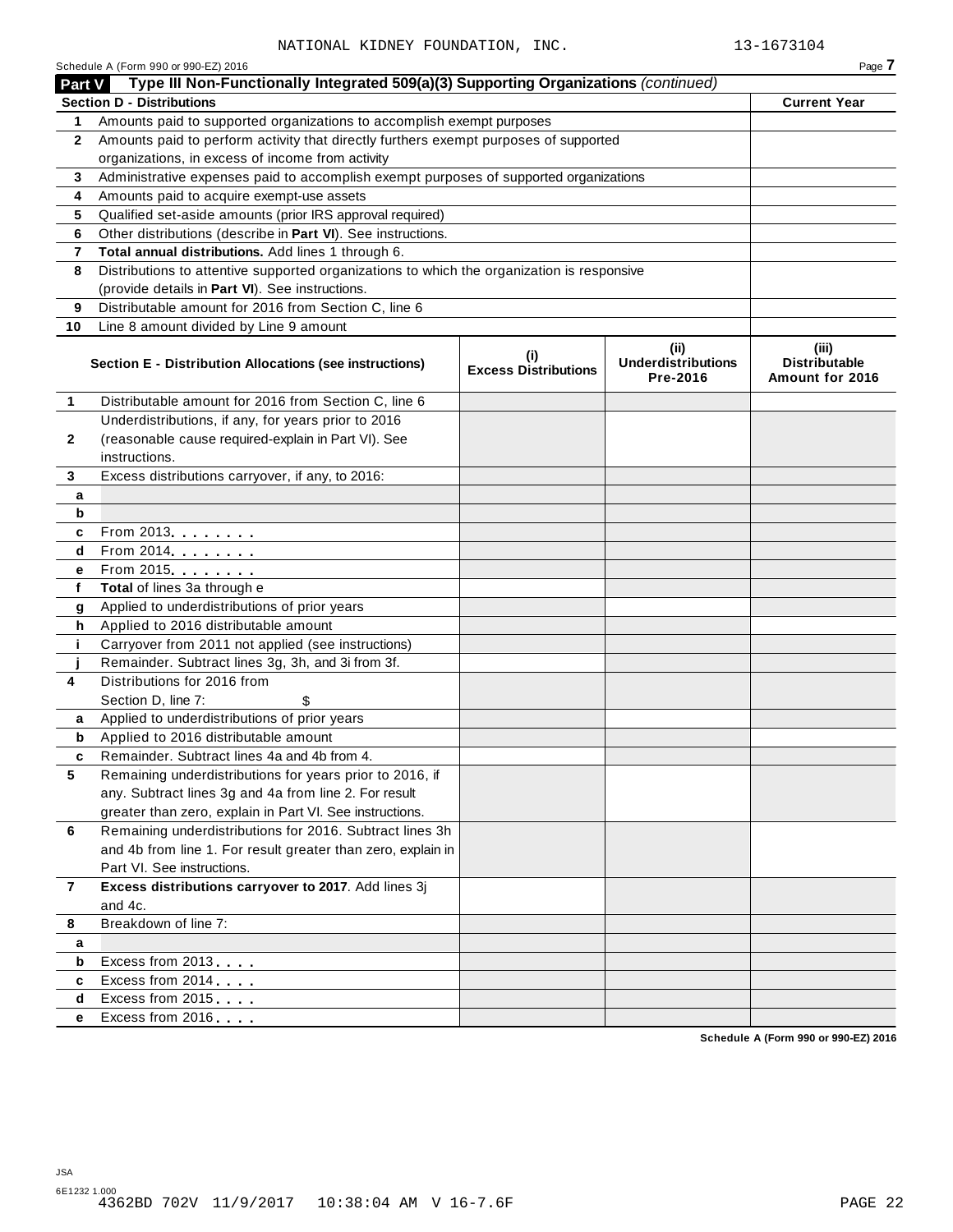Schedule A (Form 990 or 990-EZ) 2016 Page **8**

**Supplemental Information.** Provide the explanations required by Part II, line 10; Part II, line 17a or 17b; Part **Part VI**  III, line 12; Part IV, Section A, lines 1, 2, 3b, 3c, 4b, 4c, 5a, 6, 9a, 9b, 9c, 11a, 11b, and 11c; Part IV, Section B, lines 1 and 2; Part IV, Section C, line 1; Part IV, Section D, lines 2 and 3; Part IV, Section E, lines 1c, 2a, 2b, 3a and 3b; Part V, line 1; Part V, Section B, line 1e; Part V, Section D, lines 5, 6, and 8; and Part V, Section E, lines 2, 5, and 6. Also complete this part for any additional information. (See instructions.)

|                                    |      |      |      |      | ATTACHMENT |        |
|------------------------------------|------|------|------|------|------------|--------|
| SCHEDULE A, PART II - OTHER INCOME |      |      |      |      |            |        |
|                                    |      |      |      |      |            |        |
| DESCRIPTION                        | 2012 | 2013 | 2014 | 2015 | 2016       | TOTAL  |
|                                    |      |      |      |      |            |        |
| MISCELLANEOUS INCOME               |      |      |      |      | 1,230.     | 1,230. |
|                                    |      |      |      |      |            |        |
| TOTALS                             |      |      |      |      | 1,230.     | 1,230. |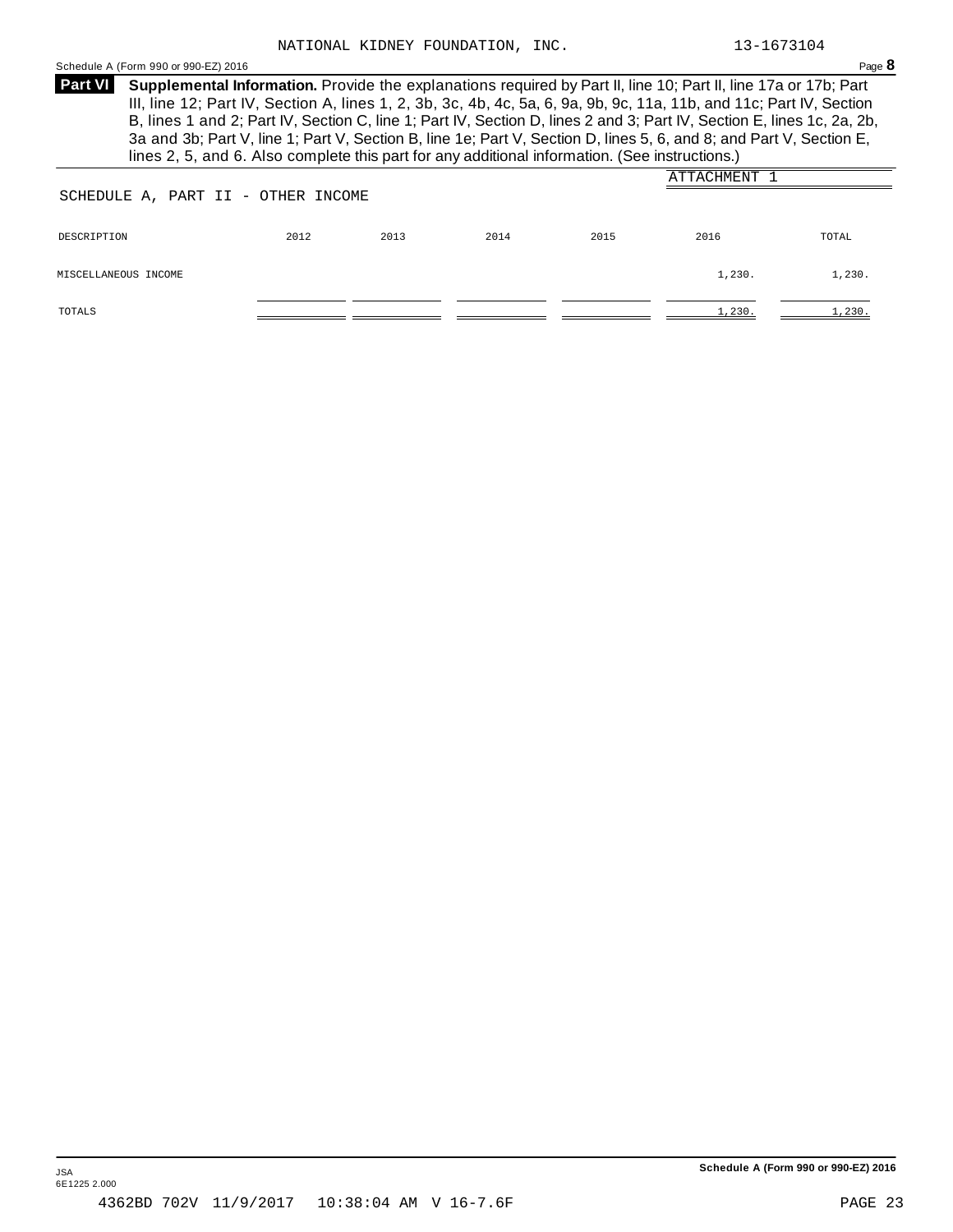| <b>Schedule B</b> |  |
|-------------------|--|
|-------------------|--|

**(Form 990, 990-EZ, or 990-PF)** Department of the Treasury Internal Revenue Service

## Schedule B Contributors **Contribution**

| ( FUI III  990, 990 EL,<br>or 990-PF).<br>Department of the Treasury  <br>Internal Revenue Service | Attach to Form 990. Form 990-EZ, or Form 990-PF.<br>$\cdot$ Information about Schedule B (Form 990, 990-EZ, or 990-PF) and its instructions is at www.irs.gov/form990, |  | 2016 |
|----------------------------------------------------------------------------------------------------|------------------------------------------------------------------------------------------------------------------------------------------------------------------------|--|------|
| Name of the organization                                                                           | l Emplover identification number                                                                                                                                       |  |      |

**2016** 

NATIONAL KIDNEY FOUNDATION, INC.

13-1673104

#### **Organization type** (check one):

| Section:                                                                    |
|-----------------------------------------------------------------------------|
| $\boxed{\text{X}}$ 501(c)( $^3$ ) (enter number) organization               |
| $4947(a)(1)$ nonexempt charitable trust not treated as a private foundation |
| 527 political organization                                                  |
| 501(c)(3) exempt private foundation                                         |
| 4947(a)(1) nonexempt charitable trust treated as a private foundation       |
| 501(c)(3) taxable private foundation                                        |
|                                                                             |

Check if your organization is covered by the **General Rule** or a **Special Rule.**

**Note:** Only a section 501(c)(7), (8), or (10) organization can check boxes for both the General Rule and a Special Rule. See instructions.

#### **General Rule**

For an organization filing Form 990, 990-EZ, or 990-PF that received, during the year, contributions totaling \$5,000 or more (in money or property) from any one contributor. Complete Parts I and II. See instructions for determining a contributor's total contributions.

#### **Special Rules**

 $\text{X}$  For an organization described in section 501(c)(3) filing Form 990 or 990-EZ that met the 33 1/3 % support test of the regulations under sections 509(a)(1) and 170(b)(1)(A)(vi), that checked Schedule A (Form 990 or 990-EZ), Part II, line 13, 16a, or 16b, and that received from any one contributor, during the year, total contributions of the greater of **(1)** \$5,000 or **(2)** 2% of the amount on (i) Form 990, Part VIII, line 1h, or (ii) Form 990-EZ, line 1. Complete Parts I and II.

For an organization described in section 501(c)(7), (8), or (10) filing Form 990 or 990-EZ that received from any one contributor, during the year, total contributions of more than \$1,000 *exclusively* for religious, charitable, scientific, literary, or educational purposes, or for the prevention of cruelty to children or animals. Complete Parts I, II, and III.

For an organization described in section 501(c)(7), (8), or (10) filing Form 990 or 990-EZ that received from any one contributor, during the year, contributions *exclusively* for religious, charitable, etc., purposes, but no such contributions totaled more than \$1,000. If this box is checked, enter here the total contributions that were received during the year for an *exclusively* religious, charitable, etc., purpose. Don't complete any of the parts unless the **General Rule** applies to this organization because it received *nonexclusively* religious, charitable, etc., contributions totaling \$5,000 or more during the year  $\ldots \ldots \ldots \ldots \ldots \ldots \ldots \ldots \ldots \vdots \bullet$   $\mathcal{S}$ 

**Caution:** An organization that isn't covered by the General Rule and/or the Special Rules doesn't file Schedule B (Form 990, 990-EZ, or 990-PF), but it **must** answer "No" on Part IV, line 2, of its Form 990; or check the box on line H of its Form 990-EZ or on its Form 990-PF, Part I, line 2, to certify that it doesn't meet the filing requirements of Schedule B (Form 990, 990-EZ, or 990-PF).

**For Paperwork Reduction Act Notice, see the Instructions for Form 990, 990-EZ, or 990-PF. Schedule B (Form 990, 990-EZ, or 990-PF) (2016)**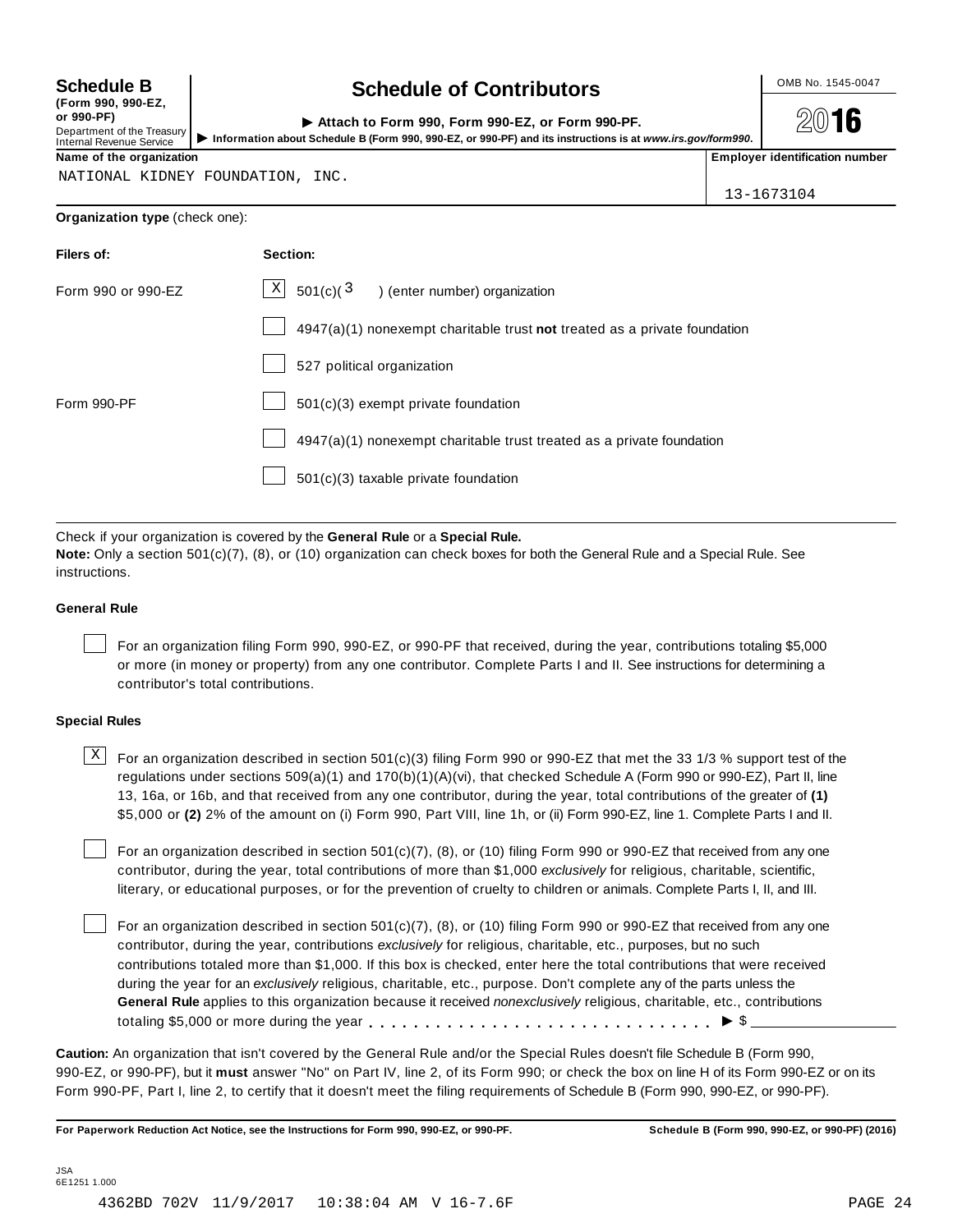6E1253 1.000

Schedule B (Form 990, 990-EZ, or 990-PF) (2016)

(Complete Part II for noncash contributions.)

| No.         | Name, address, and ZIP + 4        | <b>Total contributions</b>        | Type of contribution                                                                  |
|-------------|-----------------------------------|-----------------------------------|---------------------------------------------------------------------------------------|
| $\mathbf 1$ |                                   | 1,516,623.<br>$\mathfrak{S}$      | Х<br>Person<br>Payroll<br>Noncash<br>(Complete Part II for<br>noncash contributions.) |
| (a)<br>No.  | (b)<br>Name, address, and ZIP + 4 | (c)<br><b>Total contributions</b> | (d)<br>Type of contribution                                                           |
|             |                                   | \$                                | Person<br>Payroll<br>Noncash<br>(Complete Part II for<br>noncash contributions.)      |
| (a)<br>No.  | (b)<br>Name, address, and ZIP + 4 | (c)<br><b>Total contributions</b> | (d)<br>Type of contribution                                                           |
|             |                                   | \$                                | Person<br>Payroll<br>Noncash<br>(Complete Part II for<br>noncash contributions.)      |
| (a)<br>No.  | (b)<br>Name, address, and ZIP + 4 | (c)<br><b>Total contributions</b> | (d)<br>Type of contribution                                                           |
|             |                                   | \$                                | Person<br>Payroll<br>Noncash<br>(Complete Part II for<br>noncash contributions.)      |
| (a)<br>No.  | (b)<br>Name, address, and ZIP + 4 | (c)<br><b>Total contributions</b> | (d)<br>Type of contribution                                                           |
|             |                                   | \$                                | Person<br>Payroll<br>Noncash<br>(Complete Part II for<br>noncash contributions.)      |
| (a)<br>No.  | (b)<br>Name, address, and ZIP + 4 | (c)<br><b>Total contributions</b> | (d)<br>Type of contribution                                                           |
|             |                                   | \$                                | Person<br>Payroll<br>Noncash<br>Complete Part II for                                  |

**Part I** Contributors (See instructions). Use duplicate copies of Part I if additional space is needed.

**(b)**

**(a)**

 $\overline{\phantom{a}}$ 

**(d)**

**(c)**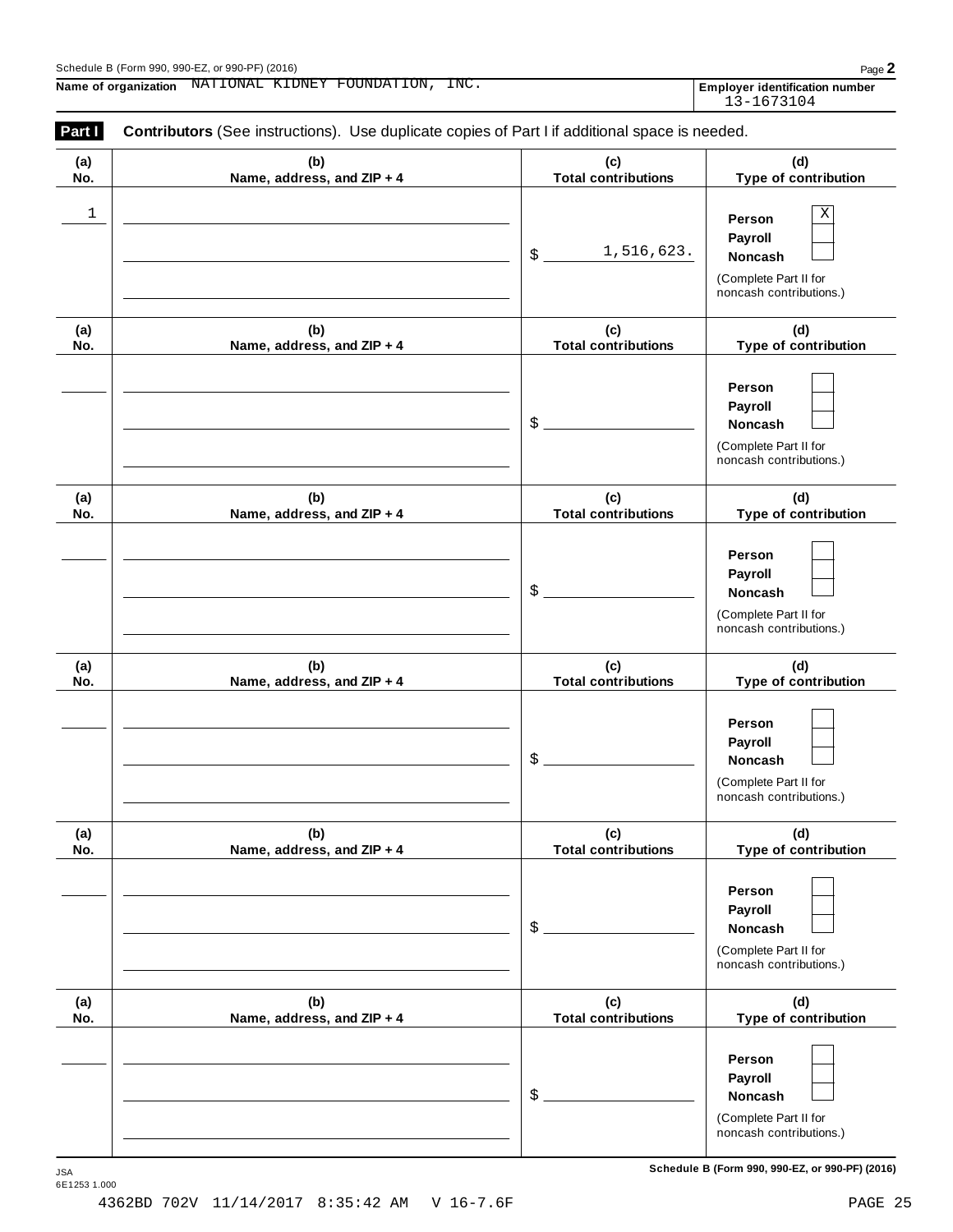| --<br>Schedule<br>(2016)<br>. aar<br>$990 -$<br>990<br>(Form<br>.<br>-7511 | Pac<br>u |
|----------------------------------------------------------------------------|----------|
|----------------------------------------------------------------------------|----------|

**Name of organization** NATIONAL KIDNEY FOUNDATION, INC**. Employer identification number** 

13-1673104

| Part II                   | Noncash Property (See instructions). Use duplicate copies of Part II if additional space is needed. |                                                |                      |
|---------------------------|-----------------------------------------------------------------------------------------------------|------------------------------------------------|----------------------|
| (a) No.<br>from<br>Part I | (b)<br>Description of noncash property given                                                        | (c)<br>FMV (or estimate)<br>(See instructions) | (d)<br>Date received |
|                           |                                                                                                     | $\frac{2}{2}$                                  |                      |
| (a) No.<br>from<br>Part I | (b)<br>Description of noncash property given                                                        | (c)<br>FMV (or estimate)<br>(See instructions) | (d)<br>Date received |
|                           |                                                                                                     | $\frac{2}{2}$                                  |                      |
| (a) No.<br>from<br>Part I | (b)<br>Description of noncash property given                                                        | (c)<br>FMV (or estimate)<br>(See instructions) | (d)<br>Date received |
|                           |                                                                                                     | $\frac{2}{2}$                                  |                      |
| (a) No.<br>from<br>Part I | (b)<br>Description of noncash property given                                                        | (c)<br>FMV (or estimate)<br>(See instructions) | (d)<br>Date received |
|                           |                                                                                                     | \$.                                            |                      |
| (a) No.<br>from<br>Part I | (b)<br>Description of noncash property given                                                        | (c)<br>FMV (or estimate)<br>(See instructions) | (d)<br>Date received |
|                           |                                                                                                     | \$.                                            |                      |
| (a) No.<br>from<br>Part I | (b)<br>Description of noncash property given                                                        | (c)<br>FMV (or estimate)<br>(See instructions) | (d)<br>Date received |
|                           |                                                                                                     | $\frac{1}{2}$                                  |                      |

Schedule B (Form 990, 990-EZ, or 990-PF) (2016)

6E1254 1.000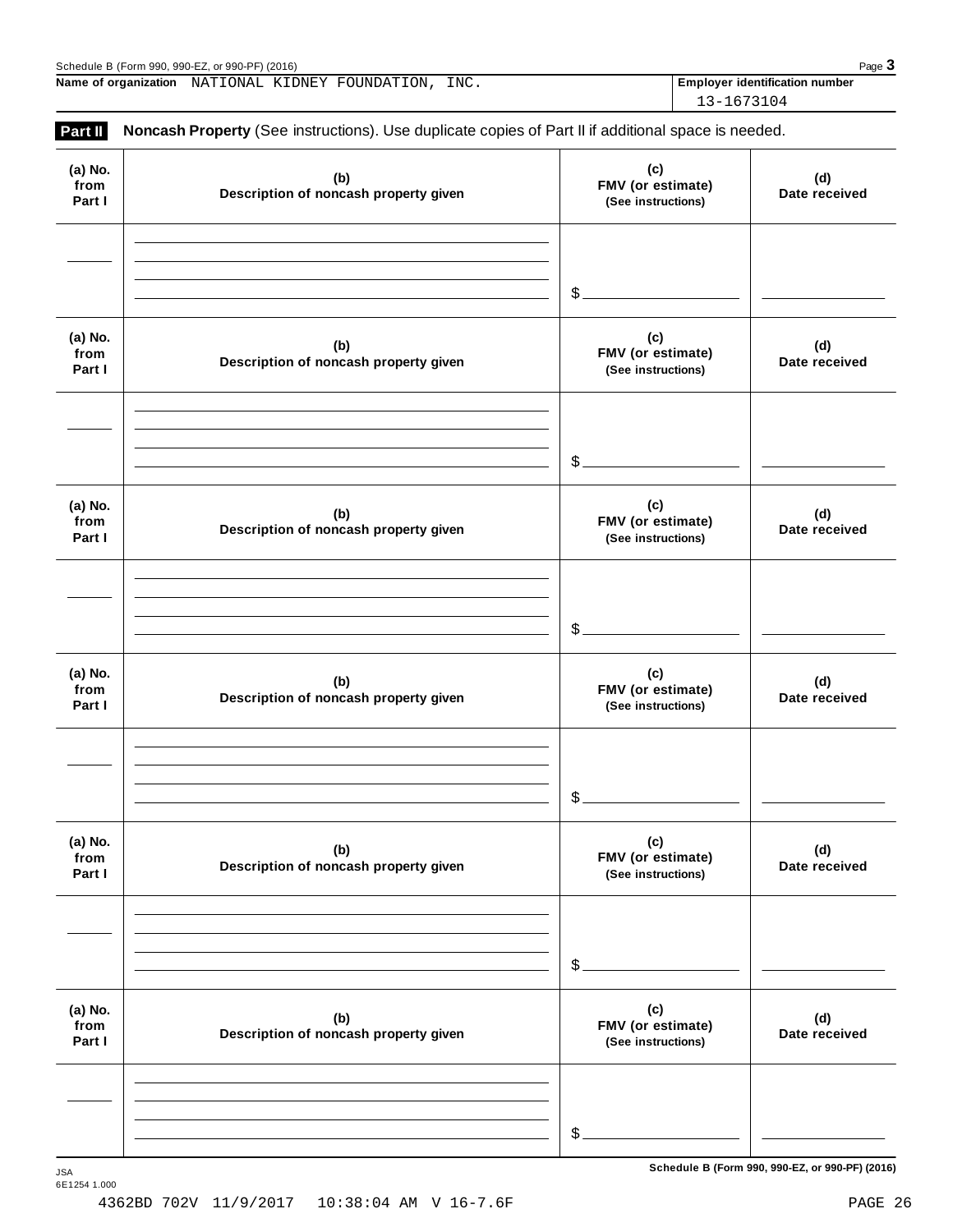|                           | Name of organization NATIONAL KIDNEY FOUNDATION, INC.                                                                                                                                       |                      | <b>Employer identification number</b><br>13-1673104                                                                                                                                                                                                                                                                                                              |
|---------------------------|---------------------------------------------------------------------------------------------------------------------------------------------------------------------------------------------|----------------------|------------------------------------------------------------------------------------------------------------------------------------------------------------------------------------------------------------------------------------------------------------------------------------------------------------------------------------------------------------------|
| Part III                  | contributions of \$1,000 or less for the year. (Enter this information once. See instructions.) $\blacktriangleright$ \$<br>Use duplicate copies of Part III if additional space is needed. |                      | Exclusively religious, charitable, etc., contributions to organizations described in section 501(c)(7), (8), or<br>(10) that total more than \$1,000 for the year from any one contributor. Complete columns (a) through (e) and<br>the following line entry. For organizations completing Part III, enter the total of exclusively religious, charitable, etc., |
| (a) No.<br>from<br>Part I | (b) Purpose of gift                                                                                                                                                                         | (c) Use of gift      | (d) Description of how gift is held                                                                                                                                                                                                                                                                                                                              |
|                           |                                                                                                                                                                                             |                      |                                                                                                                                                                                                                                                                                                                                                                  |
|                           |                                                                                                                                                                                             | (e) Transfer of gift |                                                                                                                                                                                                                                                                                                                                                                  |
|                           | Transferee's name, address, and ZIP + 4                                                                                                                                                     |                      | Relationship of transferor to transferee                                                                                                                                                                                                                                                                                                                         |
|                           |                                                                                                                                                                                             |                      |                                                                                                                                                                                                                                                                                                                                                                  |
| (a) No.<br>from<br>Part I | (b) Purpose of gift                                                                                                                                                                         | (c) Use of gift      | (d) Description of how gift is held                                                                                                                                                                                                                                                                                                                              |
|                           | Transferee's name, address, and ZIP + 4                                                                                                                                                     | (e) Transfer of gift | Relationship of transferor to transferee                                                                                                                                                                                                                                                                                                                         |
| (a) No.                   |                                                                                                                                                                                             |                      |                                                                                                                                                                                                                                                                                                                                                                  |
| from<br>Part I            | (b) Purpose of gift                                                                                                                                                                         | (c) Use of gift      | (d) Description of how gift is held                                                                                                                                                                                                                                                                                                                              |
|                           |                                                                                                                                                                                             |                      |                                                                                                                                                                                                                                                                                                                                                                  |
|                           |                                                                                                                                                                                             | (e) Transfer of gift |                                                                                                                                                                                                                                                                                                                                                                  |
|                           | Transferee's name, address, and ZIP + 4                                                                                                                                                     |                      | Relationship of transferor to transferee                                                                                                                                                                                                                                                                                                                         |
| $(a)$ No.<br>`from        | (b) Purpose of gift                                                                                                                                                                         | (c) Use of gift      | (d) Description of how gift is held                                                                                                                                                                                                                                                                                                                              |
| Part I                    |                                                                                                                                                                                             |                      |                                                                                                                                                                                                                                                                                                                                                                  |

**(e) Transfer of gift**

**Transferee's name, address, and ZIP + 4 Relationship of transferor to transferee** Schedule B (Form 990, 990-EZ, or 990-PF) (2016)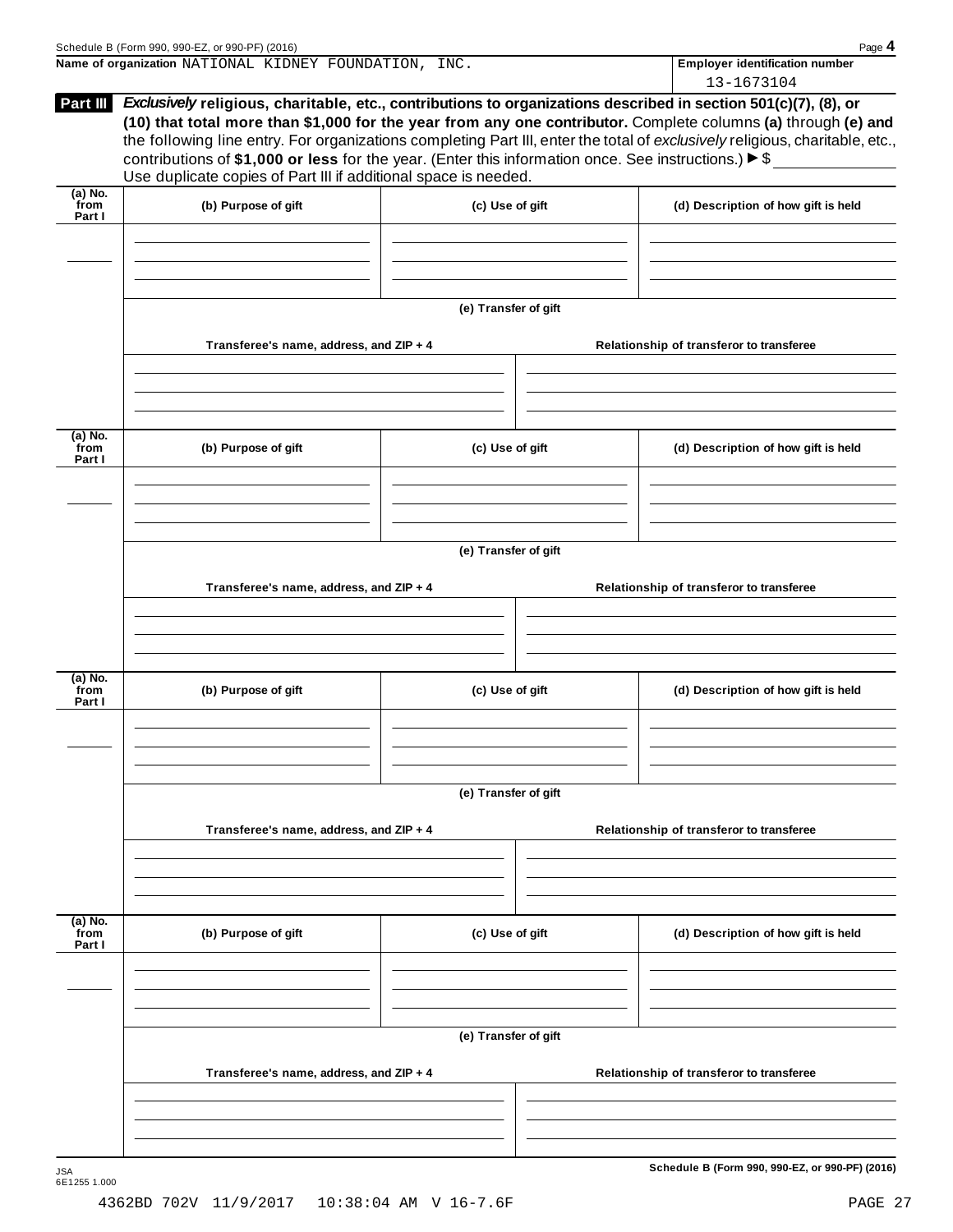| <b>SCHEDULE C</b>                                             | <b>Political Campaign and Lobbying Activities</b>                                                                                                                                                                                                                                                                                                                                                                                                                                                                                                    |           |                                                                             | OMB No. 1545-0047                                                                                                                                           |
|---------------------------------------------------------------|------------------------------------------------------------------------------------------------------------------------------------------------------------------------------------------------------------------------------------------------------------------------------------------------------------------------------------------------------------------------------------------------------------------------------------------------------------------------------------------------------------------------------------------------------|-----------|-----------------------------------------------------------------------------|-------------------------------------------------------------------------------------------------------------------------------------------------------------|
| (Form 990 or 990-EZ)                                          | For Organizations Exempt From Income Tax Under section 501(c) and section 527                                                                                                                                                                                                                                                                                                                                                                                                                                                                        |           |                                                                             | 2016                                                                                                                                                        |
| Department of the Treasury<br><b>Internal Revenue Service</b> | Complete if the organization is described below.<br>Information about Schedule C (Form 990 or 990-EZ) and its instructions is at www.irs.gov/form990.                                                                                                                                                                                                                                                                                                                                                                                                |           | Attach to Form 990 or Form 990-EZ.                                          | <b>Open to Public</b><br>Inspection                                                                                                                         |
|                                                               | If the organization answered "Yes," on Form 990, Part IV, line 3, or Form 990-EZ, Part V, line 46 (Political Campaign Activities), then<br>• Section 501(c)(3) organizations: Complete Parts I-A and B. Do not complete Part I-C.                                                                                                                                                                                                                                                                                                                    |           |                                                                             |                                                                                                                                                             |
|                                                               | • Section 501(c) (other than section 501(c)(3)) organizations: Complete Parts I-A and C below. Do not complete Part I-B.                                                                                                                                                                                                                                                                                                                                                                                                                             |           |                                                                             |                                                                                                                                                             |
|                                                               | • Section 527 organizations: Complete Part I-A only.                                                                                                                                                                                                                                                                                                                                                                                                                                                                                                 |           |                                                                             |                                                                                                                                                             |
|                                                               | If the organization answered "Yes," on Form 990, Part IV, line 4, or Form 990-EZ, Part VI, line 47 (Lobbying Activities), then                                                                                                                                                                                                                                                                                                                                                                                                                       |           |                                                                             |                                                                                                                                                             |
|                                                               | • Section 501(c)(3) organizations that have filed Form 5768 (election under section 501(h)): Complete Part II-A. Do not complete Part II-B.                                                                                                                                                                                                                                                                                                                                                                                                          |           |                                                                             |                                                                                                                                                             |
| Tax) (see separate instructions), then                        | • Section 501(c)(3) organizations that have NOT filed Form 5768 (election under section 501(h)): Complete Part II-B. Do not complete Part II-A.<br>If the organization answered "Yes," on Form 990, Part IV, line 5 (Proxy Tax) (see separate instructions) or Form 990-EZ, Part V, line 35c (Proxy                                                                                                                                                                                                                                                  |           |                                                                             |                                                                                                                                                             |
|                                                               | • Section 501(c)(4), (5), or (6) organizations: Complete Part III.                                                                                                                                                                                                                                                                                                                                                                                                                                                                                   |           |                                                                             |                                                                                                                                                             |
| Name of organization                                          |                                                                                                                                                                                                                                                                                                                                                                                                                                                                                                                                                      |           | <b>Employer identification number</b>                                       |                                                                                                                                                             |
|                                                               | NATIONAL KIDNEY FOUNDATION, INC.                                                                                                                                                                                                                                                                                                                                                                                                                                                                                                                     |           | 13-1673104                                                                  |                                                                                                                                                             |
| Part I-A                                                      | Complete if the organization is exempt under section 501(c) or is a section 527 organization.                                                                                                                                                                                                                                                                                                                                                                                                                                                        |           |                                                                             |                                                                                                                                                             |
| 1                                                             | Provide a description of the organization's direct and indirect political campaign activities in Part IV. (see instructions for definition                                                                                                                                                                                                                                                                                                                                                                                                           |           |                                                                             |                                                                                                                                                             |
| of "political campaign activities")                           |                                                                                                                                                                                                                                                                                                                                                                                                                                                                                                                                                      |           |                                                                             |                                                                                                                                                             |
| 2                                                             |                                                                                                                                                                                                                                                                                                                                                                                                                                                                                                                                                      |           |                                                                             |                                                                                                                                                             |
| 3                                                             |                                                                                                                                                                                                                                                                                                                                                                                                                                                                                                                                                      |           |                                                                             |                                                                                                                                                             |
| <b>Part I-B</b>                                               | Complete if the organization is exempt under section 501(c)(3).                                                                                                                                                                                                                                                                                                                                                                                                                                                                                      |           |                                                                             |                                                                                                                                                             |
| 1.                                                            | Enter the amount of any excise tax incurred by the organization under section 4955. $\triangleright$ \$                                                                                                                                                                                                                                                                                                                                                                                                                                              |           |                                                                             |                                                                                                                                                             |
| 2                                                             | Enter the amount of any excise tax incurred by organization managers under section 4955 $\triangleright$ \$                                                                                                                                                                                                                                                                                                                                                                                                                                          |           |                                                                             |                                                                                                                                                             |
| 3                                                             |                                                                                                                                                                                                                                                                                                                                                                                                                                                                                                                                                      |           |                                                                             | Yes<br><b>No</b>                                                                                                                                            |
|                                                               |                                                                                                                                                                                                                                                                                                                                                                                                                                                                                                                                                      |           |                                                                             | Yes<br><b>No</b>                                                                                                                                            |
| <b>b</b> If "Yes," describe in Part IV.                       |                                                                                                                                                                                                                                                                                                                                                                                                                                                                                                                                                      |           |                                                                             |                                                                                                                                                             |
| <b>Part I-C</b>                                               | Complete if the organization is exempt under section 501(c), except section 501(c)(3).                                                                                                                                                                                                                                                                                                                                                                                                                                                               |           |                                                                             |                                                                                                                                                             |
| 1                                                             | Enter the amount directly expended by the filing organization for section 527 exempt function                                                                                                                                                                                                                                                                                                                                                                                                                                                        |           |                                                                             |                                                                                                                                                             |
| $\mathbf{2}$                                                  | Enter the amount of the filing organization's funds contributed to other organizations for section                                                                                                                                                                                                                                                                                                                                                                                                                                                   |           |                                                                             |                                                                                                                                                             |
|                                                               | 527 exempt function activities $\ldots \ldots \ldots \ldots \ldots \ldots \ldots \ldots \ldots \ldots \ldots \blacktriangleright$ \$ __________________________                                                                                                                                                                                                                                                                                                                                                                                      |           |                                                                             |                                                                                                                                                             |
| 3                                                             | Total exempt function expenditures. Add lines 1 and 2. Enter here and on Form 1120-POL,                                                                                                                                                                                                                                                                                                                                                                                                                                                              |           |                                                                             |                                                                                                                                                             |
| 4<br>5                                                        | Enter the names, addresses and employer identification number (EIN) of all section 527 political organizations to which the filing<br>organization made payments. For each organization listed, enter the amount paid from the filing organization's funds. Also enter<br>the amount of political contributions received that were promptly and directly delivered to a separate political organization, such<br>as a separate segregated fund or a political action committee (PAC). If additional space is needed, provide information in Part IV. |           |                                                                             | Yes<br><b>No</b>                                                                                                                                            |
| (a) Name                                                      | (b) Address                                                                                                                                                                                                                                                                                                                                                                                                                                                                                                                                          | $(c)$ EIN | (d) Amount paid from<br>filing organization's<br>funds. If none, enter -0-. | (e) Amount of political<br>contributions received and<br>promptly and directly<br>delivered to a separate<br>political organization. If<br>none, enter -0-. |
| (1)                                                           |                                                                                                                                                                                                                                                                                                                                                                                                                                                                                                                                                      |           |                                                                             |                                                                                                                                                             |
| (2)                                                           |                                                                                                                                                                                                                                                                                                                                                                                                                                                                                                                                                      |           |                                                                             |                                                                                                                                                             |
| (3)                                                           |                                                                                                                                                                                                                                                                                                                                                                                                                                                                                                                                                      |           |                                                                             |                                                                                                                                                             |
| (4)                                                           |                                                                                                                                                                                                                                                                                                                                                                                                                                                                                                                                                      |           |                                                                             |                                                                                                                                                             |
| (5)                                                           |                                                                                                                                                                                                                                                                                                                                                                                                                                                                                                                                                      |           |                                                                             |                                                                                                                                                             |
| (6)                                                           |                                                                                                                                                                                                                                                                                                                                                                                                                                                                                                                                                      |           |                                                                             |                                                                                                                                                             |
|                                                               | For Paperwork Reduction Act Notice, see the Instructions for Form 990 or 990-EZ.                                                                                                                                                                                                                                                                                                                                                                                                                                                                     |           |                                                                             | Schedule C (Form 990 or 990-EZ) 2016                                                                                                                        |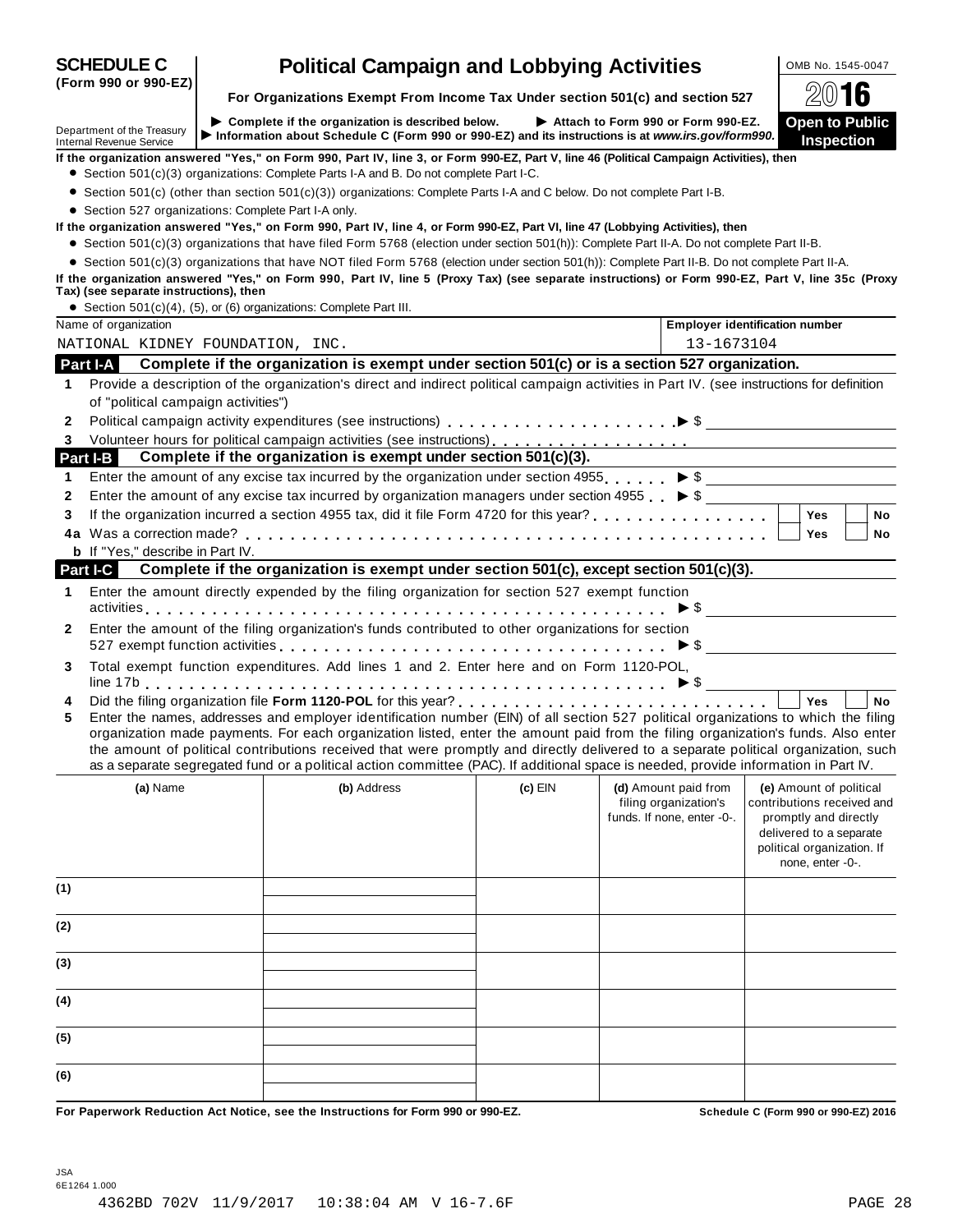| section 501(h)).                                                                                                                                                                                                            |                          | Complete if the organization is exempt under section 501(c)(3) and filed Form 5768 (election under |
|-----------------------------------------------------------------------------------------------------------------------------------------------------------------------------------------------------------------------------|--------------------------|----------------------------------------------------------------------------------------------------|
| if the filing organization belongs to an affiliated group (and list in Part IV each affiliated group member's<br>A Check $\blacktriangleright$<br>name, address, EIN, expenses, and share of excess lobbying expenditures). |                          |                                                                                                    |
| <b>B</b> Check $\blacktriangleright$<br>if the filing organization checked box A and "limited control" provisions apply.                                                                                                    |                          |                                                                                                    |
| <b>Limits on Lobbying Expenditures</b>                                                                                                                                                                                      | (a) Filing               | (b) Affiliated                                                                                     |
| (The term "expenditures" means amounts paid or incurred.)                                                                                                                                                                   | organization's totals    | group totals                                                                                       |
| 1a Total lobbying expenditures to influence public opinion (grass roots lobbying)                                                                                                                                           |                          |                                                                                                    |
| <b>b</b> Total lobbying expenditures to influence a legislative body (direct lobbying)                                                                                                                                      | 49,371.                  |                                                                                                    |
| c Total lobbying expenditures (add lines 1a and 1b)                                                                                                                                                                         | 49,371.                  |                                                                                                    |
|                                                                                                                                                                                                                             | $\overline{37,}155,867.$ |                                                                                                    |
| e Total exempt purpose expenditures (add lines 1c and 1d)                                                                                                                                                                   | 37, 205, 238.            |                                                                                                    |
| f Lobbying nontaxable amount. Enter the amount from the following table in both                                                                                                                                             |                          |                                                                                                    |
| columns.                                                                                                                                                                                                                    | 1,000,000.               |                                                                                                    |
| If the amount on line 1e, column (a) or (b) is: The lobbying nontaxable amount is:                                                                                                                                          |                          |                                                                                                    |
| Not over \$500,000<br>20% of the amount on line 1e.                                                                                                                                                                         |                          |                                                                                                    |
| \$100,000 plus 15% of the excess over \$500,000.<br>Over \$500,000 but not over \$1,000,000                                                                                                                                 |                          |                                                                                                    |
| Over \$1,000,000 but not over \$1,500,000<br>\$175,000 plus 10% of the excess over \$1,000,000.                                                                                                                             |                          |                                                                                                    |
| Over \$1,500,000 but not over \$17,000,000<br>\$225,000 plus 5% of the excess over \$1,500,000.                                                                                                                             |                          |                                                                                                    |
| Over \$17,000,000<br>\$1,000,000.                                                                                                                                                                                           |                          |                                                                                                    |
| g Grassroots nontaxable amount (enter 25% of line 1f)                                                                                                                                                                       | 250,000.                 |                                                                                                    |
|                                                                                                                                                                                                                             | 0.                       | $0$ .                                                                                              |
| i Subtract line 1f from line 1c. If zero or less, enter -0-                                                                                                                                                                 | $\overline{0}$ .         | 0.                                                                                                 |
| If there is an amount other than zero on either line 1h or line 1i, did the organization file Form 4720                                                                                                                     |                          |                                                                                                    |
|                                                                                                                                                                                                                             |                          | No<br>Yes                                                                                          |
| 4-Year Averaging Period Under section 501(h)                                                                                                                                                                                |                          |                                                                                                    |

**(Some organizations that made a section 501(h) election do not have to complete all of the five columns below.**

**See the separate instructions for lines 2a through 2f.)**

| Lobbying Expenditures During 4-Year Averaging Period                                     |            |            |            |            |            |  |  |  |
|------------------------------------------------------------------------------------------|------------|------------|------------|------------|------------|--|--|--|
| Calendar year (or fiscal year<br>beginning in)                                           | (a) $2013$ | (b) 2014   | $(c)$ 2015 | $(d)$ 2016 | (e) Total  |  |  |  |
| 2a Lobbying nontaxable amount                                                            | 1,000,000. | 1,000,000. | 1,000,000. | 1,000,000. | 4,000,000. |  |  |  |
| <b>b</b> Lobbying ceiling amount<br>$(150\% \text{ of line } 2a, \text{ column } (e))$   |            |            |            |            | 6,000,000. |  |  |  |
| c Total lobbying expenditures                                                            | 16,656.    | 6,311.     | 10,294.    | 49,371.    | 82,632.    |  |  |  |
| <b>d</b> Grassroots nontaxable amount                                                    | 250,000.   | 250,000.   | 250,000.   | 250,000.   | 1,000,000. |  |  |  |
| <b>e</b> Grassroots ceiling amount<br>$(150\% \text{ of line } 2d, \text{ column } (e))$ |            |            |            |            | 1,500,000. |  |  |  |
| Grassroots lobbying expenditures                                                         | 82.        |            |            |            | 82.        |  |  |  |

**Schedule C (Form 990 or 990-EZ) 2016**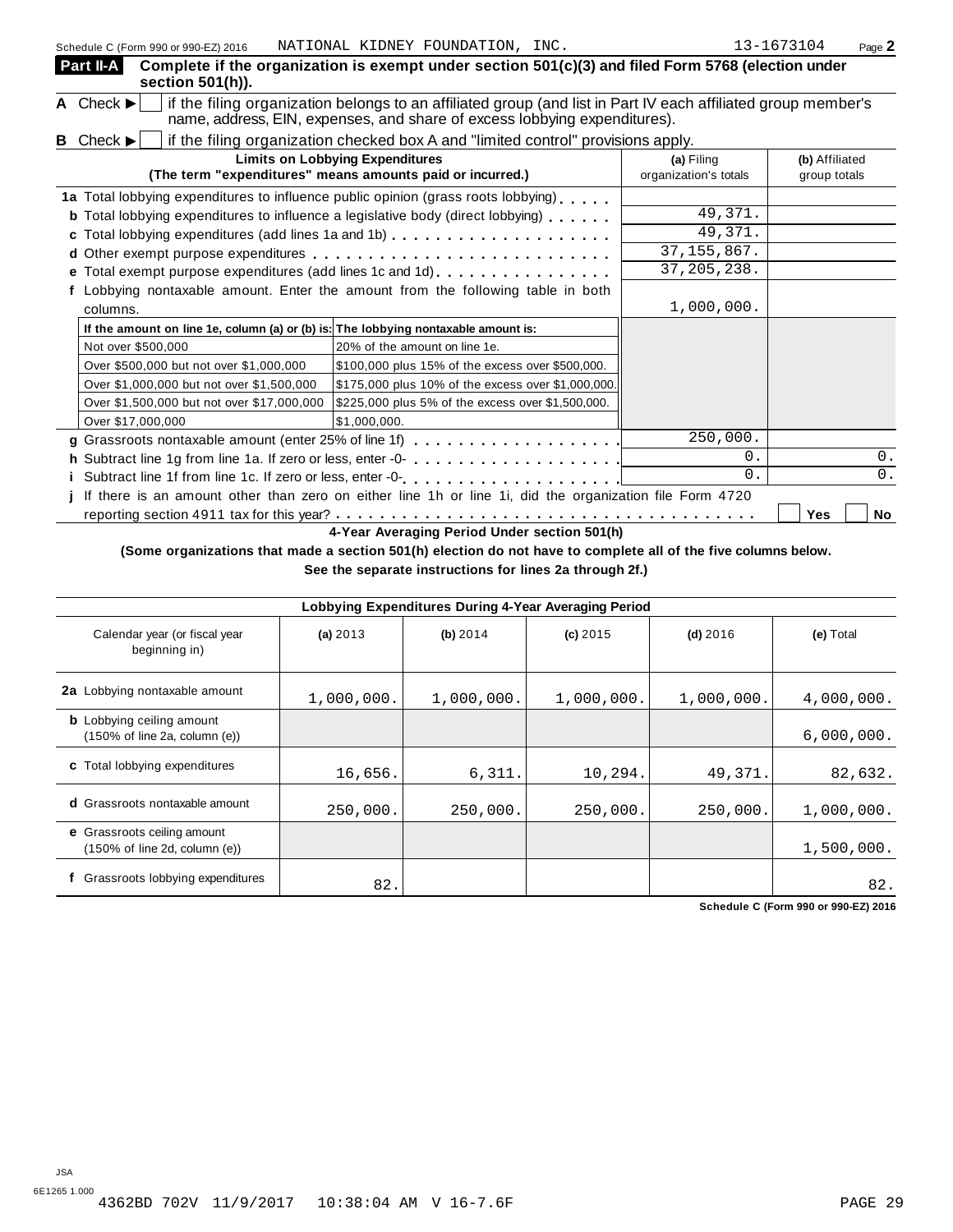|           | Schedule C (Form 990 or 990-EZ) 2016                                                                                           |     |     | Page $3$ |  |  |  |  |
|-----------|--------------------------------------------------------------------------------------------------------------------------------|-----|-----|----------|--|--|--|--|
| Part II-B | Complete if the organization is exempt under section 501(c)(3) and has NOT filed Form 5768<br>(election under section 501(h)). |     |     |          |  |  |  |  |
|           |                                                                                                                                |     | (a) | (b)      |  |  |  |  |
|           | For each "Yes," response on lines 1a through 1i below, provide in Part IV a detailed<br>description of the lobbying activity.  | Yes | No  | Amount   |  |  |  |  |

|    | For each "Yes," response on lines 1a through 1i below, provide in Part IV a detailed<br>description of the lobbying activity.  | Yes | <b>No</b> | Amount |
|----|--------------------------------------------------------------------------------------------------------------------------------|-----|-----------|--------|
| 1  | During the year, did the filing organization attempt to influence foreign, national, state or local                            |     |           |        |
|    | legislation, including any attempt to influence public opinion on a legislative matter or                                      |     |           |        |
|    | referendum, through the use of:                                                                                                |     |           |        |
| a  |                                                                                                                                |     |           |        |
| b  | Paid staff or management (include compensation in expenses reported on lines 1c through 1i)?                                   |     |           |        |
| c  |                                                                                                                                |     |           |        |
| d  | Mailings to members, legislators, or the public?                                                                               |     |           |        |
| e  |                                                                                                                                |     |           |        |
|    | Grants to other organizations for lobbying purposes?                                                                           |     |           |        |
| g  | Direct contact with legislators, their staffs, government officials, or a legislative body?                                    |     |           |        |
| h. | Rallies, demonstrations, seminars, conventions, speeches, lectures, or any similar means?                                      |     |           |        |
|    | Other activities?                                                                                                              |     |           |        |
|    | Total. Add lines 1c through 1i $\dots\dots\dots\dots\dots\dots\dots\dots\dots\dots\dots\dots\dots\dots\dots\dots\dots$         |     |           |        |
| 2a | Did the activities in line 1 cause the organization to be not described in section $501(c)(3)$ ?                               |     |           |        |
| b  | If "Yes," enter the amount of any tax incurred under section 4912                                                              |     |           |        |
| c  | If "Yes," enter the amount of any tax incurred by organization managers under section 4912                                     |     |           |        |
|    | d If the filing organization incurred a section 4912 tax, did it file Form 4720 for this year?                                 |     |           |        |
|    | Part III-A I<br>Complete if the organization is exempt under section 501(c)(4), section 501(c)(5), or section<br>$501(c)(6)$ . |     |           |        |

|              | $\bf{D}$ if the contract the annount of any tax incurred under section 49.12 $\cdots$ . The contract of $\bf{D}$         |             |     |    |
|--------------|--------------------------------------------------------------------------------------------------------------------------|-------------|-----|----|
|              | c If "Yes," enter the amount of any tax incurred by organization managers under section 4912                             |             |     |    |
|              | d If the filing organization incurred a section 4912 tax, did it file Form 4720 for this year?                           |             |     |    |
|              | Part III-A<br>Complete if the organization is exempt under section $501(c)(4)$ , section $501(c)(5)$ , or section        |             |     |    |
|              | $501(c)(6)$ .                                                                                                            |             |     |    |
|              |                                                                                                                          |             | Yes | No |
|              | Were substantially all (90% or more) dues received nondeductible by members? $\ldots \ldots \ldots \ldots \ldots$        |             |     |    |
| $\mathbf{2}$ |                                                                                                                          | $\mathbf 2$ |     |    |
|              | Did the organization agree to carry over lobbying and political campaign activity expenditures from the prior year?      | -3          |     |    |
|              | <b>Part III.</b> Complete if the examization is exampt under section $E(1/\sqrt{1})$ section $E(1/\sqrt{15})$ or section |             |     |    |

|                                                                                                              | The substantially all (90% of more) questieceived nondequatible by members? $\ldots$ , $\ldots$ , $\ldots$ , $\ldots$ , $\ldots$ |                                                                                                                                                                                                                                                                                                                               |  |  |  |  |
|--------------------------------------------------------------------------------------------------------------|----------------------------------------------------------------------------------------------------------------------------------|-------------------------------------------------------------------------------------------------------------------------------------------------------------------------------------------------------------------------------------------------------------------------------------------------------------------------------|--|--|--|--|
| $\mathbf{2}$                                                                                                 |                                                                                                                                  |                                                                                                                                                                                                                                                                                                                               |  |  |  |  |
| 3                                                                                                            | Did the organization agree to carry over lobbying and political campaign activity expenditures from the prior year? 3            |                                                                                                                                                                                                                                                                                                                               |  |  |  |  |
|                                                                                                              | <b>Part III-B</b> Complete if the organization is exempt under section $501(c)(4)$ , section $501(c)(5)$ , or section            |                                                                                                                                                                                                                                                                                                                               |  |  |  |  |
| 501(c)(6) and if either (a) BOTH Part III-A, lines 1 and 2, are answered "No," OR (b) Part III-A, line 3, is |                                                                                                                                  |                                                                                                                                                                                                                                                                                                                               |  |  |  |  |
|                                                                                                              |                                                                                                                                  |                                                                                                                                                                                                                                                                                                                               |  |  |  |  |
|                                                                                                              |                                                                                                                                  | answered "Yes."                                                                                                                                                                                                                                                                                                               |  |  |  |  |
|                                                                                                              |                                                                                                                                  |                                                                                                                                                                                                                                                                                                                               |  |  |  |  |
| $2^{\circ}$                                                                                                  |                                                                                                                                  | Dues, assessments and similar amounts from members entitled values of the set of the system of the system of the system of the system of the system of the system of the system of the system of the system of the system of t<br>Section 162(e) nondeductible lobbying and political expenditures (do not include amounts of |  |  |  |  |

|              | <u>aanibiasa il siid al'ilanimatichi ia availibe anaal aaasian aa ifalfili aastian aa ifalfalf al-aastian</u><br>501(c)(6) and if either (a) BOTH Part III-A, lines 1 and 2, are answered "No," OR (b) Part III-A, line 3, is<br>answered "Yes." |    |
|--------------|--------------------------------------------------------------------------------------------------------------------------------------------------------------------------------------------------------------------------------------------------|----|
|              | Dues, assessments and similar amounts from members $\ldots \ldots \ldots \ldots \ldots \ldots \ldots \ldots \ldots \perp 1$                                                                                                                      |    |
| $\mathbf{2}$ | Section 162(e) nondeductible lobbying and political expenditures (do not include amounts of<br>political expenses for which the section 527(f) tax was paid).                                                                                    |    |
|              |                                                                                                                                                                                                                                                  | 2a |
|              |                                                                                                                                                                                                                                                  | 2b |
|              |                                                                                                                                                                                                                                                  | 2c |
| 3            | Aggregate amount reported in section 6033(e)(1)(A) notices of nondeductible section 162(e) dues.                                                                                                                                                 |    |
| 4            | If notices were sent and the amount on line 2c exceeds the amount on line 3, what portion of the<br>excess does the organization agree to carryover to the reasonable estimate of nondeductible lobbying                                         |    |
|              |                                                                                                                                                                                                                                                  | 4  |
| 5            |                                                                                                                                                                                                                                                  | -5 |
|              | <b>Supplemental Information</b><br><b>Part IV</b>                                                                                                                                                                                                |    |
|              | ta telepastroniae animalinae anderse harranger en de la de la de                                                                                                                                                                                 |    |

6E1266 1.000

Provide the descriptions required for Part I-A, line 1; Part I-B, line 4; Part I-C, line 5; Part II-A (affiliated group list); Part II-A, lines 1 and 2 (see instructions); and Part II-B, line 1. Also, complete this part for any additional information.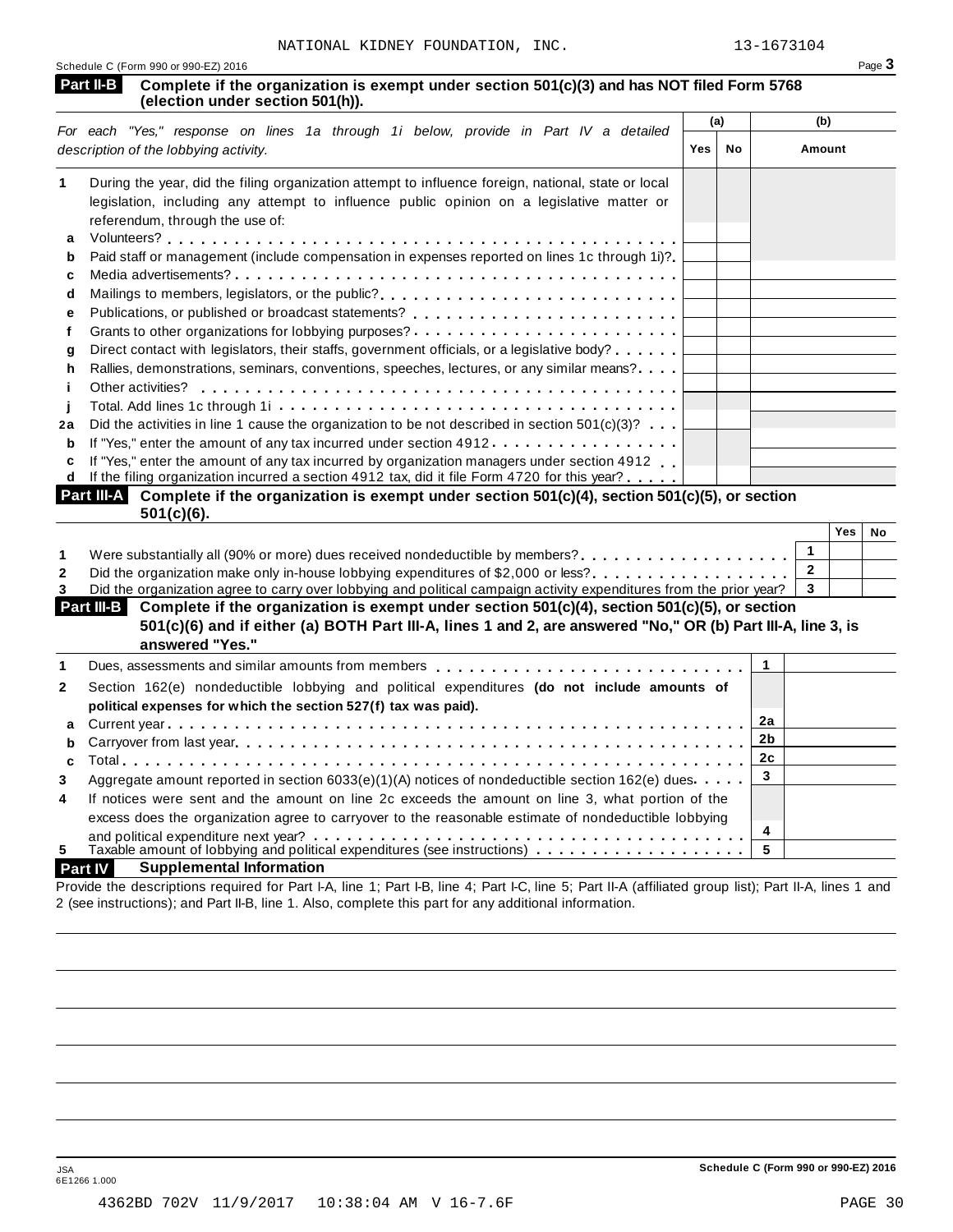**Part IV Supplemental Information** *(continued)*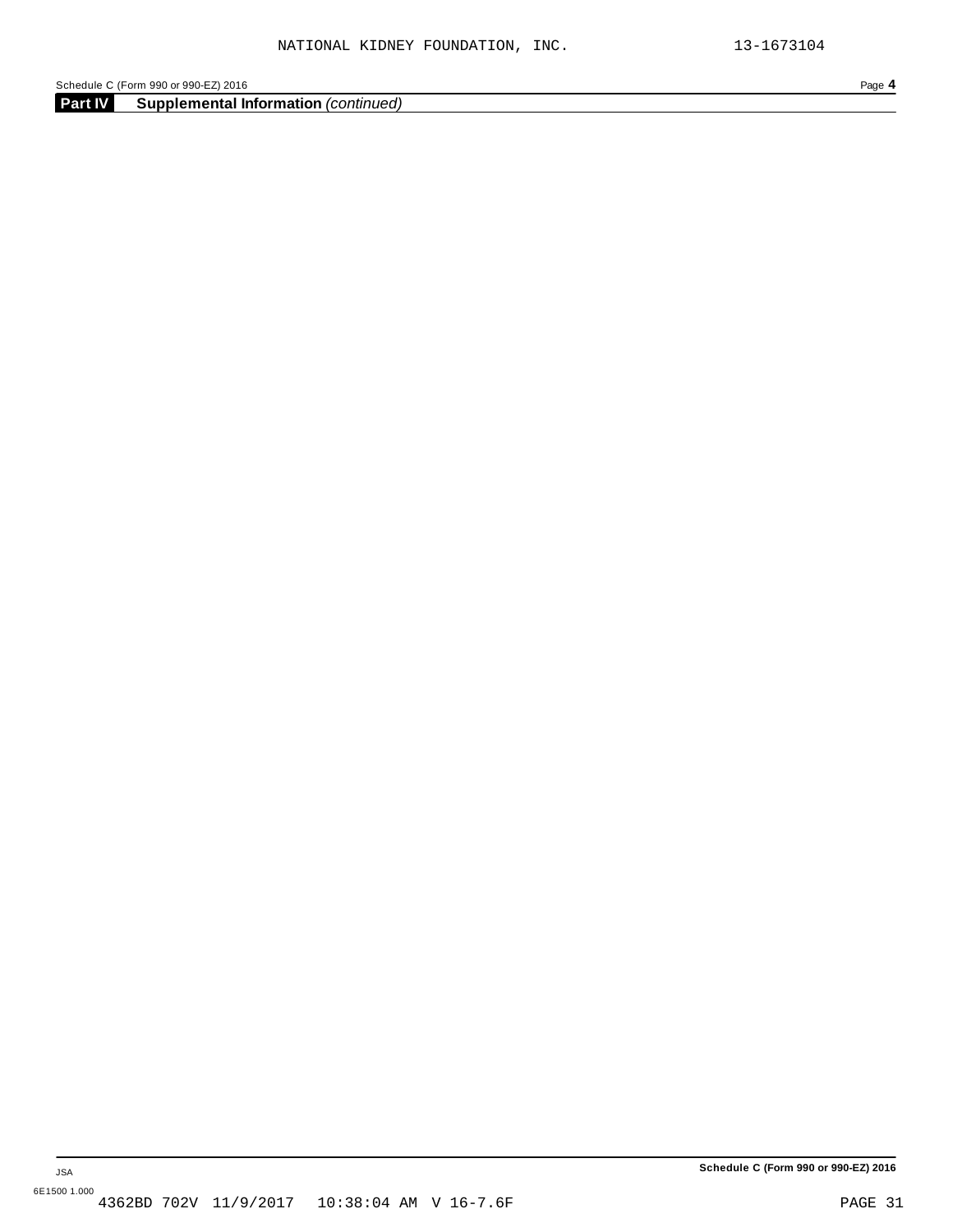| <b>SCHEDULE D</b> |  |
|-------------------|--|
| (Form 990)        |  |

 **Part I** 

**6**

**4 5**

**6**

**7**

**8**

**9**

# **Supplemental Financial Statements** <br> **Examplete if the organization answered "Yes" on Form 990,**  $\frac{\text{OMB No. 1545-0047}}{\text{OM}}$

Part IV, line 6, 7, 8, 9, 10, 11a, 11b, 11c, 11d, 11e, 11f, 12a, or 12b.

Department of the Treasury<br>Department of the Treasury<br>Department of the Treasury **Department of the Treasury of Attach to Form 900, and its instructions is at www.irs acy form 000, and its instructions is at www.irs acy fo** Internal Revenue Service I**Information about Schedule D (Form 990) and its instructions is at** *www.irs.gov/form990***. Inspection Name of the organization Organizations Maintaining Donor Advised Funds or Other Similar Funds or Accounts.** Complete if the organization answered "Yes" on Form 990, Part IV, line 6. **(a)** Donor advised funds **(b)** Funds and other accounts Total number at end of year Aggregate value of contributions to (during year) Aggregate value of grants from (during year) Aggregate value at end of year m<br>
ION, INC.<br> **Intaining Donor Adamization answere**<br> **CONSECTE:**<br> **CONSECTE:** Adere<br>ere<br>ar) Complete if the organization answered "Yes" on Form 990, Part IV, line 6.<br>
Total number at end of year<br>
Aggregate value of contributions to (during year)<br>
Aggregate value of grants from (during year)<br>
Did the organization Fotal number at end of year.<br>Aggregate value of contributions to (during year)<br>Aggregate value of grants from (during year)<br>Did the organization inform all donors and donor advisors in writing that the assets held in donor Did the organization inform all grantees, donors, and donor advisors in writing that grant funds can be used only for charitable purposes and not for the benefit of the donor or donor advisor, or for any other purpose Aggregate value of grants from (during year)<br>
Did the organization inform all donors and donor advisors in writing that the assets held in donor advised<br>
funds are the organization's property, subject to the organization's **Conservation Easements.** Complete if the organization answered "Yes" on Form 990, Part IV, line 7.  **Part II 1** Purpose(s) of conservation easements held by the organization (check all that apply). Preservation of land for public use (e.g., recreation or education) Protection of natural habitat Preservation of open space Preservation of a historically important land area Preservation of a certified historic structure **2** Complete lines 2a through 2d if the organization held a qualified conservation contribution in the form of a conservation easement on the last day of the tax year. **Held at the End of the Tax Year Held at the End of the Tax Year 2a 2b 2c 2d a** Total number of conservation easements **b** Total acreage restricted by conservation easements **c** Number of conservation easements on a certified historic structure included in (a) **d** Number of conservation easements included in (c) acquired after 8/17/06, and not on a (e.g., recreation or education)<br>  $\begin{array}{|c|c|c|c|c|}\n\hline\n\end{array}$  Preservatio<br>
Expreservation<br>
Expreservation media a qualified conservation contribution m m m m m m m m m m m m m m m m m m m m m m m m m m Number of conservation easements included in (c) acquired after 8 /17/06, and not on a Following the structure list day of the tax year.<br> **a** Total number of conservation easements<br> **b** Total acreage restricted by conservation easements<br> **c** Number of conservation easements on a certified historic structure Number of conservation easements modified, transferred, released, extinguished, or terminated by the organization during the tax year  $\blacktriangleright$ Number of states where property subject to conservation easement is located  $\blacktriangleright$ . Does the organization have a written policy regarding the periodic monitoring, inspection, handling of Number of conservation easements included in (c) acquired after 8/17/06, and not on a<br>historic structure listed in the National Register<br>Number of conservation easements modified, transferred, released, extinguished, or te Staff and volunteer hours devoted to monitoring, inspecting, handling of violations, and enforcing conservation easements during the year<br>
<br> **A** Amount of expenses incurred in monitoring, inspecting, handling of violations, and enforcing conservation easements during the year I \$ Does each conservation easement reported on line 2(d) above satisfy the requirements of section 170(h)(4)(B)(i) and section 170(h)(4)(B)(ii)?<br>
and section 170(h)(4)(B)(ii)?<br>
and section 170(h)(4)(B)(iii)?<br>
and section 170(h)(4)(B)(iii)?<br>
and section 170(h)(4)(B)(iii)?<br>
and section 170(h)(4)(B)(iii)?<br>
and section 170(h)(4)(B)(iii)?<br> In Part XIII, describe how the organization reports conservation easements in its revenue and expense statement, and balance sheet, and include, if applicable, the text of the footnote to the organization's financial statements that describes the organization's accounting for conservation easements. **Organizations Maintaining Collections of Art, Historical Treasures, or Other Similar Assets.** Complete if the organization answered "Yes" on Form 990, Part IV, line 8.  **Part III**  1a If the organization elected, as permitted under SFAS 116 (ASC 958), not to report in its revenue statement and balance sheet<br>works of art, historical treasures, or other similar assets held for public exhibition, educat public service, provide, in Part XIII, the text of the footnote to its financial statements that describes these items. **b** If the organization elected, as permitted under SFAS 116 (ASC 958), to report in its revenue statement and balance sheet works of art, historical treasures, or other similar assets held for public exhibition, education, or research in furtherance of The statement are set and for public exhibition, education, or research in the set and for public exhibition, education, or research in other to its financial statements that describes these items.<br>SFAS 116 (ASC 958), to m m m m m m m m m m m m m m m m m m m m m m m m m m m m m m m m m m m m <sup>I</sup> \$ NATIONAL KIDNEY FOUNDATION, INC. 13-1673104

|              | works of art, historical treasures, or other similar assets held for public exhibition, education, or research in furtherance of<br>public service, provide the following amounts relating to these items: |                            |
|--------------|------------------------------------------------------------------------------------------------------------------------------------------------------------------------------------------------------------|----------------------------|
|              | (i) Revenue included in Form 990, Part VIII, line 1 $\dots \dots \dots \dots \dots \dots \dots \dots \dots \dots \dots \bullet \$                                                                          |                            |
|              |                                                                                                                                                                                                            |                            |
| $\mathbf{2}$ | If the organization received or held works of art, historical treasures, or other similar assets for financial gain, provide the                                                                           |                            |
|              | following amounts required to be reported under SFAS 116 (ASC 958) relating to these items:                                                                                                                |                            |
|              |                                                                                                                                                                                                            |                            |
|              | <b>b</b> Assets included in Form 990, Part X $\ldots$ $\ldots$ $\ldots$ $\ldots$ $\ldots$ $\ldots$ $\ldots$ $\ldots$ $\ldots$ $\ldots$ . $\blacktriangleright$ \$                                          |                            |
|              | For Paperwork Reduction Act Notice, see the Instructions for Form 990.                                                                                                                                     | Schedule D (Form 990) 2016 |
| JSA          |                                                                                                                                                                                                            |                            |
|              | 6E1268 1.000                                                                                                                                                                                               |                            |

| .uuu |                                             |         |
|------|---------------------------------------------|---------|
|      | 4362BD 702V 11/9/2017 10:38:04 AM V 16-7.6F | PAGE 32 |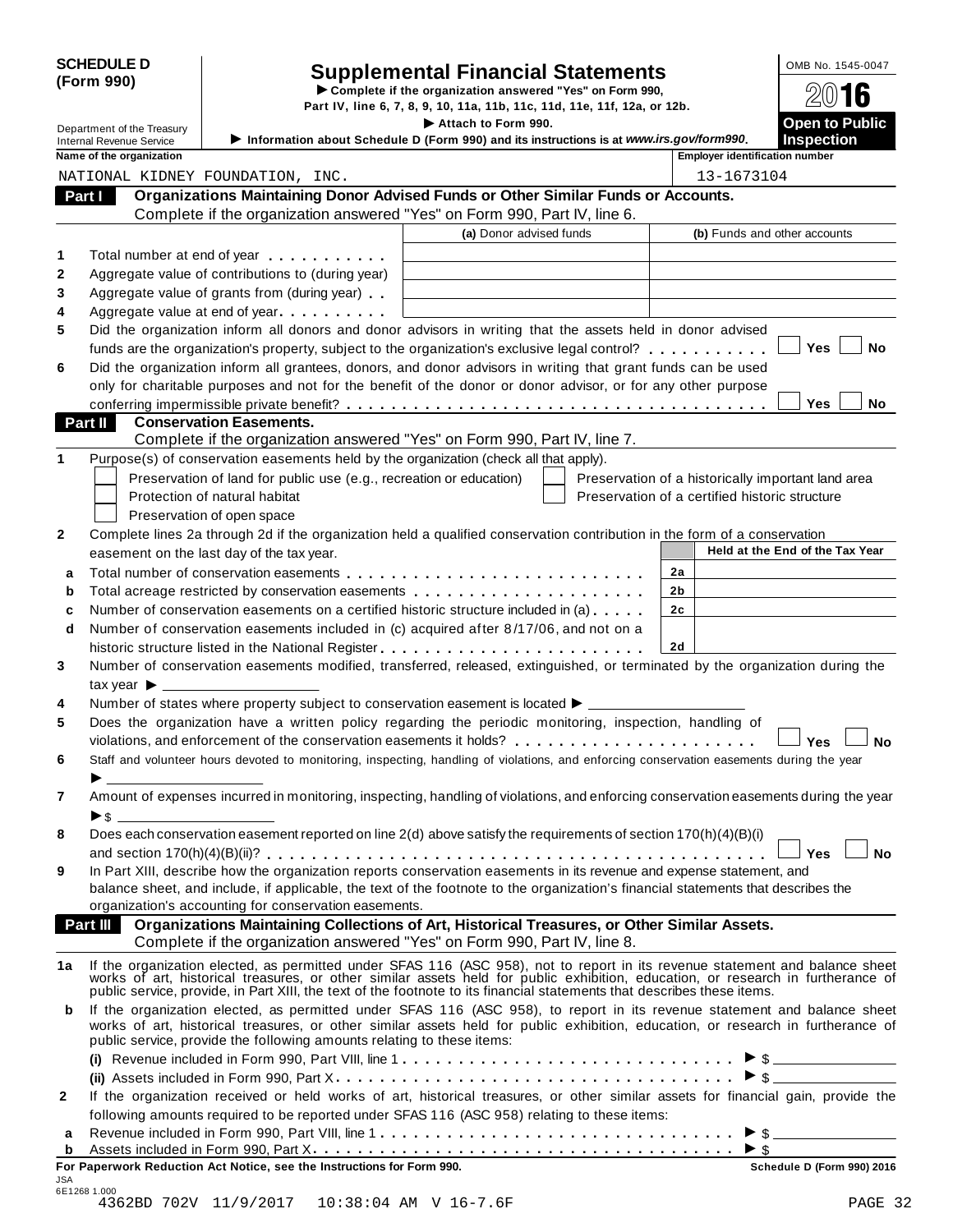NATIONAL KIDNEY FOUNDATION, INC. 13-1673104

| 13-1673104 |  |
|------------|--|
|------------|--|

| Part III |                                                                                                                                       |                         |                |                           |                      |                         |
|----------|---------------------------------------------------------------------------------------------------------------------------------------|-------------------------|----------------|---------------------------|----------------------|-------------------------|
|          | Schedule D (Form 990) 2016<br>Organizations Maintaining Collections of Art, Historical Treasures, or Other Similar Assets (continued) |                         |                |                           |                      | Page 2                  |
| 3        | Using the organization's acquisition, accession, and other records, check any of the following that are a significant use of its      |                         |                |                           |                      |                         |
|          | collection items (check all that apply):                                                                                              |                         |                |                           |                      |                         |
| a        | Public exhibition                                                                                                                     |                         | d              | Loan or exchange programs |                      |                         |
| b        | Scholarly research                                                                                                                    |                         | Other<br>е     |                           |                      |                         |
| C        | Preservation for future generations                                                                                                   |                         |                |                           |                      |                         |
| 4        | Provide a description of the organization's collections and explain how they further the organization's exempt purpose in Part        |                         |                |                           |                      |                         |
|          | XIII.                                                                                                                                 |                         |                |                           |                      |                         |
| 5        | During the year, did the organization solicit or receive donations of art, historical treasures, or other similar                     |                         |                |                           |                      |                         |
|          | assets to be sold to raise funds rather than to be maintained as part of the organization's collection?                               |                         |                |                           |                      | <b>Yes</b><br>No        |
|          | <b>Escrow and Custodial Arrangements.</b><br>Part IV                                                                                  |                         |                |                           |                      |                         |
|          | Complete if the organization answered "Yes" on Form 990, Part IV, line 9, or reported an amount on Form                               |                         |                |                           |                      |                         |
|          | 990, Part X, line 21.                                                                                                                 |                         |                |                           |                      |                         |
|          | 1a Is the organization an agent, trustee, custodian or other intermediary for contributions or other assets not                       |                         |                |                           |                      |                         |
|          |                                                                                                                                       |                         |                |                           |                      |                         |
|          |                                                                                                                                       |                         |                |                           |                      | Yes<br><b>No</b>        |
|          | If "Yes," explain the arrangement in Part XIII and complete the following table:                                                      |                         |                |                           |                      |                         |
|          |                                                                                                                                       |                         |                |                           | Amount               |                         |
| c        |                                                                                                                                       |                         |                |                           |                      |                         |
| d        |                                                                                                                                       |                         |                | 1d                        |                      |                         |
| e        |                                                                                                                                       |                         |                | 1e                        |                      |                         |
| f        |                                                                                                                                       |                         |                | 1f                        |                      |                         |
| 2a       | Did the organization include an amount on Form 990, Part X, line 21, for escrow or custodial account liability?                       |                         |                |                           |                      | <b>No</b><br><b>Yes</b> |
| b        | If "Yes," explain the arrangement in Part XIII. Check here if the explanation has been provided on Part XIII                          |                         |                |                           |                      |                         |
| Part V   | <b>Endowment Funds.</b>                                                                                                               |                         |                |                           |                      |                         |
|          | Complete if the organization answered "Yes" on Form 990, Part IV, line 10.                                                            |                         |                |                           |                      |                         |
|          |                                                                                                                                       | (a) Current year        | (b) Prior year | (c) Two years back        | (d) Three years back | (e) Four years back     |
|          | 1a Beginning of year balance                                                                                                          | 1,349,002.              | 4,021,659.     | 4,208,414.                | 5,632,255.           | 7,772,979.              |
| b        | Contributions                                                                                                                         |                         |                |                           | 15,140.              | 30,530.                 |
|          |                                                                                                                                       |                         |                |                           |                      |                         |
|          |                                                                                                                                       |                         |                |                           |                      |                         |
| c        | Net investment earnings, gains,                                                                                                       | 138,523.                | $-288,501.$    | $-21, 210.$               |                      |                         |
|          | and losses                                                                                                                            | 58,328.                 | 463, 265.      | 165,545.                  | 1,438,981.           | 2, 171, 254.            |
|          | d Grants or scholarships                                                                                                              |                         |                |                           |                      |                         |
| е        | Other expenditures for facilities                                                                                                     |                         |                |                           |                      |                         |
|          | and programs                                                                                                                          |                         | 1,920,891.     |                           |                      |                         |
| f        | Administrative expenses                                                                                                               |                         |                |                           |                      |                         |
| q        | End of year balance expansion of year balance                                                                                         | 1,429,197.              | 1,349,002.     | 4,021,659.                | 4,208,414.           | 5,632,255.              |
|          | Provide the estimated percentage of the current year end balance (line 1g, column (a)) held as:                                       |                         |                |                           |                      |                         |
|          | Board designated or quasi-endowment ▶                                                                                                 |                         | $\%$           |                           |                      |                         |
| b        | Permanent endowment > 83.6200 %                                                                                                       |                         |                |                           |                      |                         |
| c        | Temporarily restricted endowment $\blacktriangleright$ 16.3800 %                                                                      |                         |                |                           |                      |                         |
|          | The percentages on lines 2a, 2b, and 2c should equal 100%.                                                                            |                         |                |                           |                      |                         |
|          | 3a Are there endowment funds not in the possession of the organization that are held and administered for the                         |                         |                |                           |                      |                         |
|          | organization by:                                                                                                                      |                         |                |                           |                      | <b>Yes</b><br>No        |
|          |                                                                                                                                       |                         |                |                           |                      | Χ<br>3a(i)              |
|          |                                                                                                                                       |                         |                |                           |                      | X<br> 3a(ii)            |
|          | If "Yes" on line 3a(ii), are the related organizations listed as required on Schedule R?                                              |                         |                |                           |                      | 3b                      |
| 4        | Describe in Part XIII the intended uses of the organization's endowment funds.                                                        |                         |                |                           |                      |                         |
|          | Land, Buildings, and Equipment.<br><b>Part VI</b>                                                                                     |                         |                |                           |                      |                         |
|          | Complete if the organization answered "Yes" on Form 990, Part IV, line 11a. See Form 990, Part X, line 10.<br>Description of property | (a) Cost or other basis |                | (b) Cost or other basis   | (c) Accumulated      | (d) Book value          |
|          |                                                                                                                                       | (investment)            |                | (other)                   | depreciation         |                         |
| 1a       |                                                                                                                                       |                         |                |                           |                      |                         |
| b        | Buildings                                                                                                                             |                         |                |                           |                      |                         |
| c        | Leasehold improvements <b>Leasehold</b> improvements                                                                                  |                         |                | 275,435.                  | 248,481.             | 26,954.                 |
| d        | Equipment experience and a series and a series of the series of the series of the series of the series of the                         |                         |                | 297,182.                  | 283,043.             | 14,139.                 |
| е        | Other                                                                                                                                 |                         |                | 2,238,661.                | 2,074,898.           | 163,763.                |
|          | Total. Add lines 1a through 1e. (Column (d) must equal Form 990, Part X, column (B), line 10c.)                                       |                         |                |                           |                      | 204,856.                |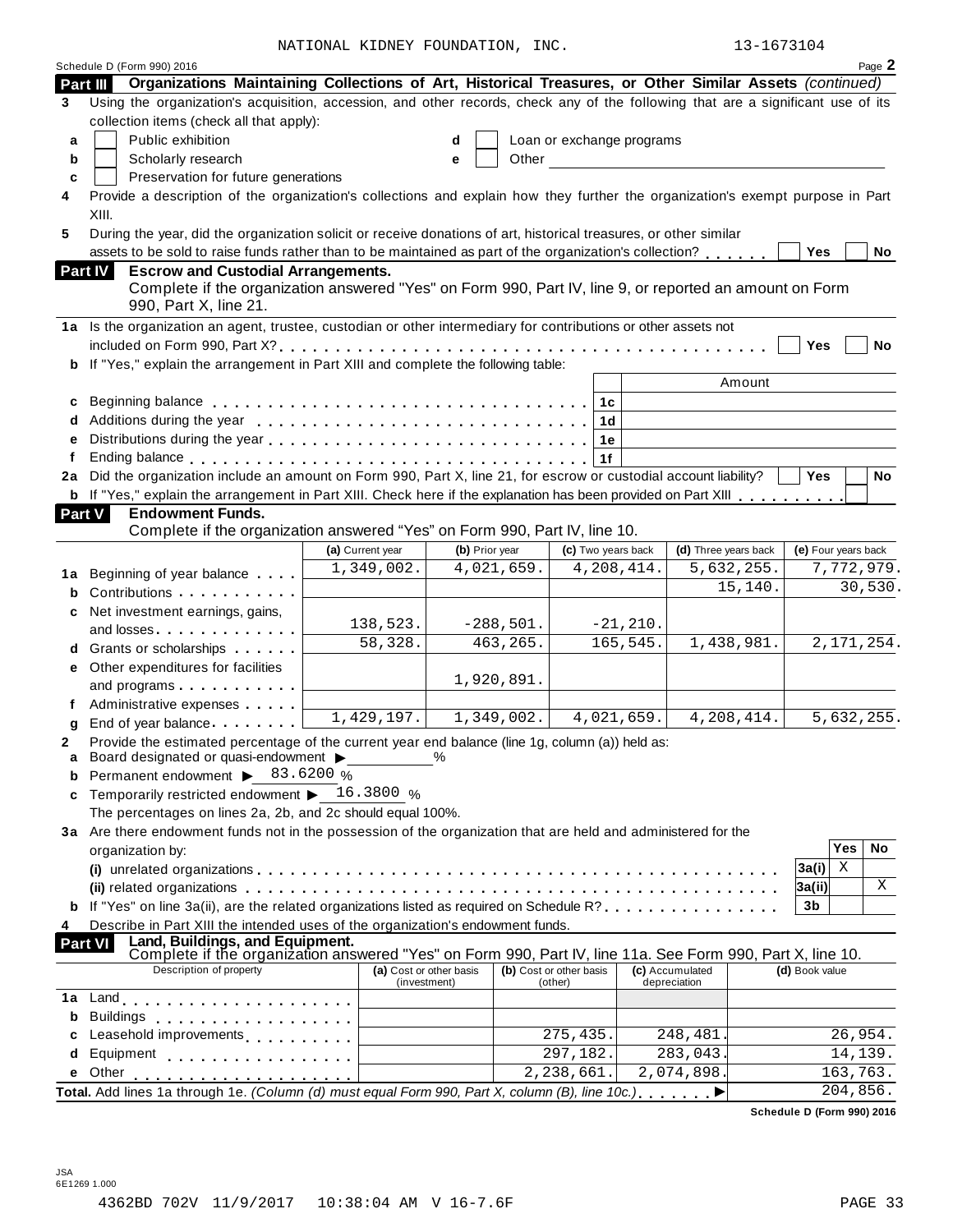| Schedule D (Form 990) 2016 |  |  |
|----------------------------|--|--|

| <b>Part VII</b>          | Schedule D (Form 990) 2016<br><b>Investments - Other Securities.</b>                                                                                                                                                                                        |                          | Page 3                                                                                                                                                                     |
|--------------------------|-------------------------------------------------------------------------------------------------------------------------------------------------------------------------------------------------------------------------------------------------------------|--------------------------|----------------------------------------------------------------------------------------------------------------------------------------------------------------------------|
|                          | (a) Description of security or category<br>(including name of security)                                                                                                                                                                                     | (b) Book value           | Complete if the organization answered "Yes" on Form 990, Part IV, line 11b. See Form 990, Part X, line 12.<br>(c) Method of valuation:<br>Cost or end-of-year market value |
|                          |                                                                                                                                                                                                                                                             |                          |                                                                                                                                                                            |
|                          | (1) Financial derivatives<br>(2) Closely-held equity interests entitled as a set of the control of the control of the control of the control of the control of the control of the control of the control of the control of the control of the control of th |                          |                                                                                                                                                                            |
| $(3)$ Other              |                                                                                                                                                                                                                                                             |                          |                                                                                                                                                                            |
| (A)                      |                                                                                                                                                                                                                                                             |                          |                                                                                                                                                                            |
| (B)                      |                                                                                                                                                                                                                                                             |                          |                                                                                                                                                                            |
| (C)                      |                                                                                                                                                                                                                                                             |                          |                                                                                                                                                                            |
| (D)                      |                                                                                                                                                                                                                                                             |                          |                                                                                                                                                                            |
| (E)                      |                                                                                                                                                                                                                                                             |                          |                                                                                                                                                                            |
| (F)                      |                                                                                                                                                                                                                                                             |                          |                                                                                                                                                                            |
| (G)                      |                                                                                                                                                                                                                                                             |                          |                                                                                                                                                                            |
| (H)                      |                                                                                                                                                                                                                                                             |                          |                                                                                                                                                                            |
|                          | Total. (Column (b) must equal Form 990, Part X, col. (B) line 12.) $\blacktriangleright$                                                                                                                                                                    |                          |                                                                                                                                                                            |
| Part VIII                | <b>Investments - Program Related.</b>                                                                                                                                                                                                                       |                          | Complete if the organization answered "Yes" on Form 990, Part IV, line 11c. See Form 990, Part X, line 13.                                                                 |
|                          |                                                                                                                                                                                                                                                             |                          |                                                                                                                                                                            |
|                          | (a) Description of investment                                                                                                                                                                                                                               | (b) Book value           | (c) Method of valuation:<br>Cost or end-of-year market value                                                                                                               |
|                          |                                                                                                                                                                                                                                                             |                          |                                                                                                                                                                            |
| (1)<br>(2)               |                                                                                                                                                                                                                                                             |                          |                                                                                                                                                                            |
| (3)                      |                                                                                                                                                                                                                                                             |                          |                                                                                                                                                                            |
| (4)                      |                                                                                                                                                                                                                                                             |                          |                                                                                                                                                                            |
| (5)                      |                                                                                                                                                                                                                                                             |                          |                                                                                                                                                                            |
| (6)                      |                                                                                                                                                                                                                                                             |                          |                                                                                                                                                                            |
| (7)                      |                                                                                                                                                                                                                                                             |                          |                                                                                                                                                                            |
| (8)                      |                                                                                                                                                                                                                                                             |                          |                                                                                                                                                                            |
| (9)                      |                                                                                                                                                                                                                                                             |                          |                                                                                                                                                                            |
|                          | Total. (Column (b) must equal Form 990, Part X, col. (B) line 13.) $\blacktriangleright$                                                                                                                                                                    |                          |                                                                                                                                                                            |
| Part IX                  | <b>Other Assets.</b>                                                                                                                                                                                                                                        |                          |                                                                                                                                                                            |
|                          |                                                                                                                                                                                                                                                             |                          | Complete if the organization answered "Yes" on Form 990, Part IV, line 11d. See Form 990, Part X, line 15.                                                                 |
|                          |                                                                                                                                                                                                                                                             | (a) Description          | (b) Book value                                                                                                                                                             |
| (1)                      |                                                                                                                                                                                                                                                             |                          |                                                                                                                                                                            |
| (2)                      |                                                                                                                                                                                                                                                             |                          |                                                                                                                                                                            |
| (3)                      |                                                                                                                                                                                                                                                             |                          |                                                                                                                                                                            |
| (4)                      |                                                                                                                                                                                                                                                             |                          |                                                                                                                                                                            |
| (5)<br>(6)               |                                                                                                                                                                                                                                                             |                          |                                                                                                                                                                            |
| (7)                      |                                                                                                                                                                                                                                                             |                          |                                                                                                                                                                            |
| (8)                      |                                                                                                                                                                                                                                                             |                          |                                                                                                                                                                            |
| (9)                      |                                                                                                                                                                                                                                                             |                          |                                                                                                                                                                            |
|                          |                                                                                                                                                                                                                                                             |                          |                                                                                                                                                                            |
| Part X                   | <b>Other Liabilities.</b><br>line 25.                                                                                                                                                                                                                       |                          | Complete if the organization answered "Yes" on Form 990, Part IV, line 11e or 11f. See Form 990, Part X,                                                                   |
|                          |                                                                                                                                                                                                                                                             |                          |                                                                                                                                                                            |
|                          |                                                                                                                                                                                                                                                             | (b) Book value           |                                                                                                                                                                            |
|                          | (a) Description of liability<br>(1) Federal income taxes                                                                                                                                                                                                    |                          |                                                                                                                                                                            |
|                          | (2) DEFERRED RENT                                                                                                                                                                                                                                           | 1,250,692                |                                                                                                                                                                            |
|                          |                                                                                                                                                                                                                                                             |                          |                                                                                                                                                                            |
|                          |                                                                                                                                                                                                                                                             |                          |                                                                                                                                                                            |
|                          |                                                                                                                                                                                                                                                             |                          |                                                                                                                                                                            |
| (3)<br>(4)<br>(5)<br>(6) |                                                                                                                                                                                                                                                             |                          |                                                                                                                                                                            |
| (7)                      |                                                                                                                                                                                                                                                             |                          |                                                                                                                                                                            |
|                          |                                                                                                                                                                                                                                                             |                          |                                                                                                                                                                            |
| (8)<br>(9)               | Total. (Column (b) must equal Form 990, Part X, col. (B) line 25.) $\blacktriangleright$                                                                                                                                                                    | $1,250,69\overline{2}$ . |                                                                                                                                                                            |

organization's liability for uncertain tax positions under FIN 48 (ASC 740). Check here if the text of the footnote has been provided in Part XIII

X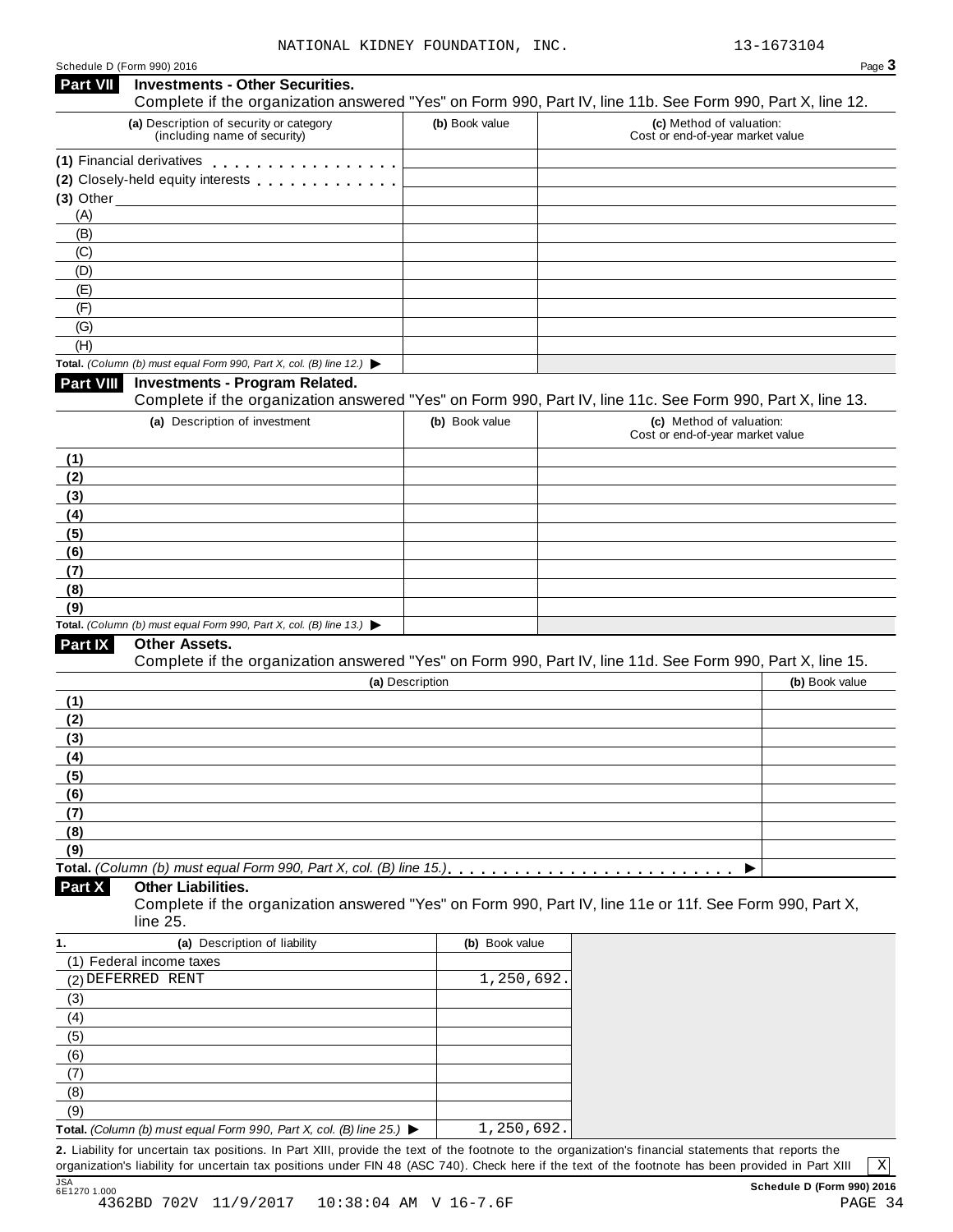|  |  | NATIONAL KIDNEY FOUNDATION, INC |  |
|--|--|---------------------------------|--|
|--|--|---------------------------------|--|

| NATIONAL KIDNEY FOUNDATION, INC.                                                                                                                                                     |              | 13-1673104                                               |
|--------------------------------------------------------------------------------------------------------------------------------------------------------------------------------------|--------------|----------------------------------------------------------|
| Schedule D (Form 990) 2016                                                                                                                                                           |              | Page 4                                                   |
| Reconciliation of Revenue per Audited Financial Statements With Revenue per Return.<br>Part XI<br>Complete if the organization answered "Yes" on Form 990, Part IV, line 12a.        |              |                                                          |
| Total revenue, gains, and other support per audited financial statements                                                                                                             | $\mathbf{1}$ | 39, 483, 934.                                            |
| Amounts included on line 1 but not on Form 990, Part VIII, line 12:                                                                                                                  |              |                                                          |
| 435,528.<br>2a<br>a                                                                                                                                                                  |              |                                                          |
| 8,056.<br>2 <sub>b</sub><br>b                                                                                                                                                        |              |                                                          |
| 2 <sub>c</sub><br>Recoveries of prior year grants<br>c                                                                                                                               |              |                                                          |
| 41,069.<br>d                                                                                                                                                                         |              |                                                          |
| е                                                                                                                                                                                    | 2е           | 484,653.                                                 |
|                                                                                                                                                                                      | 3            | 38,999,281.                                              |
| Amounts included on Form 990, Part VIII, line 12, but not on line 1:                                                                                                                 |              |                                                          |
| 4a<br>Investment expenses not included on Form 990, Part VIII, line 7b<br>a                                                                                                          |              |                                                          |
|                                                                                                                                                                                      |              |                                                          |
| 4b                                                                                                                                                                                   |              |                                                          |
|                                                                                                                                                                                      | 4c           |                                                          |
| b                                                                                                                                                                                    | 5            | 38,999,281.                                              |
| Total revenue. Add lines 3 and 4c. (This must equal Form 990, Part I, line 12.)<br>Reconciliation of Expenses per Audited Financial Statements With Expenses per Return.<br>Part XII |              |                                                          |
| Complete if the organization answered "Yes" on Form 990, Part IV, line 12a.                                                                                                          |              |                                                          |
|                                                                                                                                                                                      | 1            |                                                          |
|                                                                                                                                                                                      |              |                                                          |
| Amounts included on line 1 but not on Form 990, Part IX, line 25:<br>2a                                                                                                              | 8,056.       |                                                          |
| 2 <sub>b</sub>                                                                                                                                                                       |              |                                                          |
| 2c                                                                                                                                                                                   |              |                                                          |
| 41,069.<br>2d                                                                                                                                                                        |              |                                                          |
|                                                                                                                                                                                      | 2е           |                                                          |
|                                                                                                                                                                                      | 3            |                                                          |
|                                                                                                                                                                                      |              |                                                          |
| Amounts included on Form 990, Part IX, line 25, but not on line 1:                                                                                                                   |              |                                                          |
| 4a<br>Investment expenses not included on Form 990, Part VIII, line 7b                                                                                                               |              |                                                          |
| a<br>b<br>C<br>d<br>е<br>$\mathbf{a}$<br>4b<br>b                                                                                                                                     |              |                                                          |
| C.<br>Total expenses. Add lines 3 and 4c. (This must equal Form 990, Part I, line 18.)                                                                                               | 4с<br>5      | 40,526,950.<br>49,125.<br>40, 477, 825.<br>40, 477, 825. |

SEE PAGE 5

6E1271 1.000

JSA **Schedule D (Form 990) 2016**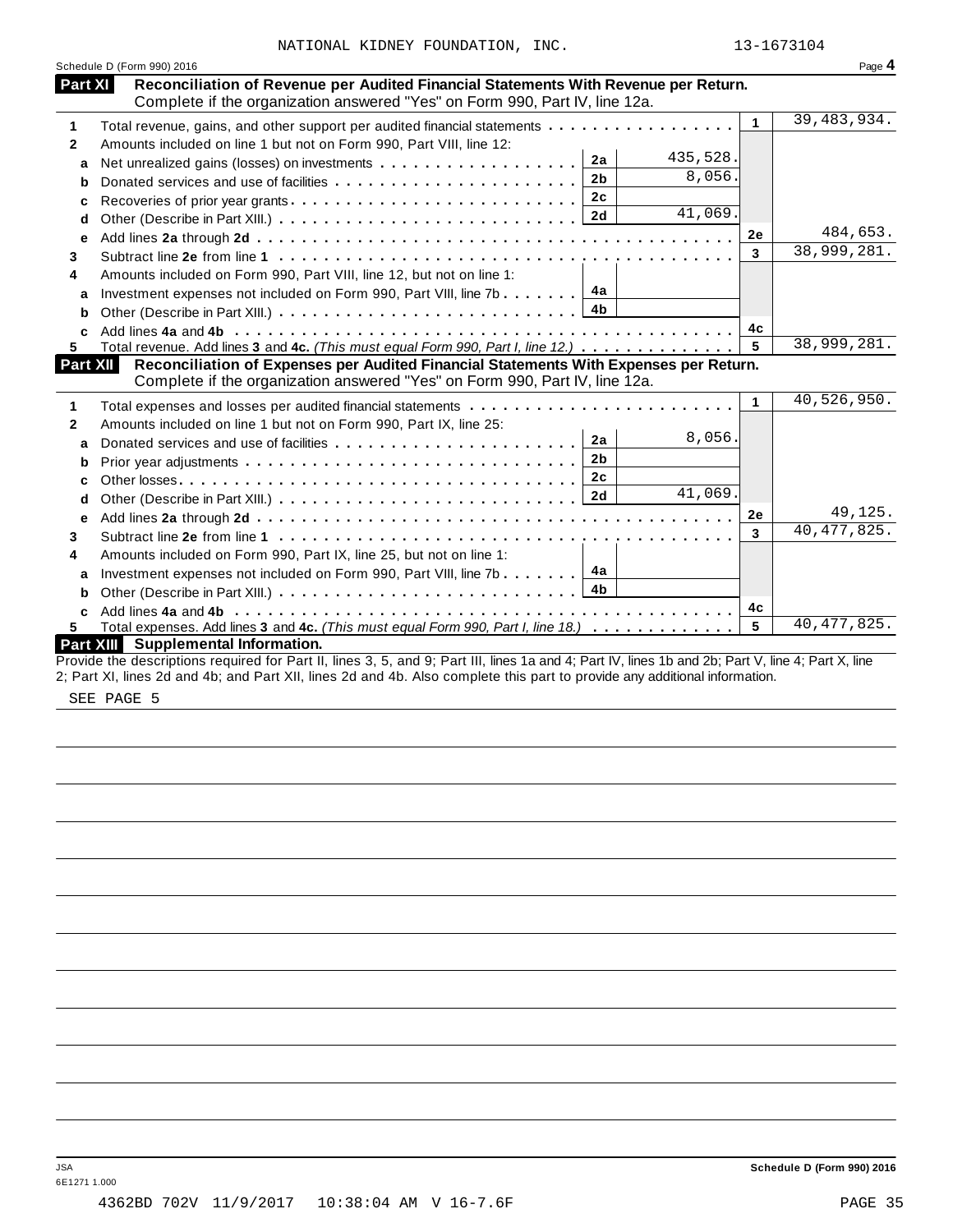**Part XIII Supplemental Information** *(continued)*

PART V, COLUMN (B), LINE 1E:

ADJUSTMENT TO DONOR-IMPOSED ENDOWMENT FUNDS AS RESULT OF ADOPTION OF NEW YORK'S PRUDENT MANAGEMENT OF INSTITUTIONAL FUNDS ACT (NYPMIFA).

PART V, LINE 4:

THE ORGANIZATION'S PERMANENTLY RESTRICTED ENDOWMENT CONSISTS OF PERMANENTLY RESTRICTED NET ASSETS HELD PRIMARILY FOR RESEARCH AND PATIENT SUPPORT. THE REMAINING PORTION OF THE DONOR-RESTRICTED ENDOWMENT FUND THAT IS NOT CLASSIFIED IN PERMANENTLY RESTRICTED NET ASSETS IS CLASSIFIED AS TEMPORARILY RESTRICTED NET ASSETS UNTIL THOSE AMOUNTS ARE EXPENDED AND RELEASED FROM RESTRICTIONS.

PART X, LINE 2:

NATIONAL KIDNEY FOUNDATION, INC. HAS NOT TAKEN AN UNCERTAIN TAX POSITION THAT WOULD REQUIRE PROVISION OF A LIABILITY UNDER ASC 740, "INCOME TAXES." UNDER ASC 740, AN ORGANIZATION MUST RECOGNIZE THE FINANCIAL STATEMENT EFFECTS OF A TAX POSITION TAKEN FOR TAX RETURN PURPOSES WHEN IT IS MORE LIKELY THAN NOT THAT THE POSITION WILL NOT BE SUSTAINED UPON EXAMINATION BY A TAXING AUTHORITY. THE ORGANIZATION DOES NOT BELIEVE THERE ARE ANY MATERIAL UNCERTAIN TAX POSITIONS AND, ACCORDINGLY, IT WILL NOT RECOGNIZE THE FINANCIAL STATEMENT EFFECTS FOR UNRECOGNIZED TAX POSITIONS FOR THE YEAR ENDED MARCH 31, 2017. THE ORGANIZATION HAS FILED FOR AND RECEIVED INCOME TAX EXEMPTIONS IN THE JURISDICTIONS WHERE IT IS REQUIRED TO DO SO. ADDITIONALLY, THE ORGANIZATION HAS FILED IRS FORM 990, AS REQUIRED, AND ALL OTHER APPLICABLE RETURNS IN JURISDICTIONS WHEN IT IS REQUIRED. FOR THE YEAR ENDED MARCH 31, 2017, THERE WERE NO INTEREST OR PENALTIES RECORDED OR INCLUDED IN THE FINANCIAL STATEMENTS. THE

JSA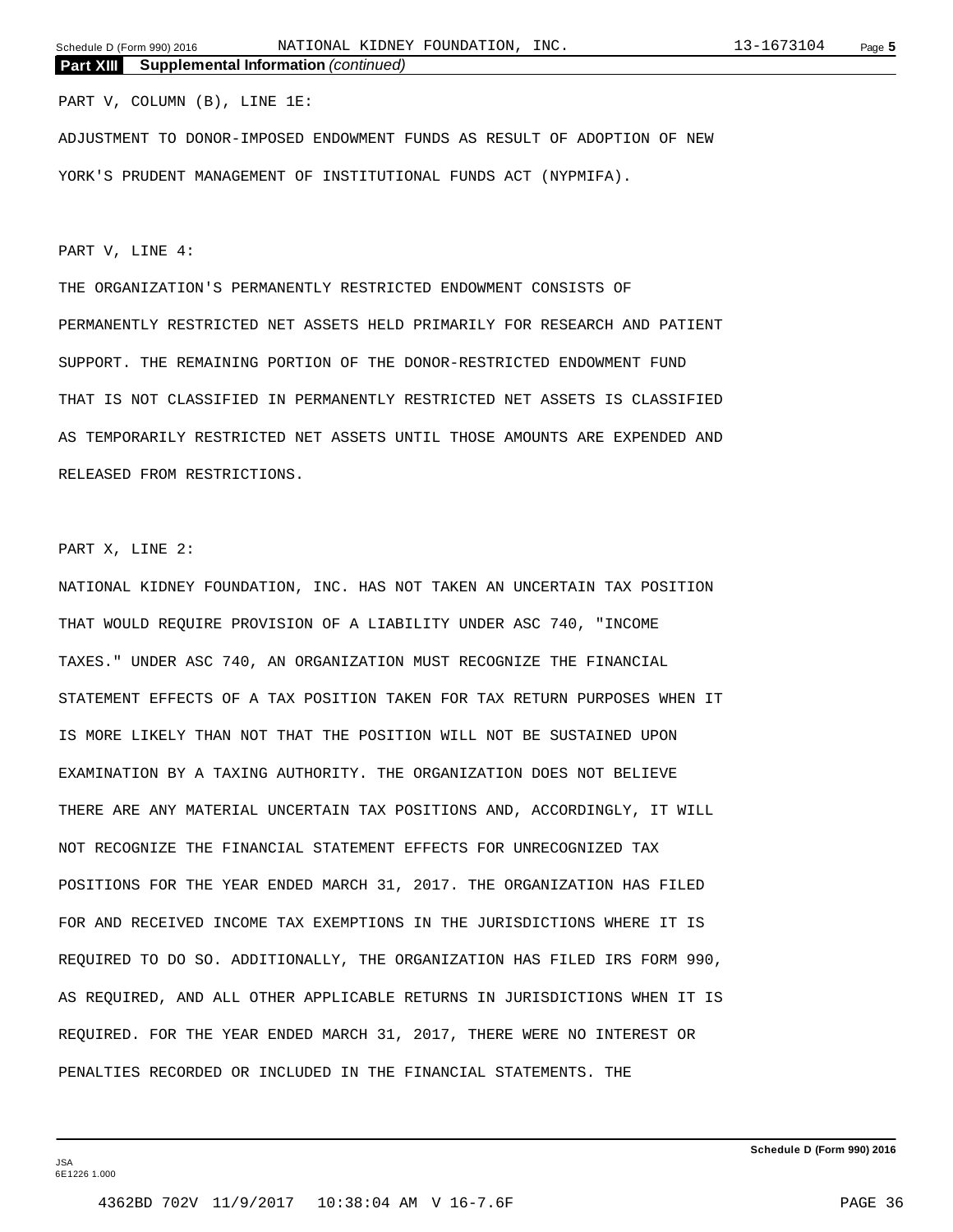ORGANIZATION BELIEVES IT IS NO LONGER SUBJECT TO INCOME TAX EXAMINATIONS FOR THE YEARS PRIOR TO 2014, WHICH IS THE STATUTE OF LIMITATION LOOK BACK PERIOD.

PART XI, LINE 2D AND PART XII, LINE 2D:

COST OF GOODS SOLD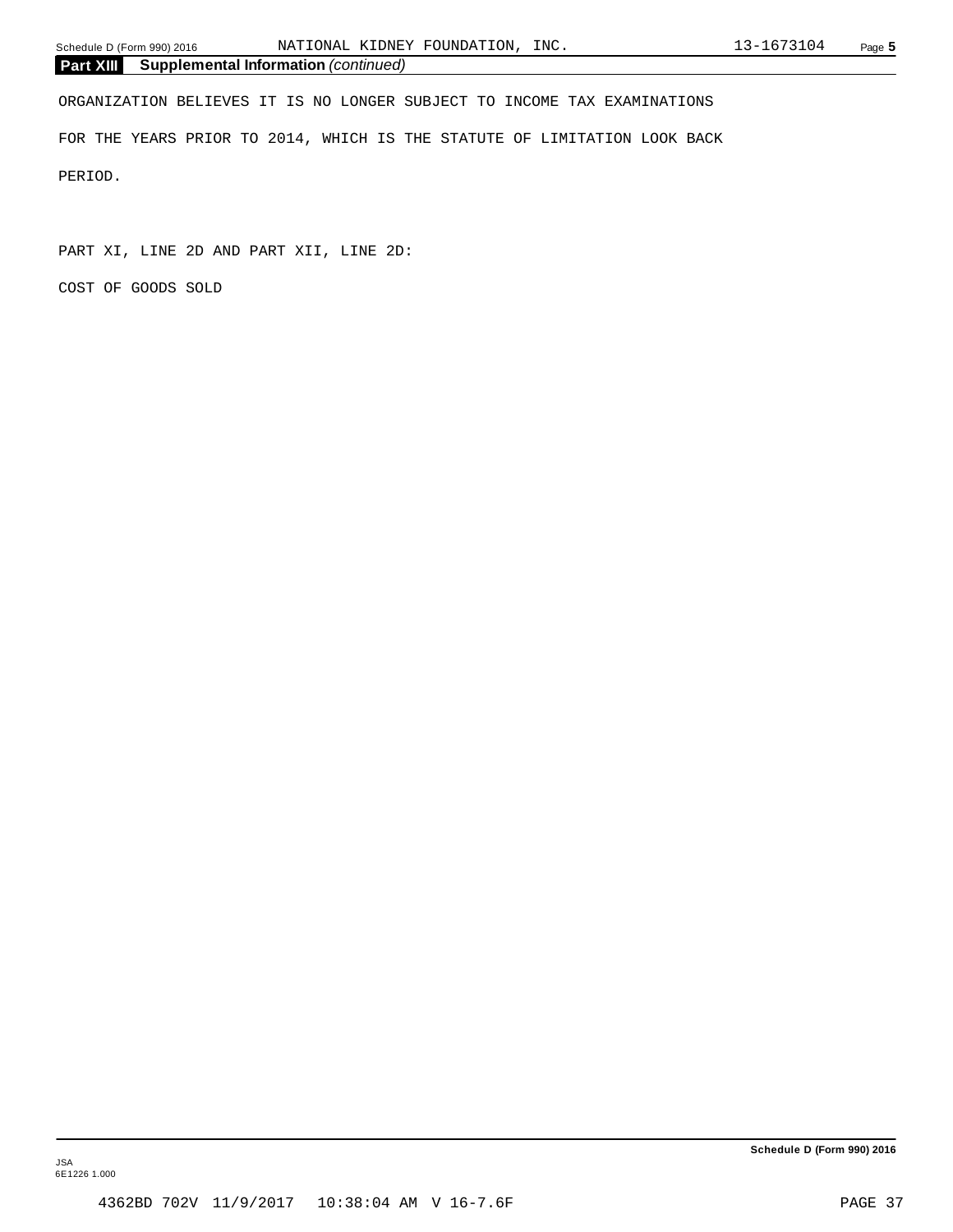|                                                                                                                                              |                                                                                                                                                                      | <b>Supplemental Information Regarding Fundraising or Gaming Activities</b> |                                                                                                                                         |                                                    |                                                                 |                                       | OMB No. 1545-0047                       |
|----------------------------------------------------------------------------------------------------------------------------------------------|----------------------------------------------------------------------------------------------------------------------------------------------------------------------|----------------------------------------------------------------------------|-----------------------------------------------------------------------------------------------------------------------------------------|----------------------------------------------------|-----------------------------------------------------------------|---------------------------------------|-----------------------------------------|
| <b>SCHEDULE G</b><br>(Form 990 or 990-EZ)                                                                                                    | Complete if the organization answered "Yes" on Form 990, Part IV, lines 17, 18, or 19, or if the<br>organization entered more than \$15,000 on Form 990-EZ, line 6a. |                                                                            |                                                                                                                                         |                                                    |                                                                 |                                       | Open to Public                          |
| Department of the Treasury<br><b>Internal Revenue Service</b>                                                                                |                                                                                                                                                                      |                                                                            | Attach to Form 990 or Form 990-EZ.<br>Information about Schedule G (Form 990 or 990-EZ) and its instructions is at www.irs.gov/form990. |                                                    |                                                                 |                                       |                                         |
| Name of the organization                                                                                                                     |                                                                                                                                                                      |                                                                            |                                                                                                                                         |                                                    |                                                                 | <b>Employer identification number</b> | Inspection                              |
| NATIONAL KIDNEY FOUNDATION, INC.                                                                                                             |                                                                                                                                                                      |                                                                            |                                                                                                                                         |                                                    |                                                                 | 13-1673104                            |                                         |
| Part I                                                                                                                                       | Fundraising Activities. Complete if the organization answered "Yes" on Form 990, Part IV, line 17.                                                                   |                                                                            |                                                                                                                                         |                                                    |                                                                 |                                       |                                         |
|                                                                                                                                              | Form 990-EZ filers are not required to complete this part.                                                                                                           |                                                                            |                                                                                                                                         |                                                    |                                                                 |                                       |                                         |
| 1                                                                                                                                            | Indicate whether the organization raised funds through any of the following activities. Check all that apply.                                                        |                                                                            |                                                                                                                                         |                                                    |                                                                 |                                       |                                         |
| Χ<br>Mail solicitations<br>a<br>Χ                                                                                                            |                                                                                                                                                                      | e                                                                          | Χ                                                                                                                                       |                                                    | Solicitation of non-government grants                           |                                       |                                         |
| b<br>X<br><b>Phone solicitations</b>                                                                                                         | Internet and email solicitations                                                                                                                                     | f                                                                          | Χ                                                                                                                                       |                                                    | Solicitation of government grants<br>Special fundraising events |                                       |                                         |
| C<br>Χ<br>In-person solicitations<br>d                                                                                                       |                                                                                                                                                                      | g                                                                          |                                                                                                                                         |                                                    |                                                                 |                                       |                                         |
| 2a Did the organization have a written or oral agreement with any individual (including officers, directors, trustees,                       |                                                                                                                                                                      |                                                                            |                                                                                                                                         |                                                    |                                                                 |                                       |                                         |
|                                                                                                                                              | or key employees listed in Form 990, Part VII) or entity in connection with professional fundraising services?                                                       |                                                                            |                                                                                                                                         |                                                    |                                                                 |                                       | Χ<br>Yes<br>No                          |
| <b>b</b> If "Yes," list the 10 highest paid individuals or entities (fundraisers) pursuant to agreements under which the fundraiser is to be |                                                                                                                                                                      |                                                                            |                                                                                                                                         |                                                    |                                                                 |                                       |                                         |
|                                                                                                                                              | compensated at least \$5,000 by the organization.                                                                                                                    |                                                                            |                                                                                                                                         |                                                    |                                                                 |                                       |                                         |
|                                                                                                                                              |                                                                                                                                                                      |                                                                            |                                                                                                                                         |                                                    |                                                                 | (v) Amount paid to                    |                                         |
| (i) Name and address of individual                                                                                                           |                                                                                                                                                                      | (ii) Activity                                                              |                                                                                                                                         | (iii) Did fundraiser have<br>custody or control of | (iv) Gross receipts                                             | (or retained by)                      | (vi) Amount paid to<br>(or retained by) |
| or entity (fundraiser)                                                                                                                       |                                                                                                                                                                      |                                                                            |                                                                                                                                         | contributions?                                     | from activity                                                   | fundraiser listed in<br>col. (i)      | organization                            |
|                                                                                                                                              |                                                                                                                                                                      |                                                                            | Yes                                                                                                                                     | No                                                 |                                                                 |                                       |                                         |
| 1                                                                                                                                            |                                                                                                                                                                      |                                                                            |                                                                                                                                         |                                                    |                                                                 |                                       |                                         |
| ATTACHMENT 1                                                                                                                                 |                                                                                                                                                                      |                                                                            |                                                                                                                                         |                                                    |                                                                 |                                       |                                         |
| $\mathbf{2}$                                                                                                                                 |                                                                                                                                                                      |                                                                            |                                                                                                                                         |                                                    |                                                                 |                                       |                                         |
| 3                                                                                                                                            |                                                                                                                                                                      |                                                                            |                                                                                                                                         |                                                    |                                                                 |                                       |                                         |
|                                                                                                                                              |                                                                                                                                                                      |                                                                            |                                                                                                                                         |                                                    |                                                                 |                                       |                                         |
| 4                                                                                                                                            |                                                                                                                                                                      |                                                                            |                                                                                                                                         |                                                    |                                                                 |                                       |                                         |
|                                                                                                                                              |                                                                                                                                                                      |                                                                            |                                                                                                                                         |                                                    |                                                                 |                                       |                                         |
| 5                                                                                                                                            |                                                                                                                                                                      |                                                                            |                                                                                                                                         |                                                    |                                                                 |                                       |                                         |
|                                                                                                                                              |                                                                                                                                                                      |                                                                            |                                                                                                                                         |                                                    |                                                                 |                                       |                                         |
| 6                                                                                                                                            |                                                                                                                                                                      |                                                                            |                                                                                                                                         |                                                    |                                                                 |                                       |                                         |
| 7                                                                                                                                            |                                                                                                                                                                      |                                                                            |                                                                                                                                         |                                                    |                                                                 |                                       |                                         |
|                                                                                                                                              |                                                                                                                                                                      |                                                                            |                                                                                                                                         |                                                    |                                                                 |                                       |                                         |
| 8                                                                                                                                            |                                                                                                                                                                      |                                                                            |                                                                                                                                         |                                                    |                                                                 |                                       |                                         |
|                                                                                                                                              |                                                                                                                                                                      |                                                                            |                                                                                                                                         |                                                    |                                                                 |                                       |                                         |
| 9                                                                                                                                            |                                                                                                                                                                      |                                                                            |                                                                                                                                         |                                                    |                                                                 |                                       |                                         |
|                                                                                                                                              |                                                                                                                                                                      |                                                                            |                                                                                                                                         |                                                    |                                                                 |                                       |                                         |
| 10                                                                                                                                           |                                                                                                                                                                      |                                                                            |                                                                                                                                         |                                                    |                                                                 |                                       |                                         |
|                                                                                                                                              |                                                                                                                                                                      |                                                                            |                                                                                                                                         |                                                    |                                                                 |                                       |                                         |
| Total                                                                                                                                        |                                                                                                                                                                      |                                                                            |                                                                                                                                         |                                                    | 4,183,802.                                                      | 1,084,507.                            | 3,099,295.                              |
| 3                                                                                                                                            | List all states in which the organization is registered or licensed to solicit contributions or has been notified it is exempt from                                  |                                                                            |                                                                                                                                         |                                                    |                                                                 |                                       |                                         |
| registration or licensing.                                                                                                                   |                                                                                                                                                                      |                                                                            |                                                                                                                                         |                                                    |                                                                 |                                       |                                         |
| AL, AK, AZ, AR, CA, CO, CT, DE, DC, FL, GA, HI, ID, IL, IN,                                                                                  |                                                                                                                                                                      |                                                                            |                                                                                                                                         |                                                    |                                                                 |                                       |                                         |
| IA, KS, KY, LA, ME, MD, MA, MI, MN, MS, MO, MT, NE, NV, NH, NJ, NM, NY, NC, ND, OH,                                                          |                                                                                                                                                                      |                                                                            |                                                                                                                                         |                                                    |                                                                 |                                       |                                         |
| OK, OR, PA, RI, SC, SD, TN, TX, UT, VT, VA, WA, WV, WI, WY,                                                                                  |                                                                                                                                                                      |                                                                            |                                                                                                                                         |                                                    |                                                                 |                                       |                                         |
|                                                                                                                                              |                                                                                                                                                                      |                                                                            |                                                                                                                                         |                                                    |                                                                 |                                       |                                         |
|                                                                                                                                              |                                                                                                                                                                      |                                                                            |                                                                                                                                         |                                                    |                                                                 |                                       |                                         |
|                                                                                                                                              |                                                                                                                                                                      |                                                                            |                                                                                                                                         |                                                    |                                                                 |                                       |                                         |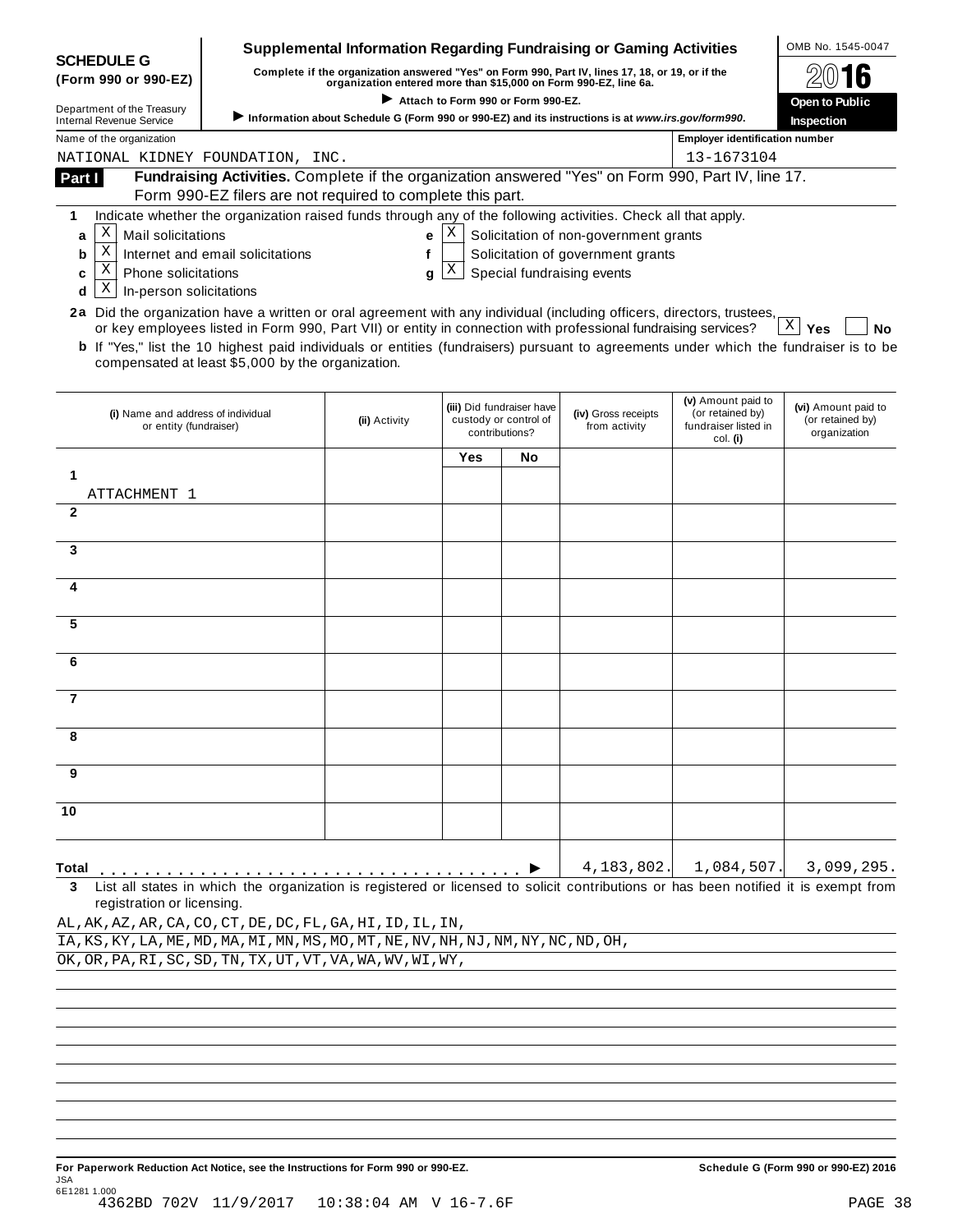#### Schedule G (Form 990 or 990-EZ) 2016 Page **2**

**Fundraising Events.** Complete if the organization answered "Yes" on Form 990, Part IV, line 18, or reported more than \$15,000 of fundraising event contributions and gross income on Form 990-EZ, lines 1 and 6b. List events with gross receipts greater than \$5,000. **Part II** 

|                          |                                                                                                                                                                                                                                            | (a) Event $#1$<br>NYC KIDNEY WALK<br>(event type)           | (b) Event $#2$<br>NYC GALA<br>(event type)       | (c) Other events<br>138.<br>(total number) | (d) Total events<br>(add col. (a) through<br>col. (c) |
|--------------------------|--------------------------------------------------------------------------------------------------------------------------------------------------------------------------------------------------------------------------------------------|-------------------------------------------------------------|--------------------------------------------------|--------------------------------------------|-------------------------------------------------------|
| Revenue                  | 1 Gross receipts [1] Gross receipts                                                                                                                                                                                                        | 963,182.                                                    | 644,851.                                         | 11,741,750.                                | 13, 349, 783.                                         |
|                          | 2 Less: Contributions [1, 1, 1, 1, 1, 1]<br>3 Gross income (line 1 minus                                                                                                                                                                   | 963,182.                                                    | 571,871.                                         | 10, 371, 542.                              | 11,906,595.                                           |
|                          |                                                                                                                                                                                                                                            | the control of the control of the control of                | 72,980.                                          | 1,370,208.                                 | 1,443,188.                                            |
|                          | 4 Cash prizes [19]                                                                                                                                                                                                                         |                                                             | 2,670.                                           | 86,866.                                    | 89,536.                                               |
|                          |                                                                                                                                                                                                                                            | the control of the control of the control of the control of |                                                  |                                            |                                                       |
|                          | 6 Rent/facility costs                                                                                                                                                                                                                      | <u> 1980 - Johann Barn, mars ann an t-</u>                  | 34,710.                                          | 359,838.                                   | 394,548.                                              |
| Direct Expenses          | 7 Food and beverages [1, 1, 1, 1, 1, 1]                                                                                                                                                                                                    | <u> 1980 - Johann Barn, mars ann an t-</u>                  | 35,600.                                          | 643,077.                                   | 678,677.                                              |
|                          |                                                                                                                                                                                                                                            |                                                             |                                                  |                                            |                                                       |
|                          |                                                                                                                                                                                                                                            |                                                             | the control of the control of the control of     | 280, 427.                                  | 280, 427.                                             |
|                          | 10 Direct expense summary. Add lines 4 through 9 in column (d) $\blacksquare$<br>Part III<br>Gaming. Complete if the organization answered "Yes" on Form 990, Part IV, line 19, or reported more<br>than \$15,000 on Form 990-EZ, line 6a. |                                                             |                                                  |                                            |                                                       |
| Revenue                  |                                                                                                                                                                                                                                            | (a) Bingo                                                   | (b) Pull tabs/instant<br>bingo/progressive bingo | (c) Other gaming                           | (d) Total gaming (add<br>col. (a) through col. (c))   |
|                          | 1 Gross revenue                                                                                                                                                                                                                            |                                                             |                                                  |                                            |                                                       |
|                          |                                                                                                                                                                                                                                            |                                                             |                                                  |                                            |                                                       |
|                          |                                                                                                                                                                                                                                            |                                                             |                                                  |                                            |                                                       |
|                          | 3 Noncash prizes <u>  _ _ _ _ _ _ _ _ _ _</u>                                                                                                                                                                                              |                                                             |                                                  |                                            |                                                       |
| Expenses<br>irect l<br>۵ | 4 Rent/facility costs                                                                                                                                                                                                                      |                                                             |                                                  |                                            |                                                       |
|                          | 5 Other direct expenses                                                                                                                                                                                                                    |                                                             |                                                  |                                            |                                                       |
|                          |                                                                                                                                                                                                                                            | %<br>Yes<br>No                                              | %<br>Yes<br>No                                   | $\frac{0}{0}$<br>Yes<br>No                 |                                                       |
|                          | 7 Direct expense summary. Add lines 2 through 5 in column (d)                                                                                                                                                                              |                                                             | .                                                |                                            |                                                       |
|                          | 8 Net gaming income summary. Subtract line 7 from line 1, column (d)                                                                                                                                                                       |                                                             |                                                  |                                            |                                                       |
| 9<br>b                   | Enter the state(s) in which the organization conducts gaming activities:<br>Is the organization licensed to conduct gaming activities in each of these states?<br>If "No," explain:                                                        |                                                             |                                                  |                                            | Yes<br>No                                             |

**Schedule G (Form 990 or 990-EZ) 2016**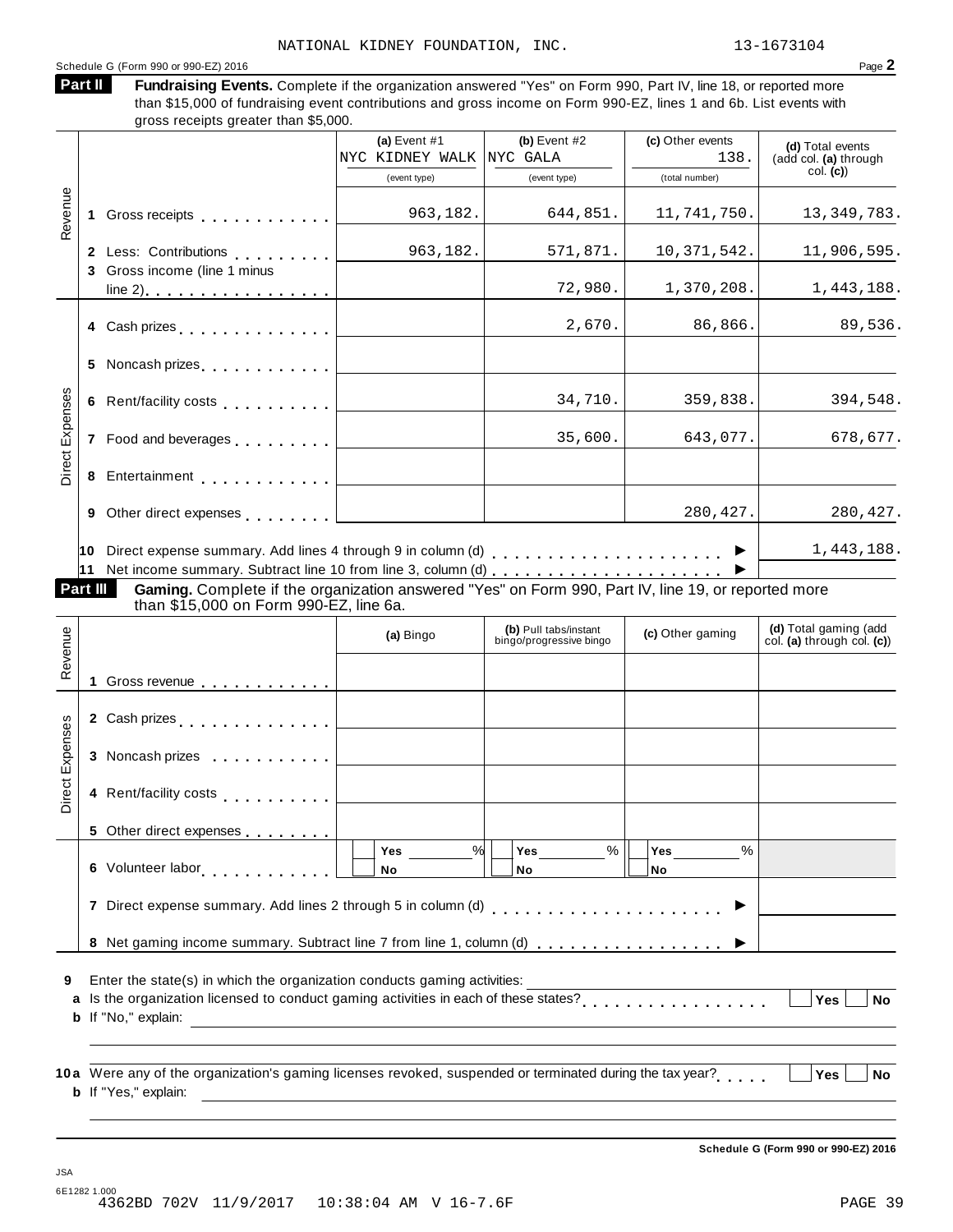| NATIONAL KIDNEY FOUNDATION, |  |  |  | INC. |
|-----------------------------|--|--|--|------|
|-----------------------------|--|--|--|------|

|          | 13-1673104<br>NATIONAL KIDNEY FOUNDATION, INC.                                                                                                                                                                                                          |
|----------|---------------------------------------------------------------------------------------------------------------------------------------------------------------------------------------------------------------------------------------------------------|
|          | Page 3<br>Schedule G (Form 990 or 990-EZ) 2016                                                                                                                                                                                                          |
| 11<br>12 | <b>Yes</b><br>No<br>Is the organization a grantor, beneficiary or trustee of a trust or a member of a partnership or other entity<br>Yes<br><b>No</b>                                                                                                   |
| 13       | Indicate the percentage of gaming activity conducted in:                                                                                                                                                                                                |
| a        | $\%$<br>$\frac{0}{0}$<br>An outside facility enterpreteration of the control of the control of the control of the control of the control of the control of the control of the control of the control of the control of the control of the control of th |
| 14       | Enter the name and address of the person who prepares the organization's gaming/special events books and                                                                                                                                                |
|          | records:                                                                                                                                                                                                                                                |
|          |                                                                                                                                                                                                                                                         |
|          |                                                                                                                                                                                                                                                         |
|          | 15a Does the organization have a contract with a third party from whom the organization receives gaming                                                                                                                                                 |
|          | No No                                                                                                                                                                                                                                                   |
|          | <b>b</b> If "Yes," enter the amount of gaming revenue received by the organization $\triangleright$ \$______________ and the                                                                                                                            |
|          | amount of gaming revenue retained by the third party $\triangleright$ \$ _______________.<br>c If "Yes," enter name and address of the third party:                                                                                                     |
|          |                                                                                                                                                                                                                                                         |
|          |                                                                                                                                                                                                                                                         |
|          |                                                                                                                                                                                                                                                         |
| 16       | Gaming manager information:                                                                                                                                                                                                                             |
|          |                                                                                                                                                                                                                                                         |
|          | Gaming manager compensation $\triangleright$ \$ ________________                                                                                                                                                                                        |
|          |                                                                                                                                                                                                                                                         |
|          | Director/officer<br>Employee<br>Independent contractor                                                                                                                                                                                                  |
| 17       | Mandatory distributions:                                                                                                                                                                                                                                |
| a        | Is the organization required under state law to make charitable distributions from the gaming proceeds to                                                                                                                                               |
|          | <b>Yes</b><br>No                                                                                                                                                                                                                                        |
|          | <b>b</b> Enter the amount of distributions required under state law to be distributed to other exempt organizations                                                                                                                                     |
|          | or spent in the organization's own exempt activities during the tax year $\triangleright$ \$                                                                                                                                                            |

**Schedule G (Form 990 or 990-EZ) 2016**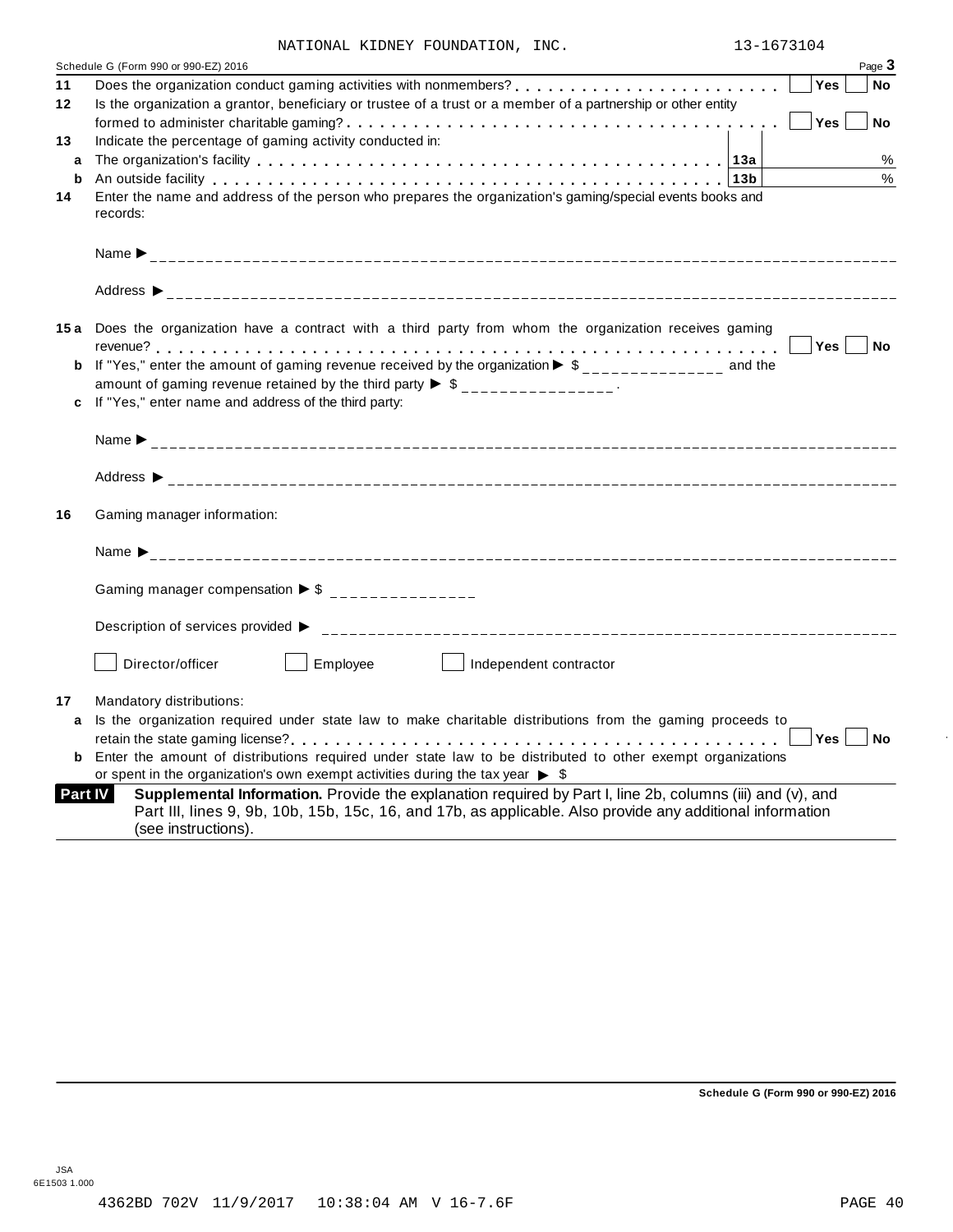ATTACHMENT 1

### 990, SCHEDULE G, PART I - HIGHEST PAID FUNDRAISER

| NAME AND ADDRESS OF<br>FUNDRAISER       | ACTIVITY               | DID FUNDRAISER HAVE<br>CUSTODY OR CONTROL<br>OF CONTRIBUTIONS?<br>NO<br>YES | GROSS RECEIPTS<br>FROM ACTIVITY | AMOUNT PAID TO<br>(OR RETAINED BY<br>FUNDRAISER | AMOUNT PAID TO<br>(OR RETAINED BY<br>ORGANIZATION |
|-----------------------------------------|------------------------|-----------------------------------------------------------------------------|---------------------------------|-------------------------------------------------|---------------------------------------------------|
| INSURANCE AUTO AUCTIONS                 | KIDNEY CARS<br>PROGRAM | Χ                                                                           | 3,220,620.                      | 1,055,217.                                      | 2,165,403.                                        |
| 69 HINCKLEY ROAD, PO BOX 280<br>CLINTON |                        |                                                                             |                                 |                                                 |                                                   |
| ME 04927                                |                        |                                                                             |                                 |                                                 |                                                   |
| KLO EVENTS                              | NYC KIDNEY<br>WALK     | Χ                                                                           | 963,182.                        | 29,290.                                         | 933,892.                                          |
| 1700 SULLIVAN TRAIL, #159               |                        |                                                                             |                                 |                                                 |                                                   |
| EASTON                                  |                        |                                                                             |                                 |                                                 |                                                   |
| PA 19040                                |                        |                                                                             |                                 |                                                 |                                                   |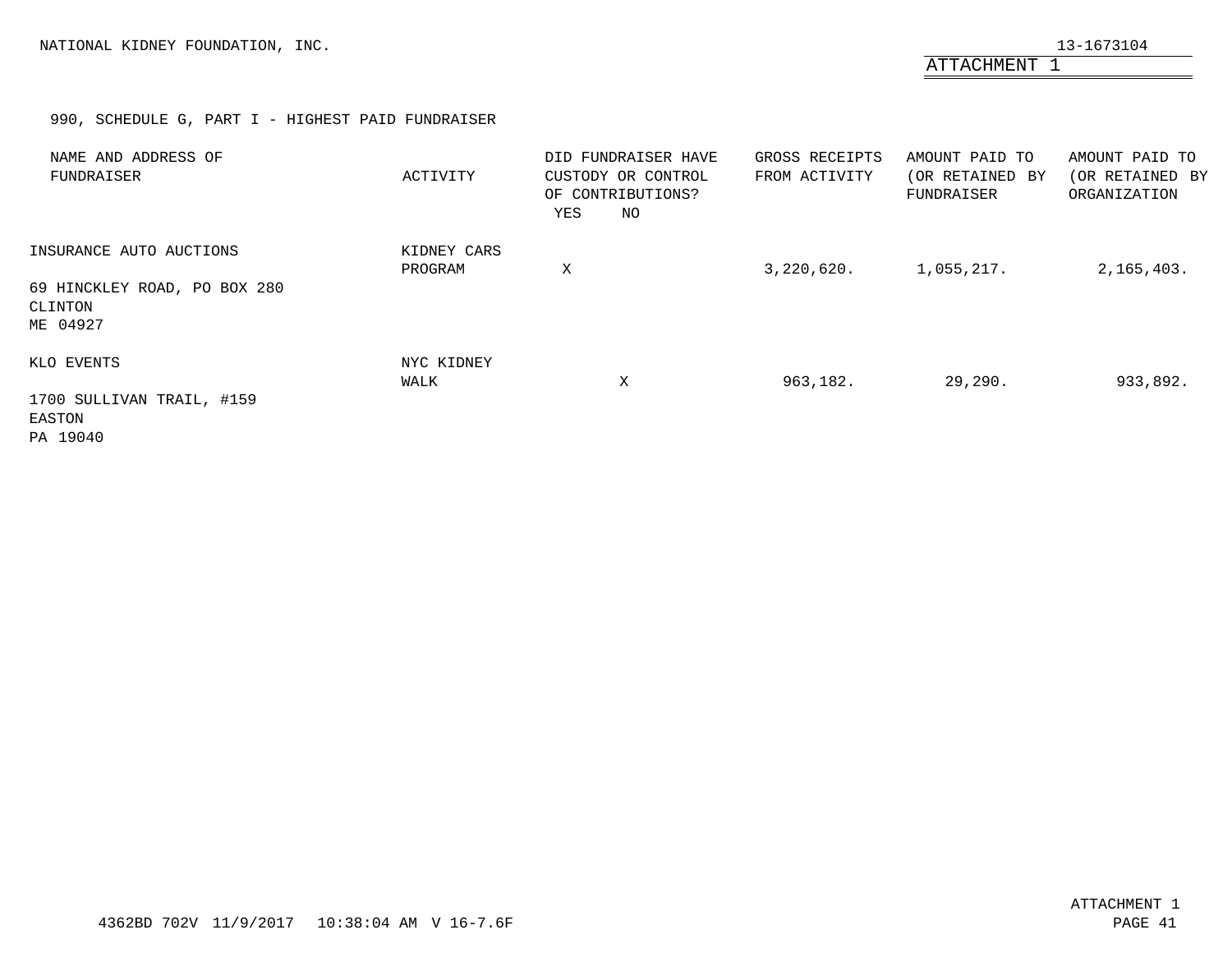| <b>SCHEDULE I</b><br>(Form 990)<br>Department of the Treasury<br><b>Internal Revenue Service</b> |                                                                                                                                                                                                                                                                             | OMB No. 1545-0047<br><b>Open to Public</b><br><b>Inspection</b> |                                    |                             |                                       |                                                             |                                          |                                       |
|--------------------------------------------------------------------------------------------------|-----------------------------------------------------------------------------------------------------------------------------------------------------------------------------------------------------------------------------------------------------------------------------|-----------------------------------------------------------------|------------------------------------|-----------------------------|---------------------------------------|-------------------------------------------------------------|------------------------------------------|---------------------------------------|
| Name of the organization                                                                         |                                                                                                                                                                                                                                                                             |                                                                 |                                    |                             |                                       |                                                             | <b>Employer identification number</b>    |                                       |
|                                                                                                  | NATIONAL KIDNEY FOUNDATION, INC.                                                                                                                                                                                                                                            |                                                                 |                                    |                             |                                       |                                                             | 13-1673104                               |                                       |
| <b>Part I</b>                                                                                    | <b>General Information on Grants and Assistance</b>                                                                                                                                                                                                                         |                                                                 |                                    |                             |                                       |                                                             |                                          |                                       |
|                                                                                                  | Does the organization maintain records to substantiate the amount of the grants or assistance, the grantees' eligibility for the grants or assistance, and<br>Describe in Part IV the organization's procedures for monitoring the use of grant funds in the United States. |                                                                 |                                    |                             |                                       |                                                             |                                          | X∣ Yes<br><b>No</b>                   |
| <b>Part II</b>                                                                                   | Grants and Other Assistance to Domestic Organizations and Domestic Governments. Complete if the organization answered "Yes" on Form<br>990, Part IV, line 21, for any recipient that received more than \$5,000. Part II can be duplicated if additional space is needed.   |                                                                 |                                    |                             |                                       |                                                             |                                          |                                       |
|                                                                                                  | 1 (a) Name and address of organization<br>or government                                                                                                                                                                                                                     | $(b)$ EIN                                                       | (c) IRC section<br>(if applicable) | (d) Amount of cash<br>grant | (e) Amount of non-<br>cash assistance | (f) Method of valuation<br>(book, FMV, appraisal,<br>other) | (g) Description of<br>noncash assistance | (h) Purpose of grant<br>or assistance |
| (1)                                                                                              |                                                                                                                                                                                                                                                                             |                                                                 |                                    |                             |                                       |                                                             |                                          |                                       |
| (2)                                                                                              |                                                                                                                                                                                                                                                                             |                                                                 |                                    |                             |                                       |                                                             |                                          |                                       |

I **2** Enter total number of section 501(c)(3) and government organizations listed in the line 1 table I **3** Enter total number of other organizations listed in the line 1 table

m m m m m m m m m m m m m m m m m m m m m m m m m m m m m m m m m m m m m m m m m m m m m **For Paperwork Reduction Act Notice, see the Instructions for Form 990. Schedule I (Form 990) (2016)**

m m m m m m m m m m m m m m m m m m m m m m m m m m m m m

**(3)**

**(4)**

**(5)**

**(6)**

**(7)**

**(8)**

**(9)**

**(10)**

**(11)**

**(12)**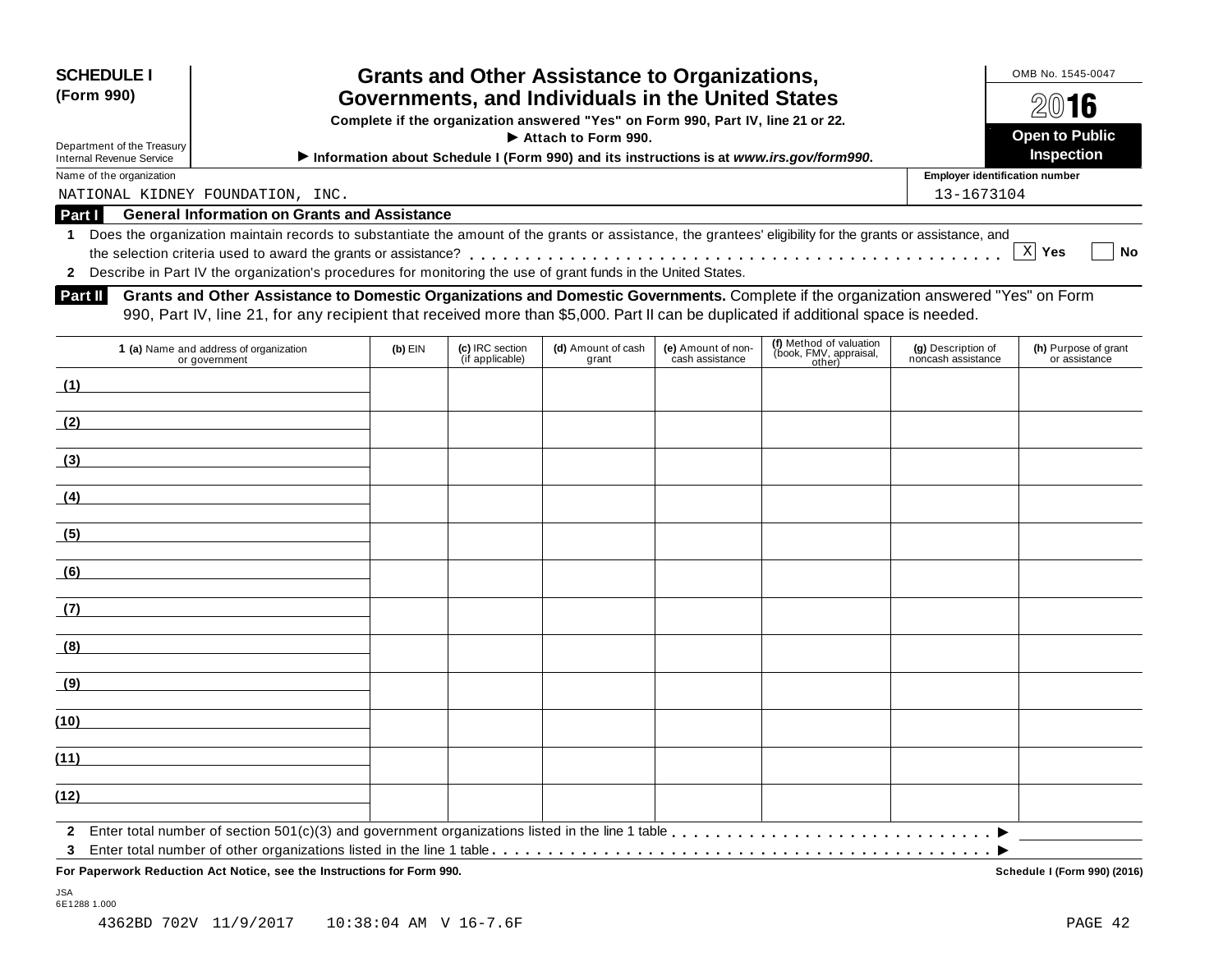#### **Grants and Other Assistance to Domestic Individuals.** Complete if the organization answered "Yes" on Form 990, Part IV, line 22. Part III can be duplicated if additional space is needed. **Part III**

| (a) Type of grant or assistance                                                                                                                         | (b) Number of<br>recipients | (c) Amount of<br>cash grant | (d) Amount of<br>non-cash assistance | (e) Method of valuation (book,<br>FMV, appraisal, other) | (f) Description of non-cash assistance |  |  |  |
|---------------------------------------------------------------------------------------------------------------------------------------------------------|-----------------------------|-----------------------------|--------------------------------------|----------------------------------------------------------|----------------------------------------|--|--|--|
| PATIENT ASSISTANCE GRANTS                                                                                                                               | 1,476.                      | 699,804.                    |                                      |                                                          |                                        |  |  |  |
| 2 CHRONIC KIDNEY DISEASE RESEARCH FELLOWSHIP GRANTS                                                                                                     | 14.                         | 363,142.                    |                                      |                                                          |                                        |  |  |  |
| 3 RESEARCH FELLOW                                                                                                                                       | 7.                          | 210,923.                    |                                      |                                                          |                                        |  |  |  |
| 4 SCHOLARSHIPS TO KIDNEY PATIENTS AND OTHER GRANTS                                                                                                      | 4.                          | 4,000.                      |                                      |                                                          |                                        |  |  |  |
| 5 VOLUNTEER AWARDS                                                                                                                                      |                             | 1,971.                      |                                      |                                                          |                                        |  |  |  |
| 6                                                                                                                                                       |                             |                             |                                      |                                                          |                                        |  |  |  |
|                                                                                                                                                         |                             |                             |                                      |                                                          |                                        |  |  |  |
| Part IV<br>Supplemental Information. Provide the information required in Part I, line 2, Part III, column (b); and any other additional<br>information. |                             |                             |                                      |                                                          |                                        |  |  |  |

PART I, LINE 2:

THE ORGANIZATION'S MOST SIGNIFICANT GRANTS ARE FOR NEPHROLOGY RESEARCH

AND INCLUDE CLINICAL SCIENTIST GRANTS, YOUNG INVESTIGATOR GRANTS,

RESEARCH FELLOWSHIP GRANTS, AND PROFESSIONAL COUNCIL GRANTS. THE

ORGANIZATION HAS ESTABLISHED A RESEARCH AWARD COMMITTEE TO REVIEW

APPLICATIONS AND SELECT RESEARCH FELLOWS ON AN ANNUAL BASIS. THE

ORGANIZATION CLOSELY MONITORS THE USE OF GRANT FUNDS. EACH AWARDEE IS

REQUIRED TO SUBMIT AN ANNUAL PROGRESS REPORT. EACH ADDITIONAL YEAR OF

FUNDING IS CONTINGENT UPON APPROVAL AND REVIEW OF THE ANNUAL PROGRESS

REPORT AND AVAILABILITY OF FUNDS. UPON COMPLETION OF THE LAST YEAR OF THE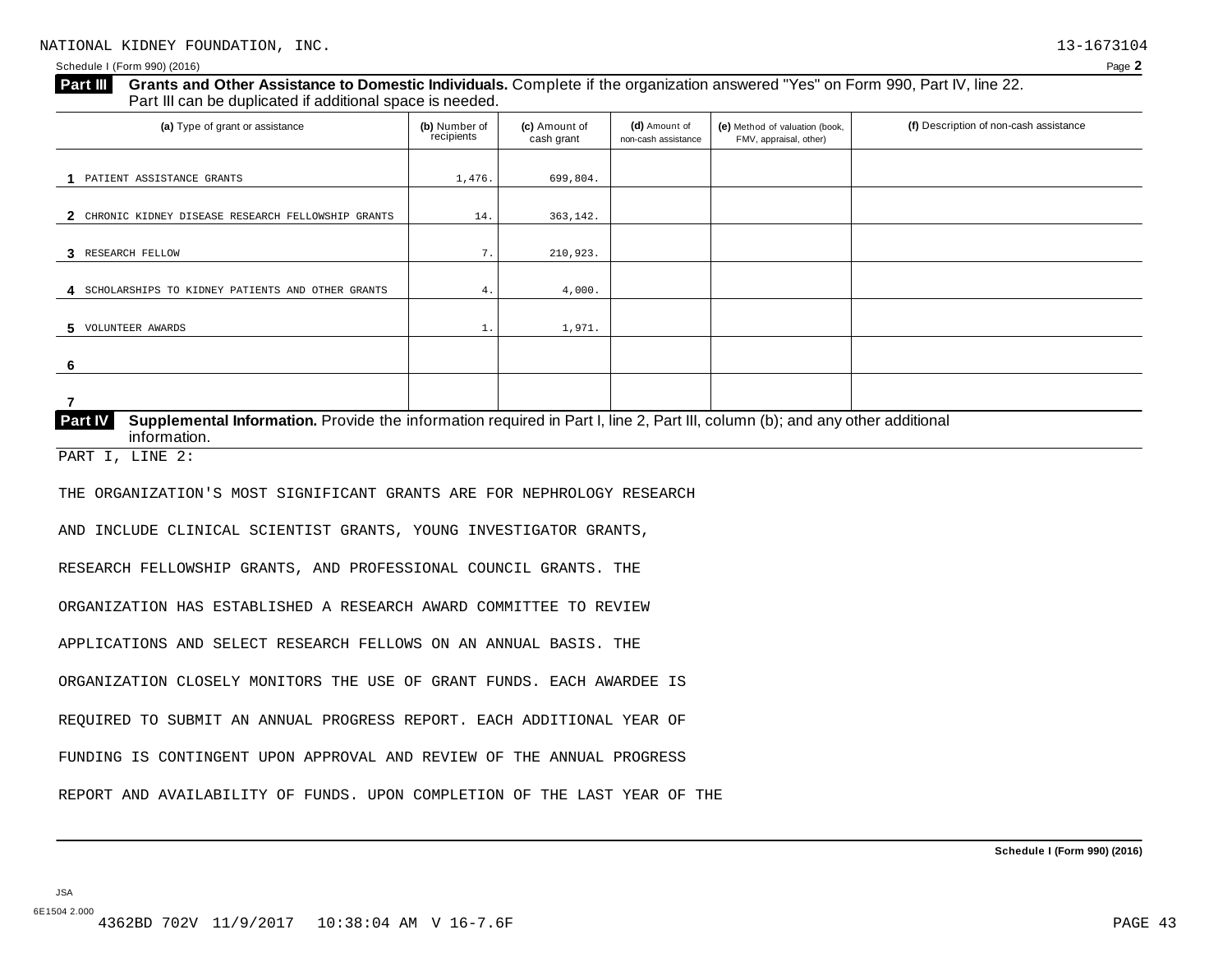#### Schedule I (Form 990) (2016) Page **2**

#### **Grants and Other Assistance to Domestic Individuals.** Complete if the organization answered "Yes" on Form 990, Part IV, line 22. Part III can be duplicated if additional space is needed. **Part III**

| (a) Type of grant or assistance                                                                                                                                | (b) Number of<br>recipients | (c) Amount of<br>cash grant | (d) Amount of<br>non-cash assistance | (e) Method of valuation (book,<br>FMV, appraisal, other) | (f) Description of non-cash assistance |
|----------------------------------------------------------------------------------------------------------------------------------------------------------------|-----------------------------|-----------------------------|--------------------------------------|----------------------------------------------------------|----------------------------------------|
|                                                                                                                                                                |                             |                             |                                      |                                                          |                                        |
|                                                                                                                                                                |                             |                             |                                      |                                                          |                                        |
| 3                                                                                                                                                              |                             |                             |                                      |                                                          |                                        |
|                                                                                                                                                                |                             |                             |                                      |                                                          |                                        |
| 5                                                                                                                                                              |                             |                             |                                      |                                                          |                                        |
| 6                                                                                                                                                              |                             |                             |                                      |                                                          |                                        |
|                                                                                                                                                                |                             |                             |                                      |                                                          |                                        |
| Supplemental Information. Provide the information required in Part I, line 2, Part III, column (b); and any other additional<br><b>Part IV</b><br>information. |                             |                             |                                      |                                                          |                                        |

GRANT, A FINAL REPORT MUST BE SUBMITTED BY THE AWARDEE.

THE ORGANIZATION ALSO PROVIDES GRANTS, SCHOLARSHIPS AND PATIENT

ASSISTANCE TO PERSONS WITH KIDNEY DISEASE.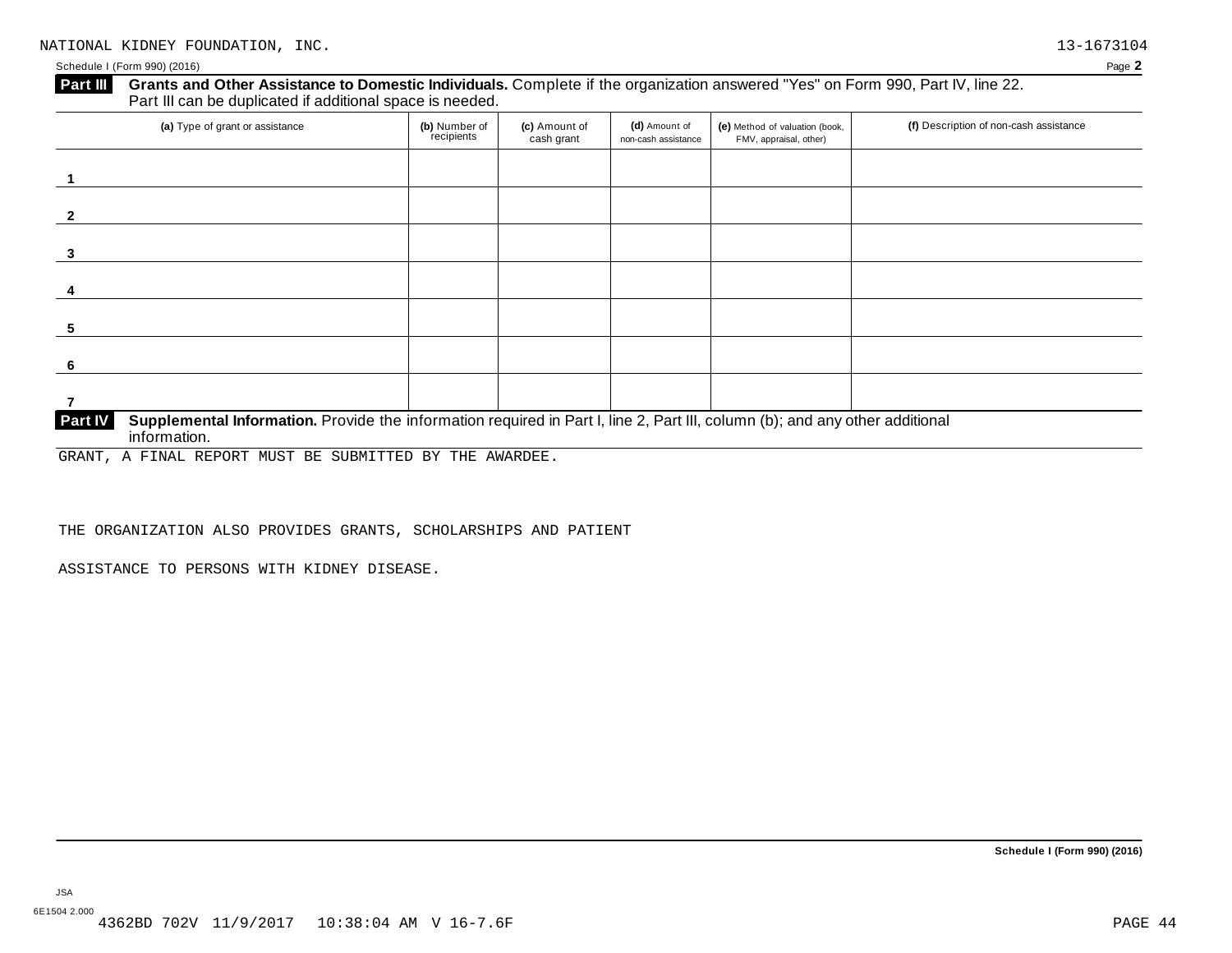| (Form 990)<br>For certain Officers, Directors, Trustees, Key Employees, and Highest<br>2016<br><b>Compensated Employees</b><br>Complete if the organization answered "Yes" on Form 990, Part IV, line 23.<br><b>Open to Public</b><br>Attach to Form 990.<br>Department of the Treasury<br>Information about Schedule J (Form 990) and its instructions is at www.irs.gov/form990.<br><b>Inspection</b><br>Internal Revenue Service<br><b>Employer identification number</b><br>Name of the organization<br>13-1673104<br>NATIONAL KIDNEY FOUNDATION, INC.<br><b>Questions Regarding Compensation</b><br>Part I<br><b>Yes</b><br>1a Check the appropriate box(es) if the organization provided any of the following to or for a person listed on Form<br>990, Part VII, Section A, line 1a. Complete Part III to provide any relevant information regarding these items.<br>First-class or charter travel<br>Housing allowance or residence for personal use<br>Travel for companions<br>Payments for business use of personal residence<br>Health or social club dues or initiation fees<br>Tax indemnification and gross-up payments<br>Discretionary spending account<br>Personal services (such as, maid, chauffeur, chef)<br>If any of the boxes on line 1a are checked, did the organization follow a written policy regarding payment<br>or reimbursement or provision of all of the expenses described above? If "No," complete Part III to<br>1b<br>Did the organization require substantiation prior to reimbursing or allowing expenses incurred by all<br>$\mathbf{2}$<br>directors, trustees, and officers, including the CEO/Executive Director, regarding the items checked on line<br>$\mathbf{2}$<br>Indicate which, if any, of the following the filing organization used to establish the compensation of the<br>3<br>organization's CEO/Executive Director. Check all that apply. Do not check any boxes for methods used by a<br>related organization to establish compensation of the CEO/Executive Director, but explain in Part III.<br>Χ<br>Compensation committee<br>Written employment contract<br>$\mathbf X$<br>Χ<br>Compensation survey or study<br>Independent compensation consultant<br>$\overline{\mathbf{x}}$<br>$\mathbf{x}$<br>Form 990 of other organizations<br>Approval by the board or compensation committee<br>During the year, did any person listed on Form 990, Part VII, Section A, line 1a, with respect to the filing<br>4<br>organization or a related organization:<br>Receive a severance payment or change-of-control payment?<br>4a<br>a<br>X<br>Participate in, or receive payment from, a supplemental nonqualified retirement plan?<br>4b<br>b<br>Participate in, or receive payment from, an equity-based compensation arrangement?<br>4c<br>c<br>If "Yes" to any of lines 4a-c, list the persons and provide the applicable amounts for each item in Part III.<br>Only section $501(c)(3)$ , $501(c)(4)$ , and $501(c)(29)$ organizations must complete lines 5-9.<br>For persons listed on Form 990, Part VII, Section A, line 1a, did the organization pay or accrue any<br>5<br>compensation contingent on the revenues of:<br>5a<br>a<br>5b<br>b<br>If "Yes" on line 5a or 5b, describe in Part III.<br>For persons listed on Form 990, Part VII, Section A, line 1a, did the organization pay or accrue any<br>6<br>compensation contingent on the net earnings of:<br>6а<br>a<br>6b<br>b<br>If "Yes" on line 6a or 6b, describe in Part III.<br>For persons listed on Form 990, Part VII, Section A, line 1a, did the organization provide any nonfixed<br>7 | <b>SCHEDULE J</b> | <b>Compensation Information</b> | OMB No. 1545-0047 |   |    |
|-------------------------------------------------------------------------------------------------------------------------------------------------------------------------------------------------------------------------------------------------------------------------------------------------------------------------------------------------------------------------------------------------------------------------------------------------------------------------------------------------------------------------------------------------------------------------------------------------------------------------------------------------------------------------------------------------------------------------------------------------------------------------------------------------------------------------------------------------------------------------------------------------------------------------------------------------------------------------------------------------------------------------------------------------------------------------------------------------------------------------------------------------------------------------------------------------------------------------------------------------------------------------------------------------------------------------------------------------------------------------------------------------------------------------------------------------------------------------------------------------------------------------------------------------------------------------------------------------------------------------------------------------------------------------------------------------------------------------------------------------------------------------------------------------------------------------------------------------------------------------------------------------------------------------------------------------------------------------------------------------------------------------------------------------------------------------------------------------------------------------------------------------------------------------------------------------------------------------------------------------------------------------------------------------------------------------------------------------------------------------------------------------------------------------------------------------------------------------------------------------------------------------------------------------------------------------------------------------------------------------------------------------------------------------------------------------------------------------------------------------------------------------------------------------------------------------------------------------------------------------------------------------------------------------------------------------------------------------------------------------------------------------------------------------------------------------------------------------------------------------------------------------------------------------------------------------------------------------------------------------------------------------------------------------------------------------------------------------------------------------------------------------------------------------------------------------------------------------------------------------------------------------------------------------------------------------------------------------------------------------------|-------------------|---------------------------------|-------------------|---|----|
|                                                                                                                                                                                                                                                                                                                                                                                                                                                                                                                                                                                                                                                                                                                                                                                                                                                                                                                                                                                                                                                                                                                                                                                                                                                                                                                                                                                                                                                                                                                                                                                                                                                                                                                                                                                                                                                                                                                                                                                                                                                                                                                                                                                                                                                                                                                                                                                                                                                                                                                                                                                                                                                                                                                                                                                                                                                                                                                                                                                                                                                                                                                                                                                                                                                                                                                                                                                                                                                                                                                                                                                                                               |                   |                                 |                   |   |    |
|                                                                                                                                                                                                                                                                                                                                                                                                                                                                                                                                                                                                                                                                                                                                                                                                                                                                                                                                                                                                                                                                                                                                                                                                                                                                                                                                                                                                                                                                                                                                                                                                                                                                                                                                                                                                                                                                                                                                                                                                                                                                                                                                                                                                                                                                                                                                                                                                                                                                                                                                                                                                                                                                                                                                                                                                                                                                                                                                                                                                                                                                                                                                                                                                                                                                                                                                                                                                                                                                                                                                                                                                                               |                   |                                 |                   |   |    |
|                                                                                                                                                                                                                                                                                                                                                                                                                                                                                                                                                                                                                                                                                                                                                                                                                                                                                                                                                                                                                                                                                                                                                                                                                                                                                                                                                                                                                                                                                                                                                                                                                                                                                                                                                                                                                                                                                                                                                                                                                                                                                                                                                                                                                                                                                                                                                                                                                                                                                                                                                                                                                                                                                                                                                                                                                                                                                                                                                                                                                                                                                                                                                                                                                                                                                                                                                                                                                                                                                                                                                                                                                               |                   |                                 |                   |   |    |
|                                                                                                                                                                                                                                                                                                                                                                                                                                                                                                                                                                                                                                                                                                                                                                                                                                                                                                                                                                                                                                                                                                                                                                                                                                                                                                                                                                                                                                                                                                                                                                                                                                                                                                                                                                                                                                                                                                                                                                                                                                                                                                                                                                                                                                                                                                                                                                                                                                                                                                                                                                                                                                                                                                                                                                                                                                                                                                                                                                                                                                                                                                                                                                                                                                                                                                                                                                                                                                                                                                                                                                                                                               |                   |                                 |                   |   |    |
|                                                                                                                                                                                                                                                                                                                                                                                                                                                                                                                                                                                                                                                                                                                                                                                                                                                                                                                                                                                                                                                                                                                                                                                                                                                                                                                                                                                                                                                                                                                                                                                                                                                                                                                                                                                                                                                                                                                                                                                                                                                                                                                                                                                                                                                                                                                                                                                                                                                                                                                                                                                                                                                                                                                                                                                                                                                                                                                                                                                                                                                                                                                                                                                                                                                                                                                                                                                                                                                                                                                                                                                                                               |                   |                                 |                   |   |    |
|                                                                                                                                                                                                                                                                                                                                                                                                                                                                                                                                                                                                                                                                                                                                                                                                                                                                                                                                                                                                                                                                                                                                                                                                                                                                                                                                                                                                                                                                                                                                                                                                                                                                                                                                                                                                                                                                                                                                                                                                                                                                                                                                                                                                                                                                                                                                                                                                                                                                                                                                                                                                                                                                                                                                                                                                                                                                                                                                                                                                                                                                                                                                                                                                                                                                                                                                                                                                                                                                                                                                                                                                                               |                   |                                 |                   |   |    |
|                                                                                                                                                                                                                                                                                                                                                                                                                                                                                                                                                                                                                                                                                                                                                                                                                                                                                                                                                                                                                                                                                                                                                                                                                                                                                                                                                                                                                                                                                                                                                                                                                                                                                                                                                                                                                                                                                                                                                                                                                                                                                                                                                                                                                                                                                                                                                                                                                                                                                                                                                                                                                                                                                                                                                                                                                                                                                                                                                                                                                                                                                                                                                                                                                                                                                                                                                                                                                                                                                                                                                                                                                               |                   |                                 |                   |   | No |
|                                                                                                                                                                                                                                                                                                                                                                                                                                                                                                                                                                                                                                                                                                                                                                                                                                                                                                                                                                                                                                                                                                                                                                                                                                                                                                                                                                                                                                                                                                                                                                                                                                                                                                                                                                                                                                                                                                                                                                                                                                                                                                                                                                                                                                                                                                                                                                                                                                                                                                                                                                                                                                                                                                                                                                                                                                                                                                                                                                                                                                                                                                                                                                                                                                                                                                                                                                                                                                                                                                                                                                                                                               |                   |                                 |                   |   |    |
|                                                                                                                                                                                                                                                                                                                                                                                                                                                                                                                                                                                                                                                                                                                                                                                                                                                                                                                                                                                                                                                                                                                                                                                                                                                                                                                                                                                                                                                                                                                                                                                                                                                                                                                                                                                                                                                                                                                                                                                                                                                                                                                                                                                                                                                                                                                                                                                                                                                                                                                                                                                                                                                                                                                                                                                                                                                                                                                                                                                                                                                                                                                                                                                                                                                                                                                                                                                                                                                                                                                                                                                                                               |                   |                                 |                   |   |    |
|                                                                                                                                                                                                                                                                                                                                                                                                                                                                                                                                                                                                                                                                                                                                                                                                                                                                                                                                                                                                                                                                                                                                                                                                                                                                                                                                                                                                                                                                                                                                                                                                                                                                                                                                                                                                                                                                                                                                                                                                                                                                                                                                                                                                                                                                                                                                                                                                                                                                                                                                                                                                                                                                                                                                                                                                                                                                                                                                                                                                                                                                                                                                                                                                                                                                                                                                                                                                                                                                                                                                                                                                                               |                   |                                 |                   |   |    |
|                                                                                                                                                                                                                                                                                                                                                                                                                                                                                                                                                                                                                                                                                                                                                                                                                                                                                                                                                                                                                                                                                                                                                                                                                                                                                                                                                                                                                                                                                                                                                                                                                                                                                                                                                                                                                                                                                                                                                                                                                                                                                                                                                                                                                                                                                                                                                                                                                                                                                                                                                                                                                                                                                                                                                                                                                                                                                                                                                                                                                                                                                                                                                                                                                                                                                                                                                                                                                                                                                                                                                                                                                               |                   |                                 |                   |   |    |
|                                                                                                                                                                                                                                                                                                                                                                                                                                                                                                                                                                                                                                                                                                                                                                                                                                                                                                                                                                                                                                                                                                                                                                                                                                                                                                                                                                                                                                                                                                                                                                                                                                                                                                                                                                                                                                                                                                                                                                                                                                                                                                                                                                                                                                                                                                                                                                                                                                                                                                                                                                                                                                                                                                                                                                                                                                                                                                                                                                                                                                                                                                                                                                                                                                                                                                                                                                                                                                                                                                                                                                                                                               |                   |                                 |                   |   |    |
|                                                                                                                                                                                                                                                                                                                                                                                                                                                                                                                                                                                                                                                                                                                                                                                                                                                                                                                                                                                                                                                                                                                                                                                                                                                                                                                                                                                                                                                                                                                                                                                                                                                                                                                                                                                                                                                                                                                                                                                                                                                                                                                                                                                                                                                                                                                                                                                                                                                                                                                                                                                                                                                                                                                                                                                                                                                                                                                                                                                                                                                                                                                                                                                                                                                                                                                                                                                                                                                                                                                                                                                                                               |                   |                                 |                   |   |    |
|                                                                                                                                                                                                                                                                                                                                                                                                                                                                                                                                                                                                                                                                                                                                                                                                                                                                                                                                                                                                                                                                                                                                                                                                                                                                                                                                                                                                                                                                                                                                                                                                                                                                                                                                                                                                                                                                                                                                                                                                                                                                                                                                                                                                                                                                                                                                                                                                                                                                                                                                                                                                                                                                                                                                                                                                                                                                                                                                                                                                                                                                                                                                                                                                                                                                                                                                                                                                                                                                                                                                                                                                                               |                   |                                 |                   |   |    |
|                                                                                                                                                                                                                                                                                                                                                                                                                                                                                                                                                                                                                                                                                                                                                                                                                                                                                                                                                                                                                                                                                                                                                                                                                                                                                                                                                                                                                                                                                                                                                                                                                                                                                                                                                                                                                                                                                                                                                                                                                                                                                                                                                                                                                                                                                                                                                                                                                                                                                                                                                                                                                                                                                                                                                                                                                                                                                                                                                                                                                                                                                                                                                                                                                                                                                                                                                                                                                                                                                                                                                                                                                               |                   |                                 |                   |   |    |
|                                                                                                                                                                                                                                                                                                                                                                                                                                                                                                                                                                                                                                                                                                                                                                                                                                                                                                                                                                                                                                                                                                                                                                                                                                                                                                                                                                                                                                                                                                                                                                                                                                                                                                                                                                                                                                                                                                                                                                                                                                                                                                                                                                                                                                                                                                                                                                                                                                                                                                                                                                                                                                                                                                                                                                                                                                                                                                                                                                                                                                                                                                                                                                                                                                                                                                                                                                                                                                                                                                                                                                                                                               |                   |                                 |                   |   |    |
|                                                                                                                                                                                                                                                                                                                                                                                                                                                                                                                                                                                                                                                                                                                                                                                                                                                                                                                                                                                                                                                                                                                                                                                                                                                                                                                                                                                                                                                                                                                                                                                                                                                                                                                                                                                                                                                                                                                                                                                                                                                                                                                                                                                                                                                                                                                                                                                                                                                                                                                                                                                                                                                                                                                                                                                                                                                                                                                                                                                                                                                                                                                                                                                                                                                                                                                                                                                                                                                                                                                                                                                                                               |                   |                                 |                   |   |    |
|                                                                                                                                                                                                                                                                                                                                                                                                                                                                                                                                                                                                                                                                                                                                                                                                                                                                                                                                                                                                                                                                                                                                                                                                                                                                                                                                                                                                                                                                                                                                                                                                                                                                                                                                                                                                                                                                                                                                                                                                                                                                                                                                                                                                                                                                                                                                                                                                                                                                                                                                                                                                                                                                                                                                                                                                                                                                                                                                                                                                                                                                                                                                                                                                                                                                                                                                                                                                                                                                                                                                                                                                                               |                   |                                 |                   |   |    |
|                                                                                                                                                                                                                                                                                                                                                                                                                                                                                                                                                                                                                                                                                                                                                                                                                                                                                                                                                                                                                                                                                                                                                                                                                                                                                                                                                                                                                                                                                                                                                                                                                                                                                                                                                                                                                                                                                                                                                                                                                                                                                                                                                                                                                                                                                                                                                                                                                                                                                                                                                                                                                                                                                                                                                                                                                                                                                                                                                                                                                                                                                                                                                                                                                                                                                                                                                                                                                                                                                                                                                                                                                               |                   |                                 |                   |   |    |
|                                                                                                                                                                                                                                                                                                                                                                                                                                                                                                                                                                                                                                                                                                                                                                                                                                                                                                                                                                                                                                                                                                                                                                                                                                                                                                                                                                                                                                                                                                                                                                                                                                                                                                                                                                                                                                                                                                                                                                                                                                                                                                                                                                                                                                                                                                                                                                                                                                                                                                                                                                                                                                                                                                                                                                                                                                                                                                                                                                                                                                                                                                                                                                                                                                                                                                                                                                                                                                                                                                                                                                                                                               |                   |                                 |                   |   |    |
|                                                                                                                                                                                                                                                                                                                                                                                                                                                                                                                                                                                                                                                                                                                                                                                                                                                                                                                                                                                                                                                                                                                                                                                                                                                                                                                                                                                                                                                                                                                                                                                                                                                                                                                                                                                                                                                                                                                                                                                                                                                                                                                                                                                                                                                                                                                                                                                                                                                                                                                                                                                                                                                                                                                                                                                                                                                                                                                                                                                                                                                                                                                                                                                                                                                                                                                                                                                                                                                                                                                                                                                                                               |                   |                                 |                   |   |    |
|                                                                                                                                                                                                                                                                                                                                                                                                                                                                                                                                                                                                                                                                                                                                                                                                                                                                                                                                                                                                                                                                                                                                                                                                                                                                                                                                                                                                                                                                                                                                                                                                                                                                                                                                                                                                                                                                                                                                                                                                                                                                                                                                                                                                                                                                                                                                                                                                                                                                                                                                                                                                                                                                                                                                                                                                                                                                                                                                                                                                                                                                                                                                                                                                                                                                                                                                                                                                                                                                                                                                                                                                                               |                   |                                 |                   |   |    |
|                                                                                                                                                                                                                                                                                                                                                                                                                                                                                                                                                                                                                                                                                                                                                                                                                                                                                                                                                                                                                                                                                                                                                                                                                                                                                                                                                                                                                                                                                                                                                                                                                                                                                                                                                                                                                                                                                                                                                                                                                                                                                                                                                                                                                                                                                                                                                                                                                                                                                                                                                                                                                                                                                                                                                                                                                                                                                                                                                                                                                                                                                                                                                                                                                                                                                                                                                                                                                                                                                                                                                                                                                               |                   |                                 |                   |   |    |
|                                                                                                                                                                                                                                                                                                                                                                                                                                                                                                                                                                                                                                                                                                                                                                                                                                                                                                                                                                                                                                                                                                                                                                                                                                                                                                                                                                                                                                                                                                                                                                                                                                                                                                                                                                                                                                                                                                                                                                                                                                                                                                                                                                                                                                                                                                                                                                                                                                                                                                                                                                                                                                                                                                                                                                                                                                                                                                                                                                                                                                                                                                                                                                                                                                                                                                                                                                                                                                                                                                                                                                                                                               |                   |                                 |                   |   |    |
|                                                                                                                                                                                                                                                                                                                                                                                                                                                                                                                                                                                                                                                                                                                                                                                                                                                                                                                                                                                                                                                                                                                                                                                                                                                                                                                                                                                                                                                                                                                                                                                                                                                                                                                                                                                                                                                                                                                                                                                                                                                                                                                                                                                                                                                                                                                                                                                                                                                                                                                                                                                                                                                                                                                                                                                                                                                                                                                                                                                                                                                                                                                                                                                                                                                                                                                                                                                                                                                                                                                                                                                                                               |                   |                                 |                   |   |    |
|                                                                                                                                                                                                                                                                                                                                                                                                                                                                                                                                                                                                                                                                                                                                                                                                                                                                                                                                                                                                                                                                                                                                                                                                                                                                                                                                                                                                                                                                                                                                                                                                                                                                                                                                                                                                                                                                                                                                                                                                                                                                                                                                                                                                                                                                                                                                                                                                                                                                                                                                                                                                                                                                                                                                                                                                                                                                                                                                                                                                                                                                                                                                                                                                                                                                                                                                                                                                                                                                                                                                                                                                                               |                   |                                 |                   |   | Χ  |
|                                                                                                                                                                                                                                                                                                                                                                                                                                                                                                                                                                                                                                                                                                                                                                                                                                                                                                                                                                                                                                                                                                                                                                                                                                                                                                                                                                                                                                                                                                                                                                                                                                                                                                                                                                                                                                                                                                                                                                                                                                                                                                                                                                                                                                                                                                                                                                                                                                                                                                                                                                                                                                                                                                                                                                                                                                                                                                                                                                                                                                                                                                                                                                                                                                                                                                                                                                                                                                                                                                                                                                                                                               |                   |                                 |                   |   |    |
|                                                                                                                                                                                                                                                                                                                                                                                                                                                                                                                                                                                                                                                                                                                                                                                                                                                                                                                                                                                                                                                                                                                                                                                                                                                                                                                                                                                                                                                                                                                                                                                                                                                                                                                                                                                                                                                                                                                                                                                                                                                                                                                                                                                                                                                                                                                                                                                                                                                                                                                                                                                                                                                                                                                                                                                                                                                                                                                                                                                                                                                                                                                                                                                                                                                                                                                                                                                                                                                                                                                                                                                                                               |                   |                                 |                   |   | X  |
|                                                                                                                                                                                                                                                                                                                                                                                                                                                                                                                                                                                                                                                                                                                                                                                                                                                                                                                                                                                                                                                                                                                                                                                                                                                                                                                                                                                                                                                                                                                                                                                                                                                                                                                                                                                                                                                                                                                                                                                                                                                                                                                                                                                                                                                                                                                                                                                                                                                                                                                                                                                                                                                                                                                                                                                                                                                                                                                                                                                                                                                                                                                                                                                                                                                                                                                                                                                                                                                                                                                                                                                                                               |                   |                                 |                   |   |    |
|                                                                                                                                                                                                                                                                                                                                                                                                                                                                                                                                                                                                                                                                                                                                                                                                                                                                                                                                                                                                                                                                                                                                                                                                                                                                                                                                                                                                                                                                                                                                                                                                                                                                                                                                                                                                                                                                                                                                                                                                                                                                                                                                                                                                                                                                                                                                                                                                                                                                                                                                                                                                                                                                                                                                                                                                                                                                                                                                                                                                                                                                                                                                                                                                                                                                                                                                                                                                                                                                                                                                                                                                                               |                   |                                 |                   |   |    |
|                                                                                                                                                                                                                                                                                                                                                                                                                                                                                                                                                                                                                                                                                                                                                                                                                                                                                                                                                                                                                                                                                                                                                                                                                                                                                                                                                                                                                                                                                                                                                                                                                                                                                                                                                                                                                                                                                                                                                                                                                                                                                                                                                                                                                                                                                                                                                                                                                                                                                                                                                                                                                                                                                                                                                                                                                                                                                                                                                                                                                                                                                                                                                                                                                                                                                                                                                                                                                                                                                                                                                                                                                               |                   |                                 |                   |   |    |
|                                                                                                                                                                                                                                                                                                                                                                                                                                                                                                                                                                                                                                                                                                                                                                                                                                                                                                                                                                                                                                                                                                                                                                                                                                                                                                                                                                                                                                                                                                                                                                                                                                                                                                                                                                                                                                                                                                                                                                                                                                                                                                                                                                                                                                                                                                                                                                                                                                                                                                                                                                                                                                                                                                                                                                                                                                                                                                                                                                                                                                                                                                                                                                                                                                                                                                                                                                                                                                                                                                                                                                                                                               |                   |                                 |                   |   |    |
|                                                                                                                                                                                                                                                                                                                                                                                                                                                                                                                                                                                                                                                                                                                                                                                                                                                                                                                                                                                                                                                                                                                                                                                                                                                                                                                                                                                                                                                                                                                                                                                                                                                                                                                                                                                                                                                                                                                                                                                                                                                                                                                                                                                                                                                                                                                                                                                                                                                                                                                                                                                                                                                                                                                                                                                                                                                                                                                                                                                                                                                                                                                                                                                                                                                                                                                                                                                                                                                                                                                                                                                                                               |                   |                                 |                   |   | Χ  |
|                                                                                                                                                                                                                                                                                                                                                                                                                                                                                                                                                                                                                                                                                                                                                                                                                                                                                                                                                                                                                                                                                                                                                                                                                                                                                                                                                                                                                                                                                                                                                                                                                                                                                                                                                                                                                                                                                                                                                                                                                                                                                                                                                                                                                                                                                                                                                                                                                                                                                                                                                                                                                                                                                                                                                                                                                                                                                                                                                                                                                                                                                                                                                                                                                                                                                                                                                                                                                                                                                                                                                                                                                               |                   |                                 |                   |   | X  |
|                                                                                                                                                                                                                                                                                                                                                                                                                                                                                                                                                                                                                                                                                                                                                                                                                                                                                                                                                                                                                                                                                                                                                                                                                                                                                                                                                                                                                                                                                                                                                                                                                                                                                                                                                                                                                                                                                                                                                                                                                                                                                                                                                                                                                                                                                                                                                                                                                                                                                                                                                                                                                                                                                                                                                                                                                                                                                                                                                                                                                                                                                                                                                                                                                                                                                                                                                                                                                                                                                                                                                                                                                               |                   |                                 |                   |   |    |
|                                                                                                                                                                                                                                                                                                                                                                                                                                                                                                                                                                                                                                                                                                                                                                                                                                                                                                                                                                                                                                                                                                                                                                                                                                                                                                                                                                                                                                                                                                                                                                                                                                                                                                                                                                                                                                                                                                                                                                                                                                                                                                                                                                                                                                                                                                                                                                                                                                                                                                                                                                                                                                                                                                                                                                                                                                                                                                                                                                                                                                                                                                                                                                                                                                                                                                                                                                                                                                                                                                                                                                                                                               |                   |                                 |                   |   |    |
|                                                                                                                                                                                                                                                                                                                                                                                                                                                                                                                                                                                                                                                                                                                                                                                                                                                                                                                                                                                                                                                                                                                                                                                                                                                                                                                                                                                                                                                                                                                                                                                                                                                                                                                                                                                                                                                                                                                                                                                                                                                                                                                                                                                                                                                                                                                                                                                                                                                                                                                                                                                                                                                                                                                                                                                                                                                                                                                                                                                                                                                                                                                                                                                                                                                                                                                                                                                                                                                                                                                                                                                                                               |                   |                                 |                   |   |    |
|                                                                                                                                                                                                                                                                                                                                                                                                                                                                                                                                                                                                                                                                                                                                                                                                                                                                                                                                                                                                                                                                                                                                                                                                                                                                                                                                                                                                                                                                                                                                                                                                                                                                                                                                                                                                                                                                                                                                                                                                                                                                                                                                                                                                                                                                                                                                                                                                                                                                                                                                                                                                                                                                                                                                                                                                                                                                                                                                                                                                                                                                                                                                                                                                                                                                                                                                                                                                                                                                                                                                                                                                                               |                   |                                 |                   |   | Χ  |
|                                                                                                                                                                                                                                                                                                                                                                                                                                                                                                                                                                                                                                                                                                                                                                                                                                                                                                                                                                                                                                                                                                                                                                                                                                                                                                                                                                                                                                                                                                                                                                                                                                                                                                                                                                                                                                                                                                                                                                                                                                                                                                                                                                                                                                                                                                                                                                                                                                                                                                                                                                                                                                                                                                                                                                                                                                                                                                                                                                                                                                                                                                                                                                                                                                                                                                                                                                                                                                                                                                                                                                                                                               |                   |                                 |                   |   | X  |
|                                                                                                                                                                                                                                                                                                                                                                                                                                                                                                                                                                                                                                                                                                                                                                                                                                                                                                                                                                                                                                                                                                                                                                                                                                                                                                                                                                                                                                                                                                                                                                                                                                                                                                                                                                                                                                                                                                                                                                                                                                                                                                                                                                                                                                                                                                                                                                                                                                                                                                                                                                                                                                                                                                                                                                                                                                                                                                                                                                                                                                                                                                                                                                                                                                                                                                                                                                                                                                                                                                                                                                                                                               |                   |                                 |                   |   |    |
|                                                                                                                                                                                                                                                                                                                                                                                                                                                                                                                                                                                                                                                                                                                                                                                                                                                                                                                                                                                                                                                                                                                                                                                                                                                                                                                                                                                                                                                                                                                                                                                                                                                                                                                                                                                                                                                                                                                                                                                                                                                                                                                                                                                                                                                                                                                                                                                                                                                                                                                                                                                                                                                                                                                                                                                                                                                                                                                                                                                                                                                                                                                                                                                                                                                                                                                                                                                                                                                                                                                                                                                                                               |                   |                                 |                   |   |    |
|                                                                                                                                                                                                                                                                                                                                                                                                                                                                                                                                                                                                                                                                                                                                                                                                                                                                                                                                                                                                                                                                                                                                                                                                                                                                                                                                                                                                                                                                                                                                                                                                                                                                                                                                                                                                                                                                                                                                                                                                                                                                                                                                                                                                                                                                                                                                                                                                                                                                                                                                                                                                                                                                                                                                                                                                                                                                                                                                                                                                                                                                                                                                                                                                                                                                                                                                                                                                                                                                                                                                                                                                                               |                   |                                 | 7                 | Χ |    |
| Were any amounts reported on Form 990, Part VII, paid or accrued pursuant to a contract that was subject<br>8                                                                                                                                                                                                                                                                                                                                                                                                                                                                                                                                                                                                                                                                                                                                                                                                                                                                                                                                                                                                                                                                                                                                                                                                                                                                                                                                                                                                                                                                                                                                                                                                                                                                                                                                                                                                                                                                                                                                                                                                                                                                                                                                                                                                                                                                                                                                                                                                                                                                                                                                                                                                                                                                                                                                                                                                                                                                                                                                                                                                                                                                                                                                                                                                                                                                                                                                                                                                                                                                                                                 |                   |                                 |                   |   |    |
| to the initial contract exception described in Regulations section 53.4958-4(a)(3)? If "Yes," describe                                                                                                                                                                                                                                                                                                                                                                                                                                                                                                                                                                                                                                                                                                                                                                                                                                                                                                                                                                                                                                                                                                                                                                                                                                                                                                                                                                                                                                                                                                                                                                                                                                                                                                                                                                                                                                                                                                                                                                                                                                                                                                                                                                                                                                                                                                                                                                                                                                                                                                                                                                                                                                                                                                                                                                                                                                                                                                                                                                                                                                                                                                                                                                                                                                                                                                                                                                                                                                                                                                                        |                   |                                 |                   |   | Χ  |
| 8<br>If "Yes" on line 8, did the organization also follow the rebuttable presumption procedure described in<br>9                                                                                                                                                                                                                                                                                                                                                                                                                                                                                                                                                                                                                                                                                                                                                                                                                                                                                                                                                                                                                                                                                                                                                                                                                                                                                                                                                                                                                                                                                                                                                                                                                                                                                                                                                                                                                                                                                                                                                                                                                                                                                                                                                                                                                                                                                                                                                                                                                                                                                                                                                                                                                                                                                                                                                                                                                                                                                                                                                                                                                                                                                                                                                                                                                                                                                                                                                                                                                                                                                                              |                   |                                 |                   |   |    |
| 9                                                                                                                                                                                                                                                                                                                                                                                                                                                                                                                                                                                                                                                                                                                                                                                                                                                                                                                                                                                                                                                                                                                                                                                                                                                                                                                                                                                                                                                                                                                                                                                                                                                                                                                                                                                                                                                                                                                                                                                                                                                                                                                                                                                                                                                                                                                                                                                                                                                                                                                                                                                                                                                                                                                                                                                                                                                                                                                                                                                                                                                                                                                                                                                                                                                                                                                                                                                                                                                                                                                                                                                                                             |                   |                                 |                   |   |    |
| For Paperwork Reduction Act Notice, see the Instructions for Form 990.<br>Schedule J (Form 990) 2016                                                                                                                                                                                                                                                                                                                                                                                                                                                                                                                                                                                                                                                                                                                                                                                                                                                                                                                                                                                                                                                                                                                                                                                                                                                                                                                                                                                                                                                                                                                                                                                                                                                                                                                                                                                                                                                                                                                                                                                                                                                                                                                                                                                                                                                                                                                                                                                                                                                                                                                                                                                                                                                                                                                                                                                                                                                                                                                                                                                                                                                                                                                                                                                                                                                                                                                                                                                                                                                                                                                          |                   |                                 |                   |   |    |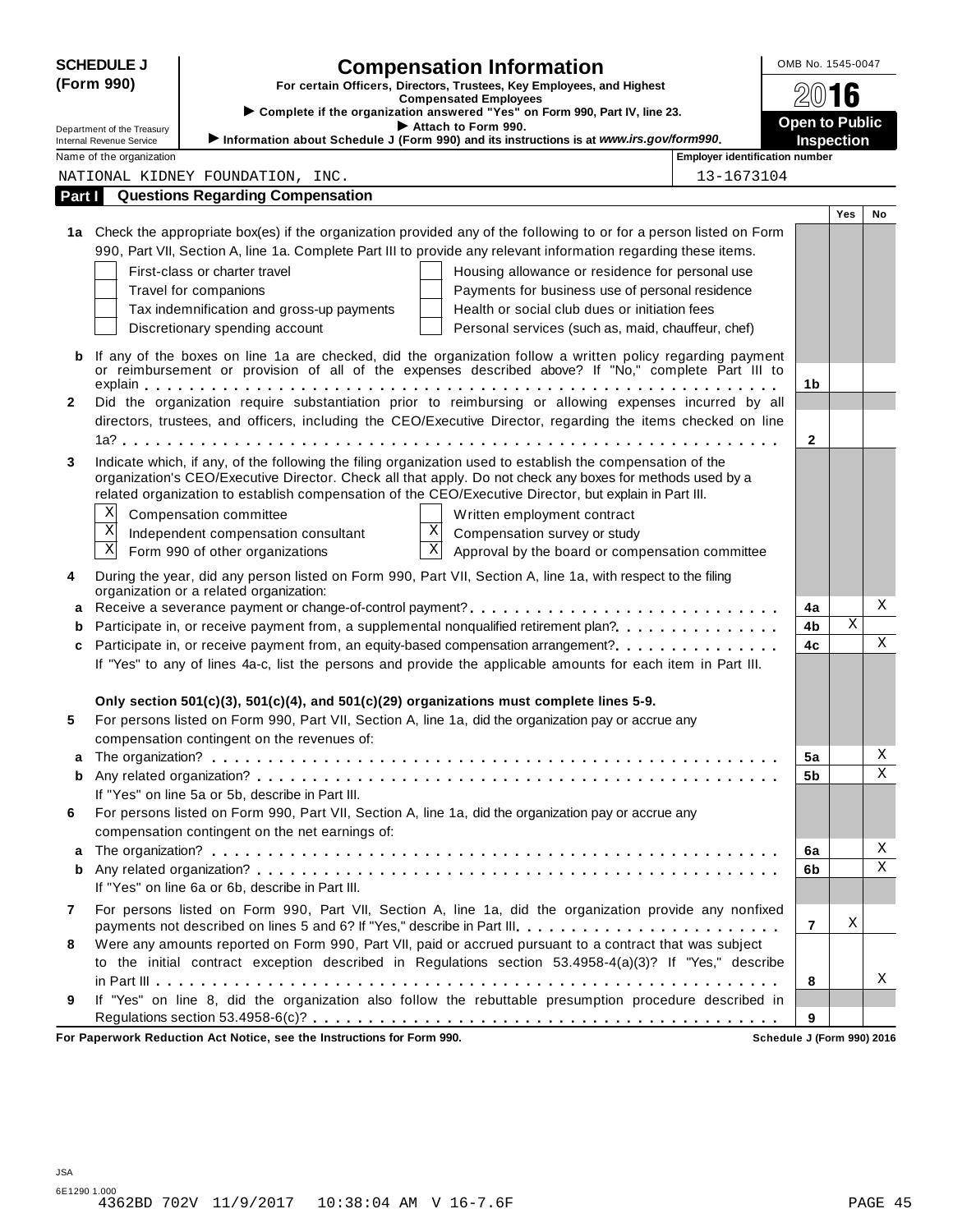Schedule J (Form 990) 2016 Page **2**

## **Part II** Officers, Directors, Trustees, Key Employees, and Highest Compensated Employees. Use duplicate copies if additional space is needed.

For each individual whose compensation must be reported on Schedule J, report compensation from the organization on row (i) and from related organizations, described in the instructions, on row (ii). Do not list any individuals that aren't listed on Form 990, Part VII.

Note: The sum of columns (B)(i)-(iii) for each listed individual must equal the total amount of Form 990, Part VII, Section A, line 1a, applicable column (D) and (E) amounts for that individual.

|                                           |      |                          | (B) Breakdown of W-2 and/or 1099-MISC compensation |                                           | (C) Retirement and             | (D) Nontaxable | (E) Total of columns | (F) Compensation                                           |
|-------------------------------------------|------|--------------------------|----------------------------------------------------|-------------------------------------------|--------------------------------|----------------|----------------------|------------------------------------------------------------|
| (A) Name and Title                        |      | (i) Base<br>compensation | (ii) Bonus & incentive<br>compensation             | (iii) Other<br>reportable<br>compensation | other deferred<br>compensation | benefits       | $(B)(i)-(D)$         | in column (B) reported<br>as deferred on prior<br>Form 990 |
| KEVIN LONGINO                             | (i)  | 354,955                  | $\mathsf{O}$ .                                     | $\mathbf 0$ .                             | 13,917.                        | 21,828.        | 390,700.             | 0.                                                         |
| CHIEF EXECUTIVE OFFICER                   | (i)  | $\mathbf 0$              | $\Omega$ .                                         | $\mathsf{O}$ .                            | $\Omega$ .                     | 0.             | $\mathbf{0}$ .       | $0$ .                                                      |
| PETROS A. GREGORIOU                       | (i)  | 222,291                  | 6,000                                              | 0.                                        | 6,802.                         | 21,775.        | 256,868.             | $0$ .                                                      |
| $2^{\text{CHIEF}}$ FINANCIAL OFFICER      | (i)  | $\Omega$                 | $\mathbf{0}$ .                                     | $\mathbf{0}$ .                            | $\Omega$ .                     | 0.             | $\Omega$             | $0$ .                                                      |
| KERRY WILLIS                              | (i)  | 253,232                  | 0.                                                 | 0.                                        | 24,267                         | 21,828.        | 299,327              | $0$ .                                                      |
| 3 <sup>CHIEF</sup> SCIENTIFIC OFFICER     | (ii) | 0                        | $\mathbf 0$ .                                      | $\mathbf 0$ .                             | 0                              | 0.             | $\mathbf{0}$ .       | $0$ .                                                      |
| JOSEPH VASSALOTTI                         | (i)  | 207,019                  | 0                                                  | $\mathbf 0$ .                             | $\mathbf 0$ .                  | 21,676.        | 228,695              | 0.                                                         |
| 4 <sup>CHIEF</sup> MEDICAL OFFICER        | (ii) | $\mathbf 0$              | $\mathbf{0}$ .                                     | $\mathsf{O}$ .                            | $\mathbf 0$ .                  | 0.             | $\mathbf{0}$ .       | $\overline{0}$ .                                           |
| ANTHONY GUCCIARDO                         | (i)  | 205,724.                 | $\mathsf{O}$ .                                     | $\mathsf{O}$ .                            | 10,380.                        | 9,284.         | 225,388.             | $\overline{0}$ .                                           |
| 5 <sup>SVP, STRATEGIC PARTNERSHIPS</sup>  | (ii) | $\mathbf{0}$             | $\mathbf 0$ .                                      | $\mathbf 0$ .                             | 0.                             | 0.             | $\mathbf 0$ .        | $0$ .                                                      |
| JOANNE SPINK (THRU 1/17                   | (i)  | 184,285                  | $\mathbf{0}$ .                                     | $\mathbf{0}$ .                            | 17,697                         | 754.           | 202,736.             | $\overline{0}$ .                                           |
| 6 <sup>REGIONAL</sup> VP - MID ATLANTIC   | (ii) | 0                        | $\mathbf{0}$ .                                     | $\mathbf{0}$ .                            | $\Omega$ .                     | 0.             | $\mathbf{0}$ .       | $0$ .                                                      |
| ERIC ALBRECHT                             | (i)  | 180,992                  | $\mathbf 0$ .                                      | $\mathbf{0}$ .                            | 9,200.                         | 21,256.        | 211,448.             | $0$ .                                                      |
| VP, EVENTS DEV. & SPORTS MKTG.            | (i)  | 0                        | $\mathbf{0}$ .                                     | $\mathsf{O}$ .                            | $\Omega$ .                     | 0.             | $\mathsf{O}$ .       | $0$ .                                                      |
| TROY K. ZIMMERMAN                         | (i)  | 174,916                  | $\mathbf{0}$ .                                     | 0.                                        | 17, 477.                       | 21,655.        | 214,048              | $\overline{0}$ .                                           |
| $8^{\mathrm{VP}}$ , GOVERNMENT RELATIONS  | (i)  | $\Omega$                 | $\Omega$                                           | 0.                                        | $\Omega$ .                     | 0.             | $\Omega$             | $\overline{0}$ .                                           |
| <b>GARY RENVILLE</b>                      | (i)  | 173,398.                 | 1,000                                              | 0.                                        | 13,803.                        | 9,206.         | 197,407.             | $0$ .                                                      |
| $9^{REGIONAL}$ VP, WEST                   | (i)  | $\Omega$                 | $\mathbf 0$ .                                      | $\mathbf{0}$ .                            | $\Omega$ .                     | 0.             | $\Omega$ .           | $\mathsf 0$ .                                              |
| KATHRYN PUCCI                             | (i)  | 164,227                  | $\mathbf{0}$ .                                     | 0.                                        | 13,620.                        | 9,206.         | 187,053.             | $\mathsf 0$ .                                              |
| 10 <sup>SVP, EDUCATION AND PROGRAMS</sup> | (i)  | 0                        | $\Omega$ .                                         | $\mathbf{0}$ .                            | $\Omega$ .                     | 0.             | $\mathsf{O}$ .       | $0$ .                                                      |
| PAMELA COHEN                              | (i)  | 161,885.                 | 1,000                                              | 0.                                        | 8,894.                         | 21,176.        | 192,955.             | $\mathsf 0$ .                                              |
| 11 <sup>VP, DONOR DEVELOPMENT</sup>       | (i)  | $\mathbf{0}$             | $\mathbf{0}$ .                                     | 0.                                        | $0$ .                          | 0.             | $\mathbf{0}$ .       | 0.                                                         |
|                                           | (i)  |                          |                                                    |                                           |                                |                |                      |                                                            |
| 12                                        | (i)  |                          |                                                    |                                           |                                |                |                      |                                                            |
|                                           | (i)  |                          |                                                    |                                           |                                |                |                      |                                                            |
| 13                                        | (ii) |                          |                                                    |                                           |                                |                |                      |                                                            |
|                                           | (i)  |                          |                                                    |                                           |                                |                |                      |                                                            |
| 14                                        | (ii) |                          |                                                    |                                           |                                |                |                      |                                                            |
|                                           | (i)  |                          |                                                    |                                           |                                |                |                      |                                                            |
| 15                                        | (ii) |                          |                                                    |                                           |                                |                |                      |                                                            |
|                                           | (i)  |                          |                                                    |                                           |                                |                |                      |                                                            |
| 16                                        | (i)  |                          |                                                    |                                           |                                |                |                      |                                                            |

**Schedule J (Form 990) 2016**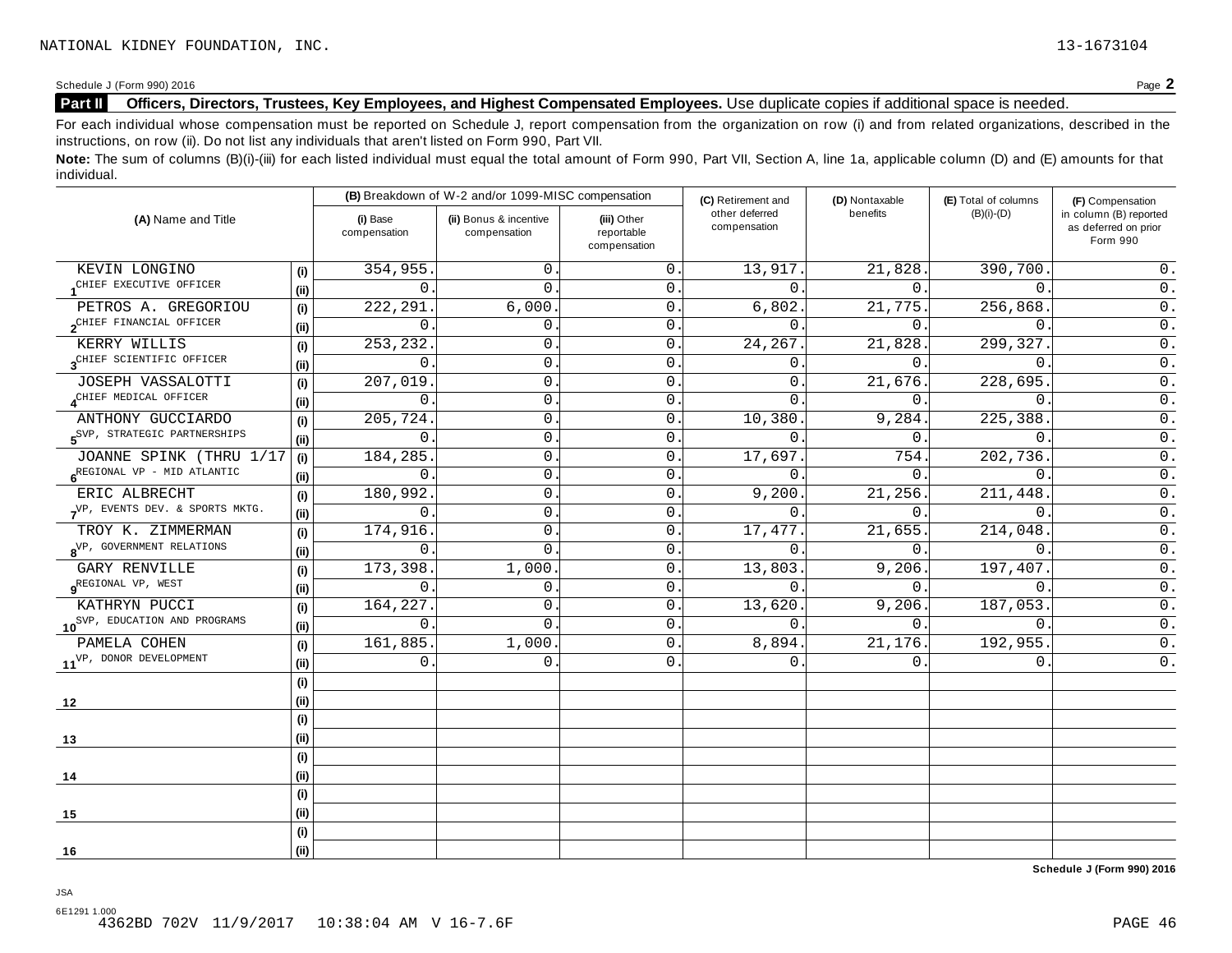Schedule J (Form 990) 2016 Page **3**

#### **Part III** Supplemental Information

Provide the information, explanation, or descriptions required for Part I, lines 1a, 1b, 3, 4a, 4b, 4c, 5a, 5b, 6a, 6b, 7, and 8, and for Part II. Also complete this part for any additional information.

PART I, LINE 4B:

THE ORGANIZATION HAS A SECTION 457(F) SENIOR STAFF FLEXIBLE BENEFIT PLAN

THAT PROVIDES SENIOR MANAGEMENT EMPLOYEES WITH A BENEFIT ALLOWANCE

CONTRIBUTED BY THE ORGANIZATION, WHICH CAN BE USED FOR VARIOUS BENEFIT

OPTIONS, INCLUDING A CAPITAL ACCUMULATION ACCOUNT. THERE WERE NO

CONTRIBUTIONS TO THE 457(F) PLAN DURING CALENDAR YEAR 2016.

PART I, LINE 7:

SCHEDULE J, PART II, COLUMN (B)(II) REPORTS DISCRETIONARY INCENTIVE

AMOUNTS THAT WERE APPROVED BY THE BOARD BASED UPON PERFORMANCE.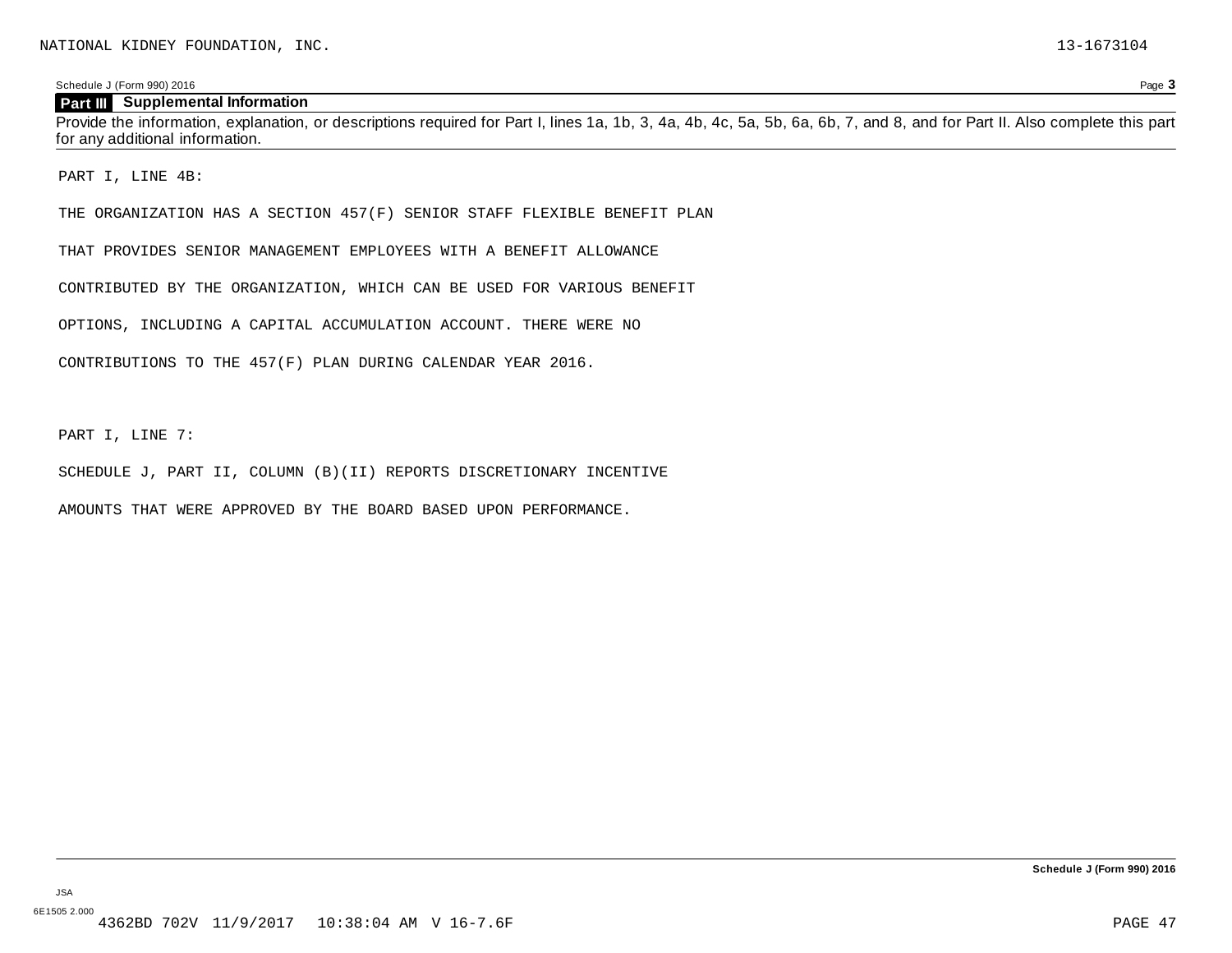SCHEDULE M<br> **SCHEDULE M Source 1990 SCHEDULE M**<br> **Source if the organizations answered "Yes" on Form 990, Part IV, lines 29 or 30.** 20016 **(Form 990) INOTICASH COTTLIBUTION**<br> **INCORD Complete if the organizations answered "Yes" on Form 990, Part IV, lines 29 or 30.**  $20$ 

I **Attach to Form 990. Open To Public** Department of the Treasury

| Name of the organization                                 |                                                            |                               |                                                                                             |                                                                                    | <b>Employer identification number</b>                        |
|----------------------------------------------------------|------------------------------------------------------------|-------------------------------|---------------------------------------------------------------------------------------------|------------------------------------------------------------------------------------|--------------------------------------------------------------|
| NATIONAL KIDNEY FOUNDATION, INC.                         |                                                            |                               |                                                                                             |                                                                                    | 13-1673104                                                   |
| <b>Types of Property</b><br>Part I                       |                                                            |                               |                                                                                             |                                                                                    |                                                              |
|                                                          |                                                            | (a)<br>Check if<br>applicable | (b)<br>Number of contributions or<br>items contributed                                      | (c)<br>Noncash contribution<br>amounts reported on<br>Form 990, Part VIII, line 1g | (d)<br>Method of determining<br>noncash contribution amounts |
| Art - Works of art.<br>1                                 |                                                            |                               |                                                                                             |                                                                                    |                                                              |
| Art - Historical treasures<br>2                          |                                                            |                               |                                                                                             |                                                                                    |                                                              |
| Art - Fractional interests<br>3                          |                                                            |                               |                                                                                             |                                                                                    |                                                              |
| Books and publications entering and<br>4                 |                                                            |                               |                                                                                             |                                                                                    |                                                              |
| Clothing and household<br>5<br>$goods.$                  |                                                            |                               |                                                                                             |                                                                                    |                                                              |
| Cars and other vehicles <b>Cars</b><br>6                 |                                                            | X                             | 7,089.                                                                                      | 3,220,620.                                                                         | MARKET QUOTATION                                             |
| Boats and planes experience and planes<br>7              |                                                            |                               |                                                                                             |                                                                                    |                                                              |
| Intellectual property <b>Algebra</b><br>8                |                                                            |                               |                                                                                             |                                                                                    |                                                              |
| Securities - Publicly traded<br>9                        |                                                            | X                             | 14.                                                                                         | 165,402.                                                                           | MARKET OUOTATION                                             |
| Securities - Closely held stock<br>10                    |                                                            |                               |                                                                                             |                                                                                    |                                                              |
| Securities - Partnership, LLC,<br>11                     |                                                            |                               |                                                                                             |                                                                                    |                                                              |
| or trust interests [19]                                  |                                                            |                               |                                                                                             |                                                                                    |                                                              |
| Securities - Miscellaneous<br>12                         |                                                            |                               |                                                                                             |                                                                                    |                                                              |
| Qualified conservation<br>13                             |                                                            |                               |                                                                                             |                                                                                    |                                                              |
| contribution - Historic                                  |                                                            |                               |                                                                                             |                                                                                    |                                                              |
| structures                                               |                                                            |                               |                                                                                             |                                                                                    |                                                              |
| Qualified conservation<br>14                             |                                                            |                               |                                                                                             |                                                                                    |                                                              |
| contribution - Other [19]                                |                                                            |                               |                                                                                             |                                                                                    |                                                              |
| Real estate - Residential<br>15                          |                                                            |                               |                                                                                             |                                                                                    |                                                              |
| Real estate - Commercial<br>16                           |                                                            |                               |                                                                                             |                                                                                    |                                                              |
| Real estate - Other New York 1997<br>17                  |                                                            |                               |                                                                                             |                                                                                    |                                                              |
| Collectibles<br>18                                       |                                                            |                               |                                                                                             |                                                                                    |                                                              |
| Food inventory<br>19                                     |                                                            |                               |                                                                                             |                                                                                    |                                                              |
| Drugs and medical supplies<br>20                         |                                                            |                               |                                                                                             |                                                                                    |                                                              |
| 21<br>Taxidermy                                          |                                                            |                               |                                                                                             |                                                                                    |                                                              |
| Historical artifacts [19]<br>22                          |                                                            |                               |                                                                                             |                                                                                    |                                                              |
| Scientific specimens [1994]<br>23                        |                                                            |                               |                                                                                             |                                                                                    |                                                              |
| Archeological artifacts<br>24                            |                                                            |                               |                                                                                             |                                                                                    |                                                              |
| Other $\blacktriangleright$ (<br>25                      | <u> 1989 - Johann Barn, mars ann an t-Amhair ann an t-</u> |                               |                                                                                             |                                                                                    |                                                              |
| Other $\blacktriangleright$ ( $\_\_\_\_\_\_\_\_$ )<br>26 |                                                            |                               |                                                                                             |                                                                                    |                                                              |
| Other $\blacktriangleright$ ( $\_\_\_\_\_\_\_\_$ )<br>27 |                                                            |                               |                                                                                             |                                                                                    |                                                              |
| Other $\blacktriangleright$ (<br>28                      |                                                            |                               |                                                                                             |                                                                                    |                                                              |
| 29                                                       |                                                            |                               | Number of Forms 8283 received by the organization during the tax year for contributions for |                                                                                    |                                                              |

| 20  | $U(1)$ $\blacktriangleright$ $($                                                                                   |  |      |     |    |
|-----|--------------------------------------------------------------------------------------------------------------------|--|------|-----|----|
| 29  | Number of Forms 8283 received by the organization during the tax year for contributions for                        |  |      |     |    |
|     | which the organization completed Form 8283, Part IV, Donee Acknowledgement $\ldots \ldots \ldots$                  |  |      |     |    |
|     |                                                                                                                    |  |      | Yes | No |
| 30a | During the year, did the organization receive by contribution any property reported in Part I, lines 1 through     |  |      |     |    |
|     | 28, that it must hold for at least three years from the date of the initial contribution, and which isn't required |  |      |     |    |
|     | to be used for exempt purposes for the entire holding period?30a                                                   |  |      |     | Χ  |
|     | <b>b</b> If "Yes," describe the arrangement in Part II.                                                            |  |      |     |    |
| 31  | Does the organization have a gift acceptance policy that requires the review of any nonstandard                    |  |      |     |    |
|     |                                                                                                                    |  | 31   | Χ   |    |
|     | 32a Does the organization hire or use third parties or related organizations to solicit, process, or sell noncash  |  |      |     |    |
|     |                                                                                                                    |  | ∣32a | X   |    |
|     | <b>b</b> If "Yes," describe in Part II.                                                                            |  |      |     |    |
| 33  | If the organization didn't report an amount in column (c) for a type of property for which column (a) is checked,  |  |      |     |    |
|     | describe in Part II.                                                                                               |  |      |     |    |
|     |                                                                                                                    |  |      |     |    |

**For Paperwork Reduction Act Notice, see the Instructions for Form 990. Schedule M (Form 990) (2016)**

JSA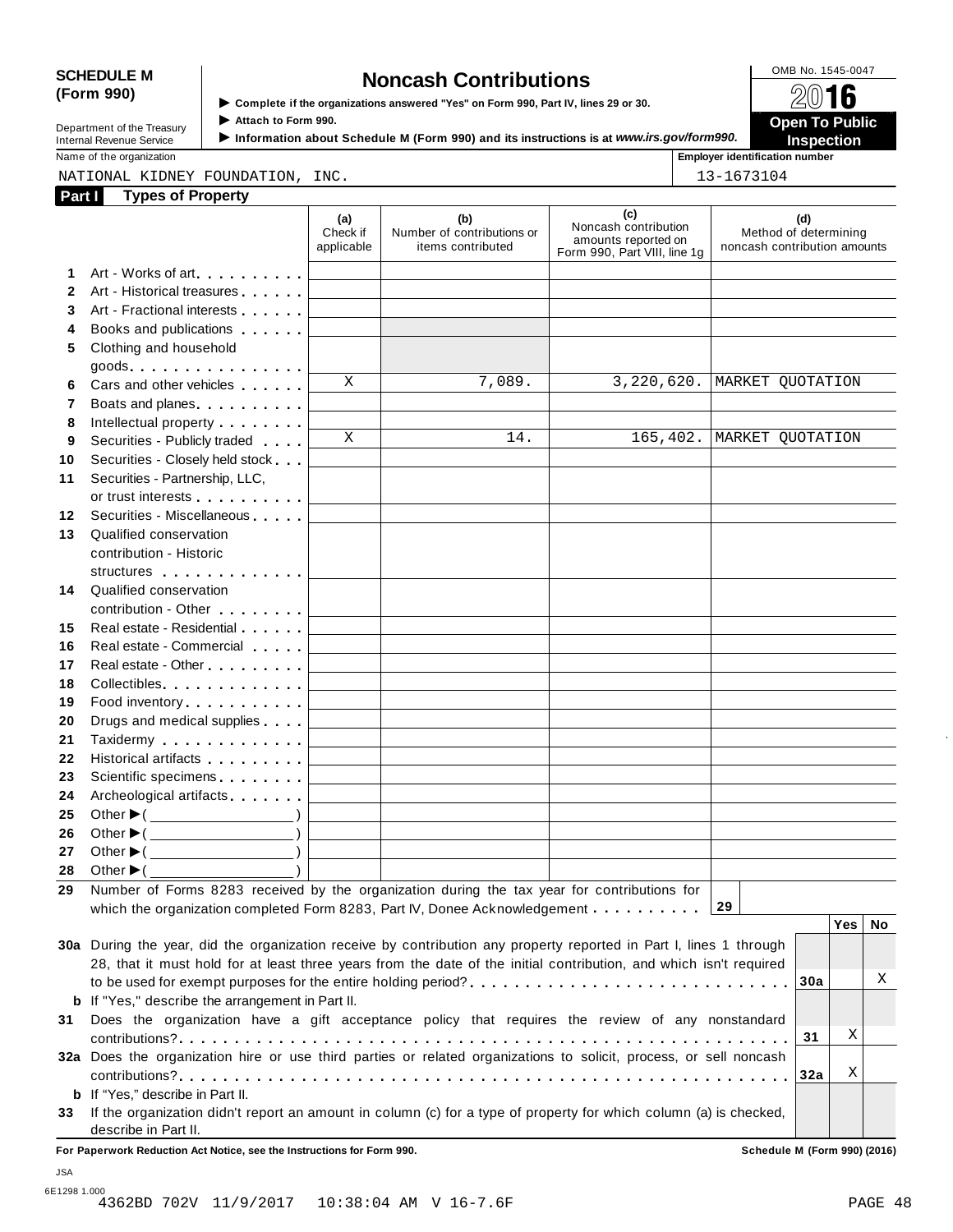Schedule M (Form 990) (2016) Page **2**

**Supplemental Information.** Provide the information required by Part I, lines 30b, 32b, and 33, and whether the organization is reporting in Part I, column (b), the number of contributions, the number of items received, or a combination of both. Also complete this part for any additional information. **Part II** 

PART I, LINE 32B:

THE ORGANIZATION CONTRACTS WITH INSURANCE AUTO AUCTIONS FOR ADMINISTERING

THE FOUNDATION'S VEHICLE DONATION PROGRAM. THE ORGANIZATION USED THE

NUMBER OF ITEMS CONTRIBUTED FOR CARS AND VEHICLES.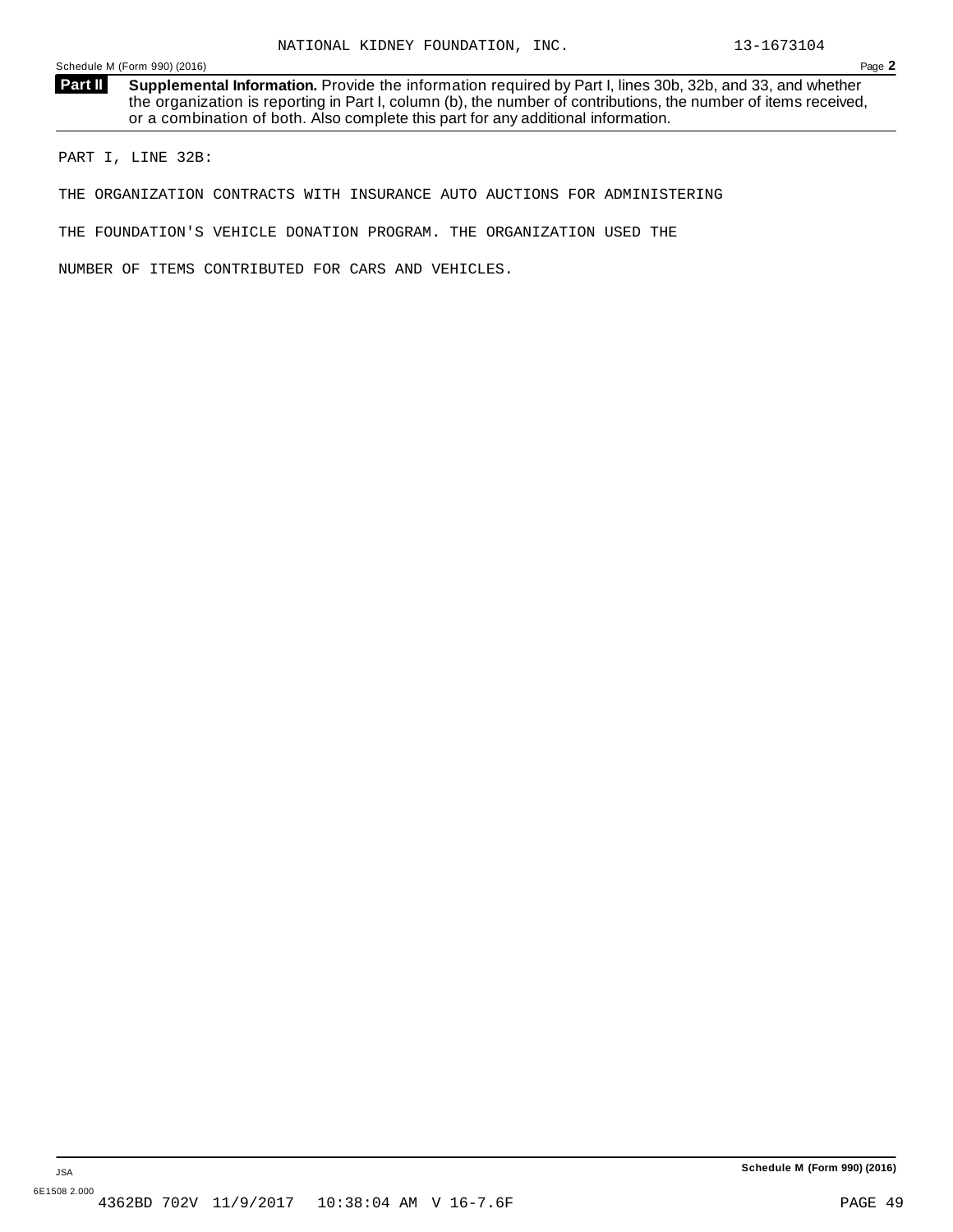### **SCHEDULE O** Supplemental Information to Form 990 or 990-EZ MB No. 1545-0047

**(Form 990 or 990-EZ) Complete to provide information for responses to specific questions on** plete to provide information for responses to specific questions on  $\mathbb{Z} \mathbb{O} \mathbf{1} \mathbf{6}$ **IPO OF Attach to Form 990 or 990-EZ.**<br> **Attach to Form 990 or 990-EZ.**<br> **Open to Public and Contract of Public and Contract of Public and Contract of Public and Contract of Public and Contract of Public and Contract of Pu** 



**Department of the Treasury**<br>Internal Revenue Service ▶ Information about Schedule O (Form 990 or 990-EZ) and its instructions is at *www.irs.gov/form990.*<br>Nome of the excepiration awmber Name of the organization **Employer identification number Employer identification number** NATIONAL KIDNEY FOUNDATION, INC. 13-1673104

FORM 990, PART III, LINE 4A:

PROFESSIONAL EDUCATION - THE ORGANIZATION OFFERS MULTIDISCIPLINARY PROGRAMS FOR ALL HEALTH CARE PRACTITIONERS. THERE ARE NATIONAL MEETINGS OFFERING A WIDE RANGE OF TOPICS AS WELL AS FOCUSED LOCAL/REGIONAL SEMINARS. THE SPRING CLINICAL NEPHROLOGY MEETING HAS GROWN INTO THE NEPHROLOGY COMMUNITY'S PREMIER LEARNING EXPERIENCE WITH OVER 3,000 IN ATTENDANCE. MORE THAN 500 POSTERS WERE PRESENTED.

SINCE 1981, THE ORGANIZATION HAS PUBLISHED PEER-REVIEWED MEDICAL JOURNALS THAT PROVIDE TIMELY INSIGHTS AND INFORMATION ON KIDNEY DISEASE RESEARCH TO THE GLOBAL KIDNEY COMMUNITY. THREE OF THE PRESTIGIOUS MEDICAL JOURNALS PUBLISHED BY THE ORGANIZATION ARE PART OF SCIENCEDIRECT, THE PREMIER WEB DISTRIBUTOR OF PROFESSIONAL LEVEL SCIENTIFIC AND MEDICAL INFORMATION, WITH MORE THAN 11 MILLION USERS.

THE ORGANIZATION'S "KIDNEY LEARNING SOLUTIONS (KLS)" PROVIDES COMPREHENSIVE EDUCATION IN MULTIPLE FORMATS, INCLUDING PRINT, DIGITAL, VIDEO, APPS, ETC. ABOUT HOW TO PREVENT, TREAT AND MANAGE CHRONIC KIDNEY DISEASE (CKD).

THE GUIDELINES PUBLISHED BY THE FOUNDATION'S KIDNEY DISEASE OUTCOMES QUALITY INITITIATIVE (KDOQI) HAVE BEEN UPDATED TO PROVIDE THE LATEST IN KIDNEY PATIENT MEDICAL TREATMENT.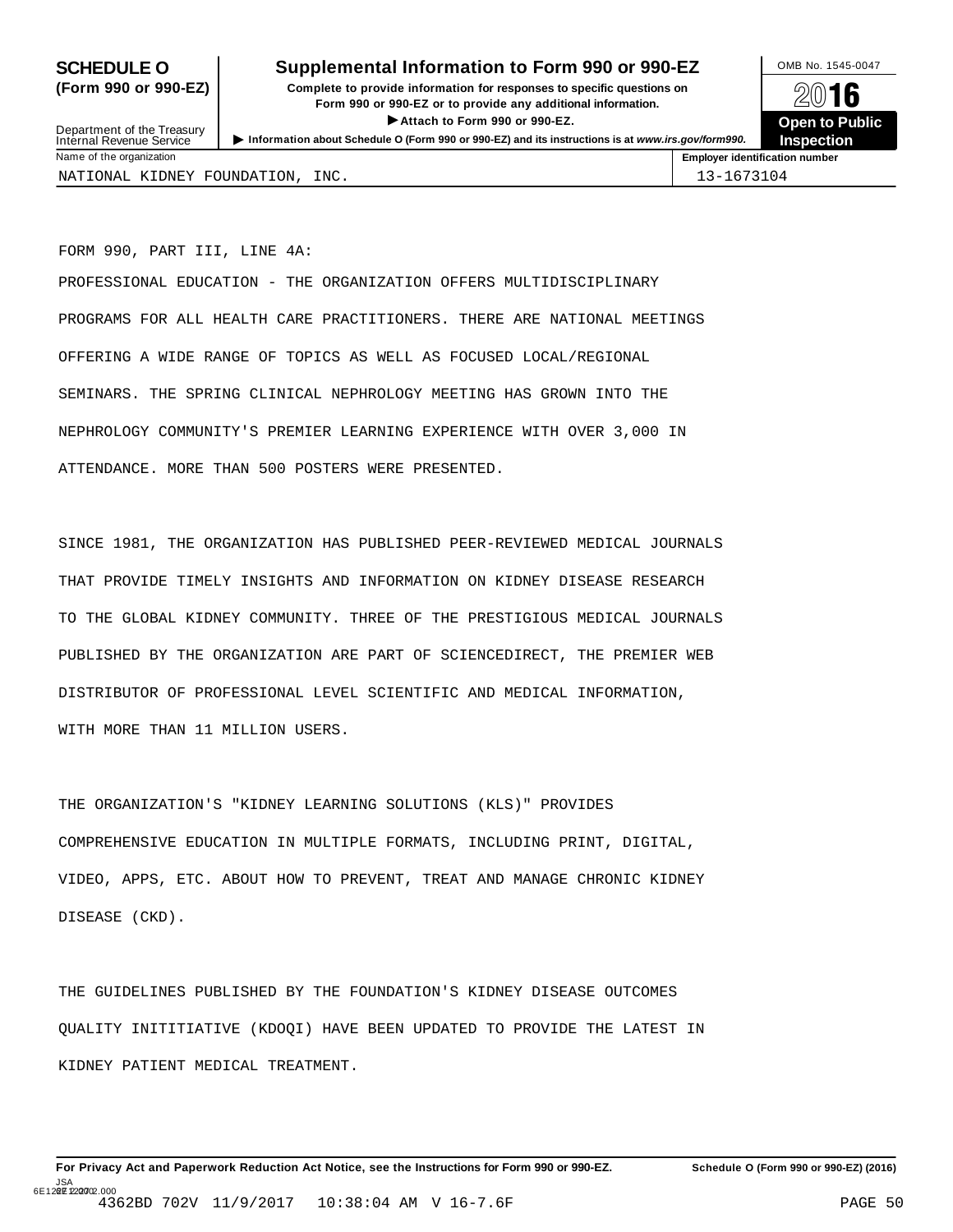FORM 990, PART III, LINE 4B:

COMMUNITY SERVICES AND ASSISTANCE TO AFFILIATES (DEFINED BELOW) - THE ORGANIZATION'S KEEP HEALTHY PROGRAM SCREENS INDIVIDUALS MOST AT RISK OF POTENTIAL MEDICAL CONDITIONS THAT MAY LEAD TO FUTURE KIDNEY DISEASE. IN 2016 THE NATIONAL KIDNEY FOUNDATION CONDUCTED A SERIES OF PROGRAMS DESIGNED TO RAISE AWARENESS AMONG THE GENERAL PUBLIC ABOUT KIDNEYS, RISK FACTORS FOR KIDNEY DISEASE, AND HOW TO PROTECT THE KIDNEYS.

ASSISTANCE IS PROVIDED BY THE ORGANIZATION TO ITS AFFILIATES (DEFINED BELOW). THE ORGANIZATION PROVIDES CONSULTATION, GUIDANCE, TRAINING AND ADVOCACY. SPECIFIC GUIDANCE IS PROVIDED THROUGH EDUCATIONAL PROGRAMS FOR HEALTH CARE PRACTITIONERS AND KIDNEY DISEASE PATIENTS. AFFILIATES ARE KEPT UP TO DATE WITH CURRENT PUBLICATIONS FROM THE ORGANIZATION, BOTH CLINICAL AND NON-CLINICAL.

"AFFILIATES" - NATIONAL KIDNEY FOUNDATION ("NKF") HAS A CHARTERED NETWORK OF 12 AFFILIATED ORGANIZATIONS ACROSS THE COUNTRY. THE AFFILIATES ARE SEPARATE LEGAL ENTITIES (NOT CONTROLLED BY NKF) WHICH IN TANDEM WITH THE FOUNDATION HELP IMPLEMENT ITS MISSION TO PREVENT KIDNEY AND URINARY TRACT DISEASE, IMPROVE THE HEALTH AND WELL-BEING OF FAMILIES AND INDIVIDUALS AFFECTED BY THESE DISEASE AND INCREASE THE AVAILABILITY OF ALL ORGANS FOR TRANSPLANTATION. NKF AND ITS AFFILIATES HAVE AGREEMENTS UNDER WHICH A PORTION OF CONTRIBUTIONS RECEIVED BY AFFILIATES IS SHARED WITH NKF FOR THE EXPRESS PURPOSE OF FULFILLING ITS MISSION.

FORM 990, PART III, LINE 4D

6E1228 1.000

1) PUBLIC HEALTH EDUCATION - WITH SEVERAL MILLION VISITORS, THE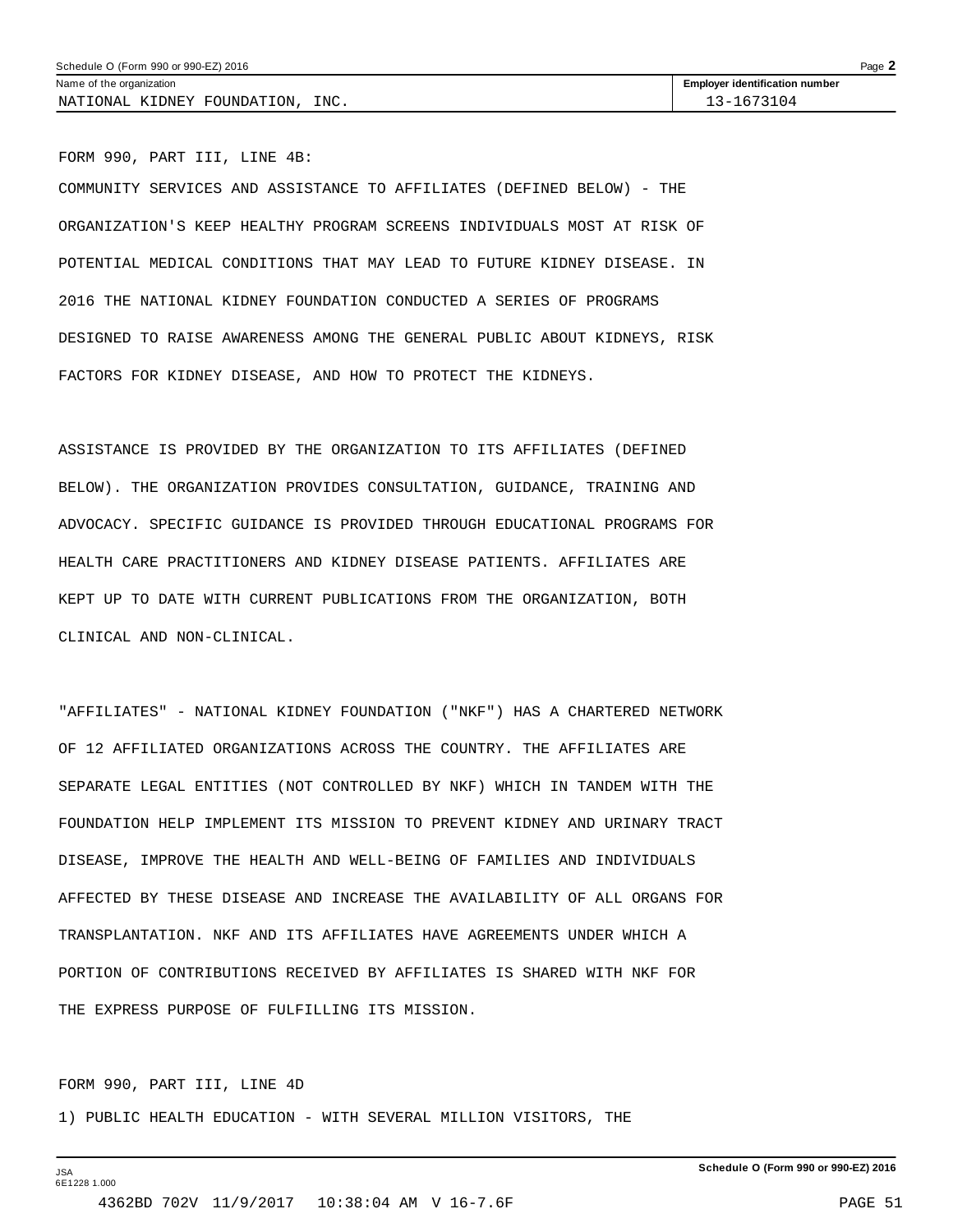| Schedule O (Form 990 or 990-EZ) 2016 |                                       | Page $\blacktriangle$ |
|--------------------------------------|---------------------------------------|-----------------------|
| Name of the organization             | <b>Employer identification number</b> |                       |
| INC.<br>NATIONAL KIDNEY FOUNDATION,  | 13-1673104                            |                       |

ORGANIZATION'S WEBSITE, WWW.KIDNEY.ORG, CONTINUED TO EDUCATE AND SERVE AS A RICH RESOURCE ON KIDNEY DISEASE. PATIENTS VISITED THE A-Z HEALTH GUIDE PAGES FOR COMPREHENSIVE DATA ON A VARIETY OF KIDNEY CONDITIONS AND ISSUES, INCLUDING NUTRITION AND TREATMENT OPTIONS. "LOVE YOUR KIDNEYS", THE ORGANIZATION'S MONTHLY E-NEWSLETTER, OFFERED NEWS, KIDNEYHEALTHY RECIPES AND STORIES OF COURAGE TO OVER 200,000 PEOPLE. BREAKING NEWS FROM PRINT, BROADCAST AND ONLINE MEDIA TO TENS OF THOUSANDS OF READERS IS PROVIDED TO THE KIDNEY COMMUNITY. THE ORGANIZATION CONTINUES TO FOCUS ON EDUCATING GROUPS AT HIGH RISK FOR KIDNEY DISEASE WITH INFORMATION AND FREE SCREENINGS HELD IN CHURCHES, SCHOOLS AND COMMUNITY CENTERS IN AFRICAN-AMERICAN AND HISPANIC NEIGHBORHOODS.

EXPENSES: \$3,427,041. GRANTS: \$0. REVENUE: \$49,000.

2) RESEARCH - THE ORGANIZATION AWARDED 5 RESEARCH GRANTS DURING THE FISCAL YEAR 2016. FOUR "YOUNG INVESTIGATORS GRANTS" WERE AWARDED FOR THE FOLLOWING RESEARCH PROGRAMS: DEPICTING GLOMERULAR CELL CROSSTALK IN GLOMERULOSCLERSOSIS, MODELING PKD USING GENOME EDITING IN HUMAN IPS CELLS, SLEEP RESTRICTION AND RENAL FUNCTION, AND DYNAMICS OF H2O2 RELEASE IN SALT-SENSITIVE HYPERTENSION. ADDITIONALLY, ONE "CLINICAL INVESTIGATOR GRANT" WAS AWARDED FOR OLFACTION AND TATSE IN CHRONIC KIDNEY DISEASE.

CKD INTERCEPT IS THE FOUNDATION'S INITIATIVE FOUCUSED ON EDUCATION OF PRIMARY CARE PRACTITIONERS ON IDENTIFICATION OF RISK FACTORS, EARLIER DIAGNOSIS AND MANAGEMENT OF CKD - AIMED AT REDUCING PREVENTABLE KIDNEY DISEASE.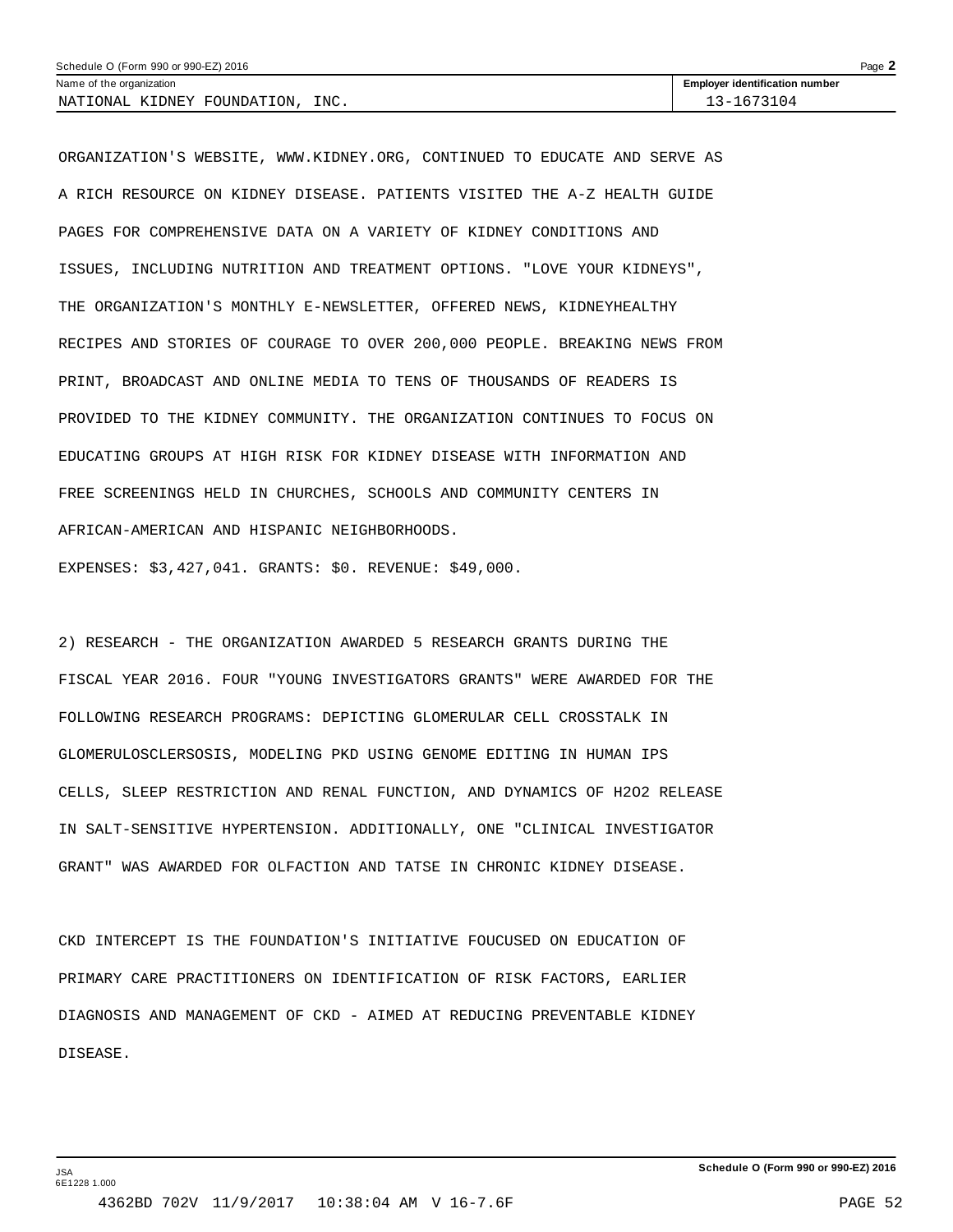EXPENSES: \$2,336,113. GRANTS: \$580,086. REVENUE: \$832,368.

FORM 990, PART VI, SECTION B, LINE 11B:

THE ORGANIZATION'S BOARD OF DIRECTORS ASSIGNS THE FINANCE COMMITTEE THE OVERSIGHT RESPONSIBILITY OF THE IRS FORM 990 AND ITS SUPPLEMENTAL SCHEDULES. FORM 990 IS REVIEWED BY THE CHIEF EXECUTIVE OFFICER, CHIEF FINANCIAL OFFICER, AND FINANCE COMMITTEE PRIOR TO FILING. THE FINAL AND SIGNED FORM 990 IS MADE AVAILABLE TO THE BOARD OF DIRECTORS PRIOR TO FILING.

```
FORM 990, PART VI, SECTION B, LINE 12C:
```
TO IDENTIFY CONFLICTS OF INTEREST, OFFICERS, DIRECTORS (GOVERNING BOARD MEMBERS) AND SENIOR STAFF MUST ANNUALLY DISCLOSE ANY POTENTIAL CONFLICTS OF INTEREST. THE ORGANIZATION'S AUDIT COMMITTEE AND THE COMPLIANCE OFFICER MANAGES THE DISCLOSURE AND MONITORING PROCESSES RELATED TO POTENTIAL CONFLICTS OF INTEREST. EACH PERSON ALSO HAS THE RESPONSIBILITY TO REPORT HIS OR HER OWN CONFLICTS OF INTEREST, WHETHER ACTUAL OR PERCEIVED, WHEN SUCH CONFLICTS ARISE DURING A MEETING. AFTER DISCLOSURE OF THE MATERIAL FACTS, THE INDIVIDUAL SHALL LEAVE THE BOARD OR COMMITTEE MEETING WHILE THE POTENTIAL CONFLICT OF INTEREST IS DISCUSSED AND DETERMINED. THE DISCLOSURE, DECISIONS MADE, AND ACTIONS TAKEN ARE DOCUMENTED IN THE MINUTES OF THE MEETING.

FORM 990, PART VI, SECTION B, LINES 15A AND 15B: THE COMPENSATION COMMITTEE (COMPRISED OF INDEPENDENT BOARD MEMBERS) IS RESPONSIBLE FOR ESTABLISHING GUIDELINES AND APPROVING COMPENSATION FOR

6E1228 1.000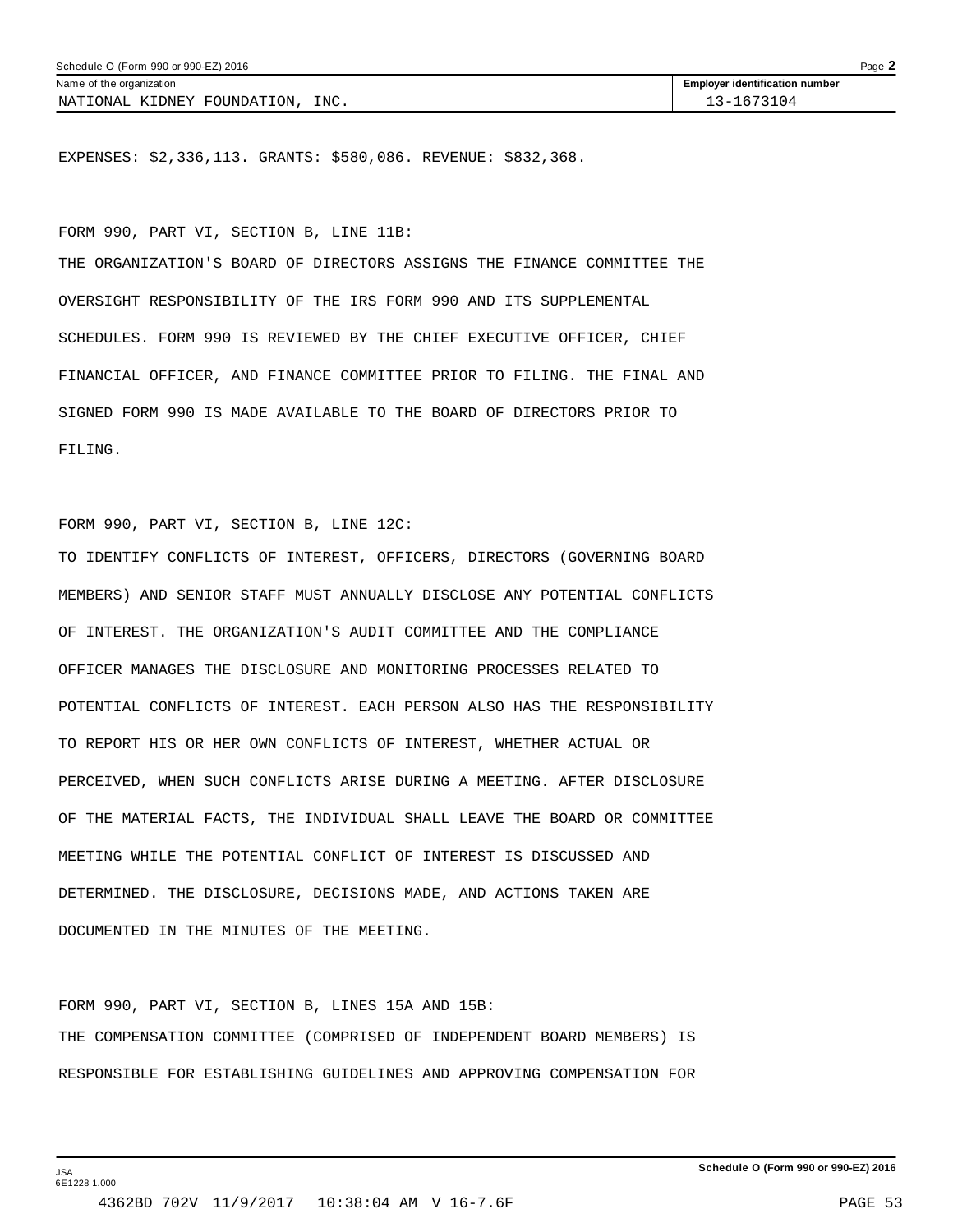SENIOR MANAGEMENT POSITIONS (CEO, OTHER OFFICERS, AND KEY EMPLOYEES) ON AN ANNUAL BASIS. THE COMPENSATION COMMITTEE USES AN INDEPENDENT CONSULTANT AND/OR COMPENSATION BENCHMARK STUDIES TO DETERMINE COMPENSATION FOR SENIOR MANAGEMENT.

FORM 990, PART VI, SECTION C, LINE 19: THE ORGANIZATION MAKES CERTAIN GOVERNING DOCUMENTS AVAILABLE TO THE PUBLIC THROUGH ITS WEBSITE, WWW.KIDNEY.ORG. SUCH DOCUMENTS INCLUDE THE AUDITED FINANCIAL STATEMENTS, ANNUAL REPORTS, CONFLICT OF INTEREST POLICY, IRS DETERMINATION LETTER AND THE MOST RECENT FORM 990. OTHER GOVERNING DOCUMENTS ARE AVAILABLE UPON REQUEST TO THE COMPLIANCE OFFICER.

#### FORM 990, PART III, LINE 1 - ORGANIZATION'S MISSION

NATIONAL KIDNEY FOUNDATION'S MISSION IS TO PREVENT KIDNEY AND URINARY TRACT DISEASES, IMPROVE THE HEALTH AND WELL-BEING OF INDIVIDUALS AND FAMILIES AFFECTED BY THESE DISEASES, AND INCREASE THE AVAILABILITY OF ALL ORGANS FOR TRANSPLANTATION. THE ORGANIZATION CONDUCTS NATIONWIDE EDUCATIONAL CAMPAIGNS ABOUT THE ROLE OF THE KIDNEY IN MAINTAINING OVERALL HEALTH, THE IMPORTANCE OF EARLY DETECTION AND ORGAN DONATION AND TRANSPLANTATION.

FORM 990, PART VI, LINE 17 - STATES AL,AK,AZ,AR,CA,CO,CT,DE, DC,FL,GA,HI,ID,IL,IN,IA,KS,KY,LA,ME,MD,MA,MI, MN,MS,MO,MT,NE,NV,NH,NJ,NM,NY,NC,ND,OH,OK,OR,PA,

**Schedule O (Form 990 or 990-EZ) 2016** JSA

ATTACHMENT 1

ATTACHMENT 2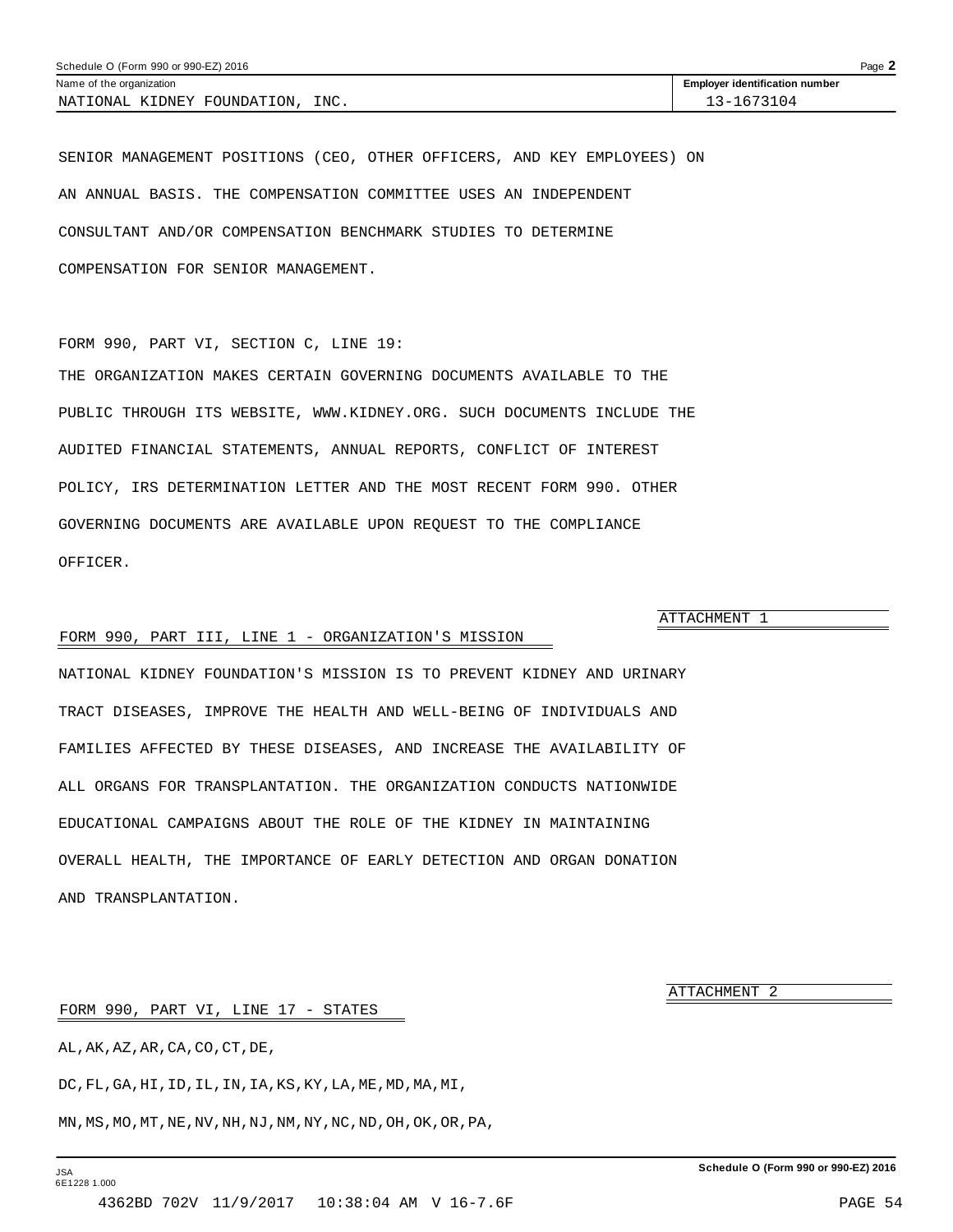Schedule O (Form 990 or 990-EZ) 2016 Page **2** Name of the organization **Employer identification number Employer identification number** 

NATIONAL KIDNEY FOUNDATION, INC. 13-1673104

FORM 990, PART VI, LINE 17 - STATES

RI,SC,SD,TN,TX,UT,VT,VA,WA,WV,WI,WY

| 990, PART VII- COMPENSATION OF THE FIVE HIGHEST PAID IND. CONTRACTORS             |                         |              |
|-----------------------------------------------------------------------------------|-------------------------|--------------|
| NAME AND ADDRESS                                                                  | DESCRIPTION OF SERVICES | COMPENSATION |
| TUFTS MEDICAL CENTER<br>800 WASHINGTON STREET, BOX 391<br>BOSTON, MA 02111        | RESEARCH                | 753,486.     |
| JOHNS HOPKINS UNIVERSITY<br>12529 COLLECTIONS CENTER DRIVE<br>CHICAGO, IL 60693   | RESEARCH                | 475,000.     |
| THE AD AGENCY, INC.<br>19 SURREY COURT<br>COLUMBIA, SC 29212                      | ADVERTISING             | 228,429.     |
| WEB TECH ADVISORS, LLC<br>233 SOUTH WACKER DRIVE, 84TH FLOOR<br>CHICAGO, IL 60606 | ADVERTISING             | 202,074.     |
| MEDSCAPE, LLC<br>12186 COLLECTIONS CENTER DRIVE                                   | MEDICAL EDUCATION       | 165,000.     |

CHICAGO, IL 60693

| FORM 990, PART VIII - EXCLUDED CONTRIBUTIONS |             |
|----------------------------------------------|-------------|
| DESCRIPTION                                  | AMOUNT      |
| NYC KIDNEY WALK                              | 963,182.    |
| NYC GALA                                     | 571,871.    |
| OTHER SPECIAL EVENTS                         | 10,371,542. |

ATTACHMENT 2 (CONT'D)

ATTACHMENT 4

ATTACHMENT 3